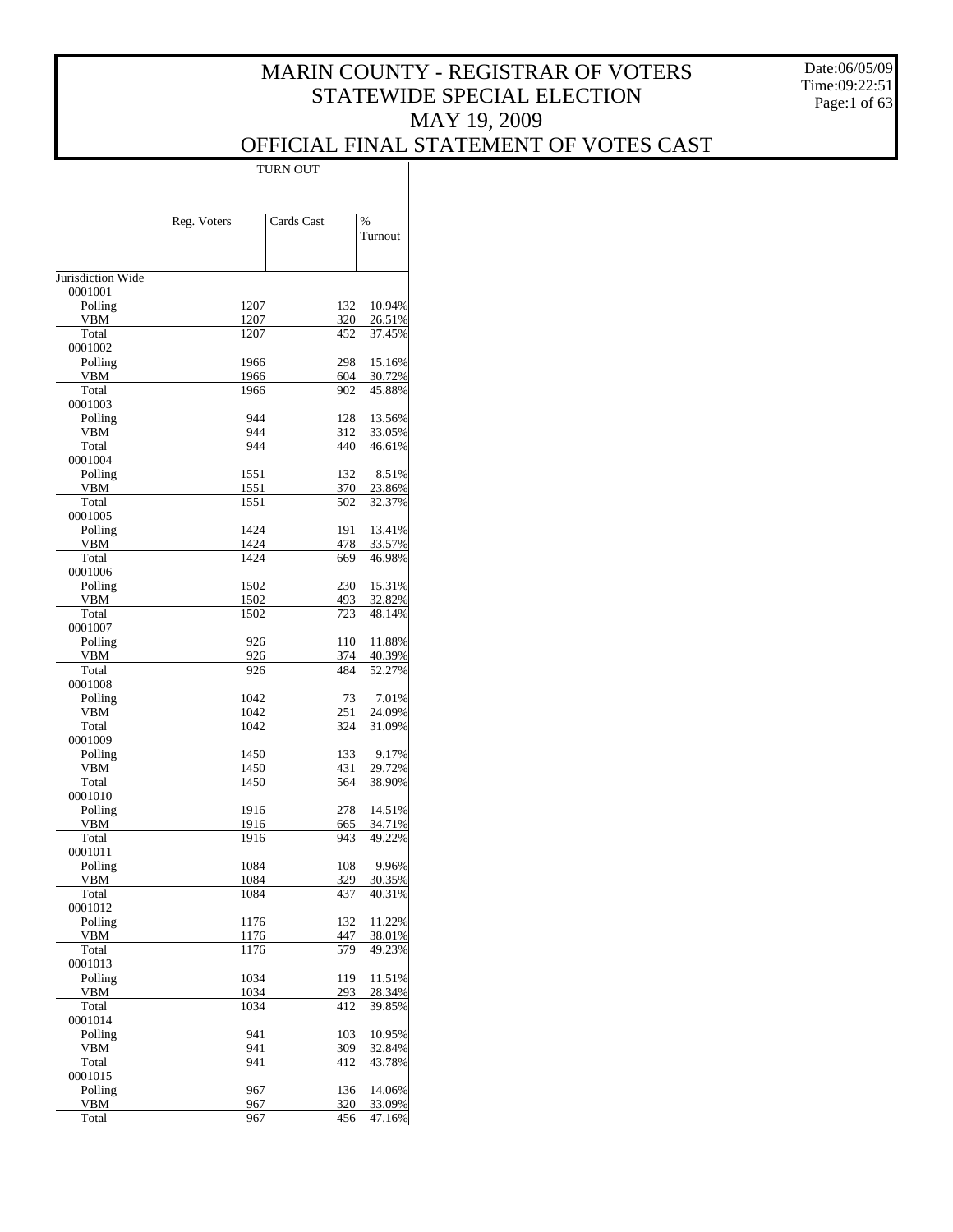Date:06/05/09 Time:09:22:51 Page:2 of 63

|                    | <b>TURN OUT</b> |             |                  |  |
|--------------------|-----------------|-------------|------------------|--|
|                    |                 |             |                  |  |
|                    |                 |             |                  |  |
|                    | Reg. Voters     | Cards Cast  | $\frac{0}{6}$    |  |
|                    |                 |             | Turnout          |  |
|                    |                 |             |                  |  |
|                    |                 |             |                  |  |
| 0001016<br>Polling | 1792            | 227         | 12.67%           |  |
| <b>VBM</b>         | 1792            | 645         | 35.99%           |  |
| Total              | 1792            | 872         | 48.66%           |  |
| 0001017            |                 |             |                  |  |
| Polling<br>VBM     | 2702<br>2702    | 416<br>1032 | 15.40%<br>38.19% |  |
| Total              | 2702            | 1448        | 53.59%           |  |
| 0001018            |                 |             |                  |  |
| Polling            | 1667            | 213         | 12.78%           |  |
| VBM<br>Total       | 1667<br>1667    | 512<br>725  | 30.71%<br>43.49% |  |
| 0001019            |                 |             |                  |  |
| Polling            | 819             | 113         | 13.80%           |  |
| VBM                | 819             | 200         | 24.42%           |  |
| Total              | 819             | 313         | 38.22%           |  |
| 0001020<br>Polling | 2081            | 271         | 13.02%           |  |
| VBM                | 2081            | 624         | 29.99%           |  |
| Total              | 2081            | 895         | 43.01%           |  |
| 0001021            |                 |             |                  |  |
| Polling<br>VBM     | 2146<br>2146    | 298<br>760  | 13.89%<br>35.41% |  |
| Total              | 2146            | 1058        | 49.30%           |  |
| 0001110            |                 |             |                  |  |
| Polling            | 419             | 72          | 17.18%           |  |
| VBM                | 419             | 214         | 51.07%           |  |
| Total<br>0002001   | 419             | 286         | 68.26%           |  |
| Polling            | 1445            | 127         | 8.79%            |  |
| VBM                | 1445            | 537         | 37.16%           |  |
| Total              | 1445            | 664         | 45.95%           |  |
| 0002002<br>Polling | 1579            | 144         | 9.12%            |  |
| VBM                | 1579            | 491         | 31.10%           |  |
| Total              | 1579            | 635         | 40.22%           |  |
| 0002003            |                 |             |                  |  |
| Polling<br>VBM     | 1361<br>1361    | 168<br>462  | 12.34%<br>33.95% |  |
| Total              | 1361            | 630         | 46.29%           |  |
| 0002004            |                 |             |                  |  |
| Polling            | 1437            | 141         | 9.81%            |  |
| VBM                | 1437            | 444         | 30.90%           |  |
| Total<br>0002005   | 1437            | 585         | 40.71%           |  |
| Polling            | 1223            | 174         | 14.23%           |  |
| VBM                | 1223            | 341         | 27.88%           |  |
| Total              | 1223            | 515         | 42.11%           |  |
| 0002006<br>Polling | 1161            | 175         | 15.07%           |  |
| VBM                | 1161            | 368         | 31.70%           |  |
| Total              | 1161            | 543         | 46.77%           |  |
| 0002007            |                 |             |                  |  |
| Polling            | 799             | 93          | 11.64%           |  |
| VBM<br>Total       | 799<br>799      | 269<br>362  | 33.67%<br>45.31% |  |
| 0002008            |                 |             |                  |  |
| Polling            | 1567            | 216         | 13.78%           |  |
| VBM                | 1567            | 409         | 26.10%           |  |
| Total<br>0002009   | 1567            | 625         | 39.89%           |  |
|                    |                 |             |                  |  |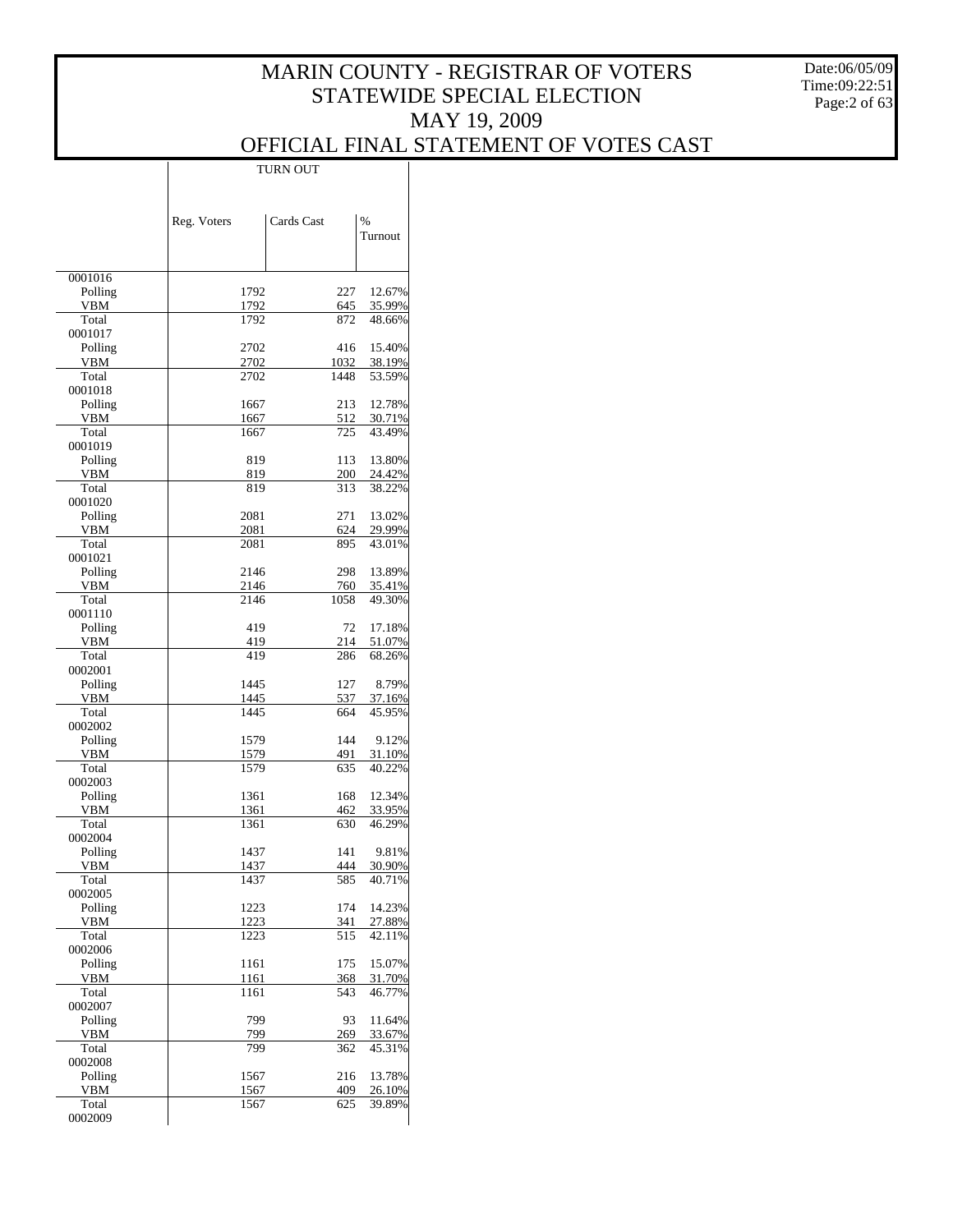Date:06/05/09 Time:09:22:51 Page:3 of 63

#### OFFICIAL FINAL STATEMENT OF VOTES CAST TURN OUT

|                       | Reg. Voters  | Cards Cast | %<br>Turnout     |
|-----------------------|--------------|------------|------------------|
|                       |              |            |                  |
| Polling<br><b>VBM</b> | 1877<br>1877 | 248<br>453 | 13.21%<br>24.13% |
| Total                 | 1877         | 701        | 37.35%           |
| 0002010               |              |            |                  |
| Polling               | 1588         | 170        | 10.71%           |
| <b>VBM</b><br>Total   | 1588<br>1588 | 426<br>596 | 26.83%<br>37.53% |
| 0002011               |              |            |                  |
| Polling               | 1880         | 208        | 11.06%           |
| <b>VBM</b><br>Total   | 1880<br>1880 | 465<br>673 | 24.73%<br>35.80% |
| 0002012               |              |            |                  |
| Polling               | 1423         | 150        | 10.54%           |
| <b>VBM</b>            | 1423         | 412        | 28.95%           |
| Total<br>0002013      | 1423         | 562        | 39.49%           |
| Polling               | 1693         | 263        | 15.53%           |
| <b>VBM</b>            | 1693         | 414        | 24.45%           |
| Total                 | 1693         | 677        | 39.99%           |
| 0002014<br>Polling    | 1460         | 197        | 13.49%           |
| <b>VBM</b>            | 1460         | 385        | 26.37%           |
| Total                 | 1460         | 582        | 39.86%           |
| 0002015               |              |            |                  |
| Polling<br><b>VBM</b> | 1669<br>1669 | 194<br>503 | 11.62%<br>30.14% |
| Total                 | 1669         | 697        | 41.76%           |
| 0002016               |              |            |                  |
| Polling               | 1007         | 89         | 8.84%            |
| <b>VBM</b><br>Total   | 1007<br>1007 | 372<br>461 | 36.94%<br>45.78% |
| 0002017               |              |            |                  |
| Polling               | 1037         | 121        | 11.67%           |
| <b>VBM</b>            | 1037         | 283        | 27.29%           |
| Total<br>0002018      | 1037         | 404        | 38.96%           |
| Polling               | 1432         | 151        | 10.54%           |
| <b>VBM</b>            | 1432         | 500        | 34.92%           |
| Total<br>0002019      | 1432         | 651        | 45.46%           |
| Polling               | 1682         | 233        | 13.85%           |
| VBM                   | 1682         | 475        | 28.24%           |
| Total                 | 1682         | 708        | 42.09%           |
| <b>0002020</b>        |              | 54         |                  |
| Polling<br><b>VBM</b> | 142<br>142   | 0          | 38.03%<br>0.00%  |
| Total                 | 142          | 54         | 38.03%           |
| 0002021               |              |            |                  |
| Polling<br><b>VBM</b> | 150<br>150   | 60         | 40.00%           |
| Total                 | 150          | 0<br>60    | 0.00%<br>40.00%  |
| 0002022               |              |            |                  |
| Polling               | 259          | 93         | 35.91%           |
| VBM<br>Total          | 259<br>259   | 0<br>93    | 0.00%<br>35.91%  |
| 0002023               |              |            |                  |
| Polling               | 1534         | 169        | 11.02%           |
| VBM                   | 1534         | 359        | 23.40%           |
| Total<br>0002024      | 1534         | 528        | 34.42%           |
| Polling               | 1862         | 228        | 12.24%           |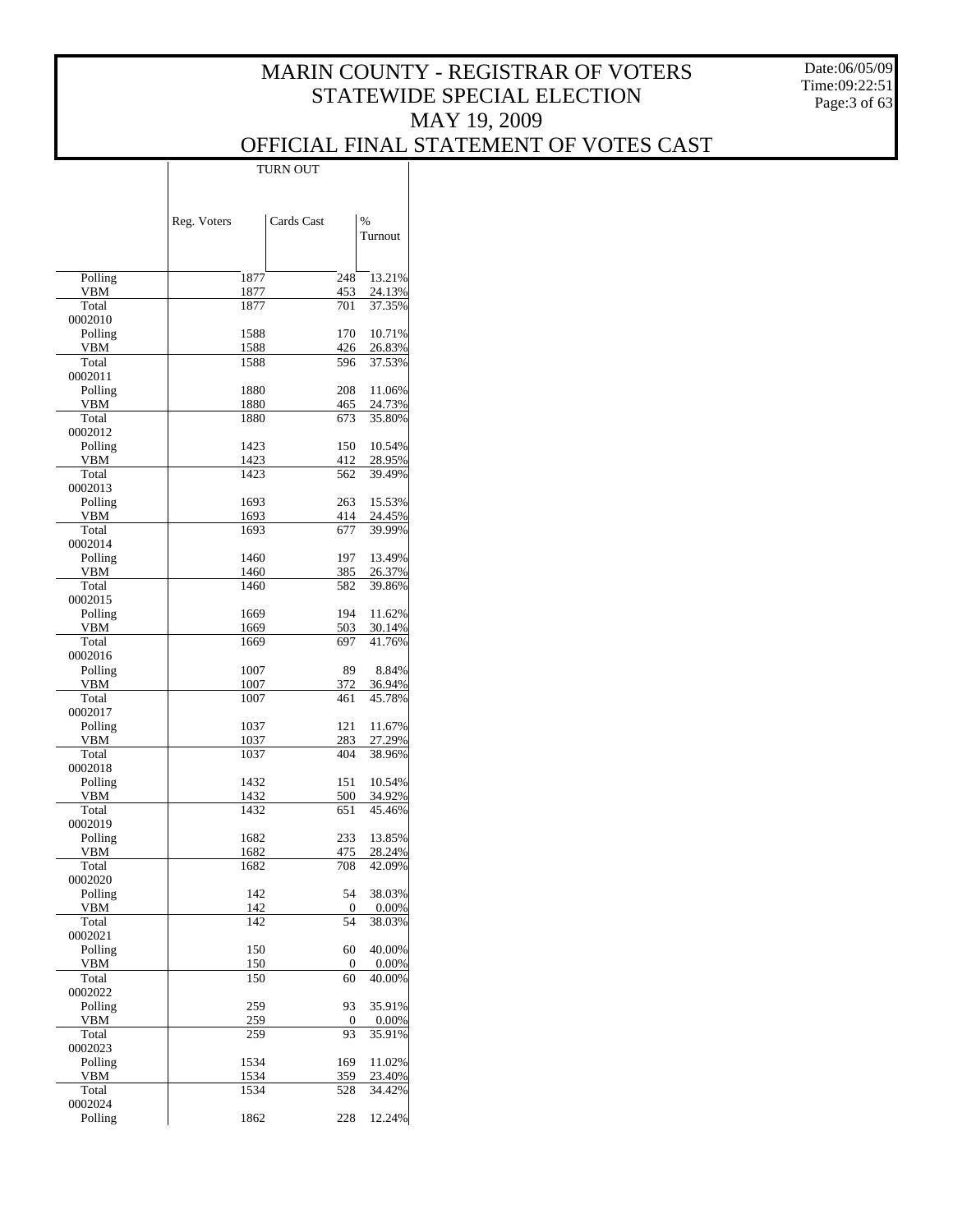Date:06/05/09 Time:09:22:51 Page:4 of 63

|                    | Reg. Voters  | Cards Cast | $\frac{0}{0}$<br>Turnout |
|--------------------|--------------|------------|--------------------------|
|                    |              |            |                          |
| VBM                | 1862         | 526        | 28.25%                   |
| Total              | 1862         | 754        | 40.49%                   |
| 0002303            |              |            |                          |
| Polling            | 899          | 123        | 13.68%                   |
| VBM                | 899          | 181        | 20.13%                   |
| Total<br>0002304   | 899          | 304        | 33.82%                   |
| Polling            | 973          | 155        | 15.93%                   |
| VBM                | 973          | 255        | 26.21%                   |
| Total              | 973          | 410        | 42.14%                   |
| 0002907            |              |            |                          |
| Polling            | 704          | 65         | 9.23%                    |
| VBM                | 704          | 123        | 17.47%                   |
| Total<br>0003001   | 704          | 188        | 26.70%                   |
| Polling            | 998          | 94         | 9.42%                    |
| VBM                | 998          | 282        | 28.26%                   |
| Total              | 998          | 376        | 37.68%                   |
| 0003002            |              |            |                          |
| Polling            | 1795         | 183        | 10.19%                   |
| VBM                | 1795         | 512        | 28.52%                   |
| Total              | 1795         | 695        | 38.72%                   |
| 0003003            |              |            |                          |
| Polling            | 1641         | 146        | 8.90%                    |
| VBM                | 1641         | 527        | 32.11%                   |
| Total              | 1641         | 673        | 41.01%                   |
| 0003004            |              | 215        | 9.84%                    |
| Polling<br>VBM     | 2185<br>2185 | 700        | 32.04%                   |
| Total              | 2185         | 915        | 41.88%                   |
| 0003005            |              |            |                          |
| Polling            | 1538         | 143        | 9.30%                    |
| VBM                | 1538         | 467        | 30.36%                   |
| Total              | 1538         | 610        | 39.66%                   |
| 0003006            |              |            |                          |
| Polling            | 1009         | 127        | 12.59%                   |
| VBM                | 1009         | 260        | 25.77%                   |
| Total              | 1009         | 387        | 38.35%                   |
| 0003007            | 2000         | 255        | 12.75%                   |
| Polling<br>VBM     | 2000         | 576        | 28.80%                   |
| Total              | 2000         | 831        | 41.55%                   |
| 0003008            |              |            |                          |
| Polling            | 1870         | 258        | 13.80%                   |
| <b>VBM</b>         | 1870         | 492        | 26.31%                   |
| Total              | 1870         | 750        | 40.11%                   |
| 0003009            |              |            |                          |
| Polling            | 1553         | 144        | 9.27%                    |
| VBM                | 1553         | 517        | 33.29%                   |
| Total              | 1553         | 661        | 42.56%                   |
| 0003010<br>Polling | 1464         | 141        | 9.63%                    |
| VBM                | 1464         | 402        | 27.46%                   |
| Total              | 1464         | 543        | 37.09%                   |
| 0003011            |              |            |                          |
| Polling            | 2298         | 249        | 10.84%                   |
| VBM                | 2298         | 752        | 32.72%                   |
| Total              | 2298         | 1001       | 43.56%                   |
| 0003012            |              |            |                          |
| Polling            | 1108         | 92         | 8.30%                    |
| <b>VBM</b>         | 1108         | 352        | 31.77%                   |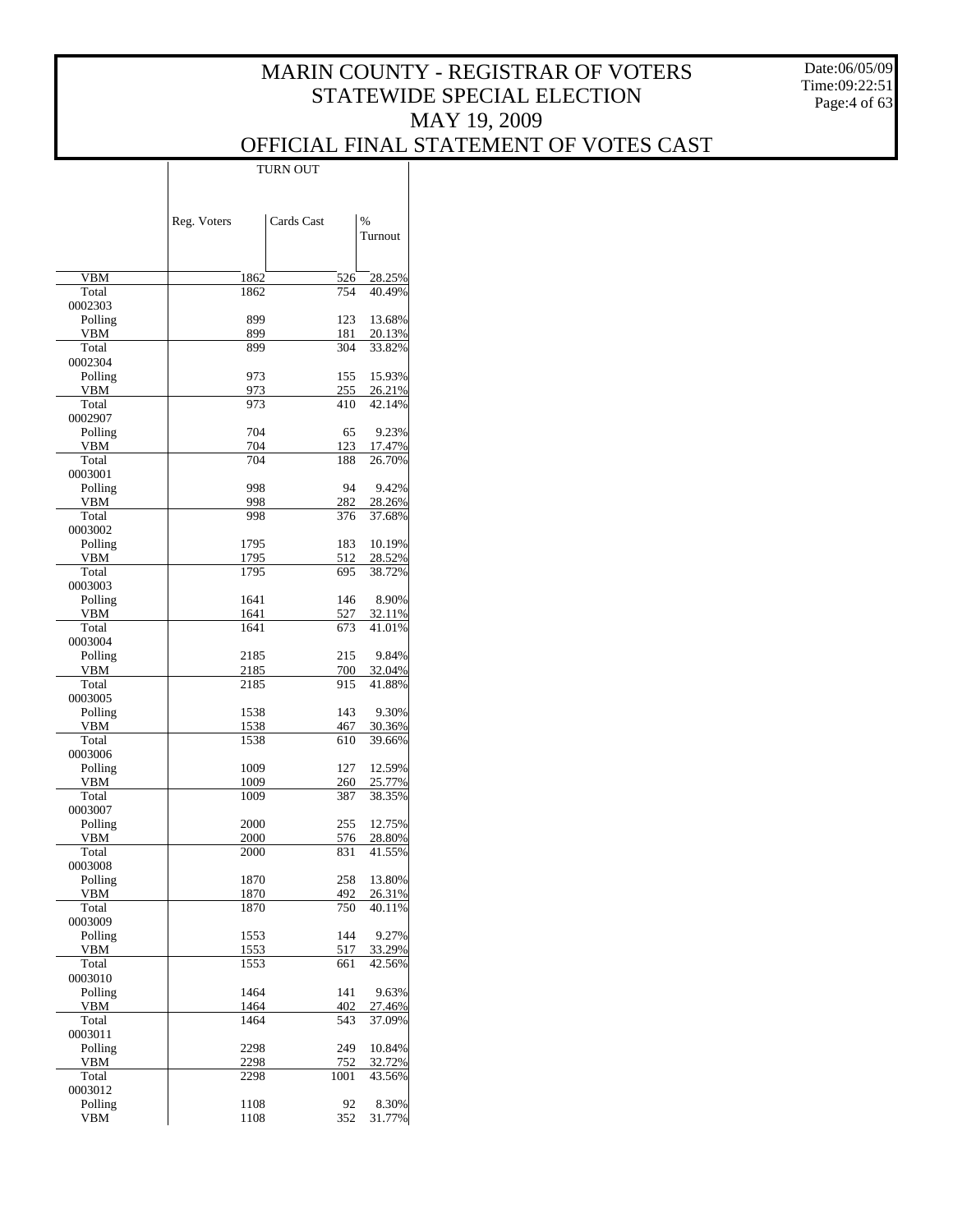Date:06/05/09 Time:09:22:51 Page:5 of 63

## OFFICIAL FINAL STATEMENT OF VOTES CAST

|                    |             | TURN OUT   |     |                 |  |
|--------------------|-------------|------------|-----|-----------------|--|
|                    |             |            |     |                 |  |
|                    | Reg. Voters | Cards Cast |     | $\%$<br>Turnout |  |
|                    |             |            |     |                 |  |
| Total              |             | 1108       | 444 | 40.07%          |  |
| 0003013<br>Polling |             | 1547       | 175 | 11.31%          |  |
| VBM                |             | 1547       | 552 | 35.68%          |  |
| Total              |             | 1547       | 727 | 46.99%          |  |
| 0003014<br>Polling |             | 1688       | 251 | 14.87%          |  |
| VBM                |             | 1688       | 446 | 26.42%          |  |
| Total              |             | 1688       | 697 | 41.29%          |  |
| 0003015<br>Polling | 1761        |            | 186 | 10.56%          |  |
| VBM                | 1761        |            | 484 | 27.48%          |  |
| Total<br>0003016   | 1761        |            | 670 | 38.05%          |  |
| Polling            |             | 1687       | 237 | 14.05%          |  |
| VBM                |             | 1687       | 431 | 25.55%          |  |
| Total              |             | 1687       | 668 | 39.60%          |  |
| 0003017<br>Polling |             | 1342       | 99  | 7.38%           |  |
| <b>VBM</b>         |             | 1342       | 261 | 19.45%          |  |
| Total              |             | 1342       | 360 | 26.83%          |  |
| 0003018<br>Polling |             | 1190       | 146 | 12.27%          |  |
| VBM                |             | 1190       | 315 | 26.47%          |  |
| Total              |             | 1190       | 461 | 38.74%          |  |
| 0003019<br>Polling |             | 948        | 101 | 10.65%          |  |
| VBM                |             | 948        | 271 | 28.59%          |  |
| Total              |             | 948        | 372 | 39.24%          |  |
| 0003020<br>Polling |             | 227        | 73  | 32.16%          |  |
| VBM                |             | 227        | 0   | 0.00%           |  |
| Total              |             | 227        | 73  | 32.16%          |  |
| 0003105<br>Polling |             | 845        | 82  | 9.70%           |  |
| VBM                |             | 845        | 219 | 25.92%          |  |
| Total              |             | 845        | 301 | 35.62%          |  |
| 0003204<br>Polling | 1001        |            | 112 | 11.19%          |  |
| VBM                | 1001        |            | 254 | 25.37%          |  |
| Total<br>0003302   |             | 1001       | 366 | 36.56%          |  |
| Polling            |             | 995        | 88  | 8.84%           |  |
| <b>VBM</b>         |             | 995        | 347 | 34.87%          |  |
| Total<br>0003600   |             | 995        | 435 | 43.72%          |  |
| Polling            |             | 870        | 73  | 8.39%           |  |
| VBM                |             | 870        | 201 | 23.10%          |  |
| Total<br>0003705   |             | 870        | 274 | 31.49%          |  |
| Polling            |             | 466        | 77  | 16.52%          |  |
| VBM                |             | 466        | 92  | 19.74%          |  |
| Total              |             | 466        | 169 | 36.27%          |  |
| 0004001<br>Polling | 1261        |            | 189 | 14.99%          |  |
| VBM                | 1261        |            | 376 | 29.82%          |  |
| Total              |             | 1261       | 565 | 44.81%          |  |
| 0004002<br>Polling |             | 185        | 67  | 36.22%          |  |
| <b>VBM</b>         |             | <u>185</u> | 0   | 0.00%           |  |
| Total              |             | 185        | 67  | 36.22%          |  |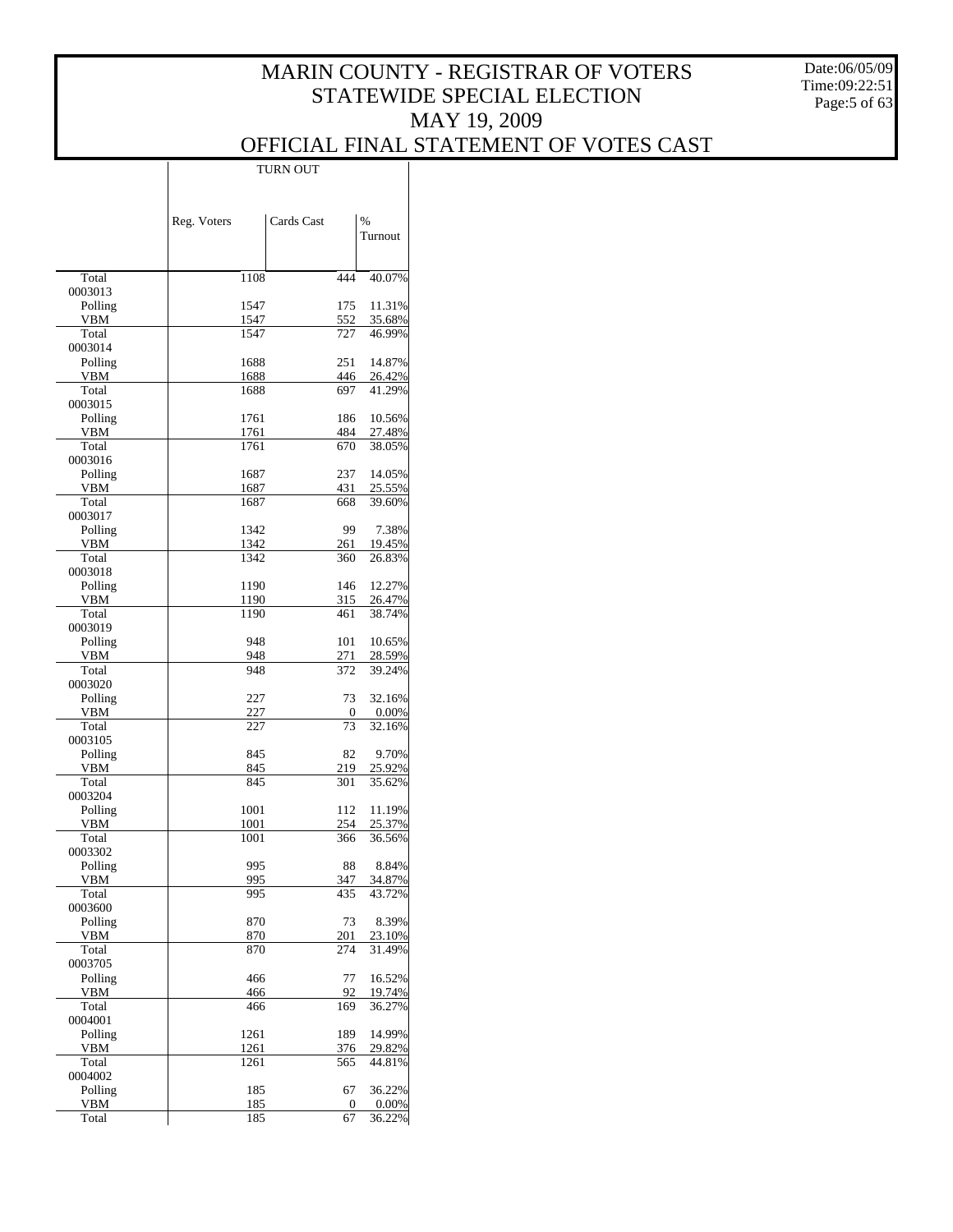Date:06/05/09 Time:09:22:51 Page:6 of 63

## OFFICIAL FINAL STATEMENT OF VOTES CAST

|                       | Reg. Voters  | Cards Cast | %<br>Turnout     |
|-----------------------|--------------|------------|------------------|
|                       |              |            |                  |
| 0004003               |              |            |                  |
| Polling<br><b>VBM</b> | 228<br>228   | 104<br>0   | 45.61%<br>0.00%  |
| Total                 | 228          | 104        | 45.61%           |
| 0004004               |              |            |                  |
| Polling<br>VBM        | 981<br>981   | 147<br>314 | 14.98%<br>32.01% |
| Total                 | 981          | 461        | 46.99%           |
| 0004005               |              |            |                  |
| Polling<br>VBM        | 1621<br>1621 | 178<br>475 | 10.98%<br>29.30% |
| Total                 | 1621         | 653        | 40.28%           |
| 0004006               |              |            |                  |
| Polling<br>VBM        | 1052<br>1052 | 175<br>236 | 16.63%<br>22.43% |
| Total                 | 1052         | 411        | 39.07%           |
| 0004007               |              |            |                  |
| Polling<br>VBM        | 1516<br>1516 | 231<br>318 | 15.24%<br>20.98% |
| Total                 | 1516         | 549        | 36.21%           |
| 0004008               |              |            |                  |
| Polling               | 1155         | 174        | 15.06%           |
| VBM<br>Total          | 1155<br>1155 | 276<br>450 | 23.90%<br>38.96% |
| 0004009               |              |            |                  |
| Polling               | 1693         | 165        | 9.75%            |
| VBM<br>Total          | 1693<br>1693 | 487<br>652 | 28.77%<br>38.51% |
| 0004010               |              |            |                  |
| Polling               | 1636         | 231        | 14.12%           |
| VBM<br>Total          | 1636<br>1636 | 493<br>724 | 30.13%<br>44.25% |
| 0004011               |              |            |                  |
| Polling               | 1666         | 230        | 13.81%           |
| VBM<br>Total          | 1666<br>1666 | 476<br>706 | 28.57%<br>42.38% |
| 0004012               |              |            |                  |
| Polling               | 1570         | 232        | 14.78%           |
| VBM<br>Total          | 1570<br>1570 | 451<br>683 | 28.73%<br>43.50% |
| 0004013               |              |            |                  |
| Polling               | 145          | 47         | 32.41%           |
| VBM<br>Total          | 145<br>145   | 0<br>47    | 0.00%<br>32.41%  |
| 0004014               |              |            |                  |
| Polling               | 108          | 43         | 39.81%           |
| VBM                   | 108          | 0          | 0.00%            |
| Total<br>0004101      | 108          | 43         | 39.81%           |
| Polling               | 591          | 77         | 13.03%           |
| VBM                   | 591          | 200        | 33.84%           |
| Total<br>0004103      | 591          | 277        | 46.87%           |
| Polling               | 624          | 126        | 20.19%           |
| VBM                   | 624          | 166        | 26.60%           |
| Total<br>0004200      | 624          | 292        | 46.79%           |
| Polling               | 431          | 76         | 17.63%           |
| VBM                   | 431          | 97         | 22.51%           |
| Total<br>0004301      | 431          | 173        | 40.14%           |
|                       |              |            |                  |

TURN OUT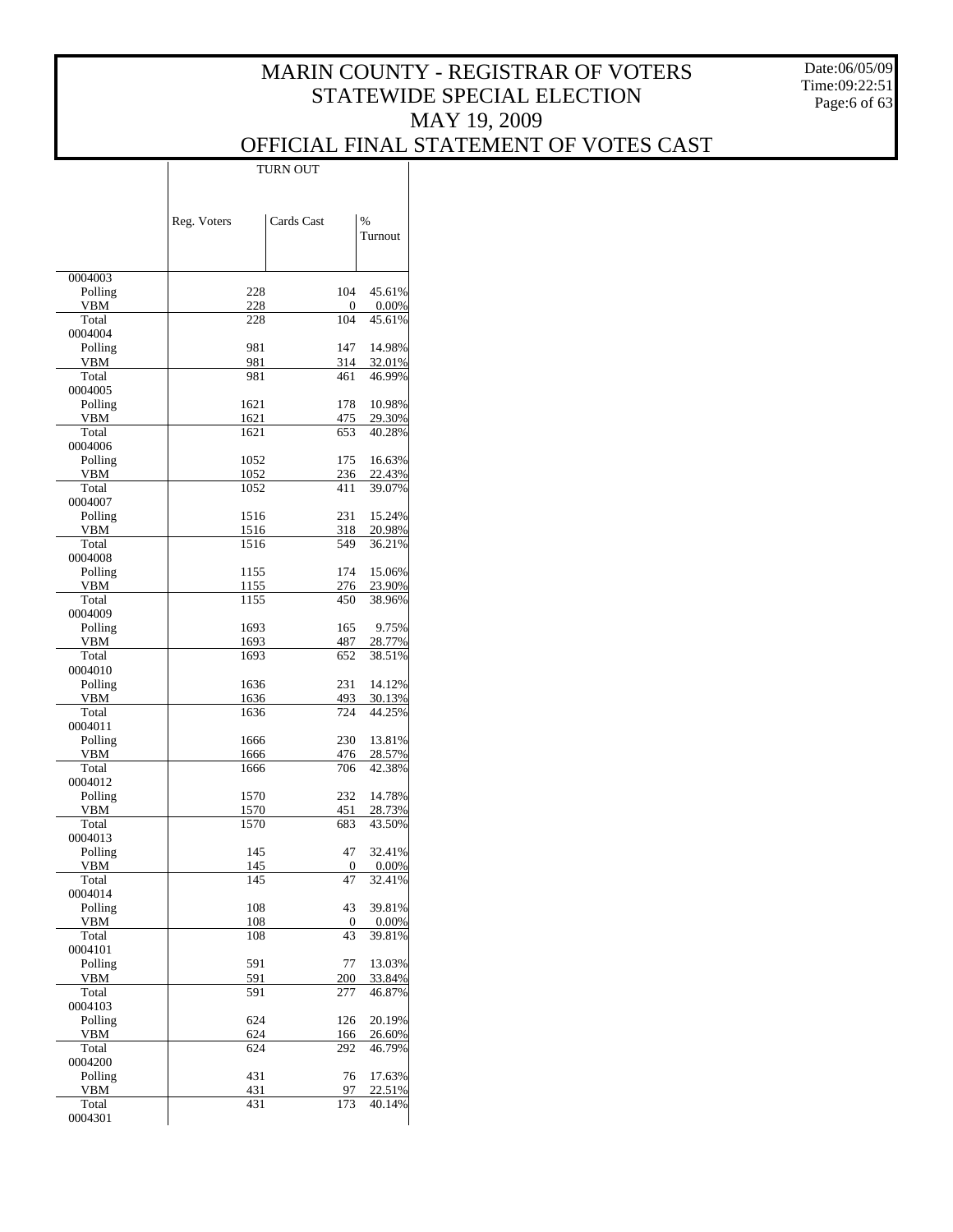Date:06/05/09 Time:09:22:51 Page:7 of 63

|                       | LUKIN OUT    |            |                          |  |
|-----------------------|--------------|------------|--------------------------|--|
|                       | Reg. Voters  | Cards Cast | $\frac{0}{6}$<br>Turnout |  |
| Polling               | 323          | 46         | 14.24%                   |  |
| VBM                   | 323          | 63         | 19.50%                   |  |
| Total                 | 323          | 109        | 33.75%                   |  |
| 0004302<br>Polling    | 583          | 75         | 12.86%                   |  |
| VBM                   | 583          | 143        | 24.53%                   |  |
| Total                 | 583          | 218        | 37.39%                   |  |
| 0004305               |              |            |                          |  |
| Polling<br>VBM        | 487<br>487   | 58<br>138  | 11.91%<br>28.34%         |  |
| Total                 | 487          | 196        | 40.25%                   |  |
| 0004501               |              |            |                          |  |
| Polling<br>VBM        | 940<br>940   | 124<br>300 | 13.19%<br>31.91%         |  |
| Total                 | 940          | 424        | 45.11%                   |  |
| 0004502               |              |            |                          |  |
| Polling               | 904          | 143        | 15.82%                   |  |
| <b>VBM</b><br>Total   | 904<br>904   | 313<br>456 | 34.62%<br>50.44%         |  |
| 0004503               |              |            |                          |  |
| Polling               | 672          | 107        | 15.92%                   |  |
| VBM                   | 672          | 229        | 34.08%                   |  |
| Total<br>0004707      | 672          | 336        | 50.00%                   |  |
| Polling               | 1006         | 130        | 12.92%                   |  |
| VBM                   | 1006         | 308        | 30.62%                   |  |
| Total                 | 1006         | 438        | 43.54%                   |  |
| 0004800<br>Polling    | 486          | 53         | 10.91%                   |  |
| VBM                   | 486          | 177        | 36.42%                   |  |
| Total                 | 486          | 230        | 47.33%                   |  |
| 0004806               | 436          | 27         | 6.19%                    |  |
| Polling<br>VBM        | 436          | 65         | 14.91%                   |  |
| Total                 | 436          | 92         | 21.10%                   |  |
| 0005001               |              |            |                          |  |
| Polling<br><b>VBM</b> | 1706<br>1706 | 186<br>508 | 10.90%<br>29.78%         |  |
| Total                 | 1706         | 694        | 40.68%                   |  |
| 0005002               |              |            |                          |  |
| Polling               | 986          | 132        | 13.39%                   |  |
| VBM<br>Total          | 986<br>986   | 306<br>438 | 31.03%<br>44.42%         |  |
| 0005003               |              |            |                          |  |
| Polling               | 1524         | 187        | 12.27%                   |  |
| VBM                   | 1524         | 451        | 29.59%                   |  |
| Total<br>0005004      | 1524         | 638        | 41.86%                   |  |
| Polling               | 1590         | 171        | 10.75%                   |  |
| VBM                   | 1590         | 542        | 34.09%                   |  |
| Total<br>0005005      | 1590         | 713        | 44.84%                   |  |
| Polling               | 1695         | 210        | 12.39%                   |  |
| <b>VBM</b>            | 1695         | 588        | 34.69%                   |  |
| Total                 | 1695         | 798        | 47.08%                   |  |
| 0005006<br>Polling    | 1754         | 171        | 9.75%                    |  |
| VBM                   | 1754         | 600        | 34.21%                   |  |
| Total                 | 1754         | 771        | 43.96%                   |  |
| 0005007               |              |            |                          |  |
| Polling               | 1816         | 171        | 9.42%                    |  |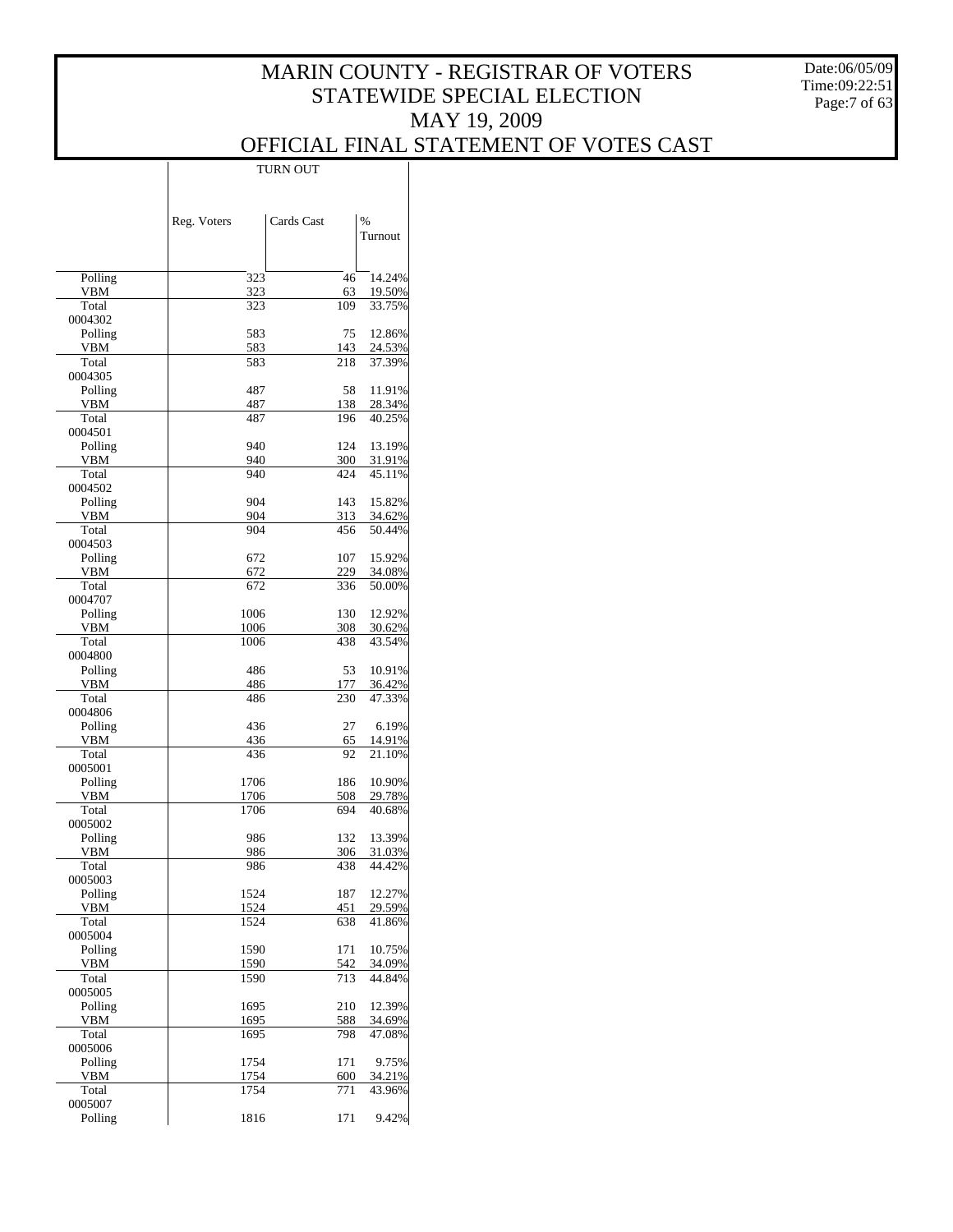Date:06/05/09 Time:09:22:52 Page:8 of 63

|                    | Reg. Voters  | Cards Cast | $\frac{0}{0}$    |
|--------------------|--------------|------------|------------------|
|                    |              |            | Turnout          |
|                    |              |            |                  |
| VBM                | 1816         | 603        | 33.20%           |
| Total              | 1816         | 774        | 42.62%           |
| 0005008<br>Polling | 1724         | 185        | 10.73%           |
| VBM                | 1724         | 591        | 34.28%           |
| Total              | 1724         | 776        | 45.01%           |
| 0005009<br>Polling | 1742         | 283        | 16.25%           |
| VBM                | 1742         | 609        | 34.96%           |
| Total              | 1742         | 892        | 51.21%           |
| 0005010            |              |            |                  |
| Polling<br>VBM     | 1455<br>1455 | 137<br>429 | 9.42%<br>29.48%  |
| Total              | 1455         | 566        | 38.90%           |
| 0005011            |              |            |                  |
| Polling            | 1073         | 168        | 15.66%           |
| VBM                | 1073         | 353        | 32.90%           |
| Total<br>0005012   | 1073         | 521        | 48.56%           |
| Polling            | 1363         | 199        | 14.60%           |
| VBM                | 1363         | 439        | 32.21%           |
| Total              | 1363         | 638        | 46.81%           |
| 0005101            |              |            |                  |
| Polling            | 690          | 119        | 17.25%           |
| VBM<br>Total       | 690<br>690   | 241<br>360 | 34.93%<br>52.17% |
| 0005103            |              |            |                  |
| Polling            | 1009         | 131        | 12.98%           |
| VBM                | 1009         | 381        | 37.76%           |
| Total              | 1009         | 512        | 50.74%           |
| 0005202<br>Polling | 527          | 65         | 12.33%           |
| VBM                | 527          | 142        | 26.94%           |
| Total              | 527          | 207        | 39.28%           |
| 0005205            |              |            |                  |
| Polling            | 966          | 170        | 17.60%           |
| VBM<br>Total       | 966<br>966   | 320<br>490 | 33.13%<br>50.72% |
| 0005208            |              |            |                  |
| Polling            | 896          | 112        | 12.50%           |
| VBM                | 896          | 319        | 35.60%           |
| Total              | 896          | 431        | 48.10%           |
| 0005209<br>Polling | 895          | 115        | 12.85%           |
| <b>VBM</b>         | 895          | 285        | 31.84%           |
| Total              | 895          | 400        | 44.69%           |
| 0005212            |              |            |                  |
| Polling            | 487          | 81         | 16.63%           |
| VBM<br>Total       | 487<br>487   | 194<br>275 | 39.84%<br>56.47% |
| 0005216            |              |            |                  |
| Polling            | 659          | 58         | 8.80%            |
| VBM                | 659          | 174        | 26.40%           |
| Total              | 659          | 232        | 35.20%           |
| 0005218<br>Polling | 969          | 141        | 14.55%           |
| VBM                | 969          | 365        | 37.67%           |
| Total              | 969          | 506        | 52.22%           |
| 0005221            |              |            |                  |
| Polling            | 923          | 121        | 13.11%           |
| <b>VBM</b>         | 923          | 324        | 35.10%           |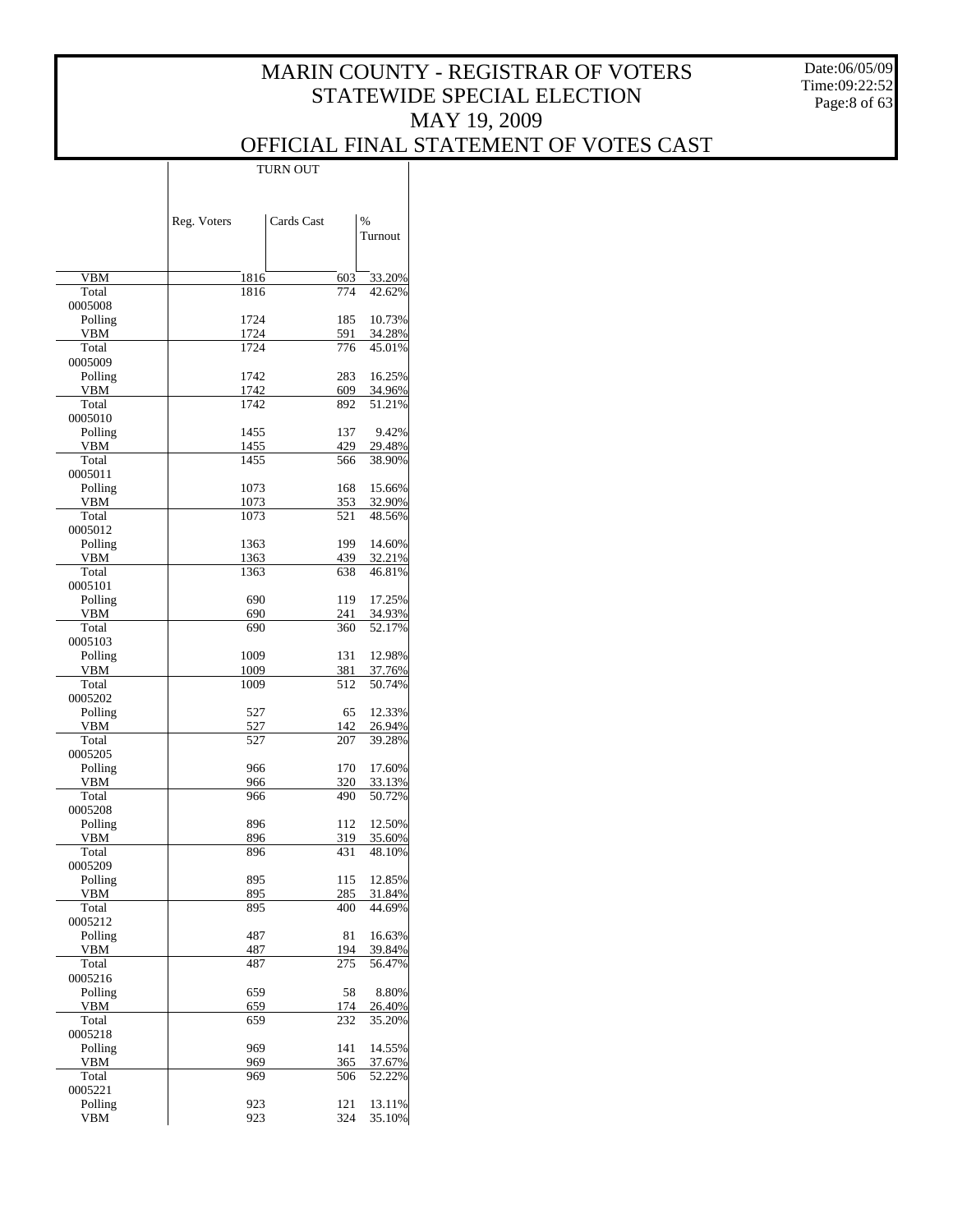Date:06/05/09 Time:09:22:52 Page:9 of 63

|            |             | <b>TURN OUT</b> |       |         |  |  |
|------------|-------------|-----------------|-------|---------|--|--|
|            | Reg. Voters | Cards Cast      |       | $\%$    |  |  |
|            |             |                 |       | Turnout |  |  |
|            |             |                 |       |         |  |  |
|            |             |                 |       |         |  |  |
| Total      | 923         |                 | 445   | 48.21%  |  |  |
| 0005222    |             |                 |       |         |  |  |
| Polling    | 1096        |                 | 155   | 14.14%  |  |  |
| VBM        | 1096        |                 | 353   | 32.21%  |  |  |
| Total      | 1096        |                 | 508   | 46.35%  |  |  |
| 0005225    |             |                 |       |         |  |  |
| Polling    | 638         |                 | 87    | 13.64%  |  |  |
| <b>VBM</b> | 638         |                 | 265   | 41.54%  |  |  |
| Total      | 638         |                 | 352   | 55.17%  |  |  |
| 0005226    |             |                 |       |         |  |  |
| Polling    | 1086        |                 | 120   | 11.05%  |  |  |
| <b>VBM</b> | 1086        |                 | 297   | 27.35%  |  |  |
| Total      | 1086        |                 | 417   | 38.40%  |  |  |
| 0005300    |             |                 |       |         |  |  |
| Polling    | 459         |                 | 66    | 14.38%  |  |  |
| <b>VBM</b> | 459         |                 | 147   | 32.03%  |  |  |
| Total      | 459         |                 | 213   | 46.41%  |  |  |
| Total      |             |                 |       |         |  |  |
| Polling    | 150653      |                 | 18865 | 12.52%  |  |  |
| <b>VBM</b> | 150653      |                 | 45075 | 29.92%  |  |  |
| Total      | 150653      |                 | 63940 | 42.44%  |  |  |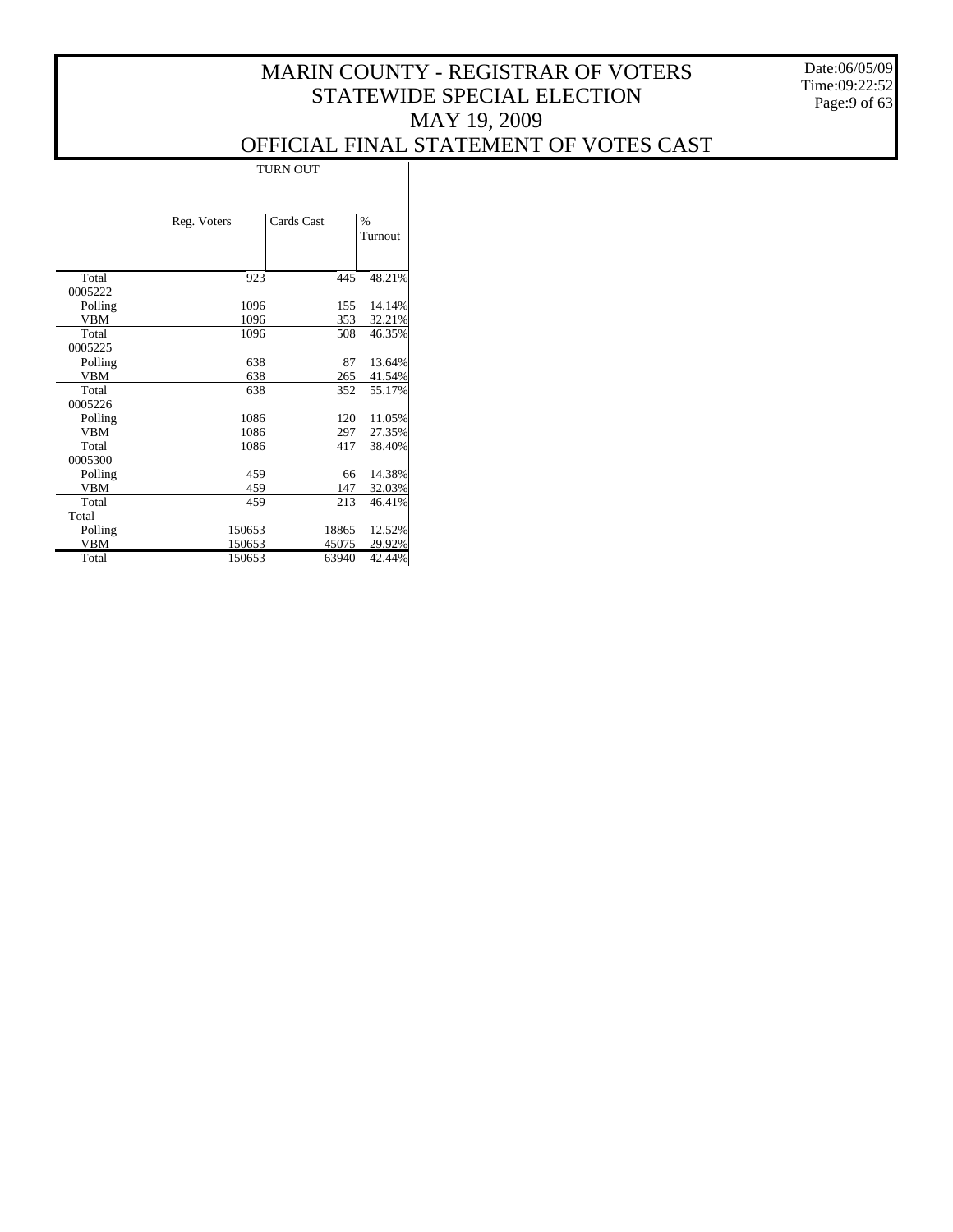Date:06/05/09 Time:09:22:52 Page:10 of 63

 $\mathbf{I}$ 

### OFFICIAL FINAL STATEMENT OF VOTES CAST

|                       |              | <b>CALIFORNIA - PROP 1A</b> |                    |            |                  |                |                     |
|-----------------------|--------------|-----------------------------|--------------------|------------|------------------|----------------|---------------------|
|                       |              |                             |                    |            |                  |                |                     |
|                       |              |                             |                    |            |                  |                |                     |
|                       | Reg. Voters  | <b>Times Counted</b>        | <b>Total Votes</b> | <b>YES</b> |                  | N <sub>O</sub> |                     |
|                       |              |                             |                    |            |                  |                |                     |
|                       |              |                             |                    |            |                  |                |                     |
| Jurisdiction Wide     |              |                             |                    |            |                  |                |                     |
| 0001001               |              |                             |                    |            |                  |                |                     |
| Polling<br><b>VBM</b> | 1207<br>1207 | 132<br>320                  | 132<br>319         | 63<br>146  | 47.73%<br>45.77% | 69<br>173      | 52.27%<br>54.23%    |
| Total                 | 1207         | 452                         | 451                | 209        | 46.34%           | 242            | 53.66%              |
| 0001002               |              |                             |                    |            |                  |                |                     |
| Polling               | 1966         | 298                         | 293                | 153        | 52.22%           | 140            | 47.78%              |
| <b>VBM</b><br>Total   | 1966<br>1966 | 604<br>902                  | 598<br>891         | 295<br>448 | 49.33%<br>50.28% | 303<br>443     | 50.67%<br>49.72%    |
| 0001003               |              |                             |                    |            |                  |                |                     |
| Polling               | 944          | 128                         | 127                | 59         | 46.46%           | 68             | 53.54%              |
| <b>VBM</b>            | 944          | 312                         | 308                | 152        | 49.35%           | 156            | 50.65%              |
| Total<br>0001004      | 944          | 440                         | 435                | 211        | 48.51%           | 224            | 51.49%              |
| Polling               | 1551         | 132                         | 132                | 57         | 43.18%           | 75             | 56.82%              |
| <b>VBM</b>            | 1551         | 370                         | 367                | 172        | 46.87%           | 195            | 53.13%              |
| Total                 | 1551         | 502                         | 499                | 229        | 45.89%           | 270            | 54.11%              |
| 0001005<br>Polling    | 1424         | 191                         | 191                | 92         | 48.17%           | 99             | 51.83%              |
| <b>VBM</b>            | 1424         | 478                         | 475                | 225        | 47.37%           | 250            | 52.63%              |
| Total                 | 1424         | 669                         | 666                | 317        | 47.60%           | 349            | 52.40%              |
| 0001006               |              |                             |                    |            |                  |                |                     |
| Polling<br><b>VBM</b> | 1502<br>1502 | 230<br>493                  | 230<br>492         | 108<br>219 | 46.96%<br>44.51% | 122<br>273     | 53.04%<br>55.49%    |
| Total                 | 1502         | 723                         | 722                | 327        | 45.29%           | 395            | 54.71%              |
| 0001007               |              |                             |                    |            |                  |                |                     |
| Polling               | 926          | 110                         | 107                | 57         | 53.27%           | 50             | 46.73%              |
| <b>VBM</b><br>Total   | 926<br>926   | 374<br>484                  | 369<br>476         | 158<br>215 | 42.82%<br>45.17% | 211<br>261     | 57.18%<br>54.83%    |
| 0001008               |              |                             |                    |            |                  |                |                     |
| Polling               | 1042         | 73                          | 73                 | 26         | 35.62%           | 47             | 64.38%              |
| <b>VBM</b>            | 1042         | 251                         | 250                | 127        | 50.80%           | 123            | 49.20%              |
| Total<br>0001009      | 1042         | 324                         | 323                | 153        | 47.37%           | 170            | 52.63%              |
| Polling               | 1450         | 133                         | 131                | 59         | 45.04%           | 72             | 54.96%              |
| <b>VBM</b>            | 1450         | 431                         | 427                | 222        | 51.99%           | 205            | 48.01%              |
| Total                 | 1450         | 564                         | 558                | 281        | 50.36%           | 277            | 49.64%              |
| 0001010<br>Polling    | 1916         | 278                         | 272                | 131        | 48.16%           | 141            | 51.84%              |
| VBM                   | 1916         | 665                         | 662                | 299        | 45.17%           | 363            | 54.83%              |
| Total                 | 1916         | 943                         | 934                | 430        | 46.04%           | 504            | 53.96%              |
| 0001011               |              |                             |                    |            |                  |                |                     |
| Polling<br><b>VBM</b> | 1084<br>1084 | 108<br>329                  | 107<br>325         | 53<br>169  | 49.53%<br>52.00% | 156            | 54 50.47%<br>48.00% |
| Total                 | 1084         | 437                         | 432                | 222        | 51.39%           | 210            | 48.61%              |
| 0001012               |              |                             |                    |            |                  |                |                     |
| Polling               | 1176         | 132                         | 129                | 49         | 37.98%           | 80             | 62.02%              |
| VBM<br>Total          | 1176<br>1176 | 447<br>579                  | 440<br>569         | 219        | 49.77%<br>47.10% | 221<br>301     | 50.23%<br>52.90%    |
| 0001013               |              |                             |                    | 268        |                  |                |                     |
| Polling               | 1034         | 119                         | 118                | 51         | 43.22%           | 67             | 56.78%              |
| VBM                   | 1034         | 293                         | 292                | 131        | 44.86%           | 161            | 55.14%              |
| Total<br>0001014      | 1034         | 412                         | 410                | 182        | 44.39%           | 228            | 55.61%              |
| Polling               | 941          | 103                         | 103                | 47         | 45.63%           | 56             | 54.37%              |
| VBM                   | 941          | 309                         | 304                | 158        | 51.97%           | 146            | 48.03%              |
| Total                 | 941          | 412                         | 407                | 205        | 50.37%           | 202            | 49.63%              |
| 0001015<br>Polling    | 967          | 136                         | 136                | 51         | 37.50%           | 85             | 62.50%              |
| <b>VBM</b>            | 967          | 320                         | 314                | 133        | 42.36%           | 181            | 57.64%              |
| Total                 | 967          | 456                         | 450                | 184        | 40.89%           | 266            | 59.11%              |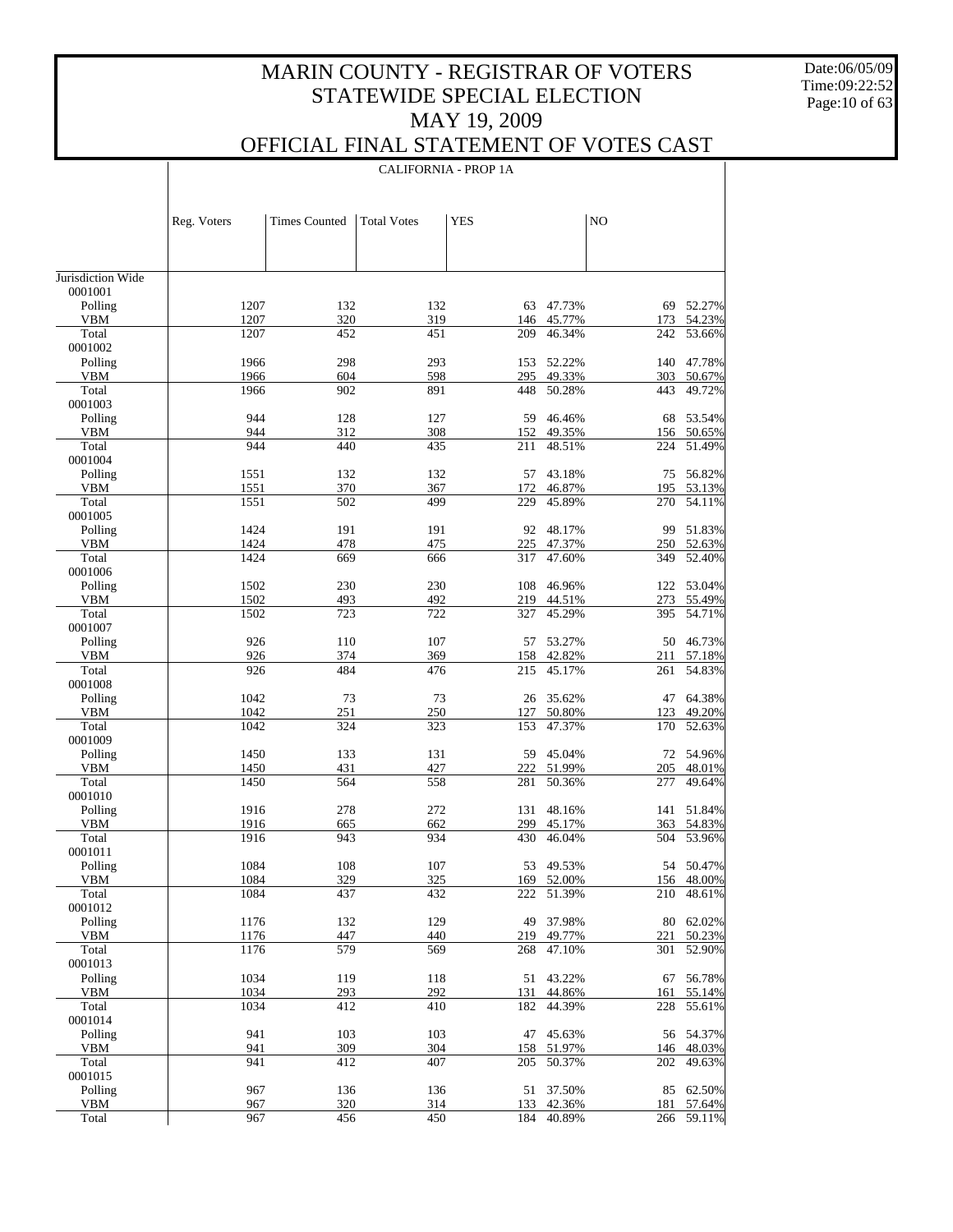Date:06/05/09 Time:09:22:52 Page:11 of 63

 $\mathbf{I}$ 

### OFFICIAL FINAL STATEMENT OF VOTES CAST

|                    | <b>CALIFORNIA - PROP 1A</b> |                      |                    |            |                         |            |                      |
|--------------------|-----------------------------|----------------------|--------------------|------------|-------------------------|------------|----------------------|
|                    |                             |                      |                    |            |                         |            |                      |
|                    |                             |                      |                    |            |                         |            |                      |
|                    | Reg. Voters                 | <b>Times Counted</b> | <b>Total Votes</b> | <b>YES</b> |                         | NO         |                      |
|                    |                             |                      |                    |            |                         |            |                      |
|                    |                             |                      |                    |            |                         |            |                      |
| 0001016            |                             |                      |                    |            |                         |            |                      |
| Polling            | 1792                        | 227                  | 226                |            | 80 35.40%               |            | 146 64.60%           |
| VBM<br>Total       | 1792<br>1792                | 645<br>872           | 640<br>866         | 356        | 276 43.13%<br>41.11%    | 364<br>510 | 56.88%<br>58.89%     |
| 0001017            |                             |                      |                    |            |                         |            |                      |
| Polling            | 2702                        | 416                  | 415                | 168        | 40.48%                  | 247        | 59.52%               |
| VBM                | 2702                        | 1032                 | 1027               | 446        | 43.43%                  | 581        | 56.57%               |
| Total<br>0001018   | 2702                        | 1448                 | 1442               | 614        | 42.58%                  | 828        | 57.42%               |
| Polling            | 1667                        | 213                  | 211                | 108        | 51.18%                  | 103        | 48.82%               |
| VBM                | 1667                        | 512                  | 507                | 235        | 46.35%                  | 272        | 53.65%               |
| Total              | 1667                        | 725                  | 718                | 343        | 47.77%                  | 375        | 52.23%               |
| 0001019<br>Polling | 819                         | 113                  | 113                | 59         | 52.21%                  |            | 54 47.79%            |
| VBM                | 819                         | 200                  | 198                | 87         | 43.94%                  | 111        | 56.06%               |
| Total              | 819                         | 313                  | 311                | 146        | 46.95%                  | 165        | 53.05%               |
| 0001020<br>Polling |                             |                      |                    |            |                         |            |                      |
| VBM                | 2081<br>2081                | 271<br>624           | 269<br>619         | 112<br>273 | 41.64%<br>44.10%        | 157        | 58.36%<br>346 55.90% |
| Total              | 2081                        | 895                  | 888                | 385        | 43.36%                  | 503        | 56.64%               |
| 0001021            |                             |                      |                    |            |                         |            |                      |
| Polling            | 2146                        | 298                  | 297<br>754         | 138        | 46.46%<br>50.00%        |            | 159 53.54%           |
| VBM<br>Total       | 2146<br>2146                | 760<br>1058          | 1051               | 377<br>515 | 49.00%                  | 377<br>536 | 50.00%<br>51.00%     |
| 0001110            |                             |                      |                    |            |                         |            |                      |
| Polling            | 419                         | 72                   | 72                 |            | 34 47.22%               |            | 38 52.78%            |
| VBM<br>Total       | 419<br>419                  | 214<br>286           | 211<br>283         | 108<br>142 | 51.18%<br>50.18%        | 103<br>141 | 48.82%<br>49.82%     |
| 0002001            |                             |                      |                    |            |                         |            |                      |
| Polling            | 1445                        | 127                  | 126                | 58         | 46.03%                  | 68         | 53.97%               |
| VBM                | 1445                        | 537                  | 529                | 299        | 56.52%                  | 230        | 43.48%               |
| Total<br>0002002   | 1445                        | 664                  | 655                | 357        | 54.50%                  | 298        | 45.50%               |
| Polling            | 1579                        | 144                  | 143                | 55         | 38.46%                  | 88         | 61.54%               |
| VBM                | 1579                        | 491                  | 485                | 247        | 50.93%                  | 238        | 49.07%               |
| Total              | 1579                        | 635                  | 628                | 302        | 48.09%                  | 326        | 51.91%               |
| 0002003<br>Polling | 1361                        | 168                  | 167                | 87         | 52.10%                  | 80         | 47.90%               |
| VBM                | 1361                        | 462                  | 453                | 207        | 45.70%                  |            | 246 54.30%           |
| Total              | 1361                        | 630                  | 620                | 294        | 47.42%                  | 326        | 52.58%               |
| 0002004            |                             |                      |                    |            |                         |            |                      |
| Polling<br>VBM     | 1437<br>1437                | 141<br>444           | 140<br>436         |            | 68 48.57%<br>239 54.82% | 197        | 72 51.43%<br>45.18%  |
| Total              | 1437                        | 585                  | 576                | 307        | 53.30%                  | 269        | 46.70%               |
| 0002005            |                             |                      |                    |            |                         |            |                      |
| Polling            | 1223                        | 174                  | 174                | 85         | 48.85%                  | 89         | 51.15%               |
| VBM<br>Total       | 1223<br>1223                | 341<br>515           | 336<br>510         | 194<br>279 | 57.74%<br>54.71%        | 142<br>231 | 42.26%<br>45.29%     |
| 0002006            |                             |                      |                    |            |                         |            |                      |
| Polling            | 1161                        | 175                  | 175                | 88         | 50.29%                  | 87         | 49.71%               |
| <b>VBM</b>         | 1161                        | 368                  | 362                | 208        | 57.46%                  | 154        | 42.54%               |
| Total<br>0002007   | 1161                        | 543                  | 537                | 296        | 55.12%                  | 241        | 44.88%               |
| Polling            | 799                         | 93                   | 92                 | 45         | 48.91%                  | 47         | 51.09%               |
| <b>VBM</b>         | 799                         | 269                  | 268                | 141        | 52.61%                  | 127        | 47.39%               |
| Total<br>0002008   | 799                         | 362                  | 360                | 186        | 51.67%                  | 174        | 48.33%               |
| Polling            | 1567                        | 216                  | 214                |            | 114 53.27%              | 100        | 46.73%               |
| VBM                | 1567                        | 409                  | 398                |            | 200 50.25%              | 198        | 49.75%               |
| Total              | 1567                        | 625                  | 612                |            | 314 51.31%              | 298        | 48.69%               |
| 0002009            |                             |                      |                    |            |                         |            |                      |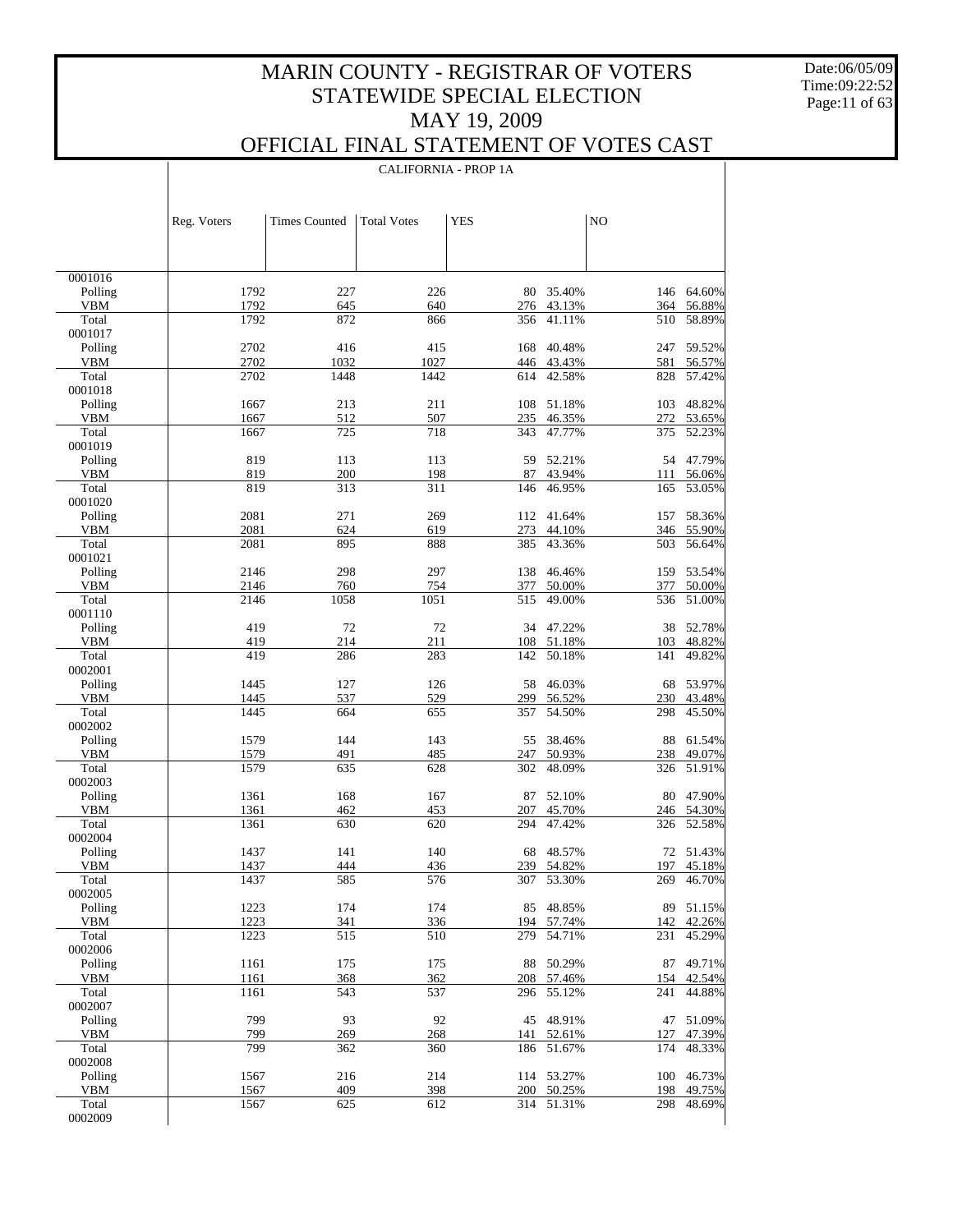Date:06/05/09 Time:09:22:52 Page:12 of 63

### OFFICIAL FINAL STATEMENT OF VOTES CAST

|                       | Reg. Voters  | <b>Times Counted</b>   | <b>Total Votes</b>     | <b>YES</b>             |                  | NO                 |                  |
|-----------------------|--------------|------------------------|------------------------|------------------------|------------------|--------------------|------------------|
|                       |              |                        |                        |                        |                  |                    |                  |
| Polling               | 1877         | 248                    | 246                    | 114                    | 46.34%           | 132                | 53.66%           |
| VBM                   | 1877         | 453                    | 444                    | 225                    | 50.68%           | 219                | 49.32%           |
| Total<br>0002010      | 1877         | 701                    | 690                    | 339                    | 49.13%           | 351                | 50.87%           |
| Polling               | 1588         | 170                    | 169                    | 83                     | 49.11%           | 86                 | 50.89%           |
| VBM                   | 1588         | 426                    | 422                    | 210                    | 49.76%           | 212                | 50.24%           |
| Total                 | 1588         | 596                    | 591                    | 293                    | 49.58%           | 298                | 50.42%           |
| 0002011               |              |                        |                        |                        |                  |                    |                  |
| Polling               | 1880         | 208                    | 208                    | 99                     | 47.60%           | 109                | 52.40%           |
| VBM<br>Total          | 1880<br>1880 | 465<br>673             | 462<br>670             | 237<br>336             | 51.30%<br>50.15% | 225<br>334         | 48.70%<br>49.85% |
| 0002012               |              |                        |                        |                        |                  |                    |                  |
| Polling               | 1423         | 150                    | 149                    | 73                     | 48.99%           | 76                 | 51.01%           |
| VBM                   | 1423         | 412                    | 409                    | 180                    | 44.01%           | 229                | 55.99%           |
| Total                 | 1423         | 562                    | 558                    | 253                    | 45.34%           | 305                | 54.66%           |
| 0002013               |              |                        |                        |                        |                  |                    |                  |
| Polling               | 1693         | 263                    | 261                    | 117                    | 44.83%           | 144                | 55.17%           |
| VBM                   | 1693         | 414                    | 407                    | 196                    | 48.16%<br>46.86% | 211                | 51.84%           |
| Total<br>0002014      | 1693         | 677                    | 668                    | 313                    |                  | 355                | 53.14%           |
| Polling               | 1460         | 197                    | 195                    | 88                     | 45.13%           | 107                | 54.87%           |
| VBM                   | 1460         | 385                    | 384                    | 204                    | 53.13%           | 180                | 46.88%           |
| Total                 | 1460         | 582                    | 579                    | 292                    | 50.43%           | 287                | 49.57%           |
| 0002015               |              |                        |                        |                        |                  |                    |                  |
| Polling               | 1669         | 194                    | 194                    | 88                     | 45.36%           | 106                | 54.64%           |
| VBM                   | 1669         | 503                    | 490                    | 215                    | 43.88%           | 275                | 56.12%           |
| Total                 | 1669         | 697                    | 684                    | 303                    | 44.30%           | 381                | 55.70%           |
| 0002016<br>Polling    | 1007         | 89                     | 89                     | 39                     | 43.82%           | 50                 | 56.18%           |
| VBM                   | 1007         | 372                    | 366                    | 179                    | 48.91%           | 187                | 51.09%           |
| Total                 | 1007         | 461                    | 455                    | 218                    | 47.91%           | 237                | 52.09%           |
| 0002017               |              |                        |                        |                        |                  |                    |                  |
| Polling               | 1037         | 121                    | 119                    | 56                     | 47.06%           | 63                 | 52.94%           |
| <b>VBM</b>            | 1037         | 283                    | 280                    | 143                    | 51.07%           | 137                | 48.93%           |
| Total                 | 1037         | 404                    | 399                    | 199                    | 49.87%           | 200                | 50.13%           |
| 0002018               |              |                        |                        |                        |                  |                    |                  |
| Polling<br>VBM        | 1432<br>1432 | 151<br>500             | 150<br>493             | 62<br>224              | 41.33%<br>45.44% | 88<br>269          | 58.67%<br>54.56% |
| Total                 | 1432         | 651                    | 643                    | 286                    | 44.48%           | 357                | 55.52%           |
| 0002019               |              |                        |                        |                        |                  |                    |                  |
| Polling               | 1682         | 233                    | 232                    | 103                    | 44.40%           | 129                | 55.60%           |
| <b>VBM</b>            | 1682         | 475                    | 471                    | 199                    | 42.25%           | 272                | 57.75%           |
| Total                 | 1682         | 708                    | 703                    | 302                    | 42.96%           | 401                | 57.04%           |
| 0002020               |              |                        |                        |                        |                  |                    |                  |
| Polling<br><b>VBM</b> | 142<br>142   | 54                     | 54                     |                        | 25 46.30%        |                    | 29 53.70%        |
| Total                 | 142          | $\boldsymbol{0}$<br>54 | $\boldsymbol{0}$<br>54 | $\mathbf{0}$<br>25     | 46.30%           | $\mathbf{0}$<br>29 | 53.70%           |
| 0002021               |              |                        |                        |                        |                  |                    |                  |
| Polling               | 150          | 60                     | 60                     | 23                     | 38.33%           |                    | 37 61.67%        |
| VBM                   | 150          | $\boldsymbol{0}$       | $\boldsymbol{0}$       | $\boldsymbol{0}$       |                  | $\mathbf{0}$       |                  |
| Total                 | 150          | 60                     | 60                     | 23                     | 38.33%           | 37                 | 61.67%           |
| 0002022               |              |                        |                        |                        |                  |                    |                  |
| Polling               | 259          | 93                     | 92                     |                        | 38 41.30%        | 54                 | 58.70%           |
| VBM<br>Total          | 259<br>259   | $\boldsymbol{0}$<br>93 | $\boldsymbol{0}$<br>92 | $\boldsymbol{0}$<br>38 | 41.30%           | $\mathbf{0}$<br>54 | 58.70%           |
| 0002023               |              |                        |                        |                        |                  |                    |                  |
| Polling               | 1534         | 169                    | 168                    | 82                     | 48.81%           |                    | 86 51.19%        |
| VBM                   | 1534         | 359                    | 356                    | 162                    | 45.51%           | 194                | 54.49%           |
| Total                 | 1534         | 528                    | 524                    | 244                    | 46.56%           | 280                | 53.44%           |
| 0002024               |              |                        |                        |                        |                  |                    |                  |
| Polling               | 1862         | 228                    | 226                    |                        | 101 44.69%       |                    | 125 55.31%       |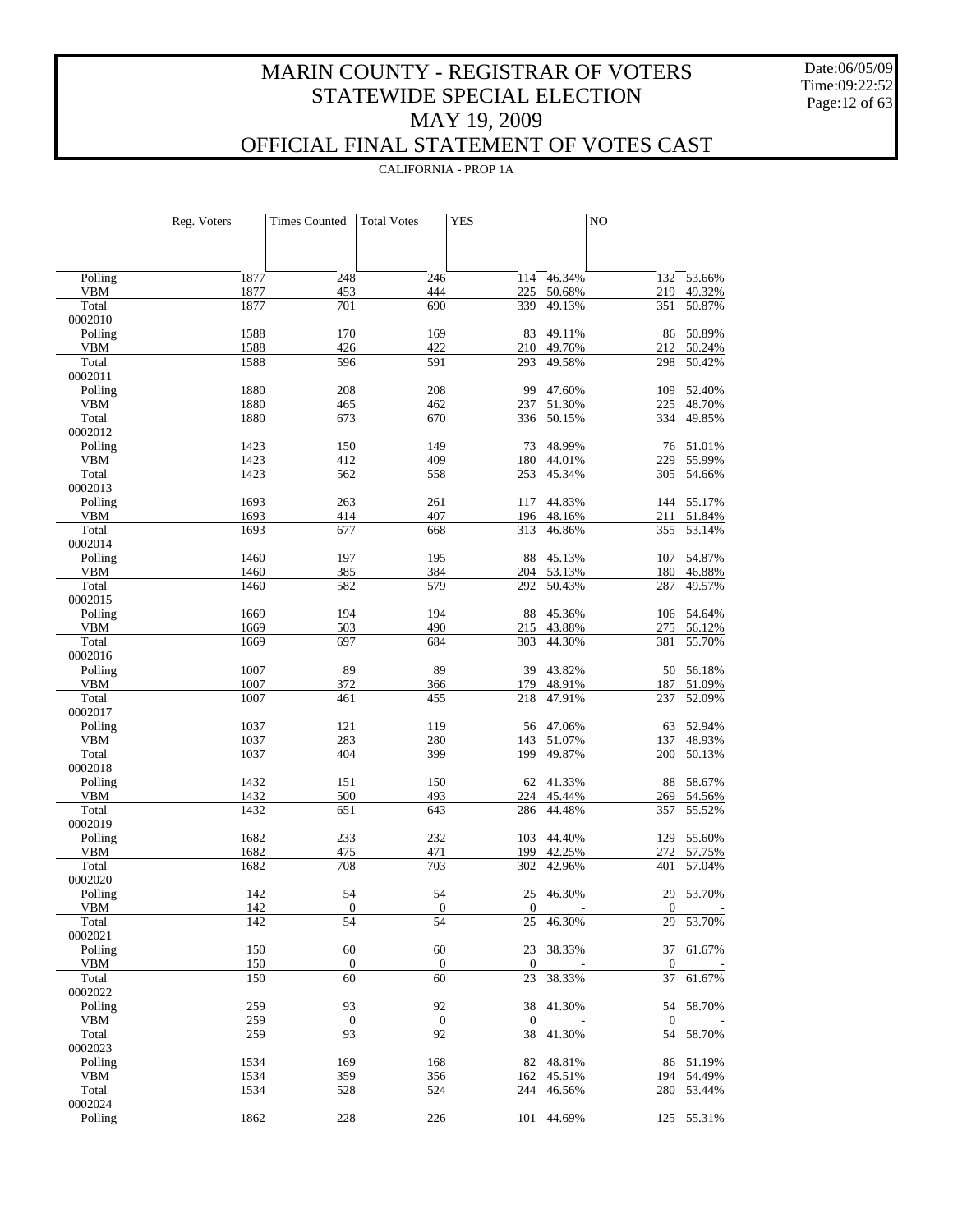Date:06/05/09 Time:09:22:52 Page:13 of 63

 $\overline{\phantom{a}}$ 

### OFFICIAL FINAL STATEMENT OF VOTES CAST

|                       | Reg. Voters  | <b>Times Counted</b> | <b>Total Votes</b> | <b>YES</b> |                          | NO         |                          |
|-----------------------|--------------|----------------------|--------------------|------------|--------------------------|------------|--------------------------|
|                       |              |                      |                    |            |                          |            |                          |
| <b>VBM</b>            | 1862         | 526                  | 521                | 255        | 48.94%                   |            | 266 51.06%               |
| Total                 | 1862         | 754                  | 747                | 356        | 47.66%                   | 391        | 52.34%                   |
| 0002303               |              |                      |                    |            |                          |            |                          |
| Polling               | 899          | 123                  | 122                | 49         | 40.16%                   | 73         | 59.84%                   |
| <b>VBM</b>            | 899          | 181                  | 177                | 88         | 49.72%                   | 89         | 50.28%                   |
| Total                 | 899          | 304                  | 299                | 137        | 45.82%                   | 162        | 54.18%                   |
| 0002304<br>Polling    | 973          | 155                  | 155                | 66         | 42.58%                   | 89         | 57.42%                   |
| <b>VBM</b>            | 973          | 255                  | 252                | 103        | 40.87%                   |            | 149 59.13%               |
| Total                 | 973          | 410                  | 407                | 169        | 41.52%                   | 238        | 58.48%                   |
| 0002907               |              |                      |                    |            |                          |            |                          |
| Polling               | 704          | 65                   | 63                 | 26         | 41.27%                   | 37         | 58.73%                   |
| <b>VBM</b>            | 704          | 123                  | 122                |            | 66 54.10%                |            | 56 45.90%                |
| Total<br>0003001      | 704          | 188                  | 185                | 92         | 49.73%                   | 93         | 50.27%                   |
| Polling               | 998          | 94                   | 93                 | 38         | 40.86%                   | 55         | 59.14%                   |
| <b>VBM</b>            | 998          | 282                  | 280                | 135        | 48.21%                   |            | 145 51.79%               |
| Total                 | 998          | 376                  | 373                | 173        | 46.38%                   | 200        | 53.62%                   |
| 0003002               |              |                      |                    |            |                          |            |                          |
| Polling               | 1795         | 183                  | 181                | 67         | 37.02%                   |            | 114 62.98%               |
| <b>VBM</b>            | 1795         | 512                  | 507                | 243        | 47.93%                   | 264        | 52.07%                   |
| Total<br>0003003      | 1795         | 695                  | 688                | 310        | 45.06%                   | 378        | 54.94%                   |
| Polling               | 1641         | 146                  | 144                | 60         | 41.67%                   |            | 84 58.33%                |
| <b>VBM</b>            | 1641         | 527                  | 518                | 252        | 48.65%                   |            | 266 51.35%               |
| Total                 | 1641         | 673                  | 662                | 312        | 47.13%                   | 350        | 52.87%                   |
| 0003004               |              |                      |                    |            |                          |            |                          |
| Polling               | 2185         | 215                  | 213                | 104        | 48.83%                   | 109        | 51.17%                   |
| <b>VBM</b>            | 2185         | 700                  | 696                | 387        | 55.60%                   | 309        | 44.40%                   |
| Total<br>0003005      | 2185         | 915                  | 909                | 491        | 54.02%                   | 418        | 45.98%                   |
| Polling               | 1538         | 143                  | 143                | 68         | 47.55%                   | 75         | 52.45%                   |
| <b>VBM</b>            | 1538         | 467                  | 456                | 253        | 55.48%                   | 203        | 44.52%                   |
| Total                 | 1538         | 610                  | 599                | 321        | 53.59%                   | 278        | 46.41%                   |
| 0003006               |              |                      |                    |            |                          |            |                          |
| Polling               | 1009         | 127                  | 127                | 57         | 44.88%                   | 70         | 55.12%                   |
| <b>VBM</b><br>Total   | 1009<br>1009 | 260<br>387           | 259<br>386         | 128<br>185 | 49.42%<br>47.93%         | 131<br>201 | 50.58%<br>52.07%         |
| 0003007               |              |                      |                    |            |                          |            |                          |
| Polling               | 2000         | 255                  | 253                | 139        | 54.94%                   |            | 114 45.06%               |
| <b>VBM</b>            | 2000         | 576                  | 567                |            | 326 57.50%               | 241        | 42.50%                   |
| Total                 | 2000         | 831                  | 820                | 465        | 56.71%                   | 355        | 43.29%                   |
| 0003008               |              |                      |                    |            |                          |            |                          |
| Polling<br>VBM        | 1870         | 258<br>492           | 257                |            | 144 56.03%<br>257 52.88% |            | 113 43.97%<br>229 47.12% |
| Total                 | 1870<br>1870 | 750                  | 486<br>743         | 401        | 53.97%                   | 342        | 46.03%                   |
| 0003009               |              |                      |                    |            |                          |            |                          |
| Polling               | 1553         | 144                  | 144                | 52         | 36.11%                   |            | 92 63.89%                |
| <b>VBM</b>            | 1553         | 517                  | 514                | 251        | 48.83%                   |            | 263 51.17%               |
| Total                 | 1553         | 661                  | 658                | 303        | 46.05%                   | 355        | 53.95%                   |
| 0003010               |              |                      |                    |            |                          |            |                          |
| Polling<br><b>VBM</b> | 1464<br>1464 | 141<br>402           | 141<br>395         | 63         | 44.68%<br>206 52.15%     | 78<br>189  | 55.32%<br>47.85%         |
| Total                 | 1464         | 543                  | 536                | 269        | 50.19%                   | 267        | 49.81%                   |
| 0003011               |              |                      |                    |            |                          |            |                          |
| Polling               | 2298         | 249                  | 248                | 107        | 43.15%                   | 141        | 56.85%                   |
| <b>VBM</b>            | 2298         | 752                  | 750                | 386        | 51.47%                   | 364        | 48.53%                   |
| Total                 | 2298         | 1001                 | 998                | 493        | 49.40%                   | 505        | 50.60%                   |
| 0003012<br>Polling    | 1108         | 92                   | 92                 | 29         | 31.52%                   |            | 68.48%                   |
| <b>VBM</b>            | 1108         | 352                  | 351                | 167        | 47.58%                   | 63<br>184  | 52.42%                   |
|                       |              |                      |                    |            |                          |            |                          |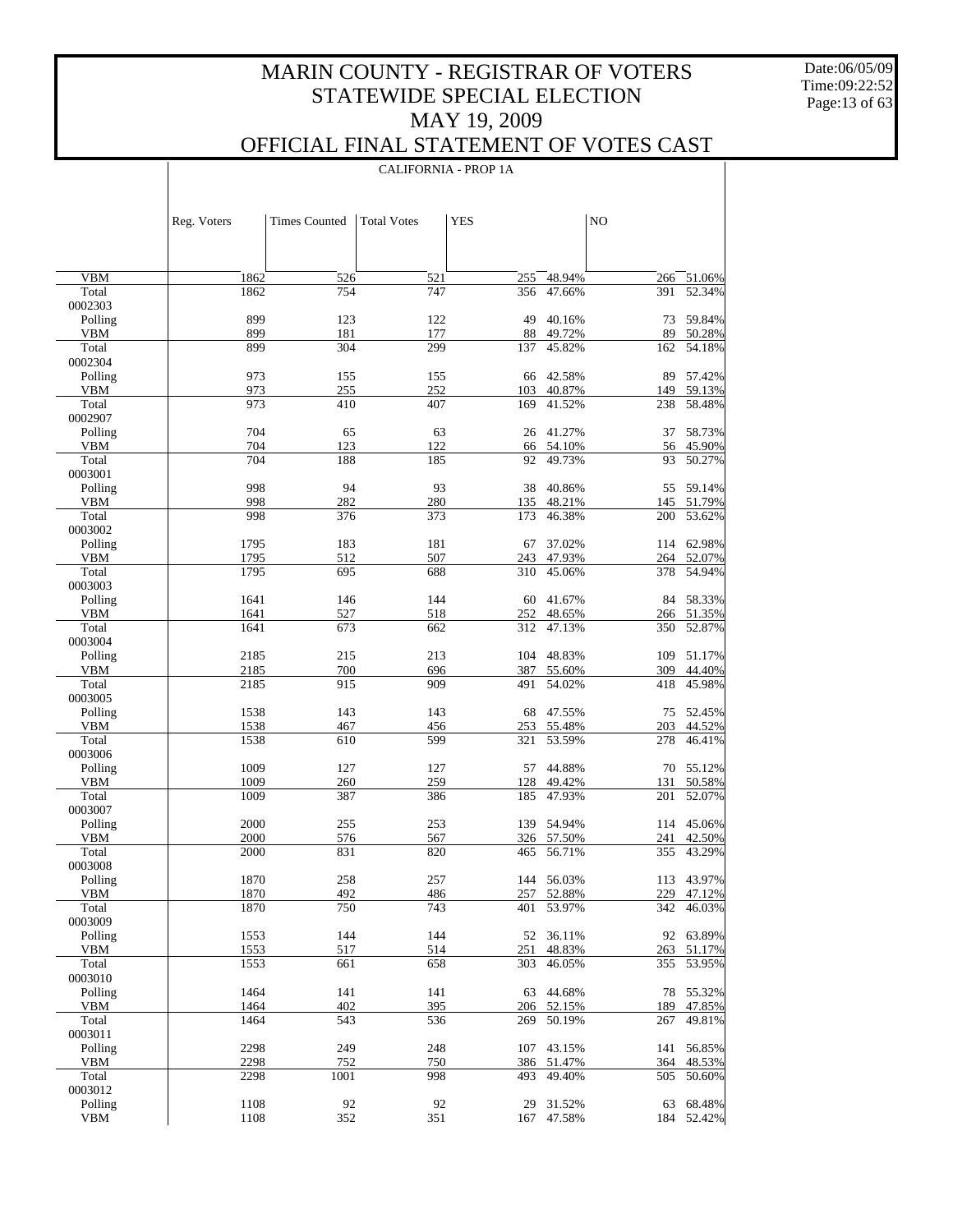Date:06/05/09 Time:09:22:52 Page:14 of 63

### OFFICIAL FINAL STATEMENT OF VOTES CAST

|                       | Reg. Voters  | <b>Times Counted</b>   | <b>Total Votes</b>     | <b>YES</b>         |                         | NO             |                         |
|-----------------------|--------------|------------------------|------------------------|--------------------|-------------------------|----------------|-------------------------|
|                       |              |                        |                        |                    |                         |                |                         |
| Total                 | 1108         | 444                    | 443                    | 196                | 44.24%                  | 247            | 55.76%                  |
| 0003013               |              |                        |                        |                    |                         |                |                         |
| Polling               | 1547<br>1547 | 175                    | 171<br>544             | 269                | 76 44.44%<br>49.45%     | 95             | 55.56%                  |
| VBM<br>Total          | 1547         | 552<br>727             | 715                    | 345                | 48.25%                  | 275<br>370     | 50.55%<br>51.75%        |
| 0003014               |              |                        |                        |                    |                         |                |                         |
| Polling               | 1688         | 251                    | 249                    | 158                | 63.45%                  | 91             | 36.55%                  |
| VBM                   | 1688         | 446                    | 440                    | 236                | 53.64%                  | 204            | 46.36%                  |
| Total                 | 1688         | 697                    | 689                    | 394                | 57.18%                  | 295            | 42.82%                  |
| 0003015<br>Polling    | 1761         | 186                    | 185                    | 89                 | 48.11%                  | 96             | 51.89%                  |
| VBM                   | 1761         | 484                    | 481                    | 240                | 49.90%                  | 241            | 50.10%                  |
| Total                 | 1761         | 670                    | 666                    | 329                | 49.40%                  | 337            | 50.60%                  |
| 0003016               |              |                        |                        |                    |                         |                |                         |
| Polling               | 1687         | 237                    | 235                    | 127                | 54.04%                  | 108            | 45.96%                  |
| VBM                   | 1687         | 431                    | 428                    | 217                | 50.70%                  | 211            | 49.30%                  |
| Total                 | 1687         | 668                    | 663                    | 344                | 51.89%                  | 319            | 48.11%                  |
| 0003017<br>Polling    | 1342         | 99                     | 99                     | 48                 | 48.48%                  |                | 51 51.52%               |
| VBM                   | 1342         | 261                    | 258                    | 149                | 57.75%                  | 109            | 42.25%                  |
| Total                 | 1342         | 360                    | 357                    | 197                | 55.18%                  | 160            | 44.82%                  |
| 0003018               |              |                        |                        |                    |                         |                |                         |
| Polling               | 1190         | 146                    | 146                    | 56                 | 38.36%                  | 90             | 61.64%                  |
| VBM                   | 1190         | 315                    | 310                    | 146                | 47.10%                  | 164            | 52.90%                  |
| Total                 | 1190         | 461                    | 456                    | 202                | 44.30%                  | 254            | 55.70%                  |
| 0003019               |              |                        |                        |                    |                         |                |                         |
| Polling<br>VBM        | 948<br>948   | 101<br>271             | 100<br>268             | 48<br>122          | 48.00%<br>45.52%        | 52<br>146      | 52.00%<br>54.48%        |
| Total                 | 948          | 372                    | 368                    | 170                | 46.20%                  | 198            | 53.80%                  |
| 0003020               |              |                        |                        |                    |                         |                |                         |
| Polling               | 227          | 73                     | 71                     | 37                 | 52.11%                  | 34             | 47.89%                  |
| VBM                   | 227          | $\mathbf{0}$           | $\boldsymbol{0}$       | $\boldsymbol{0}$   |                         | $\mathbf{0}$   |                         |
| Total                 | 227          | 73                     | 71                     | 37                 | 52.11%                  | 34             | 47.89%                  |
| 0003105               |              |                        |                        |                    |                         |                |                         |
| Polling<br><b>VBM</b> | 845<br>845   | 82<br>219              | 82<br>215              | 107                | 42 51.22%<br>49.77%     | 40<br>108      | 48.78%<br>50.23%        |
| Total                 | 845          | 301                    | 297                    | 149                | 50.17%                  | 148            | 49.83%                  |
| 0003204               |              |                        |                        |                    |                         |                |                         |
| Polling               | 1001         | 112                    | 111                    |                    | 56 50.45%               | 55             | 49.55%                  |
| <b>VBM</b>            | 1001         | 254                    | 251                    | 137                | 54.58%                  | 114            | 45.42%                  |
| Total                 | 1001         | 366                    | 362                    | 193                | 53.31%                  | 169            | 46.69%                  |
| 0003302               |              |                        |                        |                    |                         |                |                         |
| Polling<br><b>VBM</b> | 995<br>995   | 88<br>347              | 86<br>344              |                    | 40 46.51%<br>165 47.97% |                | 46 53.49%<br>179 52.03% |
| Total                 | 995          | 435                    | 430                    | 205                | 47.67%                  | 225            | 52.33%                  |
| 0003600               |              |                        |                        |                    |                         |                |                         |
| Polling               | 870          | 73                     | 72                     | 35                 | 48.61%                  | 37             | 51.39%                  |
| <b>VBM</b>            | 870          | 201                    | 200                    | 110                | 55.00%                  | 90             | 45.00%                  |
| Total                 | 870          | 274                    | 272                    | 145                | 53.31%                  | 127            | 46.69%                  |
| 0003705               |              |                        |                        |                    |                         |                |                         |
| Polling               | 466          | 77                     | 75                     | 32                 | 42.67%                  | 43             | 57.33%                  |
| <b>VBM</b><br>Total   | 466<br>466   | 92<br>169              | 92<br>167              | 45<br>77           | 48.91%<br>46.11%        | 47<br>90       | 51.09%<br>53.89%        |
| 0004001               |              |                        |                        |                    |                         |                |                         |
| Polling               | 1261         | 189                    | 189                    | 85                 | 44.97%                  | 104            | 55.03%                  |
| <b>VBM</b>            | 1261         | 376                    | 372                    | 161                | 43.28%                  | 211            | 56.72%                  |
| Total                 | 1261         | 565                    | 561                    | 246                | 43.85%                  | 315            | 56.15%                  |
| 0004002               |              |                        |                        |                    |                         |                |                         |
| Polling               | 185          | 67                     | 67                     | 33                 | 49.25%                  | 34             | 50.75%                  |
| <b>VBM</b><br>Total   | 185<br>185   | $\boldsymbol{0}$<br>67 | $\boldsymbol{0}$<br>67 | $\mathbf{0}$<br>33 | 49.25%                  | $\theta$<br>34 | 50.75%                  |
|                       |              |                        |                        |                    |                         |                |                         |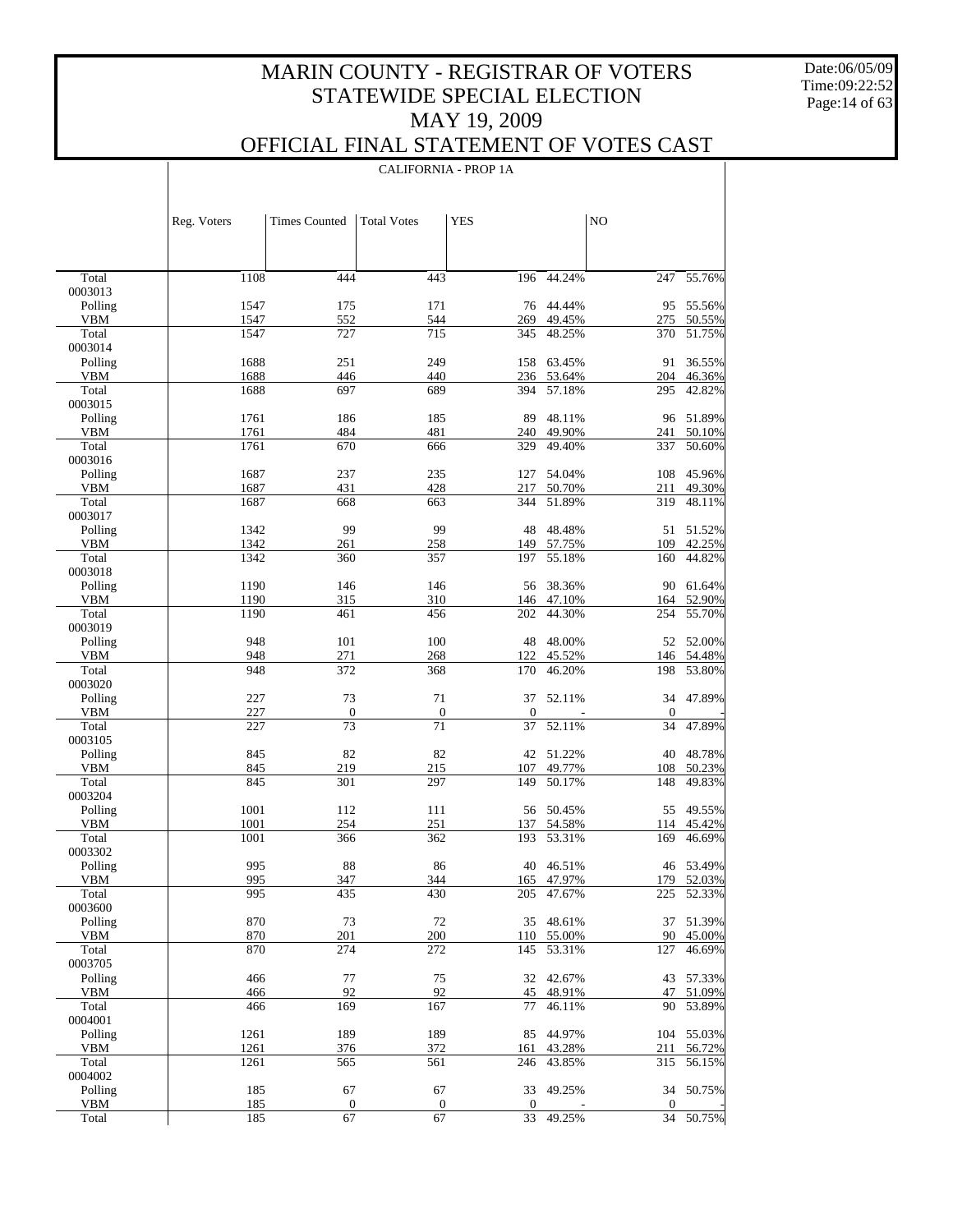Date:06/05/09 Time:09:22:52 Page:15 of 63

 $\mathbf{I}$ 

### OFFICIAL FINAL STATEMENT OF VOTES CAST

|                       |              | <b>CALIFORNIA - PROP 1A</b>       |                                   |                      |                  |                    |                  |  |
|-----------------------|--------------|-----------------------------------|-----------------------------------|----------------------|------------------|--------------------|------------------|--|
|                       |              |                                   |                                   |                      |                  |                    |                  |  |
|                       |              |                                   |                                   |                      |                  |                    |                  |  |
|                       | Reg. Voters  | <b>Times Counted</b>              | <b>Total Votes</b>                | <b>YES</b>           |                  | N <sub>O</sub>     |                  |  |
|                       |              |                                   |                                   |                      |                  |                    |                  |  |
|                       |              |                                   |                                   |                      |                  |                    |                  |  |
| 0004003               |              |                                   |                                   |                      |                  |                    |                  |  |
| Polling               | 228          | 104                               | 103                               | 37                   | 35.92%           | 66                 | 64.08%           |  |
| <b>VBM</b>            | 228          | 0                                 | $\overline{0}$                    | $\mathbf{0}$         |                  | $\mathbf{0}$       |                  |  |
| Total<br>0004004      | 228          | 104                               | 103                               | 37                   | 35.92%           | 66                 | 64.08%           |  |
| Polling               | 981          | 147                               | 144                               | 48                   | 33.33%           | 96                 | 66.67%           |  |
| <b>VBM</b>            | 981          | 314                               | 306                               | 151                  | 49.35%           | 155                | 50.65%           |  |
| Total                 | 981          | 461                               | 450                               | 199                  | 44.22%           | 251                | 55.78%           |  |
| 0004005<br>Polling    | 1621         | 178                               | 178                               | 81                   | 45.51%           | 97                 | 54.49%           |  |
| <b>VBM</b>            | 1621         | 475                               | 473                               | 249                  | 52.64%           | 224                | 47.36%           |  |
| Total                 | 1621         | 653                               | 651                               | 330                  | 50.69%           | 321                | 49.31%           |  |
| 0004006               |              |                                   |                                   |                      |                  |                    |                  |  |
| Polling               | 1052         | 175                               | 171                               | 80                   | 46.78%           | 91                 | 53.22%           |  |
| <b>VBM</b><br>Total   | 1052<br>1052 | 236<br>411                        | 230<br>401                        | 93<br>173            | 40.43%<br>43.14% | 137<br>228         | 59.57%<br>56.86% |  |
| 0004007               |              |                                   |                                   |                      |                  |                    |                  |  |
| Polling               | 1516         | 231                               | 230                               | 120                  | 52.17%           | 110                | 47.83%           |  |
| <b>VBM</b>            | 1516         | 318                               | 313                               | 154                  | 49.20%           | 159                | 50.80%           |  |
| Total<br>0004008      | 1516         | 549                               | 543                               | 274                  | 50.46%           | 269                | 49.54%           |  |
| Polling               | 1155         | 174                               | 173                               | 80                   | 46.24%           | 93                 | 53.76%           |  |
| <b>VBM</b>            | 1155         | 276                               | 271                               | 142                  | 52.40%           | 129                | 47.60%           |  |
| Total                 | 1155         | 450                               | 444                               | 222                  | 50.00%           | 222                | 50.00%           |  |
| 0004009               |              |                                   |                                   |                      |                  |                    |                  |  |
| Polling<br><b>VBM</b> | 1693<br>1693 | 165<br>487                        | 165<br>483                        | 68<br>242            | 41.21%<br>50.10% | 97<br>241          | 58.79%<br>49.90% |  |
| Total                 | 1693         | 652                               | 648                               | 310                  | 47.84%           | 338                | 52.16%           |  |
| 0004010               |              |                                   |                                   |                      |                  |                    |                  |  |
| Polling               | 1636         | 231                               | 229                               | 117                  | 51.09%           |                    | 112 48.91%       |  |
| <b>VBM</b><br>Total   | 1636         | 493<br>724                        | 488                               | 241                  | 49.39%           | 247                | 50.61%           |  |
| 0004011               | 1636         |                                   | 717                               | 358                  | 49.93%           | 359                | 50.07%           |  |
| Polling               | 1666         | 230                               | 228                               | 118                  | 51.75%           | 110                | 48.25%           |  |
| VBM                   | 1666         | 476                               | 465                               | 247                  | 53.12%           | 218                | 46.88%           |  |
| Total                 | 1666         | 706                               | 693                               | 365                  | 52.67%           | 328                | 47.33%           |  |
| 0004012<br>Polling    | 1570         | 232                               | 230                               | 90                   | 39.13%           | 140                | 60.87%           |  |
| <b>VBM</b>            | 1570         | 451                               | 445                               | 223                  | 50.11%           | 222                | 49.89%           |  |
| Total                 | 1570         | 683                               | 675                               | 313                  | 46.37%           | 362                | 53.63%           |  |
| 0004013               |              |                                   |                                   |                      |                  |                    |                  |  |
| Polling               | 145          | 47                                | 47                                | 23                   | 48.94%           |                    | 24 51.06%        |  |
| <b>VBM</b><br>Total   | 145<br>145   | $\overline{0}$<br>$\overline{47}$ | $\overline{0}$<br>$\overline{47}$ | $\overline{0}$<br>23 | 48.94%           | $\mathbf{0}$<br>24 | 51.06%           |  |
| 0004014               |              |                                   |                                   |                      |                  |                    |                  |  |
| Polling               | 108          | 43                                | 41                                | 15                   | 36.59%           |                    | 26 63.41%        |  |
| <b>VBM</b>            | 108          | $\overline{0}$                    | $\boldsymbol{0}$                  | $\boldsymbol{0}$     |                  | $\boldsymbol{0}$   |                  |  |
| Total<br>0004101      | 108          | 43                                | 41                                | 15                   | 36.59%           | 26                 | 63.41%           |  |
| Polling               | 591          | 77                                | 76                                | 28                   | 36.84%           | 48                 | 63.16%           |  |
| VBM                   | 591          | 200                               | 199                               | 98                   | 49.25%           | 101                | 50.75%           |  |
| Total                 | 591          | 277                               | 275                               | 126                  | 45.82%           | 149                | 54.18%           |  |
| 0004103               |              |                                   |                                   |                      |                  |                    |                  |  |
| Polling<br>VBM        | 624<br>624   | 126<br>166                        | 122<br>165                        | 49<br>89             | 40.16%<br>53.94% | 73<br>76           | 59.84%<br>46.06% |  |
| Total                 | 624          | 292                               | 287                               | 138                  | 48.08%           | 149                | 51.92%           |  |
| 0004200               |              |                                   |                                   |                      |                  |                    |                  |  |
| Polling               | 431          | 76                                | 76                                |                      | 42 55.26%        |                    | 34 44.74%        |  |
| <b>VBM</b><br>Total   | 431<br>431   | 97<br>173                         | 97<br>173                         | 50<br>92             | 51.55%<br>53.18% | 47<br>81           | 48.45%<br>46.82% |  |
| 0004301               |              |                                   |                                   |                      |                  |                    |                  |  |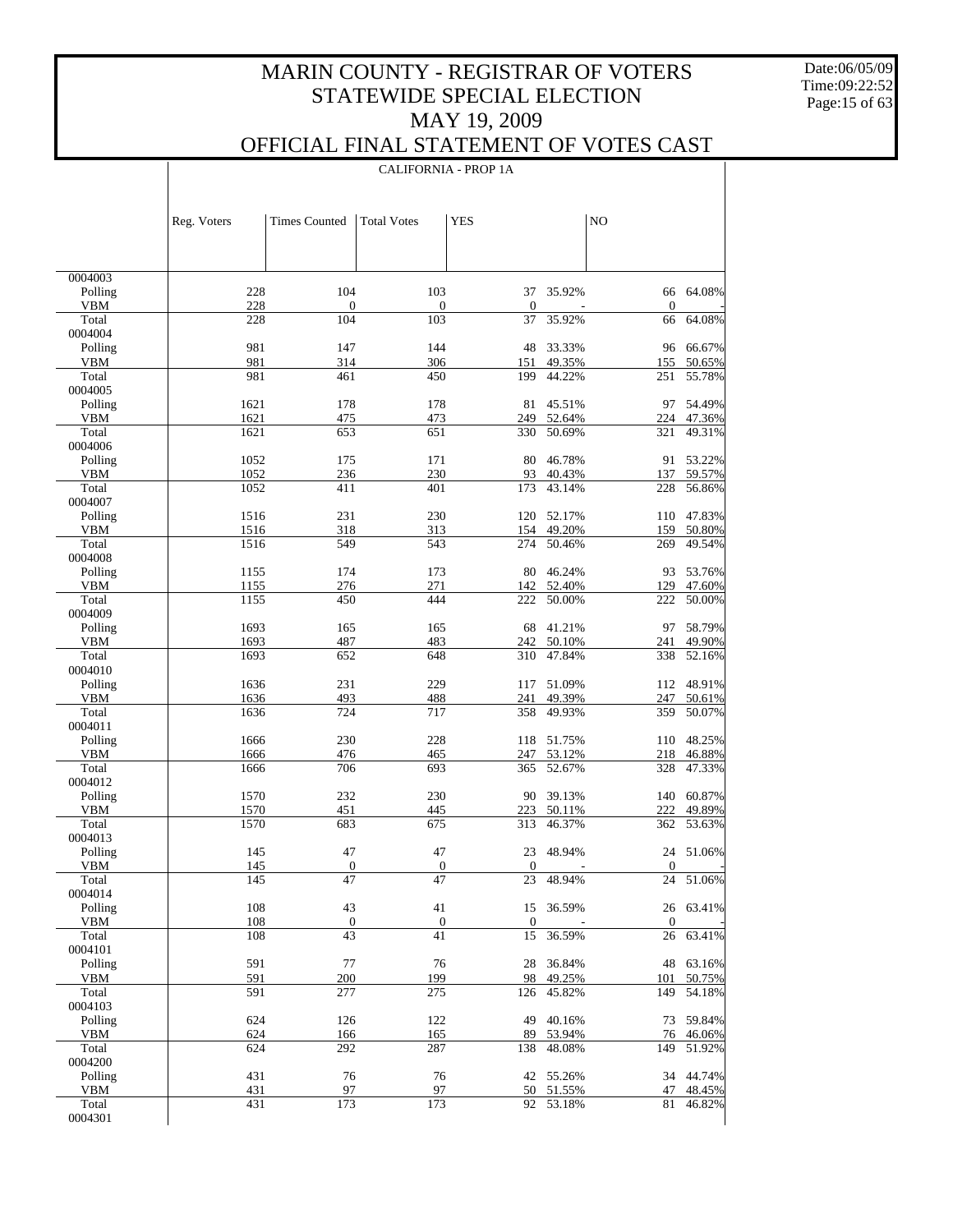CALIFORNIA - PROP 1A

 $\overline{1}$ 

Date:06/05/09 Time:09:22:52 Page:16 of 63

 $\overline{\phantom{a}}$ 

|                       | Reg. Voters  | <b>Times Counted</b> | <b>Total Votes</b> | <b>YES</b> |                  | N <sub>O</sub> |                  |
|-----------------------|--------------|----------------------|--------------------|------------|------------------|----------------|------------------|
|                       |              |                      |                    |            |                  |                |                  |
| Polling               | 323          | 46                   | 46                 | 24         | 52.17%           | 22             | 47.83%           |
| <b>VBM</b>            | 323          | 63                   | 61                 | 35         | 57.38%           | 26             | 42.62%           |
| Total<br>0004302      | 323          | 109                  | 107                | 59         | 55.14%           | 48             | 44.86%           |
| Polling               | 583          | 75                   | 74                 | 38         | 51.35%           | 36             | 48.65%           |
| <b>VBM</b>            | 583          | 143                  | 141                | 69         | 48.94%           | 72             | 51.06%           |
| Total                 | 583          | 218                  | 215                | 107        | 49.77%           | 108            | 50.23%           |
| 0004305               |              |                      |                    |            |                  |                |                  |
| Polling               | 487          | 58                   | 56                 | 26         | 46.43%           | 30             | 53.57%           |
| <b>VBM</b><br>Total   | 487<br>487   | 138<br>196           | 136<br>192         | 76<br>102  | 55.88%<br>53.13% | 60<br>90       | 44.12%<br>46.88% |
| 0004501               |              |                      |                    |            |                  |                |                  |
| Polling               | 940          | 124                  | 123                | 49         | 39.84%           | 74             | 60.16%           |
| <b>VBM</b>            | 940          | 300                  | 298                | 135        | 45.30%           | 163            | 54.70%           |
| Total                 | 940          | 424                  | 421                | 184        | 43.71%           | 237            | 56.29%           |
| 0004502               |              |                      |                    |            |                  |                |                  |
| Polling<br><b>VBM</b> | 904<br>904   | 143<br>313           | 143<br>313         | 56<br>125  | 39.16%<br>39.94% | 87<br>188      | 60.84%<br>60.06% |
| Total                 | 904          | 456                  | 456                | 181        | 39.69%           | 275            | 60.31%           |
| 0004503               |              |                      |                    |            |                  |                |                  |
| Polling               | 672          | 107                  | 107                | 57         | 53.27%           | 50             | 46.73%           |
| <b>VBM</b>            | 672          | 229                  | 225                | 96         | 42.67%           | 129            | 57.33%           |
| Total                 | 672          | 336                  | 332                | 153        | 46.08%           | 179            | 53.92%           |
| 0004707               |              |                      |                    |            |                  |                |                  |
| Polling<br><b>VBM</b> | 1006<br>1006 | 130<br>308           | 129<br>306         | 57<br>155  | 44.19%<br>50.65% | 72<br>151      | 55.81%<br>49.35% |
| Total                 | 1006         | 438                  | 435                | 212        | 48.74%           | 223            | 51.26%           |
| 0004800               |              |                      |                    |            |                  |                |                  |
| Polling               | 486          | 53                   | 53                 | 20         | 37.74%           | 33             | 62.26%           |
| ${\bf VBM}$           | 486          | 177                  | 176                | 78         | 44.32%           | 98             | 55.68%           |
| Total                 | 486          | 230                  | 229                | 98         | 42.79%           | 131            | 57.21%           |
| 0004806<br>Polling    | 436          | 27                   | 27                 | 11         | 40.74%           | 16             | 59.26%           |
| ${\bf VBM}$           | 436          | 65                   | 64                 | 30         | 46.88%           | 34             | 53.13%           |
| Total                 | 436          | 92                   | 91                 | 41         | 45.05%           | 50             | 54.95%           |
| 0005001               |              |                      |                    |            |                  |                |                  |
| Polling               | 1706         | 186                  | 186                | 56         | 30.11%           | 130            | 69.89%           |
| <b>VBM</b>            | 1706         | 508                  | 504                | 236        | 46.83%           | 268            | 53.17%           |
| Total<br>0005002      | 1706         | 694                  | 690                | 292        | 42.32%           | 398            | 57.68%           |
| Polling               | 986          | 132                  | 131                | 46         | 35.11%           | 85             | 64.89%           |
| <b>VBM</b>            | 986          | 306                  | 305                | 113        | 37.05%           | 192            | 62.95%           |
| Total                 | 986          | 438                  | 436                | 159        | 36.47%           | 277            | 63.53%           |
| 0005003               |              |                      |                    |            |                  |                |                  |
| Polling               | 1524         | 187                  | 185                | 68         | 36.76%           | 117            | 63.24%           |
| <b>VBM</b><br>Total   | 1524<br>1524 | 451<br>638           | 447<br>632         | 206<br>274 | 46.09%<br>43.35% | 241<br>358     | 53.91%           |
| 0005004               |              |                      |                    |            |                  |                | 56.65%           |
| Polling               | 1590         | 171                  | 171                | 64         | 37.43%           | 107            | 62.57%           |
| VBM                   | 1590         | 542                  | 536                | 239        | 44.59%           | 297            | 55.41%           |
| Total                 | 1590         | 713                  | 707                | 303        | 42.86%           | 404            | 57.14%           |
| 0005005               |              |                      |                    |            |                  |                |                  |
| Polling               | 1695         | 210                  | 208                | 84         | 40.38%           | 124            | 59.62%           |
| VBM<br>Total          | 1695<br>1695 | 588<br>798           | 585<br>793         | 247<br>331 | 42.22%<br>41.74% | 338<br>462     | 57.78%<br>58.26% |
| 0005006               |              |                      |                    |            |                  |                |                  |
| Polling               | 1754         | 171                  | 171                | 56         | 32.75%           | 115            | 67.25%           |
| VBM                   | 1754         | 600                  | 594                | 255        | 42.93%           | 339            | 57.07%           |
| Total                 | 1754         | 771                  | 765                | 311        | 40.65%           | 454            | 59.35%           |
| 0005007               |              |                      |                    |            |                  |                |                  |
| Polling               | 1816         | 171                  | 171                | 67         | 39.18%           | 104            | 60.82%           |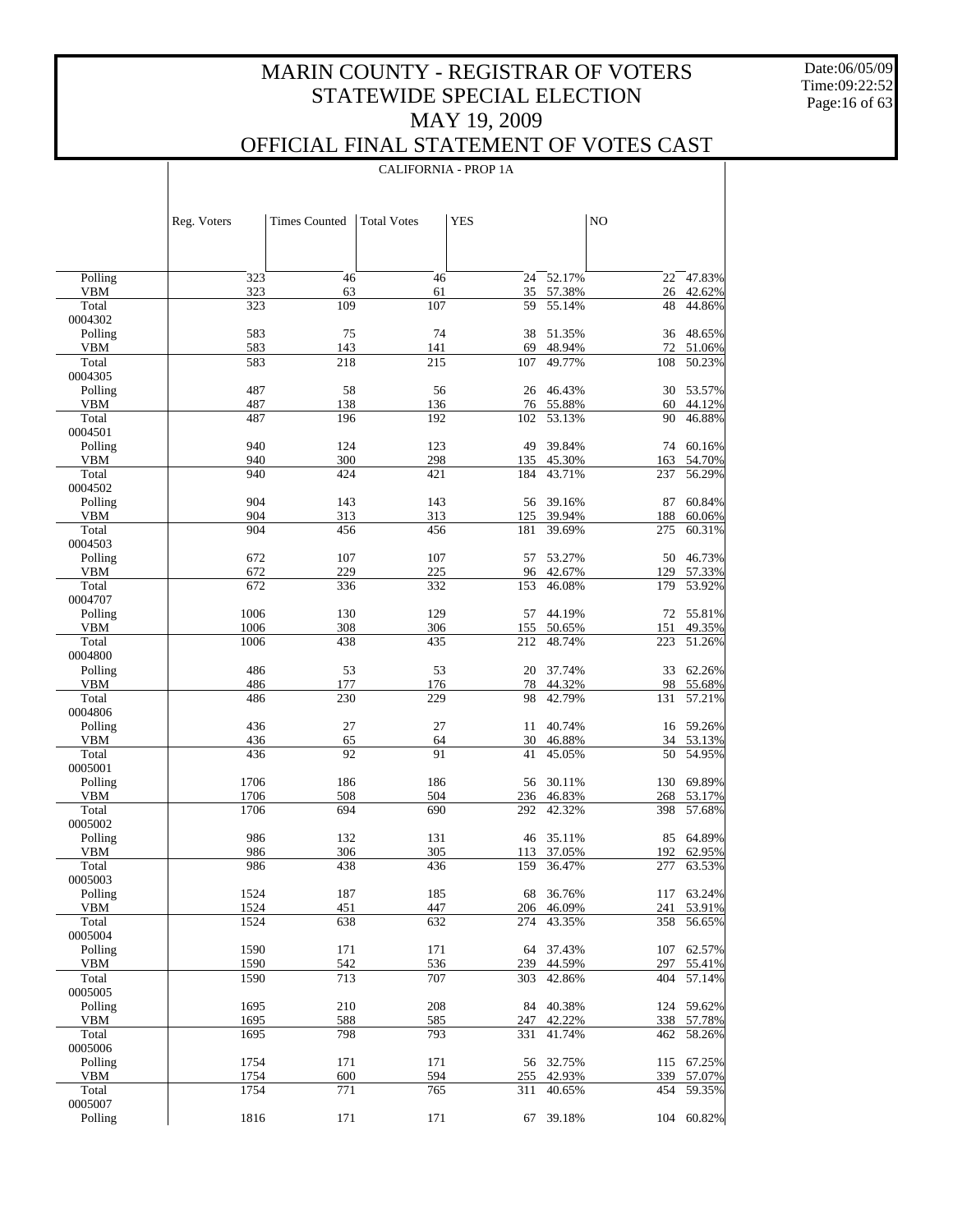Date:06/05/09 Time:09:22:53 Page:17 of 63

 $\overline{\phantom{a}}$ 

### OFFICIAL FINAL STATEMENT OF VOTES CAST

|                       | Reg. Voters  | <b>Times Counted</b> | <b>Total Votes</b> | <b>YES</b> |                      | NO        |                          |
|-----------------------|--------------|----------------------|--------------------|------------|----------------------|-----------|--------------------------|
|                       |              |                      |                    |            |                      |           |                          |
|                       |              |                      |                    |            |                      |           |                          |
| <b>VBM</b>            | 1816         | 603                  | 597                | 241        | 40.37%               | 356       | 59.63%                   |
| Total                 | 1816         | 774                  | 768                | 308        | 40.10%               | 460       | 59.90%                   |
| 0005008               |              |                      |                    |            |                      |           |                          |
| Polling<br><b>VBM</b> | 1724<br>1724 | 185<br>591           | 183<br>584         | 81         | 44.26%               |           | 102 55.74%<br>344 58.90% |
| Total                 | 1724         | 776                  | 767                | 321        | 240 41.10%<br>41.85% |           | 446 58.15%               |
| 0005009               |              |                      |                    |            |                      |           |                          |
| Polling               | 1742         | 283                  | 280                | 105        | 37.50%               |           | 175 62.50%               |
| <b>VBM</b>            | 1742         | 609                  | 602                |            | 256 42.52%           |           | 346 57.48%               |
| Total                 | 1742         | 892                  | 882                | 361        | 40.93%               | 521       | 59.07%                   |
| 0005010<br>Polling    | 1455         | 137                  | 137                | 67         | 48.91%               |           | 70 51.09%                |
| <b>VBM</b>            | 1455         | 429                  | 428                | 206        | 48.13%               |           | 222 51.87%               |
| Total                 | 1455         | 566                  | 565                | 273        | 48.32%               | 292       | 51.68%                   |
| 0005011               |              |                      |                    |            |                      |           |                          |
| Polling               | 1073         | 168                  | 165                | 50         | 30.30%               |           | 115 69.70%               |
| <b>VBM</b>            | 1073         | 353                  | 351                | 140        | 39.89%               | 211       | 60.11%                   |
| Total<br>0005012      | 1073         | 521                  | 516                | 190        | 36.82%               | 326       | 63.18%                   |
| Polling               | 1363         | 199                  | 199                | 74         | 37.19%               |           | 125 62.81%               |
| <b>VBM</b>            | 1363         | 439                  | 436                | 166        | 38.07%               | 270       | 61.93%                   |
| Total                 | 1363         | 638                  | 635                | 240        | 37.80%               | 395       | 62.20%                   |
| 0005101               |              |                      |                    |            |                      |           |                          |
| Polling               | 690          | 119                  | 118                | 36         | 30.51%               |           | 82 69.49%                |
| <b>VBM</b>            | 690          | 241                  | 236                | 104        | 44.07%               | 132       | 55.93%                   |
| Total<br>0005103      | 690          | 360                  | 354                | 140        | 39.55%               | 214       | 60.45%                   |
| Polling               | 1009         | 131                  | 130                | 63         | 48.46%               | 67        | 51.54%                   |
| <b>VBM</b>            | 1009         | 381                  | 376                | 155        | 41.22%               | 221       | 58.78%                   |
| Total                 | 1009         | 512                  | 506                | 218        | 43.08%               | 288       | 56.92%                   |
| 0005202               |              |                      |                    |            |                      |           |                          |
| Polling               | 527          | 65                   | 65                 | 28         | 43.08%               | 37        | 56.92%                   |
| <b>VBM</b><br>Total   | 527<br>527   | 142<br>207           | 139<br>204         | 73<br>101  | 52.52%<br>49.51%     | 66<br>103 | 47.48%<br>50.49%         |
| 0005205               |              |                      |                    |            |                      |           |                          |
| Polling               | 966          | 170                  | 170                | 63         | 37.06%               | 107       | 62.94%                   |
| <b>VBM</b>            | 966          | 320                  | 318                | 126        | 39.62%               | 192       | 60.38%                   |
| Total                 | 966          | 490                  | 488                | 189        | 38.73%               | 299       | 61.27%                   |
| 0005208               | 896          | 112                  | 112                |            | 46 41.07%            |           | 66 58.93%                |
| Polling<br><b>VBM</b> | 896          | 319                  | 318                | 123        | 38.68%               | 195       | 61.32%                   |
| Total                 | 896          | 431                  | 430                | 169        | 39.30%               | 261       | 60.70%                   |
| 0005209               |              |                      |                    |            |                      |           |                          |
| Polling               | 895          | 115                  | 115                |            | 54 46.96%            |           | 61 53.04%                |
| VBM                   | 895          | 285                  | 279                |            | 108 38.71%           |           | 171 61.29%               |
| Total<br>0005212      | 895          | 400                  | 394                |            | 162 41.12%           |           | 232 58.88%               |
| Polling               | 487          | 81                   | 80                 |            | 32 40.00%            | 48        | 60.00%                   |
| VBM                   | 487          | 194                  | 188                | 100        | 53.19%               | 88        | 46.81%                   |
| Total                 | 487          | 275                  | 268                | 132        | 49.25%               |           | 136 50.75%               |
| 0005216               |              |                      |                    |            |                      |           |                          |
| Polling               | 659          | 58                   | 58                 | 24         | 41.38%               | 34        | 58.62%                   |
| VBM<br>Total          | 659<br>659   | 174<br>232           | 170<br>228         | 75<br>99   | 44.12%<br>43.42%     | 95<br>129 | 55.88%<br>56.58%         |
| 0005218               |              |                      |                    |            |                      |           |                          |
| Polling               | 969          | 141                  | 140                | 69         | 49.29%               | 71        | 50.71%                   |
| VBM                   | 969          | 365                  | 361                | 159        | 44.04%               | 202       | 55.96%                   |
| Total                 | 969          | 506                  | 501                | 228        | 45.51%               |           | 273 54.49%               |
| 0005221               |              |                      |                    |            |                      |           |                          |
| Polling               | 923          | 121                  | 121                | 58         | 47.93%               | 63        | 52.07%                   |
| <b>VBM</b>            | 923          | 324                  | 321                | 138        | 42.99%               |           | 183 57.01%               |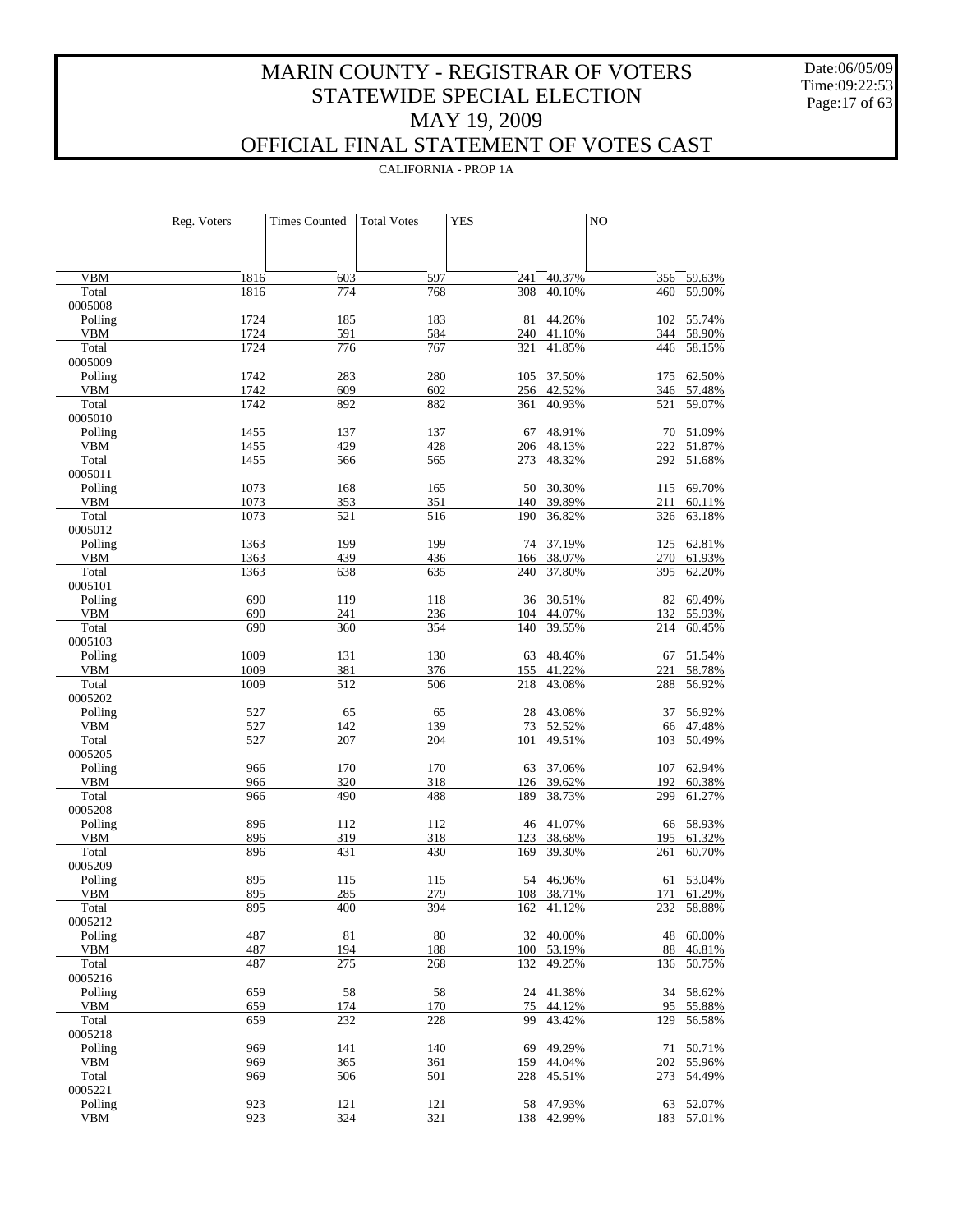Date:06/05/09 Time:09:22:53 Page:18 of 63

 $\perp$ 

|                       |             | <b>CALIFORNIA - PROP 1A</b> |                    |            |            |       |        |  |  |  |
|-----------------------|-------------|-----------------------------|--------------------|------------|------------|-------|--------|--|--|--|
|                       | Reg. Voters | <b>Times Counted</b>        | <b>Total Votes</b> | <b>YES</b> |            | NO.   |        |  |  |  |
|                       |             |                             |                    |            |            |       |        |  |  |  |
| Total                 | 923         | 445                         | 442                |            | 196 44.34% | 246   | 55.66% |  |  |  |
| 0005222               |             |                             |                    |            |            |       |        |  |  |  |
| Polling               | 1096        | 155                         | 155                | 66         | 42.58%     | 89    | 57.42% |  |  |  |
| <b>VBM</b>            | 1096        | 353                         | 348                | 146        | 41.95%     | 202   | 58.05% |  |  |  |
| Total                 | 1096        | 508                         | 503                | 212        | 42.15%     | 291   | 57.85% |  |  |  |
| 0005225               |             |                             |                    |            |            |       |        |  |  |  |
| Polling               | 638         | 87                          | 87                 | 33         | 37.93%     | 54    | 62.07% |  |  |  |
| <b>VBM</b>            | 638         | 265                         | 263                | 104        | 39.54%     | 159   | 60.46% |  |  |  |
| Total                 | 638         | 352                         | 350                | 137        | 39.14%     | 213   | 60.86% |  |  |  |
| 0005226               | 1086        | 120                         | 120                | 54         | 45.00%     | 66    | 55.00% |  |  |  |
| Polling<br><b>VBM</b> | 1086        | 297                         | 294                | 145        | 49.32%     | 149   | 50.68% |  |  |  |
| Total                 | 1086        | 417                         | 414                | 199        | 48.07%     | 215   | 51.93% |  |  |  |
| 0005300               |             |                             |                    |            |            |       |        |  |  |  |
| Polling               | 459         | 66                          | 66                 | 21         | 31.82%     | 45    | 68.18% |  |  |  |
| <b>VBM</b>            | 459         | 147                         | 147                | 53         | 36.05%     | 94    | 63.95% |  |  |  |
| Total                 | 459         | 213                         | 213                | 74         | 34.74%     | 139   | 65.26% |  |  |  |
| Total                 |             |                             |                    |            |            |       |        |  |  |  |
| Polling               | 150653      | 18865                       | 18736              | 8376       | 44.71%     | 10360 | 55.29% |  |  |  |
| <b>VBM</b>            | 150653      | 45075                       | 44585              | 21275      | 47.72%     | 23310 | 52.28% |  |  |  |
| Total                 | 150653      | 63940                       | 63321              | 29651      | 46.83%     | 33670 | 53.17% |  |  |  |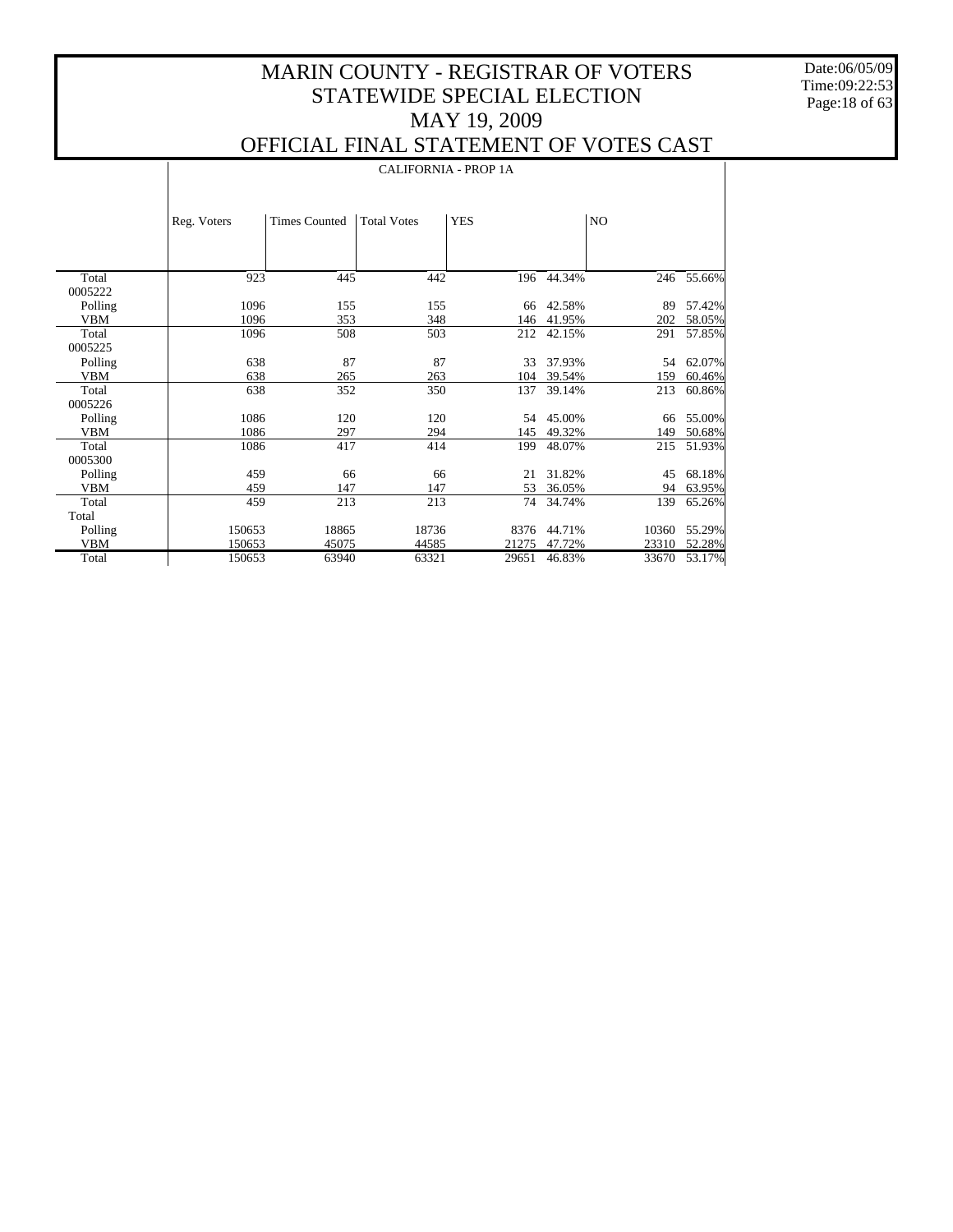Date:06/05/09 Time:09:22:53 Page:19 of 63

 $\mathbf{I}$ 

### OFFICIAL FINAL STATEMENT OF VOTES CAST

|                              |              | <b>CALIFORNIA - PROP 1B</b> |                    |            |                  |                |                  |  |  |
|------------------------------|--------------|-----------------------------|--------------------|------------|------------------|----------------|------------------|--|--|
|                              |              |                             |                    |            |                  |                |                  |  |  |
|                              |              |                             |                    |            |                  |                |                  |  |  |
|                              | Reg. Voters  | <b>Times Counted</b>        | <b>Total Votes</b> | <b>YES</b> |                  | N <sub>O</sub> |                  |  |  |
|                              |              |                             |                    |            |                  |                |                  |  |  |
|                              |              |                             |                    |            |                  |                |                  |  |  |
| Jurisdiction Wide<br>0001001 |              |                             |                    |            |                  |                |                  |  |  |
| Polling                      | 1207         | 132                         | 132                |            | 70 53.03%        |                | 62 46.97%        |  |  |
| <b>VBM</b>                   | 1207         | 320                         | 318                | 171        | 53.77%           | 147            | 46.23%           |  |  |
| Total<br>0001002             | 1207         | 452                         | 450                | 241        | 53.56%           | 209            | 46.44%           |  |  |
| Polling                      | 1966         | 298                         | 294                | 163        | 55.44%           | 131            | 44.56%           |  |  |
| VBM                          | 1966         | 604                         | 598                | 288        | 48.16%           | 310            | 51.84%           |  |  |
| Total<br>0001003             | 1966         | 902                         | 892                | 451        | 50.56%           | 441            | 49.44%           |  |  |
| Polling                      | 944          | 128                         | 126                | 51         | 40.48%           | 75             | 59.52%           |  |  |
| VBM                          | 944          | 312                         | 304                | 155        | 50.99%           | 149            | 49.01%           |  |  |
| Total<br>0001004             | 944          | 440                         | 430                | 206        | 47.91%           | 224            | 52.09%           |  |  |
| Polling                      | 1551         | 132                         | 130                | 55         | 42.31%           | 75             | 57.69%           |  |  |
| <b>VBM</b>                   | 1551         | 370                         | 365                | 194        | 53.15%           | 171            | 46.85%           |  |  |
| Total                        | 1551         | 502                         | 495                | 249        | 50.30%           | 246            | 49.70%           |  |  |
| 0001005<br>Polling           | 1424         | 191                         | 191                | 97         | 50.79%           | 94             | 49.21%           |  |  |
| <b>VBM</b>                   | 1424         | 478                         | 474                | 227        | 47.89%           | 247            | 52.11%           |  |  |
| Total                        | 1424         | 669                         | 665                | 324        | 48.72%           | 341            | 51.28%           |  |  |
| 0001006                      |              |                             |                    |            |                  |                |                  |  |  |
| Polling<br><b>VBM</b>        | 1502<br>1502 | 230<br>493                  | 230<br>489         | 111<br>248 | 48.26%<br>50.72% | 119<br>241     | 51.74%<br>49.28% |  |  |
| Total                        | 1502         | 723                         | 719                | 359        | 49.93%           | 360            | 50.07%           |  |  |
| 0001007                      |              |                             |                    |            |                  |                |                  |  |  |
| Polling<br><b>VBM</b>        | 926<br>926   | 110<br>374                  | 107<br>371         | 55         | 51.40%<br>42.32% | 52             | 48.60%<br>57.68% |  |  |
| Total                        | 926          | 484                         | 478                | 157<br>212 | 44.35%           | 214<br>266     | 55.65%           |  |  |
| 0001008                      |              |                             |                    |            |                  |                |                  |  |  |
| Polling                      | 1042         | 73                          | 72                 | 31         | 43.06%           | 41             | 56.94%           |  |  |
| <b>VBM</b><br>Total          | 1042<br>1042 | 251<br>324                  | 251<br>323         | 131<br>162 | 52.19%<br>50.15% | 120<br>161     | 47.81%<br>49.85% |  |  |
| 0001009                      |              |                             |                    |            |                  |                |                  |  |  |
| Polling                      | 1450         | 133                         | 131                | 61         | 46.56%           | 70             | 53.44%           |  |  |
| <b>VBM</b>                   | 1450         | 431                         | 426                | 221        | 51.88%           | 205            | 48.12%           |  |  |
| Total<br>0001010             | 1450         | 564                         | 557                | 282        | 50.63%           | 275            | 49.37%           |  |  |
| Polling                      | 1916         | 278                         | 270                | 126        | 46.67%           | 144            | 53.33%           |  |  |
| VBM                          | 1916         | 665                         | 656                | 321        | 48.93%           | 335            | 51.07%           |  |  |
| Total                        | 1916         | 943                         | 926                | 447        | 48.27%           | 479            | 51.73%           |  |  |
| 0001011<br>Polling           | 1084         | 108                         | 106                |            | 56 52.83%        |                | 50 47.17%        |  |  |
| <b>VBM</b>                   | 1084         | 329                         | 323                | 157        | 48.61%           | 166            | 51.39%           |  |  |
| Total                        | 1084         | 437                         | 429                | 213        | 49.65%           | 216            | 50.35%           |  |  |
| 0001012                      |              |                             |                    |            |                  |                |                  |  |  |
| Polling                      | 1176         | 132                         | 130                | 59         | 45.38%           | 71             | 54.62%<br>47.15% |  |  |
| VBM<br>Total                 | 1176<br>1176 | 447<br>579                  | 439<br>569         | 232<br>291 | 52.85%<br>51.14% | 207<br>278     | 48.86%           |  |  |
| 0001013                      |              |                             |                    |            |                  |                |                  |  |  |
| Polling                      | 1034         | 119                         | 118                | 57         | 48.31%           | 61             | 51.69%           |  |  |
| VBM                          | 1034         | 293                         | 292                | 153        | 52.40%           | 139            | 47.60%           |  |  |
| Total<br>0001014             | 1034         | 412                         | 410                | 210        | 51.22%           | 200            | 48.78%           |  |  |
| Polling                      | 941          | 103                         | 103                | 44         | 42.72%           | 59             | 57.28%           |  |  |
| VBM                          | 941          | 309                         | 308                | 156        | 50.65%           | 152            | 49.35%           |  |  |
| Total                        | 941          | 412                         | 411                | 200        | 48.66%           | 211            | 51.34%           |  |  |
| 0001015<br>Polling           | 967          | 136                         | 136                | 52         | 38.24%           | 84             | 61.76%           |  |  |
| VBM                          | 967          | 320                         | 315                | 121        | 38.41%           | 194            | 61.59%           |  |  |
| Total                        | 967          | 456                         | 451                | 173        | 38.36%           | 278            | 61.64%           |  |  |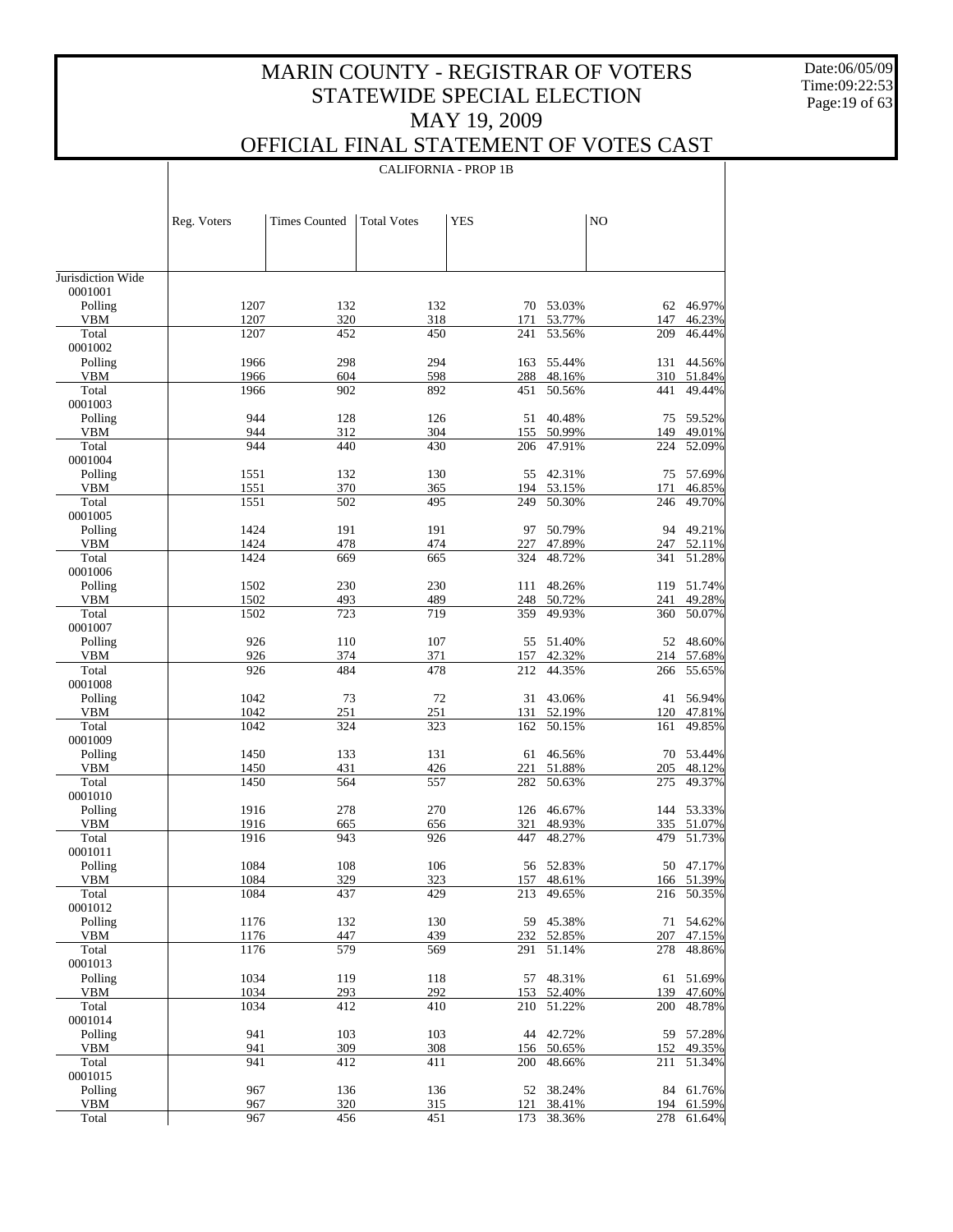Date:06/05/09 Time:09:22:53 Page:20 of 63

 $\mathbf{I}$ 

### OFFICIAL FINAL STATEMENT OF VOTES CAST

|                    |              | <b>CALIFORNIA - PROP 1B</b> |                    |            |                     |            |                     |  |
|--------------------|--------------|-----------------------------|--------------------|------------|---------------------|------------|---------------------|--|
|                    |              |                             |                    |            |                     |            |                     |  |
|                    | Reg. Voters  | <b>Times Counted</b>        | <b>Total Votes</b> | <b>YES</b> |                     | NO         |                     |  |
|                    |              |                             |                    |            |                     |            |                     |  |
| 0001016            |              |                             |                    |            |                     |            |                     |  |
| Polling            | 1792<br>1792 | 227                         | 227                | 81         | 35.68%              |            | 146 64.32%          |  |
| VBM<br>Total       | 1792         | 645<br>872                  | 637<br>864         | 248<br>329 | 38.93%<br>38.08%    | 389<br>535 | 61.07%<br>61.92%    |  |
| 0001017            |              |                             |                    |            |                     |            |                     |  |
| Polling            | 2702         | 416                         | 411                | 167        | 40.63%              |            | 244 59.37%          |  |
| VBM                | 2702         | 1032                        | 1021               | 420        | 41.14%              | 601        | 58.86%              |  |
| Total<br>0001018   | 2702         | 1448                        | 1432               | 587        | 40.99%              | 845        | 59.01%              |  |
| Polling            | 1667         | 213                         | 211                | 118        | 55.92%              | 93         | 44.08%              |  |
| VBM                | 1667         | 512                         | 505                | 235        | 46.53%              |            | 270 53.47%          |  |
| Total              | 1667         | 725                         | 716                | 353        | 49.30%              | 363        | 50.70%              |  |
| 0001019            |              |                             |                    |            |                     |            |                     |  |
| Polling<br>VBM     | 819<br>819   | 113<br>200                  | 113<br>197         | 65<br>86   | 57.52%<br>43.65%    | 48<br>111  | 42.48%<br>56.35%    |  |
| Total              | 819          | 313                         | 310                | 151        | 48.71%              | 159        | 51.29%              |  |
| 0001020            |              |                             |                    |            |                     |            |                     |  |
| Polling            | 2081         | 271                         | 270                | 136        | 50.37%              | 134        | 49.63%              |  |
| VBM<br>Total       | 2081         | 624                         | 616                | 289        | 46.92%              | 327        | 53.08%<br>52.03%    |  |
| 0001021            | 2081         | 895                         | 886                | 425        | 47.97%              | 461        |                     |  |
| Polling            | 2146         | 298                         | 296                | 148        | 50.00%              |            | 148 50.00%          |  |
| VBM                | 2146         | 760                         | 749                | 368        | 49.13%              | 381        | 50.87%              |  |
| Total              | 2146         | 1058                        | 1045               | 516        | 49.38%              | 529        | 50.62%              |  |
| 0001110            |              |                             |                    |            |                     |            |                     |  |
| Polling<br>VBM     | 419<br>419   | 72<br>214                   | 71<br>209          | 102        | 36 50.70%<br>48.80% | 35<br>107  | 49.30%<br>51.20%    |  |
| Total              | 419          | 286                         | 280                | 138        | 49.29%              | 142        | 50.71%              |  |
| 0002001            |              |                             |                    |            |                     |            |                     |  |
| Polling            | 1445         | 127                         | 126                | 65         | 51.59%              | 61         | 48.41%              |  |
| VBM                | 1445         | 537                         | 527                | 283        | 53.70%              | 244        | 46.30%              |  |
| Total<br>0002002   | 1445         | 664                         | 653                | 348        | 53.29%              | 305        | 46.71%              |  |
| Polling            | 1579         | 144                         | 143                | 53         | 37.06%              | 90         | 62.94%              |  |
| VBM                | 1579         | 491                         | 485                | 236        | 48.66%              | 249        | 51.34%              |  |
| Total              | 1579         | 635                         | 628                | 289        | 46.02%              | 339        | 53.98%              |  |
| 0002003            |              |                             |                    |            | 41.92%              |            |                     |  |
| Polling<br>VBM     | 1361<br>1361 | 168<br>462                  | 167<br>455         | 70<br>208  | 45.71%              | 97<br>247  | 58.08%<br>54.29%    |  |
| Total              | 1361         | 630                         | 622                | 278        | 44.69%              | 344        | 55.31%              |  |
| 0002004            |              |                             |                    |            |                     |            |                     |  |
| Polling            | 1437         | 141                         | 140                |            | 68 48.57%           |            | 72 51.43%           |  |
| VBM                | 1437         | 444                         | 435                |            | 236 54.25%          |            | 199 45.75%          |  |
| Total<br>0002005   | 1437         | 585                         | 575                | 304        | 52.87%              | 271        | 47.13%              |  |
| Polling            | 1223         | 174                         | 174                | 81         | 46.55%              |            | 93 53.45%           |  |
| VBM                | 1223         | 341                         | 339                | 199        | 58.70%              | 140        | 41.30%              |  |
| Total              | 1223         | 515                         | 513                | 280        | 54.58%              | 233        | 45.42%              |  |
| 0002006            |              |                             |                    |            |                     |            |                     |  |
| Polling<br>VBM     | 1161<br>1161 | 175<br>368                  | 175<br>364         | 82<br>206  | 46.86%<br>56.59%    | 158        | 93 53.14%<br>43.41% |  |
| Total              | 1161         | 543                         | 539                | 288        | 53.43%              | 251        | 46.57%              |  |
| 0002007            |              |                             |                    |            |                     |            |                     |  |
| Polling            | 799          | 93                          | 92                 |            | 54 58.70%           | 38         | 41.30%              |  |
| VBM                | 799          | 269                         | 262                | 141        | 53.82%              | 121        | 46.18%              |  |
| Total              | 799          | 362                         | 354                | 195        | 55.08%              | 159        | 44.92%              |  |
| 0002008<br>Polling | 1567         | 216                         | 215                | 113        | 52.56%              |            | 102 47.44%          |  |
| VBM                | 1567         | 409                         | 403                | 197        | 48.88%              | 206        | 51.12%              |  |
| Total              | 1567         | 625                         | 618                | 310        | 50.16%              | 308        | 49.84%              |  |
| 0002009            |              |                             |                    |            |                     |            |                     |  |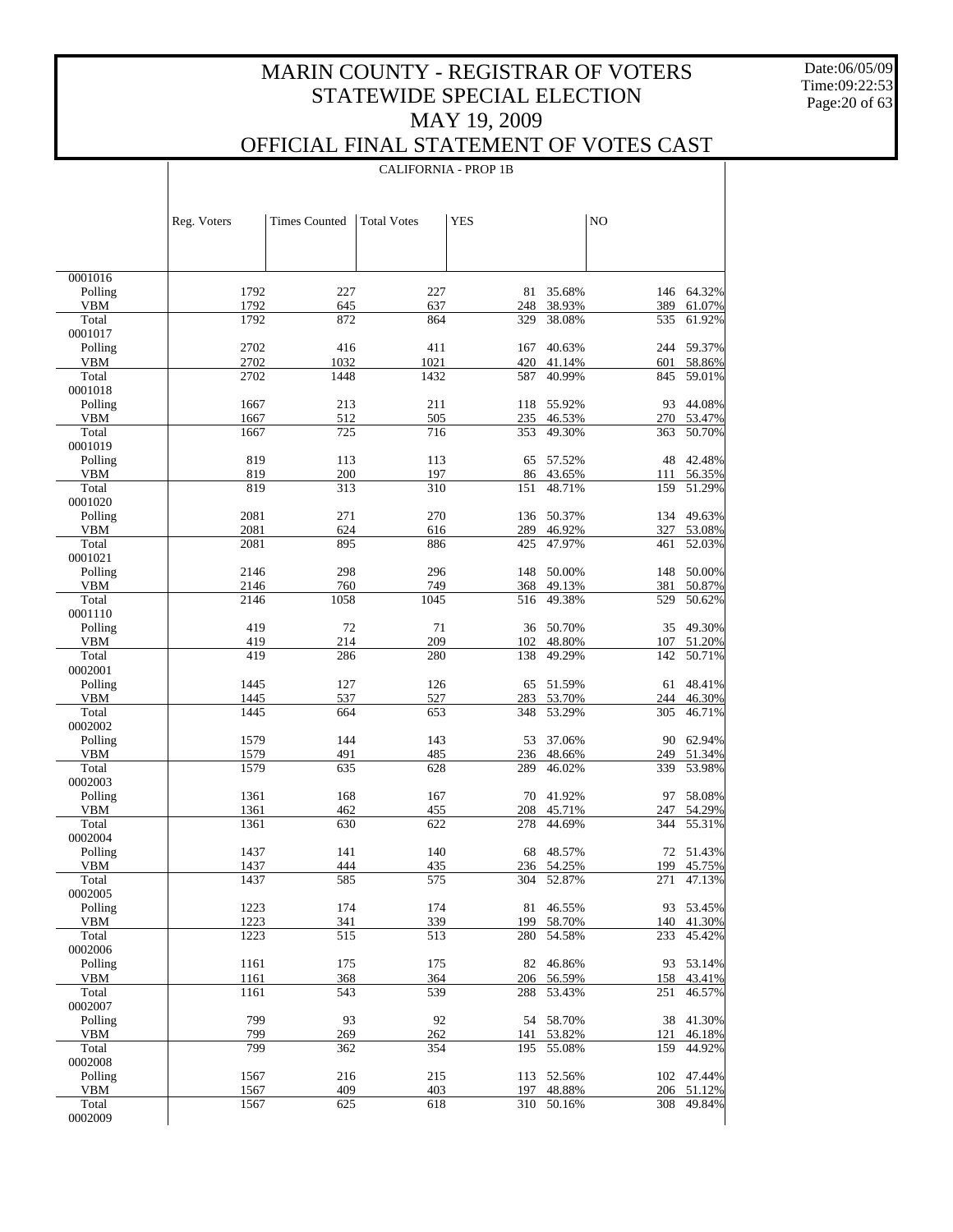CALIFORNIA - PROP 1B

Date:06/05/09 Time:09:22:53 Page:21 of 63

 $\overline{\phantom{a}}$ 

|                       | Reg. Voters  | <b>Times Counted</b> | <b>Total Votes</b> | <b>YES</b>       |                  | NO               |                  |
|-----------------------|--------------|----------------------|--------------------|------------------|------------------|------------------|------------------|
|                       |              |                      |                    |                  |                  |                  |                  |
| Polling               | 1877         | 248                  | 245                | 134              | 54.69%           | 111              | 45.31%           |
| <b>VBM</b>            | 1877         | 453                  | 443                | 243              | 54.85%           | 200              | 45.15%           |
| Total<br>0002010      | 1877         | 701                  | 688                | 377              | 54.80%           | 311              | 45.20%           |
| Polling               | 1588         | 170                  | 169                | 86               | 50.89%           | 83               | 49.11%           |
| <b>VBM</b>            | 1588         | 426                  | 422                | 241              | 57.11%           | 181              | 42.89%           |
| Total                 | 1588         | 596                  | 591                | 327              | 55.33%           | 264              | 44.67%           |
| 0002011               |              |                      |                    |                  |                  |                  |                  |
| Polling               | 1880         | 208                  | 207                | 113              | 54.59%           | 94               | 45.41%           |
| <b>VBM</b>            | 1880         | 465                  | 462                | 249              | 53.90%           | 213              | 46.10%           |
| Total<br>0002012      | 1880         | 673                  | 669                | 362              | 54.11%           | 307              | 45.89%           |
| Polling               | 1423         | 150                  | 149                | 79               | 53.02%           | 70               | 46.98%           |
| <b>VBM</b>            | 1423         | 412                  | 407                | 209              | 51.35%           | 198              | 48.65%           |
| Total                 | 1423         | 562                  | 556                | 288              | 51.80%           | 268              | 48.20%           |
| 0002013               |              |                      |                    |                  |                  |                  |                  |
| Polling               | 1693         | 263                  | 261                | 136              | 52.11%           | 125              | 47.89%           |
| <b>VBM</b>            | 1693         | 414                  | 409                | 206              | 50.37%           | 203              | 49.63%           |
| Total                 | 1693         | 677                  | 670                | 342              | 51.04%           | 328              | 48.96%           |
| 0002014               |              |                      |                    |                  |                  |                  |                  |
| Polling<br><b>VBM</b> | 1460<br>1460 | 197<br>385           | 194<br>378         | 96<br>200        | 49.48%<br>52.91% | 98<br>178        | 50.52%<br>47.09% |
| Total                 | 1460         | 582                  | 572                | 296              | 51.75%           | 276              | 48.25%           |
| 0002015               |              |                      |                    |                  |                  |                  |                  |
| Polling               | 1669         | 194                  | 191                | 83               | 43.46%           | 108              | 56.54%           |
| <b>VBM</b>            | 1669         | 503                  | 488                | 207              | 42.42%           | 281              | 57.58%           |
| Total                 | 1669         | 697                  | 679                | 290              | 42.71%           | 389              | 57.29%           |
| 0002016               |              |                      |                    |                  |                  |                  |                  |
| Polling               | 1007         | 89                   | 89                 | 41               | 46.07%           | 48               | 53.93%           |
| <b>VBM</b>            | 1007         | 372                  | 364                | 172              | 47.25%           | 192              | 52.75%           |
| Total<br>0002017      | 1007         | 461                  | 453                | $\overline{213}$ | 47.02%           | 240              | 52.98%           |
| Polling               | 1037         | 121                  | 118                | 56               | 47.46%           | 62               | 52.54%           |
| <b>VBM</b>            | 1037         | 283                  | 281                | 147              | 52.31%           | 134              | 47.69%           |
| Total                 | 1037         | 404                  | 399                | 203              | 50.88%           | 196              | 49.12%           |
| 0002018               |              |                      |                    |                  |                  |                  |                  |
| Polling               | 1432         | 151                  | 148                | 65               | 43.92%           | 83               | 56.08%           |
| <b>VBM</b>            | 1432         | 500                  | 494                | 221              | 44.74%           | 273              | 55.26%           |
| Total                 | 1432         | 651                  | 642                | 286              | 44.55%           | 356              | 55.45%           |
| 0002019               |              |                      |                    |                  |                  |                  |                  |
| Polling<br><b>VBM</b> | 1682<br>1682 | 233<br>475           | 232<br>470         | 96<br>200        | 41.38%<br>42.55% | 136<br>270       | 58.62%           |
| Total                 | 1682         | 708                  | 702                | 296              | 42.17%           | 406              | 57.45%<br>57.83% |
| 0002020               |              |                      |                    |                  |                  |                  |                  |
| Polling               | 142          | 54                   | 54                 |                  | 34 62.96%        |                  | 20 37.04%        |
| <b>VBM</b>            | 142          | $\boldsymbol{0}$     | $\boldsymbol{0}$   | $\boldsymbol{0}$ |                  | $\boldsymbol{0}$ |                  |
| Total                 | 142          | 54                   | 54                 | 34               | 62.96%           | 20               | 37.04%           |
| 0002021               |              |                      |                    |                  |                  |                  |                  |
| Polling               | 150          | 60                   | 59                 | 27               | 45.76%           |                  | 32 54.24%        |
| <b>VBM</b>            | 150          | $\boldsymbol{0}$     | $\boldsymbol{0}$   | $\mathbf{0}$     |                  | $\boldsymbol{0}$ |                  |
| Total<br>0002022      | 150          | 60                   | 59                 | 27               | 45.76%           | 32               | 54.24%           |
| Polling               | 259          | 93                   | 92                 |                  | 52 56.52%        |                  | 40 43.48%        |
| <b>VBM</b>            | 259          | $\boldsymbol{0}$     | $\boldsymbol{0}$   | $\mathbf{0}$     |                  | $\boldsymbol{0}$ |                  |
| Total                 | 259          | 93                   | 92                 | 52               | 56.52%           | 40               | 43.48%           |
| 0002023               |              |                      |                    |                  |                  |                  |                  |
| Polling               | 1534         | 169                  | 168                |                  | 93 55.36%        |                  | 75 44.64%        |
| <b>VBM</b>            | 1534         | 359                  | 357                | 196              | 54.90%           | 161              | 45.10%           |
| Total                 | 1534         | 528                  | 525                | 289              | 55.05%           | 236              | 44.95%           |
| 0002024               |              |                      |                    |                  |                  |                  |                  |
| Polling               | 1862         | 228                  | 227                |                  | 115 50.66%       |                  | 112 49.34%       |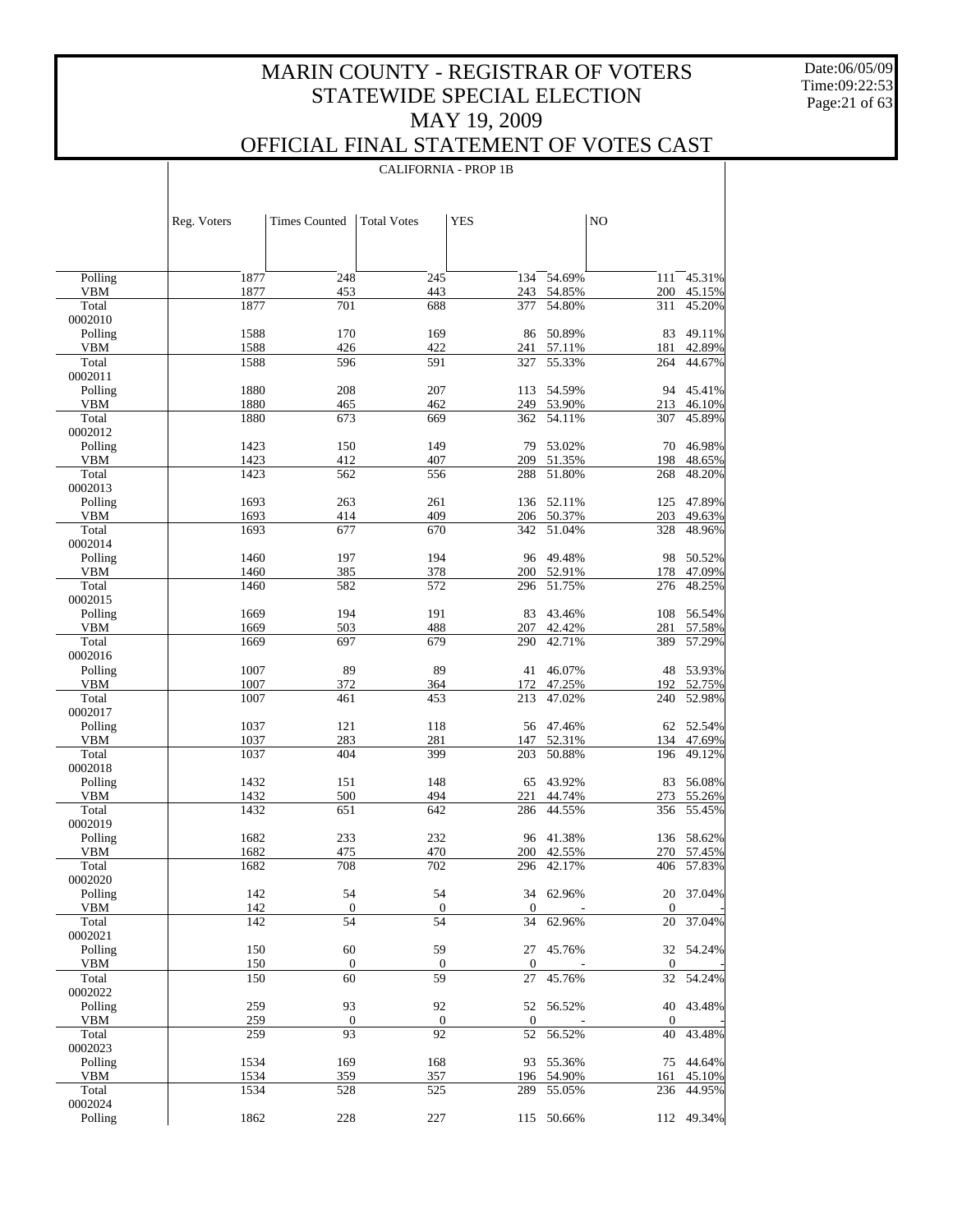Date:06/05/09 Time:09:22:53 Page:22 of 63

 $\mathbf{I}$ 

### OFFICIAL FINAL STATEMENT OF VOTES CAST

CALIFORNIA - PROP 1B

|                    | Reg. Voters  | <b>Times Counted</b> | <b>Total Votes</b> | <b>YES</b> |                  | N <sub>O</sub> |                      |
|--------------------|--------------|----------------------|--------------------|------------|------------------|----------------|----------------------|
|                    |              |                      |                    |            |                  |                |                      |
| <b>VBM</b>         | 1862         | 526                  | 516                | 275        | 53.29%           | 241            | 46.71%               |
| Total              | 1862         | 754                  | 743                | 390        | 52.49%           | 353            | 47.51%               |
| 0002303            | 899          | 123                  | 123                |            | 47.97%           |                | 52.03%               |
| Polling<br>VBM     | 899          | 181                  | 178                | 59<br>103  | 57.87%           | 64<br>75       | 42.13%               |
| Total              | 899          | 304                  | 301                | 162        | 53.82%           | 139            | 46.18%               |
| 0002304            |              |                      |                    |            |                  |                |                      |
| Polling            | 973          | 155                  | 154                | 78         | 50.65%           |                | 76 49.35%            |
| VBM<br>Total       | 973<br>973   | 255<br>410           | 252<br>406         | 114<br>192 | 45.24%<br>47.29% | 214            | 138 54.76%<br>52.71% |
| 0002907            |              |                      |                    |            |                  |                |                      |
| Polling            | 704          | 65                   | 64                 | 23         | 35.94%           |                | 41 64.06%            |
| VBM                | 704          | 123                  | 121                | 71         | 58.68%           | 50             | 41.32%               |
| Total              | 704          | 188                  | 185                | 94         | 50.81%           | 91             | 49.19%               |
| 0003001<br>Polling | 998          | 94                   | 93                 | 36         | 38.71%           |                | 57 61.29%            |
| VBM                | 998          | 282                  | 279                | 133        | 47.67%           | 146            | 52.33%               |
| Total              | 998          | 376                  | 372                | 169        | 45.43%           | 203            | 54.57%               |
| 0003002            |              |                      |                    |            |                  |                |                      |
| Polling            | 1795         | 183                  | 179                | 70         | 39.11%           | 109            | 60.89%               |
| VBM<br>Total       | 1795<br>1795 | 512<br>695           | 504<br>683         | 237<br>307 | 47.02%<br>44.95% | 267<br>376     | 52.98%<br>55.05%     |
| 0003003            |              |                      |                    |            |                  |                |                      |
| Polling            | 1641         | 146                  | 146                | 68         | 46.58%           | 78             | 53.42%               |
| VBM                | 1641         | 527                  | 518                | 247        | 47.68%           | 271            | 52.32%               |
| Total              | 1641         | 673                  | 664                | 315        | 47.44%           | 349            | 52.56%               |
| 0003004<br>Polling | 2185         | 215                  | 212                | 101        | 47.64%           |                | 111 52.36%           |
| VBM                | 2185         | 700                  | 694                | 387        | 55.76%           | 307            | 44.24%               |
| Total              | 2185         | 915                  | 906                | 488        | 53.86%           | 418            | 46.14%               |
| 0003005            |              |                      |                    |            |                  |                |                      |
| Polling            | 1538         | 143                  | 141                | 73         | 51.77%           | 68             | 48.23%               |
| VBM<br>Total       | 1538<br>1538 | 467<br>610           | 452<br>593         | 261<br>334 | 57.74%<br>56.32% | 191<br>259     | 42.26%<br>43.68%     |
| 0003006            |              |                      |                    |            |                  |                |                      |
| Polling            | 1009         | 127                  | 126                | 57         | 45.24%           | 69             | 54.76%               |
| VBM                | 1009         | 260                  | 258                | 137        | 53.10%           | 121            | 46.90%               |
| Total              | 1009         | 387                  | 384                | 194        | 50.52%           | 190            | 49.48%               |
| 0003007<br>Polling | 2000         | 255                  | 251                |            | 134 53.39%       | 117            | 46.61%               |
| VBM                | 2000         | 576                  | 571                | 325        | 56.92%           | 246            | 43.08%               |
| Total              | 2000         | 831                  | 822                | 459        | 55.84%           | 363            | 44.16%               |
| 0003008            |              |                      |                    |            |                  |                |                      |
| Polling            | 1870         | 258<br>492           | 256                | 139        | 54.30%           | 117            | 45.70%               |
| VBM<br>Total       | 1870<br>1870 | 750                  | 486<br>742         | 254<br>393 | 52.26%<br>52.96% | 232<br>349     | 47.74%<br>47.04%     |
| 0003009            |              |                      |                    |            |                  |                |                      |
| Polling            | 1553         | 144                  | 143                | 53         | 37.06%           |                | 90 62.94%            |
| VBM                | 1553         | 517                  | 513                | 250        | 48.73%           | 263            | 51.27%               |
| Total<br>0003010   | 1553         | 661                  | 656                | 303        | 46.19%           | 353            | 53.81%               |
| Polling            | 1464         | 141                  | 141                | 59         | 41.84%           | 82             | 58.16%               |
| VBM                | 1464         | 402                  | 395                |            | 206 52.15%       | 189            | 47.85%               |
| Total              | 1464         | 543                  | 536                | 265        | 49.44%           | 271            | 50.56%               |
| 0003011            |              |                      |                    |            |                  |                |                      |
| Polling            | 2298         | 249                  | 247                | 104        | 42.11%           | 143            | 57.89%               |
| VBM<br>Total       | 2298<br>2298 | 752<br>1001          | 743<br>990         | 352<br>456 | 47.38%<br>46.06% | 391<br>534     | 52.62%<br>53.94%     |
| 0003012            |              |                      |                    |            |                  |                |                      |
| Polling            | 1108         | 92                   | 91                 | 29         | 31.87%           |                | 62 68.13%            |
| VBM                | 1108         | 352                  | 347                | 165        | 47.55%           | 182            | 52.45%               |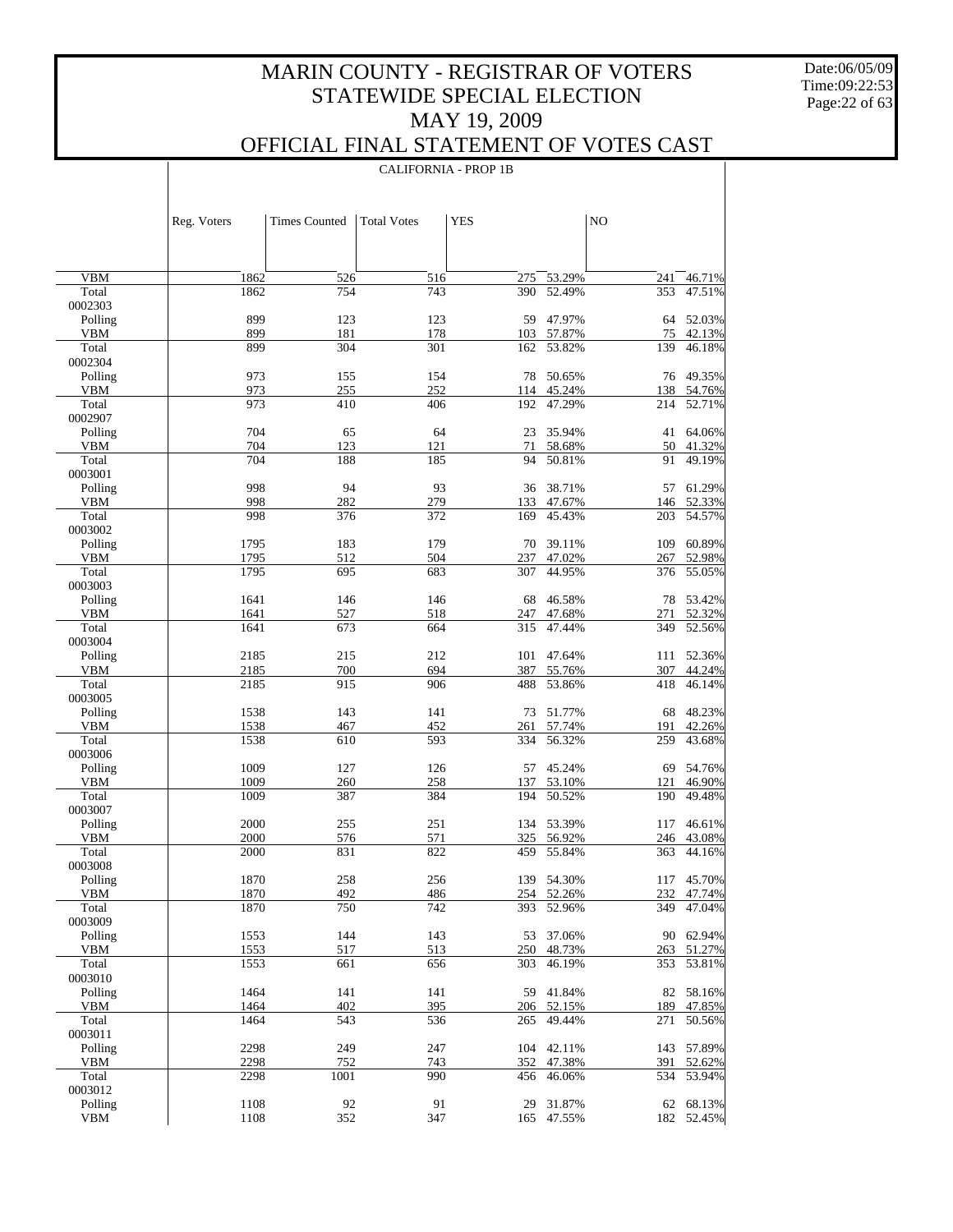Date:06/05/09 Time:09:22:53 Page:23 of 63

### OFFICIAL FINAL STATEMENT OF VOTES CAST

|                       | Reg. Voters  | <b>Times Counted</b> | <b>Total Votes</b> | <b>YES</b>       |                      | NO               |                      |
|-----------------------|--------------|----------------------|--------------------|------------------|----------------------|------------------|----------------------|
|                       |              |                      |                    |                  |                      |                  |                      |
| Total                 | 1108         | 444                  | 438                | 194              | 44.29%               | 244              | 55.71%               |
| 0003013               |              |                      |                    |                  |                      |                  |                      |
| Polling               | 1547         | 175                  | 171                | 71               | 41.52%               | 100              | 58.48%               |
| <b>VBM</b><br>Total   | 1547<br>1547 | 552<br>727           | 548<br>719         | 319              | 248 45.26%<br>44.37% | 300<br>400       | 54.74%               |
| 0003014               |              |                      |                    |                  |                      |                  | 55.63%               |
| Polling               | 1688         | 251                  | 250                | 151              | 60.40%               | 99               | 39.60%               |
| <b>VBM</b>            | 1688         | 446                  | 441                | 235              | 53.29%               |                  | 206 46.71%           |
| Total                 | 1688         | 697                  | 691                | 386              | 55.86%               | 305              | 44.14%               |
| 0003015               |              |                      |                    |                  |                      |                  |                      |
| Polling               | 1761         | 186                  | 185                | 86               | 46.49%               | 99               | 53.51%               |
| <b>VBM</b>            | 1761         | 484                  | 475                | 245              | 51.58%               | 230              | 48.42%               |
| Total                 | 1761         | 670                  | 660                | 331              | 50.15%               | 329              | 49.85%               |
| 0003016               |              |                      |                    |                  |                      |                  |                      |
| Polling               | 1687         | 237                  | 235                | 130              | 55.32%               | 105              | 44.68%               |
| VBM<br>Total          | 1687<br>1687 | 431<br>668           | 430<br>665         | 220<br>350       | 51.16%<br>52.63%     | 210<br>315       | 48.84%               |
| 0003017               |              |                      |                    |                  |                      |                  | 47.37%               |
| Polling               | 1342         | 99                   | 99                 | 60               | 60.61%               | 39               | 39.39%               |
| VBM                   | 1342         | 261                  | 259                | 167              | 64.48%               | 92               | 35.52%               |
| Total                 | 1342         | 360                  | 358                | 227              | 63.41%               | 131              | 36.59%               |
| 0003018               |              |                      |                    |                  |                      |                  |                      |
| Polling               | 1190         | 146                  | 146                | 58               | 39.73%               | 88               | 60.27%               |
| <b>VBM</b>            | 1190         | 315                  | 310                | 145              | 46.77%               | 165              | 53.23%               |
| Total                 | 1190         | 461                  | 456                | 203              | 44.52%               | 253              | 55.48%               |
| 0003019               |              |                      |                    |                  |                      |                  |                      |
| Polling               | 948          | 101                  | 100                |                  | 42 42.00%            | 58               | 58.00%               |
| VBM<br>Total          | 948<br>948   | 271<br>372           | 265<br>365         | 122              | 46.04%<br>44.93%     | 143<br>201       | 53.96%<br>55.07%     |
| 0003020               |              |                      |                    | 164              |                      |                  |                      |
| Polling               | 227          | 73                   | 72                 | 50               | 69.44%               | 22               | 30.56%               |
| VBM                   | 227          | $\boldsymbol{0}$     | $\boldsymbol{0}$   | $\boldsymbol{0}$ |                      | $\boldsymbol{0}$ |                      |
| Total                 | 227          | 73                   | $\overline{72}$    | 50               | 69.44%               | 22               | 30.56%               |
| 0003105               |              |                      |                    |                  |                      |                  |                      |
| Polling               | 845          | 82                   | 82                 | 46               | 56.10%               |                  | 36 43.90%            |
| VBM                   | 845          | 219                  | 218                | 104              | 47.71%               | 114              | 52.29%               |
| Total                 | 845          | 301                  | 300                | 150              | 50.00%               | 150              | 50.00%               |
| 0003204               |              |                      |                    |                  |                      |                  |                      |
| Polling               | 1001<br>1001 | 112<br>254           | 109                | 61               | 55.96%<br>52.42%     |                  | 48 44.04%            |
| <b>VBM</b><br>Total   | 1001         | 366                  | 248<br>357         | 130<br>191       | 53.50%               | 166              | 118 47.58%<br>46.50% |
| 0003302               |              |                      |                    |                  |                      |                  |                      |
| Polling               | 995          | 88                   | 85                 | 33               | 38.82%               |                  | 52 61.18%            |
| VBM                   | 995          | 347                  | 345                |                  | 161 46.67%           |                  | 184 53.33%           |
| Total                 | 995          | 435                  | 430                | 194              | 45.12%               | 236              | 54.88%               |
| 0003600               |              |                      |                    |                  |                      |                  |                      |
| Polling               | 870          | 73                   | 72                 | 47               | 65.28%               | 25               | 34.72%               |
| <b>VBM</b>            | 870          | 201                  | 199                | 118              | 59.30%               | 81               | 40.70%               |
| Total                 | 870          | 274                  | 271                | 165              | 60.89%               | 106              | 39.11%               |
| 0003705               |              |                      |                    |                  |                      |                  | 55.26%               |
| Polling<br><b>VBM</b> | 466<br>466   | 77<br>92             | 76<br>90           | 34<br>43         | 44.74%<br>47.78%     | 42<br>47         | 52.22%               |
| Total                 | 466          | 169                  | 166                | 77               | 46.39%               | 89               | 53.61%               |
| 0004001               |              |                      |                    |                  |                      |                  |                      |
| Polling               | 1261         | 189                  | 186                | 98               | 52.69%               | 88               | 47.31%               |
| <b>VBM</b>            | 1261         | 376                  | 365                | 159              | 43.56%               | 206              | 56.44%               |
| Total                 | 1261         | 565                  | 551                | 257              | 46.64%               | 294              | 53.36%               |
| 0004002               |              |                      |                    |                  |                      |                  |                      |
| Polling               | 185          | 67                   | 66                 | 35               | 53.03%               | 31               | 46.97%               |
| <b>VBM</b>            | 185          | $\boldsymbol{0}$     | $\boldsymbol{0}$   | $\boldsymbol{0}$ |                      | $\mathbf{0}$     |                      |
| Total                 | 185          | 67                   | 66                 | 35               | 53.03%               | 31               | 46.97%               |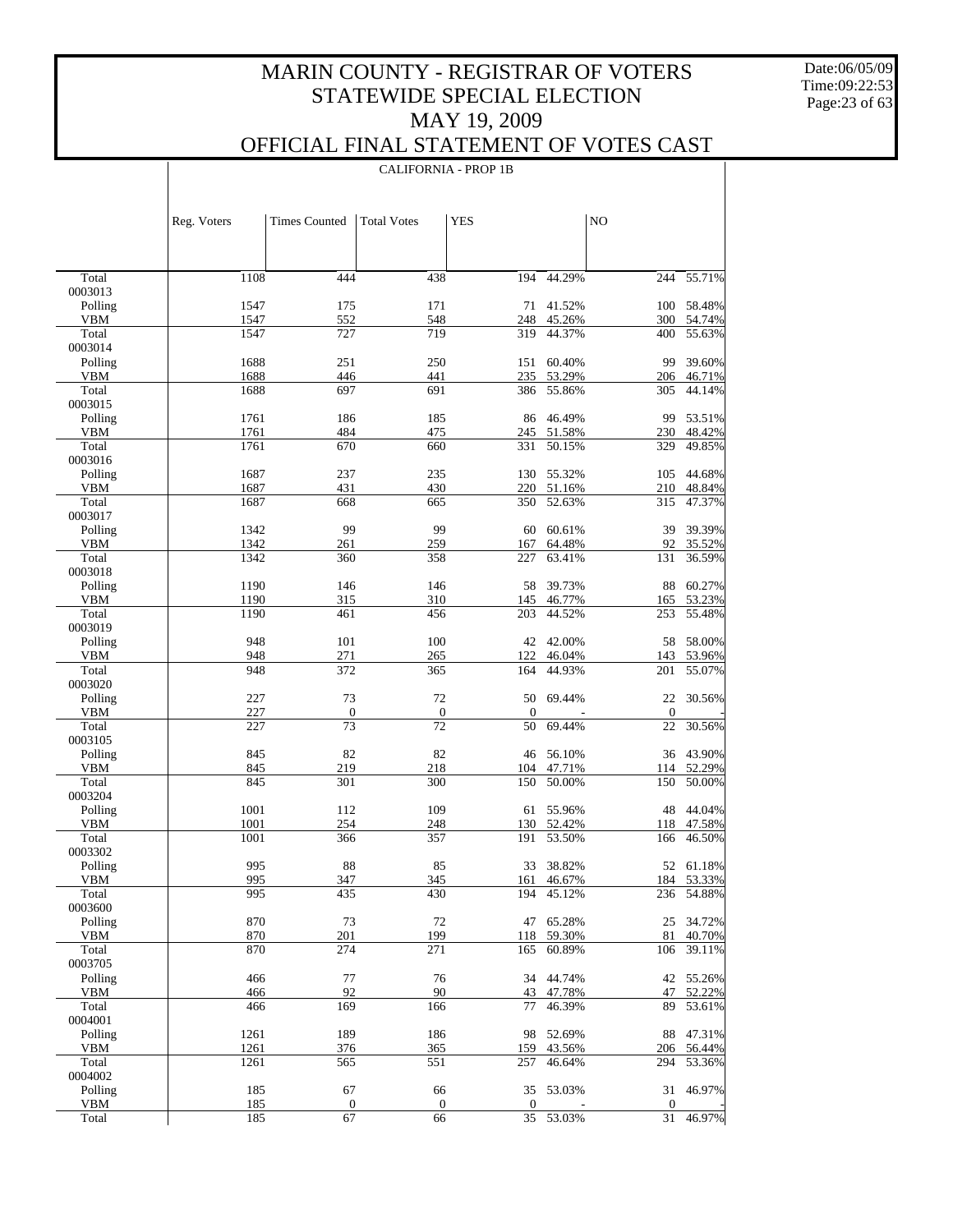Date:06/05/09 Time:09:22:53 Page:24 of 63

 $\perp$ 

|                       |              | <b>CALIFORNIA - PROP 1B</b>       |                                   |                        |                  |                                     |                  |  |
|-----------------------|--------------|-----------------------------------|-----------------------------------|------------------------|------------------|-------------------------------------|------------------|--|
|                       |              |                                   |                                   |                        |                  |                                     |                  |  |
|                       |              |                                   |                                   |                        |                  |                                     |                  |  |
|                       | Reg. Voters  | <b>Times Counted</b>              | <b>Total Votes</b>                | <b>YES</b>             |                  | NO                                  |                  |  |
|                       |              |                                   |                                   |                        |                  |                                     |                  |  |
|                       |              |                                   |                                   |                        |                  |                                     |                  |  |
| 0004003               |              |                                   |                                   |                        |                  |                                     |                  |  |
| Polling<br><b>VBM</b> | 228<br>228   | 104<br>$\boldsymbol{0}$           | 103<br>$\boldsymbol{0}$           | 39<br>$\mathbf{0}$     | 37.86%           | 64<br>$\mathbf{0}$                  | 62.14%           |  |
| Total                 | 228          | 104                               | 103                               | 39                     | 37.86%           | 64                                  | 62.14%           |  |
| 0004004               |              |                                   |                                   |                        |                  |                                     |                  |  |
| Polling<br><b>VBM</b> | 981<br>981   | 147<br>314                        | 146<br>305                        | 57<br>160              | 39.04%<br>52.46% | 89<br>145                           | 60.96%<br>47.54% |  |
| Total                 | 981          | 461                               | 451                               | 217                    | 48.12%           | 234                                 | 51.88%           |  |
| 0004005               |              |                                   |                                   |                        |                  |                                     |                  |  |
| Polling<br><b>VBM</b> | 1621<br>1621 | 178<br>475                        | 175<br>463                        | 89<br>247              | 50.86%<br>53.35% | 86<br>216                           | 49.14%<br>46.65% |  |
| Total                 | 1621         | 653                               | 638                               | 336                    | 52.66%           | 302                                 | 47.34%           |  |
| 0004006               |              |                                   |                                   |                        |                  |                                     |                  |  |
| Polling<br><b>VBM</b> | 1052<br>1052 | 175<br>236                        | 172<br>228                        | 100<br>112             | 58.14%<br>49.12% | 72<br>116                           | 41.86%<br>50.88% |  |
| Total                 | 1052         | 411                               | 400                               | 212                    | 53.00%           | 188                                 | 47.00%           |  |
| 0004007               |              |                                   |                                   |                        |                  |                                     |                  |  |
| Polling<br><b>VBM</b> | 1516<br>1516 | 231<br>318                        | 230<br>316                        | 136<br>176             | 59.13%<br>55.70% | 94<br>140                           | 40.87%<br>44.30% |  |
| Total                 | 1516         | 549                               | 546                               | 312                    | 57.14%           | 234                                 | 42.86%           |  |
| 0004008               |              |                                   |                                   |                        |                  |                                     |                  |  |
| Polling               | 1155         | 174                               | 173                               | 84                     | 48.55%           | 89                                  | 51.45%           |  |
| <b>VBM</b><br>Total   | 1155<br>1155 | 276<br>450                        | 272<br>445                        | 147<br>231             | 54.04%<br>51.91% | 125<br>214                          | 45.96%<br>48.09% |  |
| 0004009               |              |                                   |                                   |                        |                  |                                     |                  |  |
| Polling               | 1693         | 165                               | 165                               | 78                     | 47.27%           | 87                                  | 52.73%           |  |
| <b>VBM</b><br>Total   | 1693<br>1693 | 487<br>652                        | 483<br>648                        | 246<br>324             | 50.93%<br>50.00% | 237<br>324                          | 49.07%<br>50.00% |  |
| 0004010               |              |                                   |                                   |                        |                  |                                     |                  |  |
| Polling               | 1636         | 231                               | 229                               | 120                    | 52.40%           | 109                                 | 47.60%           |  |
| <b>VBM</b><br>Total   | 1636<br>1636 | 493<br>724                        | 483<br>712                        | 246<br>366             | 50.93%<br>51.40% | 237<br>346                          | 49.07%<br>48.60% |  |
| 0004011               |              |                                   |                                   |                        |                  |                                     |                  |  |
| Polling               | 1666         | 230                               | 229                               | 118                    | 51.53%           | 111                                 | 48.47%           |  |
| <b>VBM</b><br>Total   | 1666<br>1666 | 476<br>706                        | 466<br>695                        | 246<br>364             | 52.79%<br>52.37% | 220<br>331                          | 47.21%<br>47.63% |  |
| 0004012               |              |                                   |                                   |                        |                  |                                     |                  |  |
| Polling               | 1570         | 232                               | 229                               | 106                    | 46.29%           | 123                                 | 53.71%           |  |
| <b>VBM</b><br>Total   | 1570<br>1570 | 451<br>683                        | 444<br>673                        | 221<br>327             | 49.77%<br>48.59% | 223<br>346                          | 50.23%<br>51.41% |  |
| 0004013               |              |                                   |                                   |                        |                  |                                     |                  |  |
| Polling               | 145          | 47                                | 47                                |                        | 29 61.70%        |                                     | 18 38.30%        |  |
| VBM<br>Total          | 145<br>145   | $\overline{0}$<br>$\overline{47}$ | $\overline{0}$<br>$\overline{47}$ | $\boldsymbol{0}$<br>29 | 61.70%           | $\boldsymbol{0}$<br>$\overline{18}$ | 38.30%           |  |
| 0004014               |              |                                   |                                   |                        |                  |                                     |                  |  |
| Polling               | 108          | 43                                | 43                                | 23                     | 53.49%           | 20                                  | 46.51%           |  |
| VBM<br>Total          | 108<br>108   | $\boldsymbol{0}$<br>43            | $\boldsymbol{0}$<br>43            | $\boldsymbol{0}$<br>23 | 53.49%           | $\boldsymbol{0}$<br>$20\,$          | 46.51%           |  |
| 0004101               |              |                                   |                                   |                        |                  |                                     |                  |  |
| Polling               | 591          | 77                                | 76                                | 27                     | 35.53%           | 49                                  | 64.47%           |  |
| VBM<br>Total          | 591<br>591   | 200                               | 199<br>275                        | 79                     | 39.70%           | 120                                 | 60.30%<br>61.45% |  |
| 0004103               |              | 277                               |                                   | 106                    | 38.55%           | 169                                 |                  |  |
| Polling               | 624          | 126                               | 119                               | 54                     | 45.38%           | 65                                  | 54.62%           |  |
| VBM                   | 624          | 166                               | 163                               | 90                     | 55.21%           | 73                                  | 44.79%           |  |
| Total<br>0004200      | 624          | 292                               | 282                               | 144                    | 51.06%           | 138                                 | 48.94%           |  |
| Polling               | 431          | 76                                | 76                                | 44                     | 57.89%           | 32                                  | 42.11%           |  |
| VBM                   | 431          | 97                                | 96                                | 50                     | 52.08%           | 46                                  | 47.92%           |  |
| Total<br>0004301      | 431          | 173                               | 172                               | 94                     | 54.65%           | 78                                  | 45.35%           |  |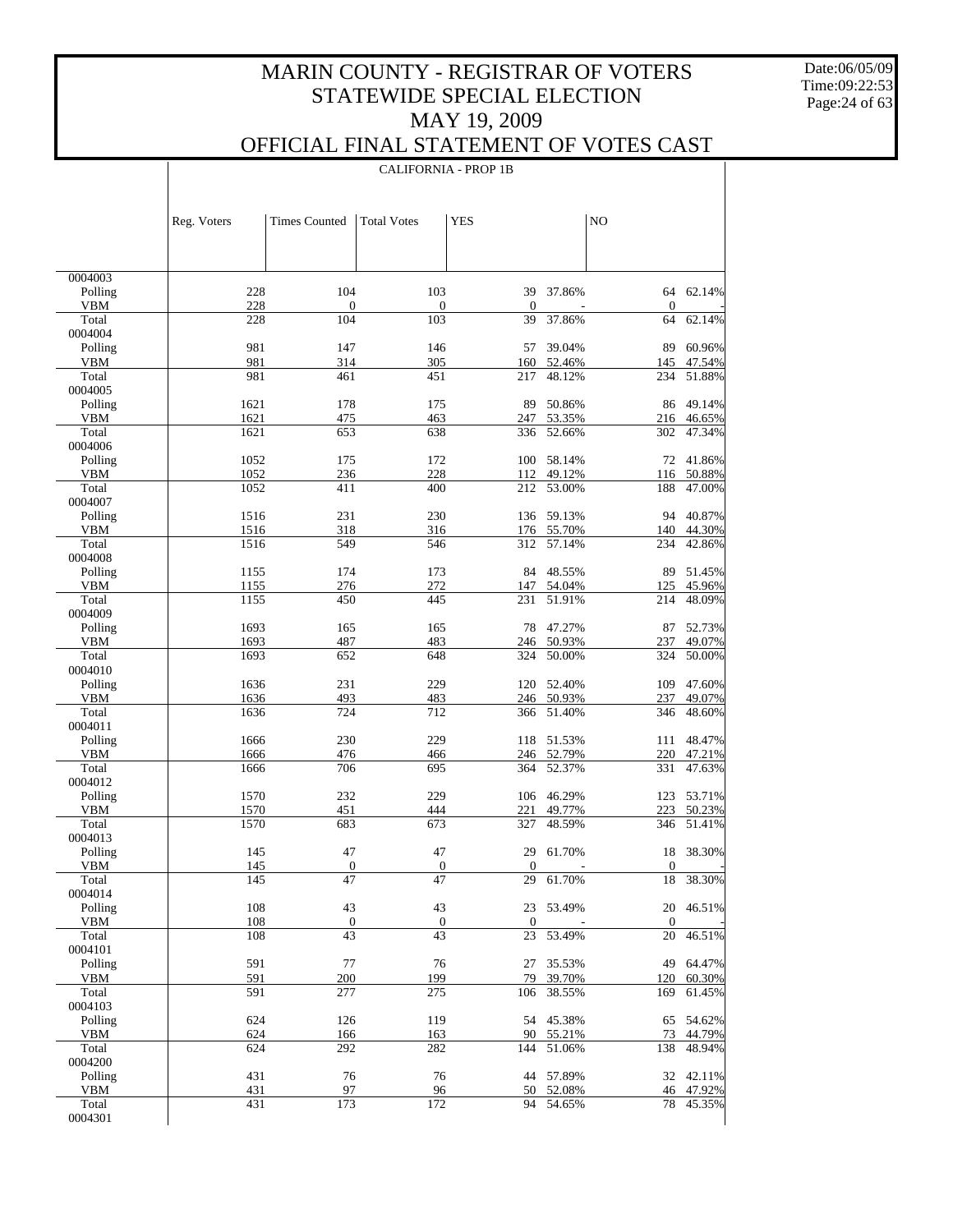Date:06/05/09 Time:09:22:53 Page:25 of 63

 $\perp$ 

|                       |              | <b>CALIFORNIA - PROP 1B</b> |                    |            |                  |            |                  |
|-----------------------|--------------|-----------------------------|--------------------|------------|------------------|------------|------------------|
|                       |              |                             |                    |            |                  |            |                  |
|                       | Reg. Voters  | <b>Times Counted</b>        | <b>Total Votes</b> | <b>YES</b> |                  | NO         |                  |
|                       |              |                             |                    |            |                  |            |                  |
| Polling               | 323          | 46                          | 46                 | 24         | 52.17%           | 22         | 47.83%           |
| <b>VBM</b>            | 323          | 63                          | 63                 | 38         | 60.32%           | 25         | 39.68%           |
| Total<br>0004302      | 323          | 109                         | 109                | 62         | 56.88%           | 47         | 43.12%           |
| Polling               | 583          | 75                          | 75                 | 39         | 52.00%           | 36         | 48.00%           |
| <b>VBM</b>            | 583          | 143                         | 141                |            | 74 52.48%        | 67         | 47.52%           |
| Total<br>0004305      | 583          | 218                         | 216                | 113        | 52.31%           | 103        | 47.69%           |
| Polling               | 487          | 58                          | 57                 | 25         | 43.86%           | 32         | 56.14%           |
| <b>VBM</b>            | 487          | 138                         | 132                | 78         | 59.09%           | 54         | 40.91%           |
| Total                 | 487          | 196                         | 189                | 103        | 54.50%           | 86         | 45.50%           |
| 0004501<br>Polling    | 940          | 124                         | 124                | 61         | 49.19%           | 63         | 50.81%           |
| <b>VBM</b>            | 940          | 300                         | 296                | 144        | 48.65%           | 152        | 51.35%           |
| Total                 | 940          | 424                         | 420                | 205        | 48.81%           | 215        | 51.19%           |
| 0004502               |              |                             |                    |            |                  |            |                  |
| Polling<br><b>VBM</b> | 904<br>904   | 143<br>313                  | 143<br>311         | 62         | 43.36%<br>44.05% | 81         | 56.64%           |
| Total                 | 904          | 456                         | 454                | 137<br>199 | 43.83%           | 174<br>255 | 55.95%<br>56.17% |
| 0004503               |              |                             |                    |            |                  |            |                  |
| Polling               | 672          | 107                         | 107                |            | 62 57.94%        | 45         | 42.06%           |
| <b>VBM</b><br>Total   | 672<br>672   | 229                         | 228                | 106<br>168 | 46.49%<br>50.15% | 122        | 53.51%           |
| 0004707               |              | 336                         | 335                |            |                  | 167        | 49.85%           |
| Polling               | 1006         | 130                         | 128                | 65         | 50.78%           | 63         | 49.22%           |
| <b>VBM</b>            | 1006         | 308                         | 301                | 149        | 49.50%           | 152        | 50.50%           |
| Total<br>0004800      | 1006         | 438                         | 429                | 214        | 49.88%           | 215        | 50.12%           |
| Polling               | 486          | 53                          | 52                 | 18         | 34.62%           | 34         | 65.38%           |
| <b>VBM</b><br>Total   | 486<br>486   | 177<br>230                  | 172<br>224         | 71<br>89   | 41.28%<br>39.73% | 101<br>135 | 58.72%<br>60.27% |
| 0004806               |              |                             |                    |            |                  |            |                  |
| Polling               | 436          | 27                          | 27                 | 14         | 51.85%           | 13         | 48.15%           |
| <b>VBM</b>            | 436          | 65                          | 65                 | 37         | 56.92%           | 28         | 43.08%           |
| Total<br>0005001      | 436          | 92                          | 92                 | 51         | 55.43%           | 41         | 44.57%           |
| Polling               | 1706         | 186                         | 184                | 69         | 37.50%           | 115        | 62.50%           |
| <b>VBM</b>            | 1706         | 508                         | 501                | 250        | 49.90%           | 251        | 50.10%           |
| Total                 | 1706         | 694                         | 685                | 319        | 46.57%           | 366        | 53.43%           |
| 0005002<br>Polling    | 986          | 132                         | 132                |            | 55 41.67%        | 77         | 58.33%           |
| VBM                   | 986          | 306                         | 302                |            | 127 42.05%       |            | 175 57.95%       |
| Total                 | 986          | 438                         | 434                | 182        | 41.94%           | 252        | 58.06%           |
| 0005003               |              |                             |                    |            |                  |            |                  |
| Polling<br>VBM        | 1524<br>1524 | 187<br>451                  | 186<br>446         | 81<br>240  | 43.55%<br>53.81% | 105<br>206 | 56.45%<br>46.19% |
| Total                 | 1524         | 638                         | 632                | 321        | 50.79%           | 311        | 49.21%           |
| 0005004               |              |                             |                    |            |                  |            |                  |
| Polling               | 1590         | 171                         | 171                | 69         | 40.35%           | 102        | 59.65%           |
| VBM<br>Total          | 1590<br>1590 | 542<br>713                  | 536<br>707         | 257<br>326 | 47.95%<br>46.11% | 279<br>381 | 52.05%<br>53.89% |
| 0005005               |              |                             |                    |            |                  |            |                  |
| Polling               | 1695         | 210                         | 210                | 96         | 45.71%           | 114        | 54.29%           |
| VBM                   | 1695         | 588                         | 585                | 261        | 44.62%           | 324        | 55.38%           |
| Total<br>0005006      | 1695         | 798                         | 795                | 357        | 44.91%           | 438        | 55.09%           |
| Polling               | 1754         | 171                         | 169                | 64         | 37.87%           | 105        | 62.13%           |
| VBM<br>Total          | 1754<br>1754 | 600<br>771                  | 591<br>760         | 276<br>340 | 46.70%<br>44.74% | 315<br>420 | 53.30%<br>55.26% |
| 0005007               |              |                             |                    |            |                  |            |                  |
| Polling               | 1816         | 171                         | 171                | 78         | 45.61%           | 93         | 54.39%           |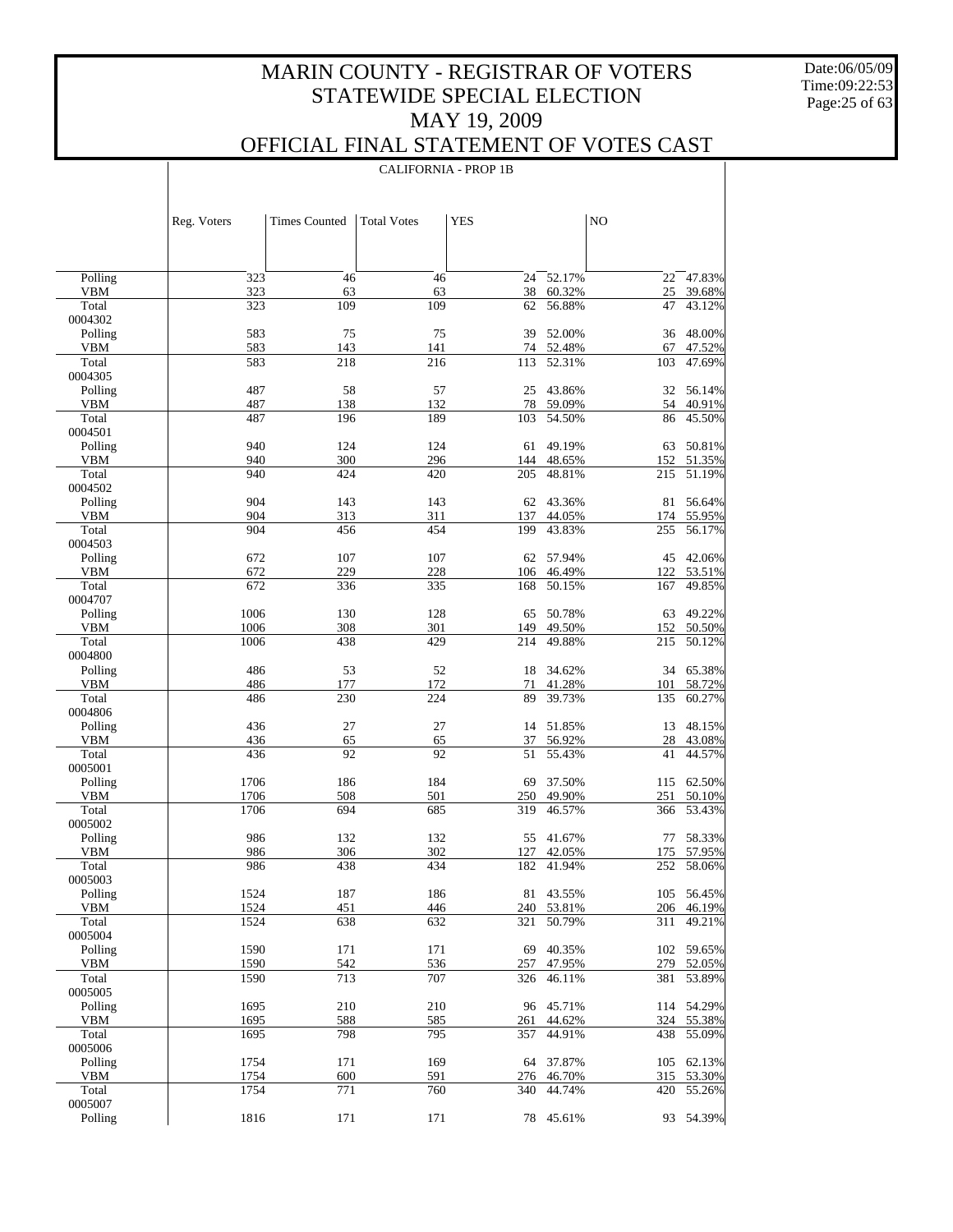Date:06/05/09 Time:09:22:54 Page:26 of 63

 $\overline{\phantom{a}}$ 

### OFFICIAL FINAL STATEMENT OF VOTES CAST

CALIFORNIA - PROP 1B

|                       | Reg. Voters  | <b>Times Counted</b> | <b>Total Votes</b> | <b>YES</b> |                      | NO         |                      |
|-----------------------|--------------|----------------------|--------------------|------------|----------------------|------------|----------------------|
|                       |              |                      |                    |            |                      |            |                      |
|                       |              |                      |                    |            |                      |            |                      |
| <b>VBM</b>            | 1816         | 603                  | 592                | 284        | 47.97%               | 308        | 52.03%               |
| Total                 | 1816         | 774                  | 763                | 362        | 47.44%               | 401        | 52.56%               |
| 0005008               |              |                      |                    |            |                      |            |                      |
| Polling<br><b>VBM</b> | 1724<br>1724 | 185<br>591           | 182<br>583         | 81         | 44.51%<br>246 42.20% | 101<br>337 | 55.49%<br>57.80%     |
| Total                 | 1724         | 776                  | 765                | 327        | 42.75%               | 438        | 57.25%               |
| 0005009               |              |                      |                    |            |                      |            |                      |
| Polling               | 1742         | 283                  | 281                | 108        | 38.43%               | 173        | 61.57%               |
| <b>VBM</b>            | 1742         | 609                  | 597                | 272        | 45.56%               | 325        | 54.44%               |
| Total<br>0005010      | 1742         | 892                  | 878                | 380        | 43.28%               | 498        | 56.72%               |
| Polling               | 1455         | 137                  | 137                | 71         | 51.82%               | 66         | 48.18%               |
| <b>VBM</b>            | 1455         | 429                  | 424                | 224        | 52.83%               | 200        | 47.17%               |
| Total                 | 1455         | 566                  | 561                | 295        | 52.58%               | 266        | 47.42%               |
| 0005011               |              |                      |                    |            |                      |            |                      |
| Polling               | 1073         | 168                  | 167                | 60         | 35.93%               | 107        | 64.07%               |
| <b>VBM</b>            | 1073<br>1073 | 353                  | 346                | 153        | 44.22%               | 193        | 55.78%               |
| Total<br>0005012      |              | 521                  | 513                | 213        | 41.52%               | 300        | 58.48%               |
| Polling               | 1363         | 199                  | 198                |            | 62 31.31%            |            | 136 68.69%           |
| <b>VBM</b>            | 1363         | 439                  | 432                | 163        | 37.73%               | 269        | 62.27%               |
| Total                 | 1363         | 638                  | 630                | 225        | 35.71%               | 405        | 64.29%               |
| 0005101               |              |                      |                    |            |                      |            |                      |
| Polling               | 690          | 119                  | 117                | 39         | 33.33%               |            | 78 66.67%            |
| <b>VBM</b><br>Total   | 690<br>690   | 241<br>360           | 236<br>353         | 110<br>149 | 46.61%<br>42.21%     | 126<br>204 | 53.39%<br>57.79%     |
| 0005103               |              |                      |                    |            |                      |            |                      |
| Polling               | 1009         | 131                  | 130                | 65         | 50.00%               | 65         | 50.00%               |
| <b>VBM</b>            | 1009         | 381                  | 377                | 146        | 38.73%               | 231        | 61.27%               |
| Total                 | 1009         | 512                  | 507                | 211        | 41.62%               | 296        | 58.38%               |
| 0005202               |              |                      |                    |            |                      |            |                      |
| Polling<br><b>VBM</b> | 527<br>527   | 65<br>142            | 65<br>141          | 39<br>79   | 60.00%<br>56.03%     | 26<br>62   | 40.00%<br>43.97%     |
| Total                 | 527          | 207                  | 206                | 118        | 57.28%               | 88         | 42.72%               |
| 0005205               |              |                      |                    |            |                      |            |                      |
| Polling               | 966          | 170                  | 169                | 79         | 46.75%               | 90         | 53.25%               |
| <b>VBM</b>            | 966          | 320                  | 319                | 130        | 40.75%               | 189        | 59.25%               |
| Total<br>0005208      | 966          | 490                  | 488                | 209        | 42.83%               | 279        | 57.17%               |
| Polling               | 896          | 112                  | 112                | 47         | 41.96%               | 65         | 58.04%               |
| <b>VBM</b>            | 896          | 319                  | 315                | 121        | 38.41%               | 194        | 61.59%               |
| Total                 | 896          | 431                  | 427                | 168        | 39.34%               | 259        | 60.66%               |
| 0005209               |              |                      |                    |            |                      |            |                      |
| Polling               | 895          | 115                  | 114                |            | 59 51.75%            | 55         | 48.25%               |
| VBM                   | 895          | 285                  | 281                |            | 112 39.86%           |            | 169 60.14%           |
| Total<br>0005212      | 895          | 400                  | 395                | 171        | 43.29%               | 224        | 56.71%               |
| Polling               | 487          | 81                   | 80                 | 38         | 47.50%               |            | 42 52.50%            |
| VBM                   | 487          | 194                  | 186                | 99         | 53.23%               | 87         | 46.77%               |
| Total                 | 487          | 275                  | 266                | 137        | 51.50%               | 129        | 48.50%               |
| 0005216               |              |                      |                    |            |                      |            |                      |
| Polling               | 659          | 58                   | 58                 | 24         | 41.38%               | 34         | 58.62%               |
| VBM<br>Total          | 659<br>659   | 174<br>232           | 171<br>229         | 94<br>118  | 54.97%<br>51.53%     | 77<br>111  | 45.03%<br>48.47%     |
| 0005218               |              |                      |                    |            |                      |            |                      |
| Polling               | 969          | 141                  | 139                | 64         | 46.04%               | 75         | 53.96%               |
| VBM                   | 969          | 365                  | 360                |            | 156 43.33%           | 204        | 56.67%               |
| Total                 | 969          | 506                  | 499                | 220        | 44.09%               | 279        | 55.91%               |
| 0005221               |              |                      |                    |            |                      |            |                      |
| Polling<br><b>VBM</b> | 923<br>923   | 121<br>324           | 120<br>321         | 61<br>157  | 50.83%<br>48.91%     | 59         | 49.17%<br>164 51.09% |
|                       |              |                      |                    |            |                      |            |                      |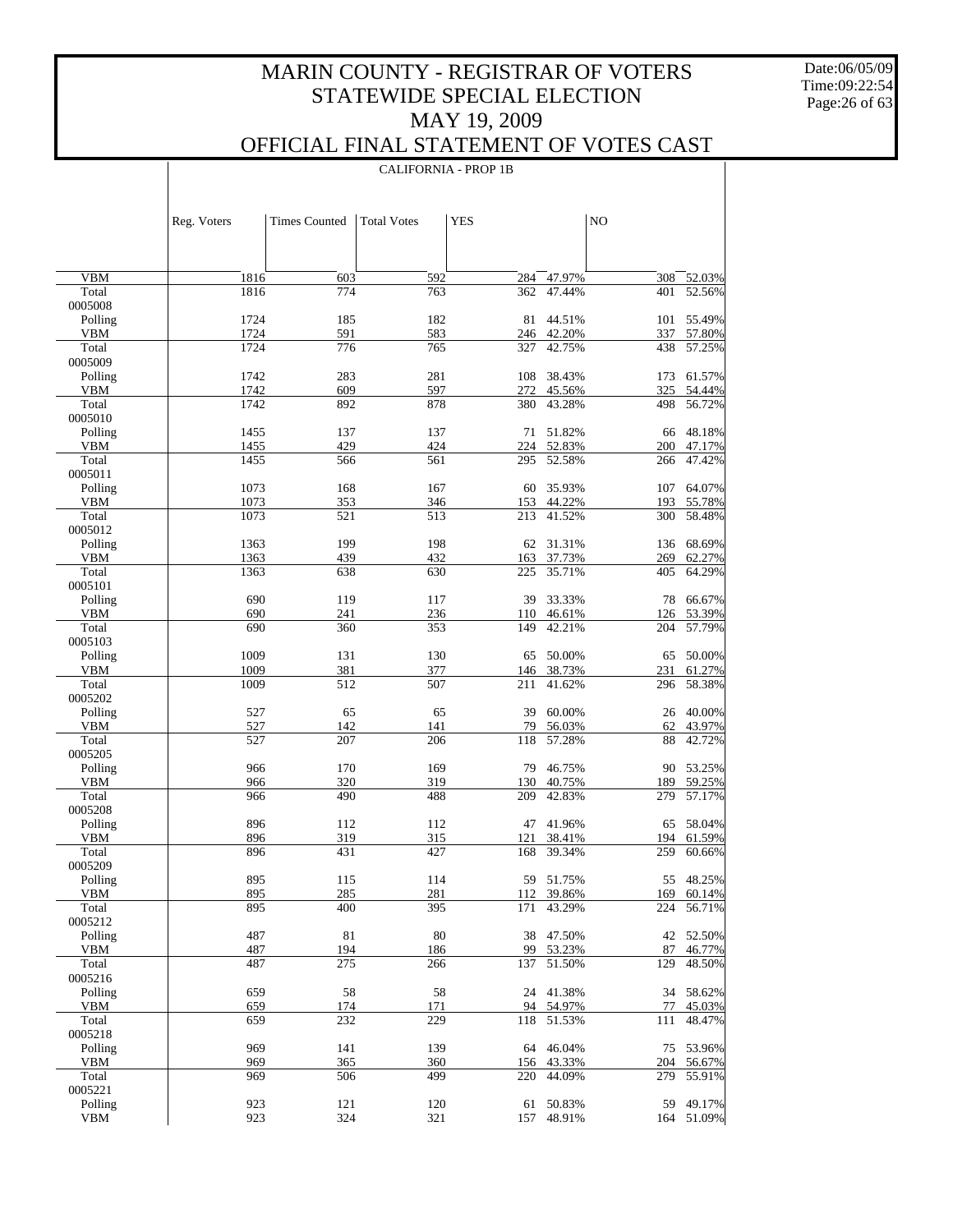Date:06/05/09 Time:09:22:54 Page:27 of 63

 $\mathbf{I}$ 

|            |             | <b>CALIFORNIA - PROP 1B</b> |                    |            |        |       |        |  |  |
|------------|-------------|-----------------------------|--------------------|------------|--------|-------|--------|--|--|
|            | Reg. Voters | <b>Times Counted</b>        | <b>Total Votes</b> | <b>YES</b> |        | NO.   |        |  |  |
| Total      | 923         | 445                         | 441                | 218        | 49.43% | 223   | 50.57% |  |  |
| 0005222    |             |                             |                    |            |        |       |        |  |  |
| Polling    | 1096        | 155                         | 155                | 73         | 47.10% | 82    | 52.90% |  |  |
| <b>VBM</b> | 1096        | 353                         | 349                | 160        | 45.85% | 189   | 54.15% |  |  |
| Total      | 1096        | 508                         | 504                | 233        | 46.23% | 271   | 53.77% |  |  |
| 0005225    |             |                             |                    |            |        |       |        |  |  |
| Polling    | 638         | 87                          | 87                 | 30         | 34.48% | 57    | 65.52% |  |  |
| <b>VBM</b> | 638         | 265                         | 262                | 100        | 38.17% | 162   | 61.83% |  |  |
| Total      | 638         | 352                         | 349                | 130        | 37.25% | 219   | 62.75% |  |  |
| 0005226    |             |                             |                    |            |        |       |        |  |  |
| Polling    | 1086        | 120                         | 119                | 56         | 47.06% | 63    | 52.94% |  |  |
| <b>VBM</b> | 1086        | 297                         | 295                | 170        | 57.63% | 125   | 42.37% |  |  |
| Total      | 1086        | 417                         | 414                | 226        | 54.59% | 188   | 45.41% |  |  |
| 0005300    |             |                             |                    |            |        |       |        |  |  |
| Polling    | 459         | 66                          | 66                 | 31         | 46.97% | 35    | 53.03% |  |  |
| <b>VBM</b> | 459         | 147                         | 146                | 55         | 37.67% | 91    | 62.33% |  |  |
| Total      | 459         | 213                         | 212                | 86         | 40.57% | 126   | 59.43% |  |  |
| Total      |             |                             |                    |            |        |       |        |  |  |
| Polling    | 150653      | 18865                       | 18701              | 8889       | 47.53% | 9812  | 52.47% |  |  |
| <b>VBM</b> | 150653      | 45075                       | 44449              | 21787      | 49.02% | 22662 | 50.98% |  |  |
| Total      | 150653      | 63940                       | 63150              | 30676      | 48.58% | 32474 | 51.42% |  |  |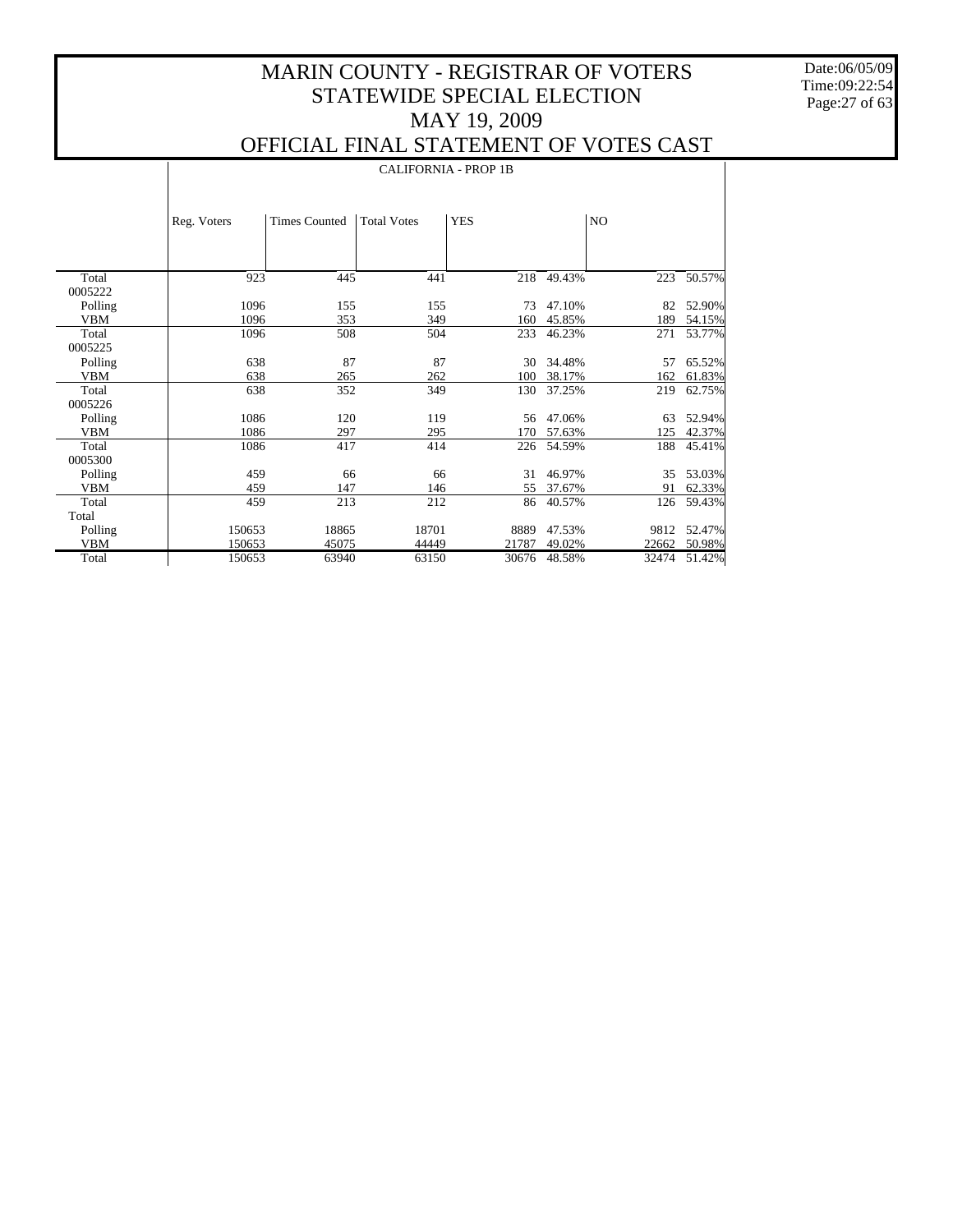Date:06/05/09 Time:09:22:54 Page:28 of 63

 $\perp$ 

|                              |              | <b>CALIFORNIA - PROP 1C</b> |                    |            |                  |                |                  |  |
|------------------------------|--------------|-----------------------------|--------------------|------------|------------------|----------------|------------------|--|
|                              |              |                             |                    |            |                  |                |                  |  |
|                              |              |                             |                    |            |                  |                |                  |  |
|                              | Reg. Voters  | <b>Times Counted</b>        | <b>Total Votes</b> | <b>YES</b> |                  | N <sub>O</sub> |                  |  |
|                              |              |                             |                    |            |                  |                |                  |  |
|                              |              |                             |                    |            |                  |                |                  |  |
| Jurisdiction Wide<br>0001001 |              |                             |                    |            |                  |                |                  |  |
| Polling                      | 1207         | 132                         | 130                | 40         | 30.77%           | 90             | 69.23%           |  |
| VBM                          | 1207         | 320                         | 311                | 128        | 41.16%           | 183            | 58.84%           |  |
| Total<br>0001002             | 1207         | 452                         | 441                | 168        | 38.10%           | 273            | 61.90%           |  |
| Polling                      | 1966         | 298                         | 288                | 124        | 43.06%           | 164            | 56.94%           |  |
| VBM                          | 1966         | 604                         | 593                | 247        | 41.65%           | 346            | 58.35%           |  |
| Total                        | 1966         | 902                         | 881                | 371        | 42.11%           | 510            | 57.89%           |  |
| 0001003<br>Polling           | 944          | 128                         | 127                | 47         | 37.01%           | 80             | 62.99%           |  |
| VBM                          | 944          | 312                         | 305                | 132        | 43.28%           | 173            | 56.72%           |  |
| Total                        | 944          | 440                         | 432                | 179        | 41.44%           | 253            | 58.56%           |  |
| 0001004                      |              |                             |                    |            |                  |                |                  |  |
| Polling<br><b>VBM</b>        | 1551<br>1551 | 132<br>370                  | 131<br>361         | 46<br>162  | 35.11%<br>44.88% | 85<br>199      | 64.89%<br>55.12% |  |
| Total                        | 1551         | 502                         | 492                | 208        | 42.28%           | 284            | 57.72%           |  |
| 0001005                      |              |                             |                    |            |                  |                |                  |  |
| Polling                      | 1424         | 191                         | 190                | 76         | 40.00%           | 114            | 60.00%           |  |
| <b>VBM</b>                   | 1424         | 478                         | 468                | 184        | 39.32%           | 284            | 60.68%           |  |
| Total                        | 1424         | 669                         | 658                | 260        | 39.51%           | 398            | 60.49%           |  |
| 0001006<br>Polling           | 1502         | 230                         | 228                | 88         | 38.60%           | 140            | 61.40%           |  |
| <b>VBM</b>                   | 1502         | 493                         | 488                | 199        | 40.78%           | 289            | 59.22%           |  |
| Total                        | 1502         | 723                         | 716                | 287        | 40.08%           | 429            | 59.92%           |  |
| 0001007                      |              |                             |                    |            |                  |                |                  |  |
| Polling                      | 926          | 110                         | 106                | 41         | 38.68%           | 65             | 61.32%           |  |
| <b>VBM</b><br>Total          | 926<br>926   | 374<br>484                  | 368<br>474         | 128<br>169 | 34.78%<br>35.65% | 240<br>305     | 65.22%<br>64.35% |  |
| 0001008                      |              |                             |                    |            |                  |                |                  |  |
| Polling                      | 1042         | 73                          | 73                 | 26         | 35.62%           | 47             | 64.38%           |  |
| <b>VBM</b>                   | 1042         | 251                         | 250                | 126        | 50.40%           | 124            | 49.60%           |  |
| Total                        | 1042         | 324                         | 323                | 152        | 47.06%           | 171            | 52.94%           |  |
| 0001009                      |              |                             |                    |            |                  |                |                  |  |
| Polling<br><b>VBM</b>        | 1450<br>1450 | 133<br>431                  | 131<br>421         | 48<br>196  | 36.64%<br>46.56% | 83<br>225      | 63.36%<br>53.44% |  |
| Total                        | 1450         | 564                         | 552                | 244        | 44.20%           | 308            | 55.80%           |  |
| 0001010                      |              |                             |                    |            |                  |                |                  |  |
| Polling                      | 1916         | 278                         | 274                | 95         | 34.67%           | 179            | 65.33%           |  |
| VBM                          | 1916         | 665                         | 656                | 246        | 37.50%           | 410            | 62.50%           |  |
| Total<br>0001011             | 1916         | 943                         | 930                | 341        | 36.67%           | 589            | 63.33%           |  |
| Polling                      | 1084         | 108                         | 107                |            | 44 41.12%        | 63             | 58.88%           |  |
| <b>VBM</b>                   | 1084         | 329                         | 325                | 137        | 42.15%           | 188            | 57.85%           |  |
| Total                        | 1084         | 437                         | 432                | 181        | 41.90%           | 251            | 58.10%           |  |
| 0001012                      |              |                             |                    |            |                  |                |                  |  |
| Polling                      | 1176         | 132                         | 128                | 56         | 43.75%           | 72             | 56.25%           |  |
| VBM<br>Total                 | 1176<br>1176 | 447<br>579                  | 442<br>570         | 189<br>245 | 42.76%<br>42.98% | 253<br>325     | 57.24%<br>57.02% |  |
| 0001013                      |              |                             |                    |            |                  |                |                  |  |
| Polling                      | 1034         | 119                         | 118                | 44         | 37.29%           | 74             | 62.71%           |  |
| VBM                          | 1034         | 293                         | 291                | 119        | 40.89%           | 172            | 59.11%           |  |
| Total                        | 1034         | 412                         | 409                | 163        | 39.85%           | 246            | 60.15%           |  |
| 0001014<br>Polling           | 941          | 103                         | 100                | 32         | 32.00%           | 68             | 68.00%           |  |
| VBM                          | 941          | 309                         | 307                | 120        | 39.09%           | 187            | 60.91%           |  |
| Total                        | 941          | 412                         | 407                | 152        | 37.35%           | 255            | 62.65%           |  |
| 0001015                      |              |                             |                    |            |                  |                |                  |  |
| Polling                      | 967          | 136                         | 135                | 44         | 32.59%           | 91             | 67.41%           |  |
| VBM                          | 967          | 320<br>456                  | 316<br>451         | 119        | 37.66%           | 197            | 62.34%<br>63.86% |  |
| Total                        | 967          |                             |                    | 163        | 36.14%           | 288            |                  |  |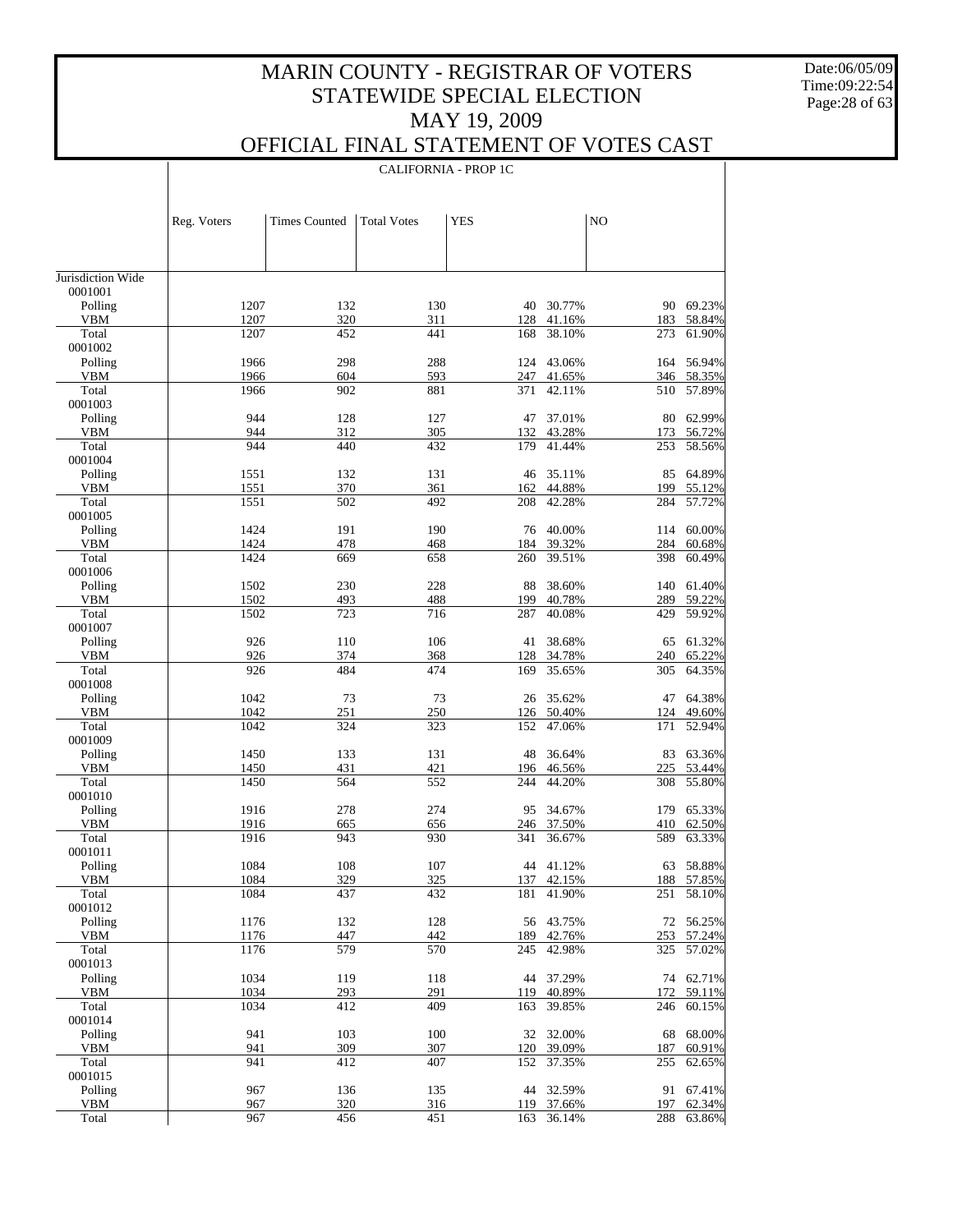Date:06/05/09 Time:09:22:54 Page:29 of 63

 $\top$ 

## OFFICIAL FINAL STATEMENT OF VOTES CAST

|                       |              | <b>CALIFORNIA - PROP 1C</b> |                    |            |                  |                |                      |  |
|-----------------------|--------------|-----------------------------|--------------------|------------|------------------|----------------|----------------------|--|
|                       |              |                             |                    |            |                  |                |                      |  |
|                       | Reg. Voters  | <b>Times Counted</b>        | <b>Total Votes</b> | <b>YES</b> |                  | N <sub>O</sub> |                      |  |
|                       |              |                             |                    |            |                  |                |                      |  |
| 0001016               |              |                             |                    |            |                  |                |                      |  |
| Polling<br><b>VBM</b> | 1792<br>1792 | 227<br>645                  | 226<br>633         | 67<br>210  | 29.65%<br>33.18% | 159<br>423     | 70.35%<br>66.82%     |  |
| Total                 | 1792         | 872                         | 859                | 277        | 32.25%           | 582            | 67.75%               |  |
| 0001017               |              |                             |                    |            |                  |                |                      |  |
| Polling<br><b>VBM</b> | 2702<br>2702 | 416<br>1032                 | 411<br>1017        | 130<br>369 | 31.63%<br>36.28% | 281<br>648     | 68.37%<br>63.72%     |  |
| Total                 | 2702         | 1448                        | 1428               | 499        | 34.94%           | 929            | 65.06%               |  |
| 0001018               |              |                             |                    |            |                  |                |                      |  |
| Polling<br><b>VBM</b> | 1667<br>1667 | 213<br>512                  | 212<br>504         | 90<br>198  | 42.45%<br>39.29% | 306            | 122 57.55%<br>60.71% |  |
| Total                 | 1667         | 725                         | 716                | 288        | 40.22%           | 428            | 59.78%               |  |
| 0001019               |              |                             |                    |            |                  |                |                      |  |
| Polling<br><b>VBM</b> | 819<br>819   | 113<br>200                  | 113<br>198         | 49<br>92   | 43.36%<br>46.46% | 64<br>106      | 56.64%<br>53.54%     |  |
| Total                 | 819          | 313                         | 311                | 141        | 45.34%           | 170            | 54.66%               |  |
| 0001020               |              |                             |                    |            |                  |                |                      |  |
| Polling<br><b>VBM</b> | 2081<br>2081 | 271<br>624                  | 267<br>615         | 94<br>262  | 35.21%<br>42.60% | 173<br>353     | 64.79%<br>57.40%     |  |
| Total                 | 2081         | 895                         | 882                | 356        | 40.36%           | 526            | 59.64%               |  |
| 0001021               |              |                             |                    |            |                  |                |                      |  |
| Polling               | 2146         | 298                         | 295                | 104        | 35.25%           | 191<br>442     | 64.75%               |  |
| <b>VBM</b><br>Total   | 2146<br>2146 | 760<br>1058                 | 747<br>1042        | 305<br>409 | 40.83%<br>39.25% | 633            | 59.17%<br>60.75%     |  |
| 0001110               |              |                             |                    |            |                  |                |                      |  |
| Polling               | 419          | 72                          | 71                 | 18         | 25.35%           | 53             | 74.65%               |  |
| <b>VBM</b><br>Total   | 419<br>419   | 214<br>286                  | 209<br>280         | 91<br>109  | 43.54%<br>38.93% | 118<br>171     | 56.46%<br>61.07%     |  |
| 0002001               |              |                             |                    |            |                  |                |                      |  |
| Polling               | 1445         | 127                         | 123                | 45         | 36.59%           | 78             | 63.41%               |  |
| <b>VBM</b><br>Total   | 1445<br>1445 | 537<br>664                  | 520<br>643         | 219<br>264 | 42.12%<br>41.06% | 301<br>379     | 57.88%<br>58.94%     |  |
| 0002002               |              |                             |                    |            |                  |                |                      |  |
| Polling               | 1579         | 144                         | 143                | 44         | 30.77%           | 99             | 69.23%               |  |
| <b>VBM</b><br>Total   | 1579<br>1579 | 491<br>635                  | 479<br>622         | 198<br>242 | 41.34%<br>38.91% | 281<br>380     | 58.66%<br>61.09%     |  |
| 0002003               |              |                             |                    |            |                  |                |                      |  |
| Polling               | 1361         | 168                         | 166                | 66         | 39.76%           | 100            | 60.24%               |  |
| <b>VBM</b>            | 1361         | 462                         | 450                | 155        | 34.44%           | 295            | 65.56%               |  |
| Total<br>0002004      | 1361         | 630                         | 616                | 221        | 35.88%           | 395            | 64.12%               |  |
| Polling               | 1437         | 141                         | 139                | 51         | 36.69%           |                | 88 63.31%            |  |
| VBM                   | 1437         | 444                         | 437                |            | 192 43.94%       |                | 245 56.06%           |  |
| Total<br>0002005      | 1437         | 585                         | 576                | 243        | 42.19%           | 333            | 57.81%               |  |
| Polling               | 1223         | 174                         | 172                | 73         | 42.44%           |                | 99 57.56%            |  |
| VBM                   | 1223         | 341                         | 338                | 166        | 49.11%           | 172            | 50.89%               |  |
| Total<br>0002006      | 1223         | 515                         | 510                | 239        | 46.86%           | 271            | 53.14%               |  |
| Polling               | 1161         | 175                         | 172                | 65         | 37.79%           | 107            | 62.21%               |  |
| VBM                   | 1161         | 368                         | 362                | 169        | 46.69%           | 193            | 53.31%               |  |
| Total<br>0002007      | 1161         | 543                         | 534                | 234        | 43.82%           | 300            | 56.18%               |  |
| Polling               | 799          | 93                          | 89                 | 27         | 30.34%           | 62             | 69.66%               |  |
| VBM                   | 799          | 269                         | 264                | 111        | 42.05%           | 153            | 57.95%               |  |
| Total<br>0002008      | 799          | 362                         | 353                | 138        | 39.09%           | 215            | 60.91%               |  |
| Polling               | 1567         | 216                         | 210                |            | 94 44.76%        |                | 116 55.24%           |  |
| VBM                   | 1567         | 409                         | 404                |            | 160 39.60%       | 244            | 60.40%               |  |
| Total<br>0002009      | 1567         | 625                         | 614                | 254        | 41.37%           | 360            | 58.63%               |  |
|                       |              |                             |                    |            |                  |                |                      |  |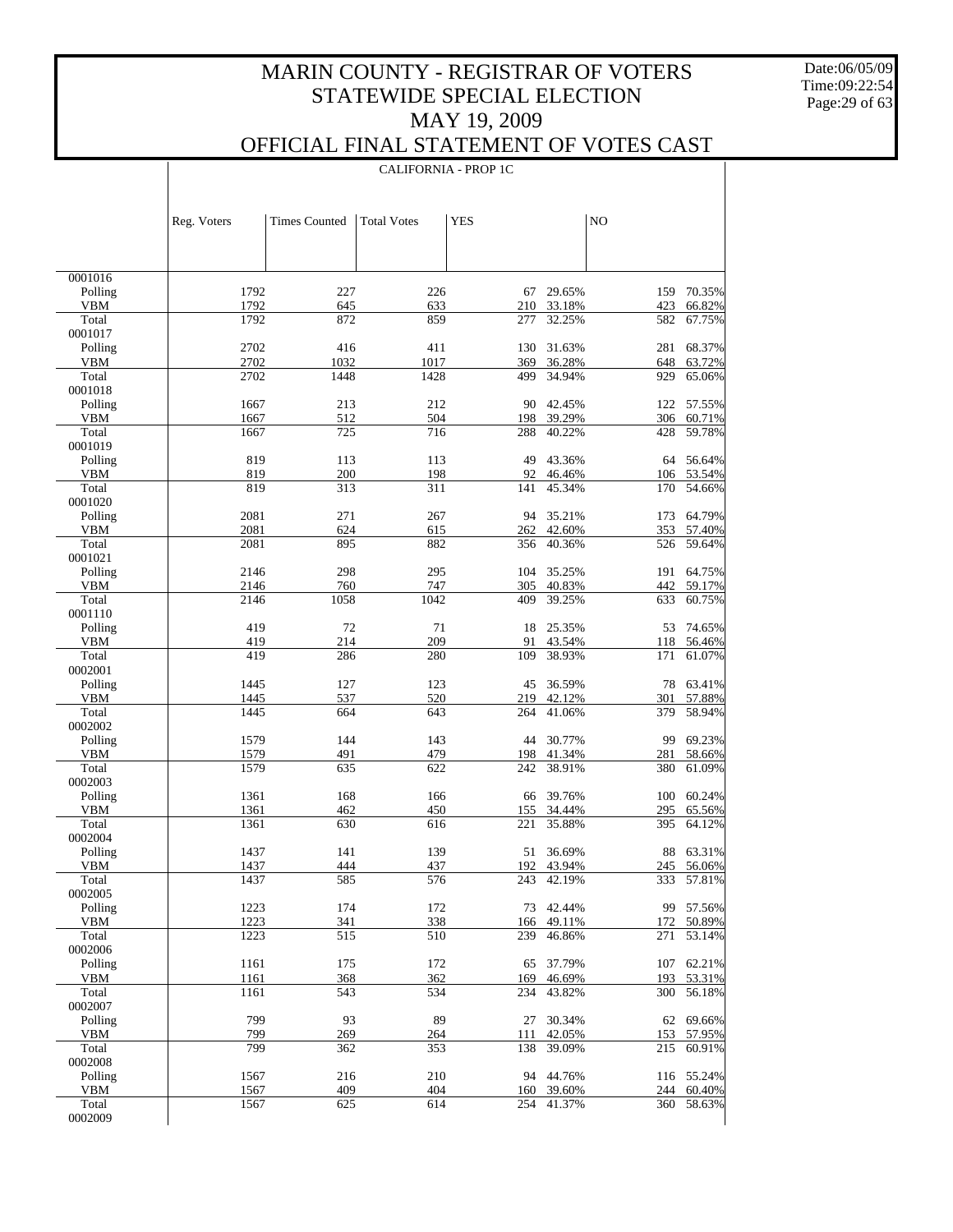CALIFORNIA - PROP 1C

 $\overline{\phantom{a}}$ 

Date:06/05/09 Time:09:22:54 Page:30 of 63

 $\overline{\phantom{a}}$ 

|                       | Reg. Voters  | <b>Times Counted</b>   | <b>Total Votes</b> | <b>YES</b>             |                  | N <sub>O</sub>   |                  |
|-----------------------|--------------|------------------------|--------------------|------------------------|------------------|------------------|------------------|
|                       |              |                        |                    |                        |                  |                  |                  |
| Polling               | 1877         | 248                    | 245                | 108                    | 44.08%           | 137              | 55.92%           |
| <b>VBM</b>            | 1877         | 453                    | 441                | 207                    | 46.94%           | 234              | 53.06%           |
| Total                 | 1877         | 701                    | 686                | 315                    | 45.92%           | 371              | 54.08%           |
| 0002010               |              |                        |                    |                        |                  |                  |                  |
| Polling               | 1588         | 170                    | 170                | 59                     | 34.71%           | 111              | 65.29%           |
| <b>VBM</b>            | 1588         | 426                    | 415                | 167                    | 40.24%           | 248              | 59.76%           |
| Total                 | 1588         | 596                    | 585                | 226                    | 38.63%           | 359              | 61.37%           |
| 0002011               |              |                        |                    |                        |                  |                  |                  |
| Polling               | 1880         | 208                    | 204                | 91                     | 44.61%           | 113              | 55.39%           |
| <b>VBM</b><br>Total   | 1880<br>1880 | 465<br>673             | 456<br>660         | 201<br>292             | 44.08%<br>44.24% | 255<br>368       | 55.92%<br>55.76% |
| 0002012               |              |                        |                    |                        |                  |                  |                  |
| Polling               | 1423         | 150                    | 147                | 49                     | 33.33%           | 98               | 66.67%           |
| <b>VBM</b>            | 1423         | 412                    | 408                | 145                    | 35.54%           | 263              | 64.46%           |
| Total                 | 1423         | 562                    | 555                | 194                    | 34.95%           | 361              | 65.05%           |
| 0002013               |              |                        |                    |                        |                  |                  |                  |
| Polling               | 1693         | 263                    | 261                | 102                    | 39.08%           | 159              | 60.92%           |
| <b>VBM</b>            | 1693         | 414                    | 407                | 178                    | 43.73%           | 229              | 56.27%           |
| Total                 | 1693         | 677                    | 668                | 280                    | 41.92%           | 388              | 58.08%           |
| 0002014               |              |                        |                    |                        |                  |                  |                  |
| Polling               | 1460         | 197                    | 194                | 70                     | 36.08%           | 124              | 63.92%           |
| <b>VBM</b>            | 1460         | 385                    | 376                | 162                    | 43.09%<br>40.70% | 214              | 56.91%<br>59.30% |
| Total<br>0002015      | 1460         | 582                    | 570                | 232                    |                  | 338              |                  |
| Polling               | 1669         | 194                    | 193                | 64                     | 33.16%           | 129              | 66.84%           |
| <b>VBM</b>            | 1669         | 503                    | 495                | 169                    | 34.14%           | 326              | 65.86%           |
| Total                 | 1669         | 697                    | 688                | 233                    | 33.87%           | 455              | 66.13%           |
| 0002016               |              |                        |                    |                        |                  |                  |                  |
| Polling               | 1007         | 89                     | 89                 | 31                     | 34.83%           | 58               | 65.17%           |
| <b>VBM</b>            | 1007         | 372                    | 365                | 158                    | 43.29%           | 207              | 56.71%           |
| Total                 | 1007         | 461                    | 454                | 189                    | 41.63%           | 265              | 58.37%           |
| 0002017               |              |                        |                    |                        |                  |                  |                  |
| Polling               | 1037         | 121                    | 117                | 36                     | 30.77%           | 81               | 69.23%           |
| VBM<br>Total          | 1037<br>1037 | 283<br>404             | 281<br>398         | 114<br>150             | 40.57%<br>37.69% | 167<br>248       | 59.43%<br>62.31% |
| 0002018               |              |                        |                    |                        |                  |                  |                  |
| Polling               | 1432         | 151                    | 146                | 47                     | 32.19%           | 99               | 67.81%           |
| VBM                   | 1432         | 500                    | 490                | 177                    | 36.12%           | 313              | 63.88%           |
| Total                 | 1432         | 651                    | 636                | 224                    | 35.22%           | 412              | 64.78%           |
| 0002019               |              |                        |                    |                        |                  |                  |                  |
| Polling               | 1682         | 233                    | 230                | 87                     | 37.83%           | 143              | 62.17%           |
| VBM                   | 1682         | 475                    | 472                | 167                    | 35.38%           | 305              | 64.62%           |
| Total                 | 1682         | 708                    | 702                | 254                    | 36.18%           | 448              | 63.82%           |
| 0002020               |              |                        |                    |                        |                  |                  |                  |
| Polling<br><b>VBM</b> | 142<br>142   | 54<br>$\boldsymbol{0}$ | 54<br>$\mathbf{0}$ | 21<br>$\boldsymbol{0}$ | 38.89%           | $\boldsymbol{0}$ | 33 61.11%        |
| Total                 | 142          | 54                     | 54                 | $21\,$                 | 38.89%           | 33               | 61.11%           |
| 0002021               |              |                        |                    |                        |                  |                  |                  |
| Polling               | 150          | 60                     | 60                 |                        | 20 33.33%        | 40               | 66.67%           |
| VBM                   | 150          | $\mathbf{0}$           | $\mathbf{0}$       | $\boldsymbol{0}$       |                  | $\boldsymbol{0}$ |                  |
| Total                 | 150          | 60                     | 60                 | $20\,$                 | 33.33%           | 40               | 66.67%           |
| 0002022               |              |                        |                    |                        |                  |                  |                  |
| Polling               | 259          | 93                     | 92                 |                        | 44 47.83%        | 48               | 52.17%           |
| VBM                   | 259          | $\boldsymbol{0}$       | $\boldsymbol{0}$   | $\boldsymbol{0}$       |                  | $\boldsymbol{0}$ |                  |
| Total                 | 259          | 93                     | 92                 | 44                     | 47.83%           | $48\,$           | 52.17%           |
| 0002023<br>Polling    | 1534         |                        |                    |                        |                  |                  | 53.85%           |
| VBM                   | 1534         | 169<br>359             | 169<br>351         | 78<br>150              | 46.15%<br>42.74% | 91<br>201        | 57.26%           |
| Total                 | 1534         | 528                    | 520                | 228                    | 43.85%           | 292              | 56.15%           |
| 0002024               |              |                        |                    |                        |                  |                  |                  |
| Polling               | 1862         | 228                    | 226                |                        | 82 36.28%        |                  | 144 63.72%       |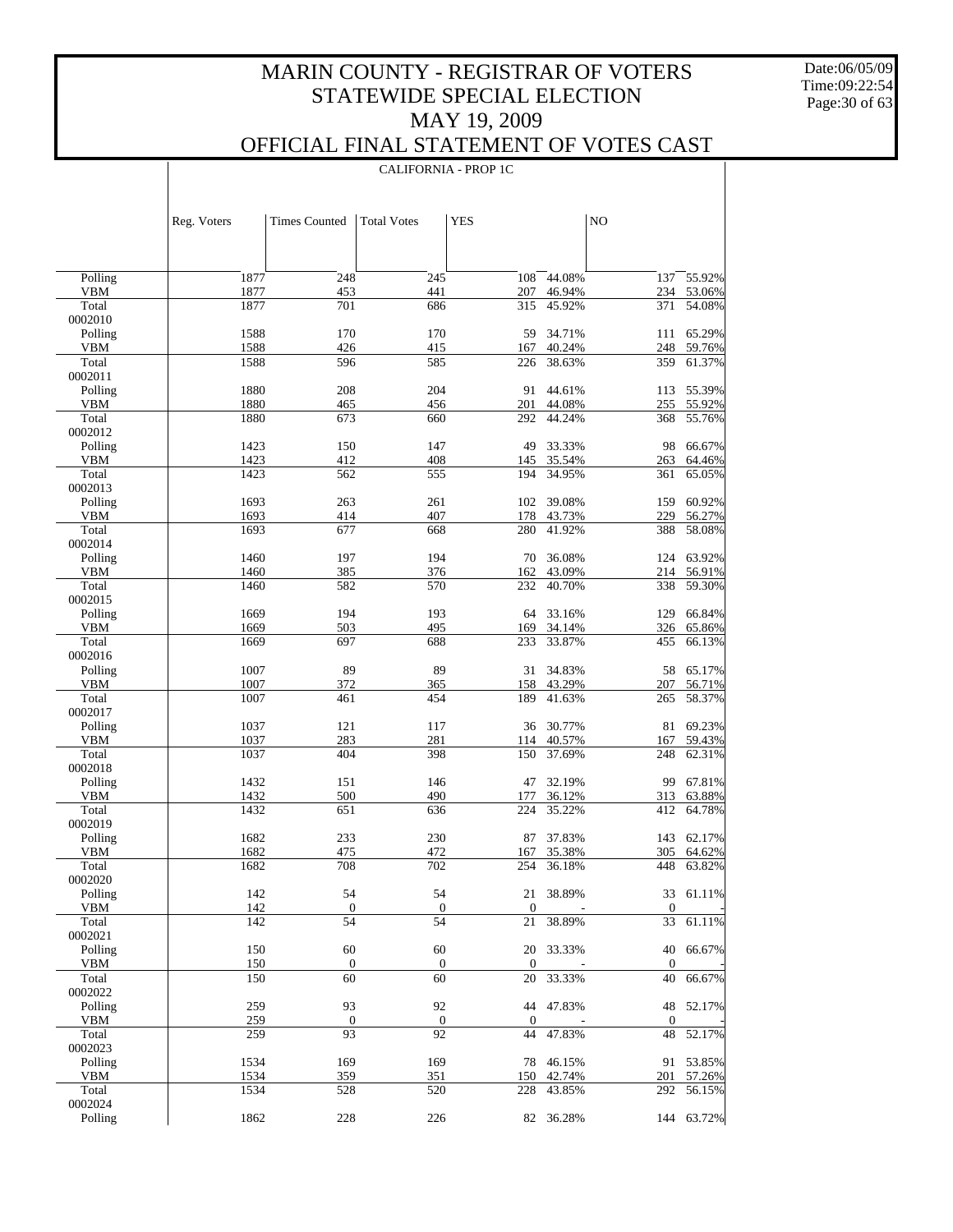Date:06/05/09 Time:09:22:54 Page:31 of 63

 $\overline{\phantom{a}}$ 

### OFFICIAL FINAL STATEMENT OF VOTES CAST

CALIFORNIA - PROP 1C

|                       | Reg. Voters  | <b>Times Counted</b> | <b>Total Votes</b> | <b>YES</b> |                  | NO         |                  |
|-----------------------|--------------|----------------------|--------------------|------------|------------------|------------|------------------|
|                       |              |                      |                    |            |                  |            |                  |
| <b>VBM</b>            | 1862         | 526                  | 515                | 236        | 45.83%           | 279        | 54.17%           |
| Total                 | 1862         | 754                  | 741                | 318        | 42.91%           | 423        | 57.09%           |
| 0002303               |              |                      |                    |            |                  |            |                  |
| Polling<br><b>VBM</b> | 899<br>899   | 123<br>181           | 119                | 48<br>79   | 40.34%<br>44.38% | 71<br>99   | 59.66%<br>55.62% |
| Total                 | 899          | 304                  | 178<br>297         | 127        | 42.76%           | 170        | 57.24%           |
| 0002304               |              |                      |                    |            |                  |            |                  |
| Polling               | 973          | 155                  | 153                | 56         | 36.60%           | 97         | 63.40%           |
| <b>VBM</b>            | 973          | 255                  | 249                | 86         | 34.54%           | 163        | 65.46%           |
| Total                 | 973          | 410                  | 402                | 142        | 35.32%           | 260        | 64.68%           |
| 0002907<br>Polling    | 704          | 65                   | 65                 | 20         | 30.77%           | 45         | 69.23%           |
| <b>VBM</b>            | 704          | 123                  | 120                | 53         | 44.17%           | 67         | 55.83%           |
| Total                 | 704          | 188                  | 185                | 73         | 39.46%           | 112        | 60.54%           |
| 0003001               |              |                      |                    |            |                  |            |                  |
| Polling               | 998          | 94                   | 93                 | 37         | 39.78%           | 56         | 60.22%           |
| <b>VBM</b>            | 998          | 282                  | 279                | 111        | 39.78%           | 168        | 60.22%           |
| Total                 | 998          | 376                  | 372                | 148        | 39.78%           | 224        | 60.22%           |
| 0003002<br>Polling    |              |                      |                    |            | 34.83%           |            | 116 65.17%       |
| <b>VBM</b>            | 1795<br>1795 | 183<br>512           | 178<br>509         | 62<br>205  | 40.28%           | 304        | 59.72%           |
| Total                 | 1795         | 695                  | 687                | 267        | 38.86%           | 420        | 61.14%           |
| 0003003               |              |                      |                    |            |                  |            |                  |
| Polling               | 1641         | 146                  | 144                | 58         | 40.28%           | 86         | 59.72%           |
| <b>VBM</b>            | 1641         | 527                  | 517                | 234        | 45.26%           | 283        | 54.74%           |
| Total                 | 1641         | 673                  | 661                | 292        | 44.18%           | 369        | 55.82%           |
| 0003004               |              |                      |                    |            |                  |            |                  |
| Polling<br><b>VBM</b> | 2185<br>2185 | 215<br>700           | 209                | 76<br>308  | 36.36%<br>44.77% | 133<br>380 | 63.64%           |
| Total                 | 2185         | 915                  | 688<br>897         | 384        | 42.81%           | 513        | 55.23%<br>57.19% |
| 0003005               |              |                      |                    |            |                  |            |                  |
| Polling               | 1538         | 143                  | 143                | 54         | 37.76%           | 89         | 62.24%           |
| <b>VBM</b>            | 1538         | 467                  | 452                | 193        | 42.70%           | 259        | 57.30%           |
| Total                 | 1538         | 610                  | 595                | 247        | 41.51%           | 348        | 58.49%           |
| 0003006               |              |                      |                    |            |                  |            |                  |
| Polling<br><b>VBM</b> | 1009<br>1009 | 127                  | 126<br>259         | 44         | 34.92%<br>48.26% | 82<br>134  | 65.08%           |
| Total                 | 1009         | 260<br>387           | 385                | 125<br>169 | 43.90%           | 216        | 51.74%<br>56.10% |
| 0003007               |              |                      |                    |            |                  |            |                  |
| Polling               | 2000         | 255                  | 254                | 106        | 41.73%           | 148        | 58.27%           |
| <b>VBM</b>            | 2000         | 576                  | 573                | 259        | 45.20%           | 314        | 54.80%           |
| Total                 | 2000         | 831                  | 827                | 365        | 44.14%           | 462        | 55.86%           |
| 0003008               |              |                      |                    |            |                  |            |                  |
| Polling               | 1870         | 258                  | 255<br>484         | 103        | 40.39%           | 152        | 59.61%<br>57.44% |
| VBM<br>Total          | 1870<br>1870 | 492<br>750           | 739                | 206<br>309 | 42.56%<br>41.81% | 278<br>430 | 58.19%           |
| 0003009               |              |                      |                    |            |                  |            |                  |
| Polling               | 1553         | 144                  | 143                |            | 42 29.37%        | 101        | 70.63%           |
| <b>VBM</b>            | 1553         | 517                  | 513                | 211        | 41.13%           | 302        | 58.87%           |
| Total                 | 1553         | 661                  | 656                | 253        | 38.57%           | 403        | 61.43%           |
| 0003010               |              |                      |                    |            |                  |            |                  |
| Polling<br><b>VBM</b> | 1464<br>1464 | 141<br>402           | 141<br>395         | 51<br>187  | 36.17%           | 90         | 63.83%           |
| Total                 | 1464         | 543                  | 536                | 238        | 47.34%<br>44.40% | 208<br>298 | 52.66%<br>55.60% |
| 0003011               |              |                      |                    |            |                  |            |                  |
| Polling               | 2298         | 249                  | 247                | 82         | 33.20%           | 165        | 66.80%           |
| <b>VBM</b>            | 2298         | 752                  | 743                | 334        | 44.95%           | 409        | 55.05%           |
| Total                 | 2298         | 1001                 | 990                | 416        | 42.02%           | 574        | 57.98%           |
| 0003012               |              |                      |                    |            |                  |            |                  |
| Polling               | 1108         | 92                   | 91                 | 22         | 24.18%           | 69         | 75.82%           |
| <b>VBM</b>            | 1108         | 352                  | 349                | 135        | 38.68%           | 214        | 61.32%           |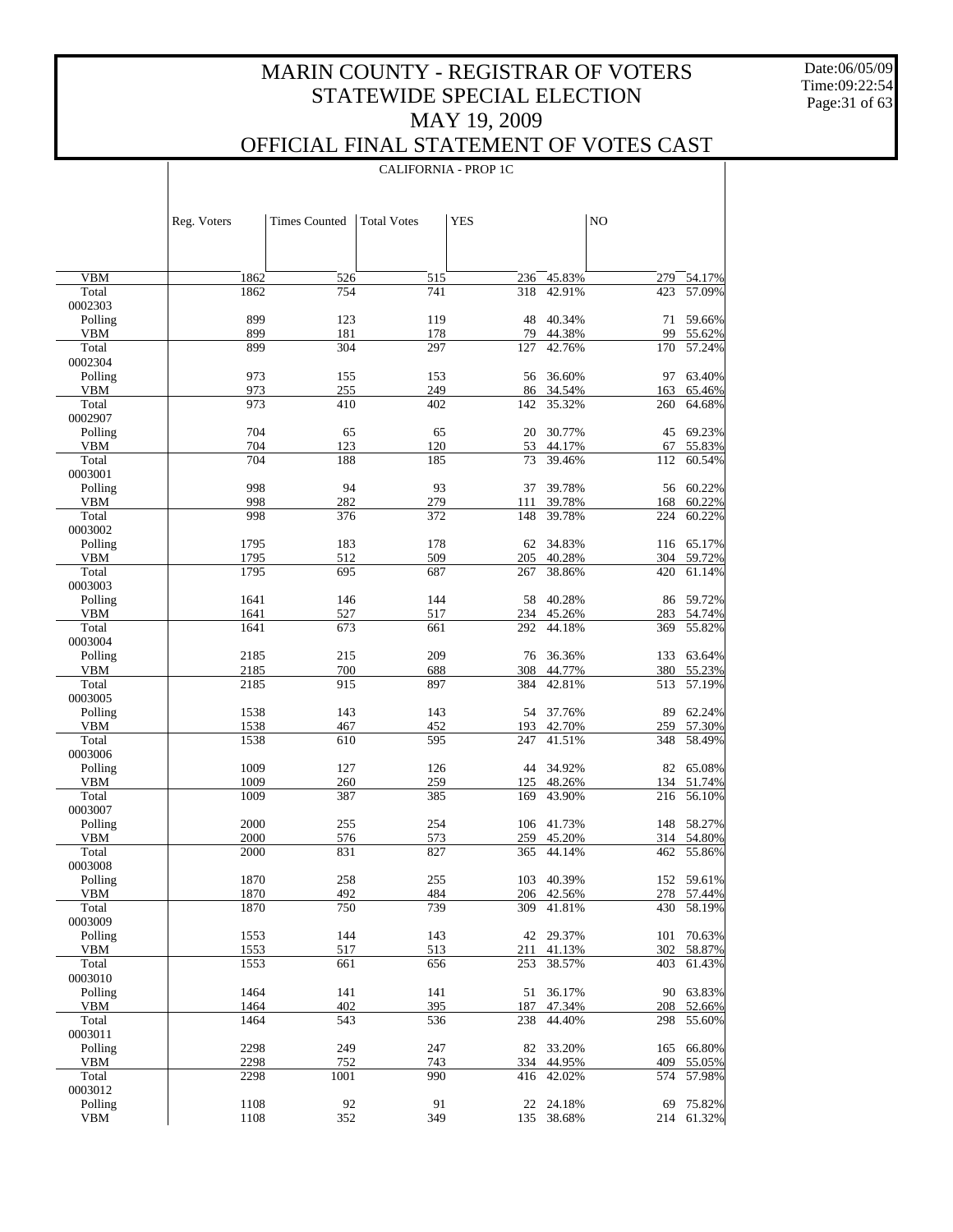Date:06/05/09 Time:09:22:54 Page:32 of 63

#### OFFICIAL FINAL STATEMENT OF VOTES CAST CALIFORNIA - PROP 1C

|                  | Reg. Voters  | <b>Times Counted</b>   | <b>Total Votes</b>     | <b>YES</b>             |                  | NO.                |                  |
|------------------|--------------|------------------------|------------------------|------------------------|------------------|--------------------|------------------|
|                  |              |                        |                        |                        |                  |                    |                  |
| Total            | 1108         | 444                    | 440                    | 157                    | 35.68%           | 283                | 64.32%           |
| 0003013          |              |                        |                        |                        |                  |                    |                  |
| Polling          | 1547         | 175                    | 170                    | 51                     | 30.00%           | 119                | 70.00%           |
| VBM<br>Total     | 1547<br>1547 | 552<br>727             | 544<br>714             | 237<br>288             | 43.57%<br>40.34% | 307<br>426         | 56.43%<br>59.66% |
| 0003014          |              |                        |                        |                        |                  |                    |                  |
| Polling          | 1688         | 251                    | 243                    |                        | 116 47.74%       | 127                | 52.26%           |
| VBM              | 1688         | 446                    | 435                    |                        | 194 44.60%       | 241                | 55.40%           |
| Total            | 1688         | 697                    | 678                    | 310                    | 45.72%           | 368                | 54.28%           |
| 0003015          |              |                        |                        |                        |                  |                    |                  |
| Polling          | 1761         | 186                    | 185                    | 78                     | 42.16%           | 107                | 57.84%           |
| VBM<br>Total     | 1761<br>1761 | 484<br>670             | 480                    | 198                    | 41.25%<br>41.50% | 282<br>389         | 58.75%           |
| 0003016          |              |                        | 665                    | 276                    |                  |                    | 58.50%           |
| Polling          | 1687         | 237                    | 235                    |                        | 104 44.26%       | 131                | 55.74%           |
| VBM              | 1687         | 431                    | 428                    |                        | 188 43.93%       | 240                | 56.07%           |
| Total            | 1687         | 668                    | 663                    | 292                    | 44.04%           | 371                | 55.96%           |
| 0003017          |              |                        |                        |                        |                  |                    |                  |
| Polling          | 1342         | 99                     | 95                     |                        | 44 46.32%        | 51                 | 53.68%           |
| VBM              | 1342         | 261                    | 259                    | 141                    | 54.44%           | 118                | 45.56%           |
| Total            | 1342         | 360                    | 354                    | 185                    | 52.26%           | 169                | 47.74%           |
| 0003018          | 1190         | 146                    | 144                    |                        | 34.03%           |                    | 65.97%           |
| Polling<br>VBM   | 1190         | 315                    | 311                    | 49<br>133              | 42.77%           | 95<br>178          | 57.23%           |
| Total            | 1190         | 461                    | 455                    | 182                    | 40.00%           | 273                | 60.00%           |
| 0003019          |              |                        |                        |                        |                  |                    |                  |
| Polling          | 948          | 101                    | 100                    | 37                     | 37.00%           | 63                 | 63.00%           |
| VBM              | 948          | 271                    | 267                    | 100                    | 37.45%           | 167                | 62.55%           |
| Total            | 948          | 372                    | 367                    | 137                    | 37.33%           | 230                | 62.67%           |
| 0003020          |              |                        |                        |                        |                  |                    |                  |
| Polling          | 227          | 73                     | 72                     | 36                     | 50.00%           | 36                 | 50.00%           |
| VBM<br>Total     | 227<br>227   | $\boldsymbol{0}$<br>73 | $\boldsymbol{0}$<br>72 | $\boldsymbol{0}$<br>36 | 50.00%           | $\mathbf{0}$<br>36 | 50.00%           |
| 0003105          |              |                        |                        |                        |                  |                    |                  |
| Polling          | 845          | 82                     | 82                     | 31                     | 37.80%           | 51                 | 62.20%           |
| VBM              | 845          | 219                    | 215                    | 82                     | 38.14%           | 133                | 61.86%           |
| Total            | 845          | 301                    | 297                    | 113                    | 38.05%           | 184                | 61.95%           |
| 0003204          |              |                        |                        |                        |                  |                    |                  |
| Polling          | 1001         | 112                    | 110                    | 45                     | 40.91%           | 65                 | 59.09%           |
| <b>VBM</b>       | 1001         | 254                    | 248                    | 98                     | 39.52%           | 150                | 60.48%           |
| Total<br>0003302 | 1001         | 366                    | 358                    | 143                    | 39.94%           | 215                | 60.06%           |
| Polling          | 995          | 88                     | 87                     |                        | 31 35.63%        |                    | 56 64.37%        |
| VBM              | 995          | 347                    | 341                    |                        | 136 39.88%       |                    | 205 60.12%       |
| Total            | 995          | 435                    | 428                    | 167                    | 39.02%           | 261                | 60.98%           |
| 0003600          |              |                        |                        |                        |                  |                    |                  |
| Polling          | 870          | 73                     | 72                     | 38                     | 52.78%           | 34                 | 47.22%           |
| <b>VBM</b>       | 870          | 201                    | 198                    | 106                    | 53.54%           | 92                 | 46.46%           |
| Total            | 870          | 274                    | 270                    | 144                    | 53.33%           | 126                | 46.67%           |
| 0003705          |              |                        |                        |                        |                  |                    |                  |
| Polling          | 466<br>466   | 77<br>92               | 76<br>92               | 27<br>47               | 35.53%           | 49<br>45           | 64.47%<br>48.91% |
| VBM<br>Total     | 466          | 169                    | 168                    | 74                     | 51.09%<br>44.05% | 94                 | 55.95%           |
| 0004001          |              |                        |                        |                        |                  |                    |                  |
| Polling          | 1261         | 189                    | 187                    | 62                     | 33.16%           | 125                | 66.84%           |
| <b>VBM</b>       | 1261         | 376                    | 366                    | 133                    | 36.34%           | 233                | 63.66%           |
| Total            | 1261         | 565                    | 553                    | 195                    | 35.26%           | 358                | 64.74%           |
| 0004002          |              |                        |                        |                        |                  |                    |                  |
| Polling          | 185          | 67                     | 67                     | 29                     | 43.28%           | 38                 | 56.72%           |
| <b>VBM</b>       | 185          | $\boldsymbol{0}$       | $\boldsymbol{0}$       | 0                      |                  | $\boldsymbol{0}$   |                  |
| Total            | 185          | 67                     | 67                     | 29                     | 43.28%           | 38                 | 56.72%           |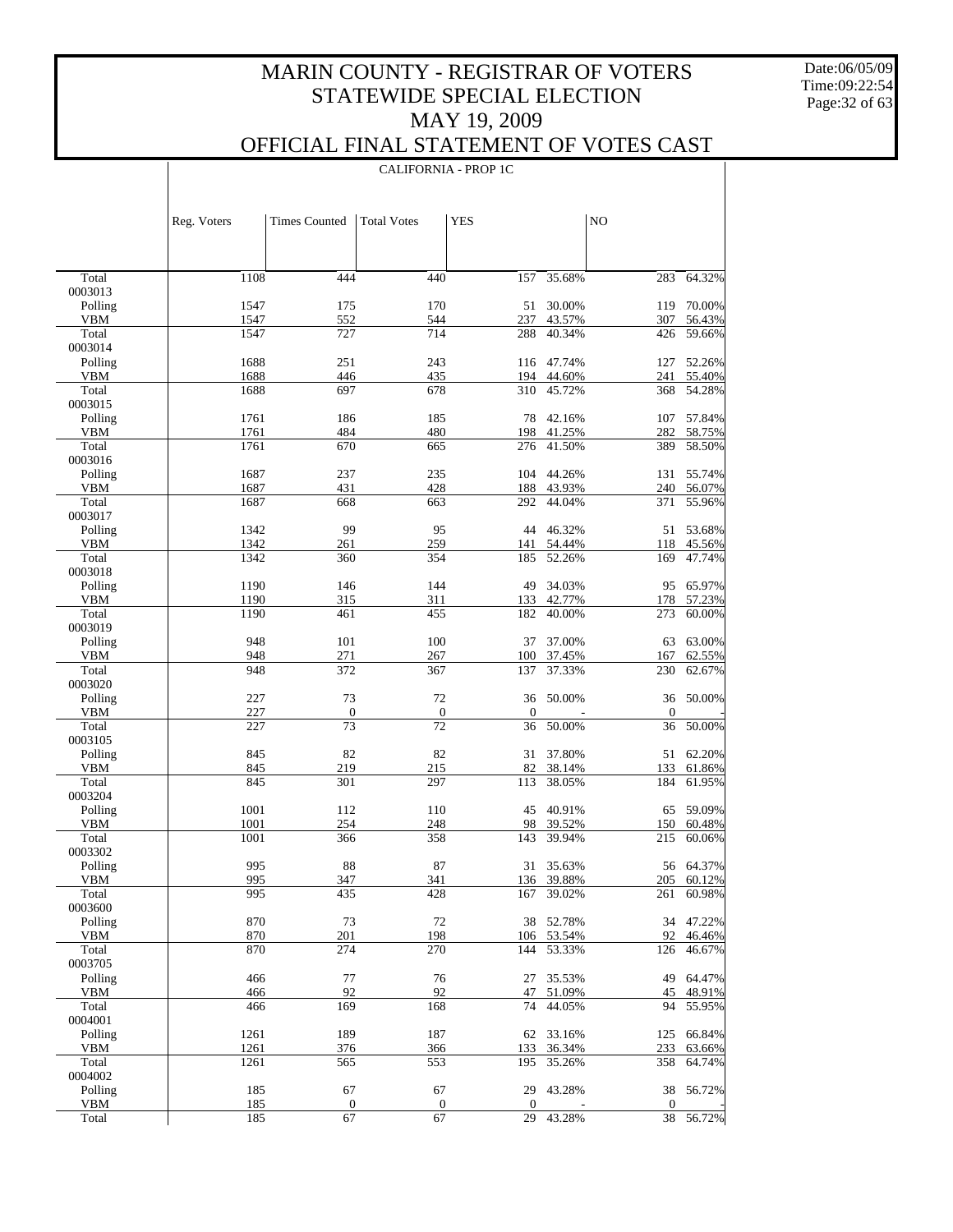Date:06/05/09 Time:09:22:54 Page:33 of 63

 $\top$ 

## OFFICIAL FINAL STATEMENT OF VOTES CAST

|                       |              | <b>CALIFORNIA - PROP 1C</b> |                        |                  |                  |                    |                  |  |
|-----------------------|--------------|-----------------------------|------------------------|------------------|------------------|--------------------|------------------|--|
|                       |              |                             |                        |                  |                  |                    |                  |  |
|                       | Reg. Voters  | <b>Times Counted</b>        | <b>Total Votes</b>     | <b>YES</b>       |                  | NO                 |                  |  |
|                       |              |                             |                        |                  |                  |                    |                  |  |
| 0004003               |              |                             |                        |                  |                  |                    |                  |  |
| Polling               | 228          | 104                         | 102                    | 29               | 28.43%           | 73                 | 71.57%           |  |
| <b>VBM</b>            | 228          | $\mathbf{0}$                | $\boldsymbol{0}$       | $\mathbf{0}$     |                  | $\mathbf{0}$       |                  |  |
| Total<br>0004004      | 228          | 104                         | 102                    | 29               | 28.43%           | 73                 | 71.57%           |  |
| Polling               | 981          | 147                         | 145                    | 31               | 21.38%           | 114                | 78.62%           |  |
| <b>VBM</b>            | 981          | 314                         | 305                    | 138              | 45.25%           | 167                | 54.75%           |  |
| Total                 | 981          | 461                         | 450                    | 169              | 37.56%           | 281                | 62.44%           |  |
| 0004005<br>Polling    | 1621         | 178                         | 176                    | 67               | 38.07%           | 109                | 61.93%           |  |
| <b>VBM</b>            | 1621         | 475                         | 469                    | 202              | 43.07%           | 267                | 56.93%           |  |
| Total                 | 1621         | 653                         | 645                    | 269              | 41.71%           | 376                | 58.29%           |  |
| 0004006               |              |                             |                        |                  |                  |                    |                  |  |
| Polling<br><b>VBM</b> | 1052<br>1052 | 175<br>236                  | 170<br>225             | 60<br>75         | 35.29%<br>33.33% | 110<br>150         | 64.71%<br>66.67% |  |
| Total                 | 1052         | 411                         | 395                    | 135              | 34.18%           | 260                | 65.82%           |  |
| 0004007               |              |                             |                        |                  |                  |                    |                  |  |
| Polling               | 1516         | 231                         | 228                    | 93               | 40.79%           | 135                | 59.21%           |  |
| <b>VBM</b><br>Total   | 1516<br>1516 | 318<br>549                  | 308<br>536             | 126<br>219       | 40.91%<br>40.86% | 182<br>317         | 59.09%<br>59.14% |  |
| 0004008               |              |                             |                        |                  |                  |                    |                  |  |
| Polling               | 1155         | 174                         | 169                    | 57               | 33.73%           |                    | 112 66.27%       |  |
| <b>VBM</b>            | 1155         | 276                         | 273                    | 129              | 47.25%           | 144                | 52.75%           |  |
| Total                 | 1155         | 450                         | 442                    | 186              | 42.08%           | 256                | 57.92%           |  |
| 0004009<br>Polling    | 1693         | 165                         | 164                    | 69               | 42.07%           | 95                 | 57.93%           |  |
| <b>VBM</b>            | 1693         | 487                         | 480                    | 246              | 51.25%           | 234                | 48.75%           |  |
| Total                 | 1693         | 652                         | 644                    | 315              | 48.91%           | 329                | 51.09%           |  |
| 0004010               |              |                             |                        |                  |                  |                    |                  |  |
| Polling<br><b>VBM</b> | 1636<br>1636 | 231<br>493                  | 231<br>485             | 88<br>207        | 38.10%<br>42.68% | 143<br>278         | 61.90%<br>57.32% |  |
| Total                 | 1636         | 724                         | 716                    | 295              | 41.20%           | 421                | 58.80%           |  |
| 0004011               |              |                             |                        |                  |                  |                    |                  |  |
| Polling               | 1666         | 230                         | 228                    | 92               | 40.35%           |                    | 136 59.65%       |  |
| <b>VBM</b><br>Total   | 1666<br>1666 | 476<br>706                  | 468                    | 210<br>302       | 44.87%<br>43.39% | 258<br>394         | 55.13%<br>56.61% |  |
| 0004012               |              |                             | 696                    |                  |                  |                    |                  |  |
| Polling               | 1570         | 232                         | 229                    | 82               | 35.81%           | 147                | 64.19%           |  |
| <b>VBM</b>            | 1570         | 451                         | 447                    | 190              | 42.51%           | 257                | 57.49%           |  |
| Total<br>0004013      | 1570         | 683                         | 676                    | 272              | 40.24%           | 404                | 59.76%           |  |
| Polling               | 145          | 47                          | 47                     | 21               | 44.68%           |                    | 26 55.32%        |  |
| VBM                   | 145          | $\overline{0}$              | $\boldsymbol{0}$       | $\boldsymbol{0}$ |                  | $\boldsymbol{0}$   |                  |  |
| Total                 | 145          | $\overline{47}$             | 47                     | 21               | 44.68%           | $26\,$             | 55.32%           |  |
| 0004014               |              |                             |                        |                  |                  |                    |                  |  |
| Polling<br>VBM        | 108<br>108   | 43<br>$\boldsymbol{0}$      | 41<br>$\boldsymbol{0}$ | $\boldsymbol{0}$ | 18 43.90%        | 23<br>$\mathbf{0}$ | 56.10%           |  |
| Total                 | 108          | 43                          | 41                     | 18               | 43.90%           | 23                 | 56.10%           |  |
| 0004101               |              |                             |                        |                  |                  |                    |                  |  |
| Polling               | 591          | 77                          | 75                     | 23               | 30.67%           |                    | 52 69.33%        |  |
| VBM                   | 591          | 200                         | 199                    | 74               | 37.19%           | 125                | 62.81%           |  |
| Total<br>0004103      | 591          | 277                         | 274                    | 97               | 35.40%           | 177                | 64.60%           |  |
| Polling               | 624          | 126                         | 120                    | 37               | 30.83%           | 83                 | 69.17%           |  |
| VBM                   | 624          | 166                         | 164                    | 72               | 43.90%           | 92                 | 56.10%           |  |
| Total                 | 624          | 292                         | 284                    | 109              | 38.38%           | 175                | 61.62%           |  |
| 0004200               | 431          |                             |                        |                  |                  |                    | 46.67%           |  |
| Polling<br>VBM        | 431          | 76<br>97                    | 75<br>97               | 40<br>39         | 53.33%<br>40.21% | 35<br>58           | 59.79%           |  |
| Total                 | 431          | 173                         | 172                    | 79               | 45.93%           | 93                 | 54.07%           |  |
| 0004301               |              |                             |                        |                  |                  |                    |                  |  |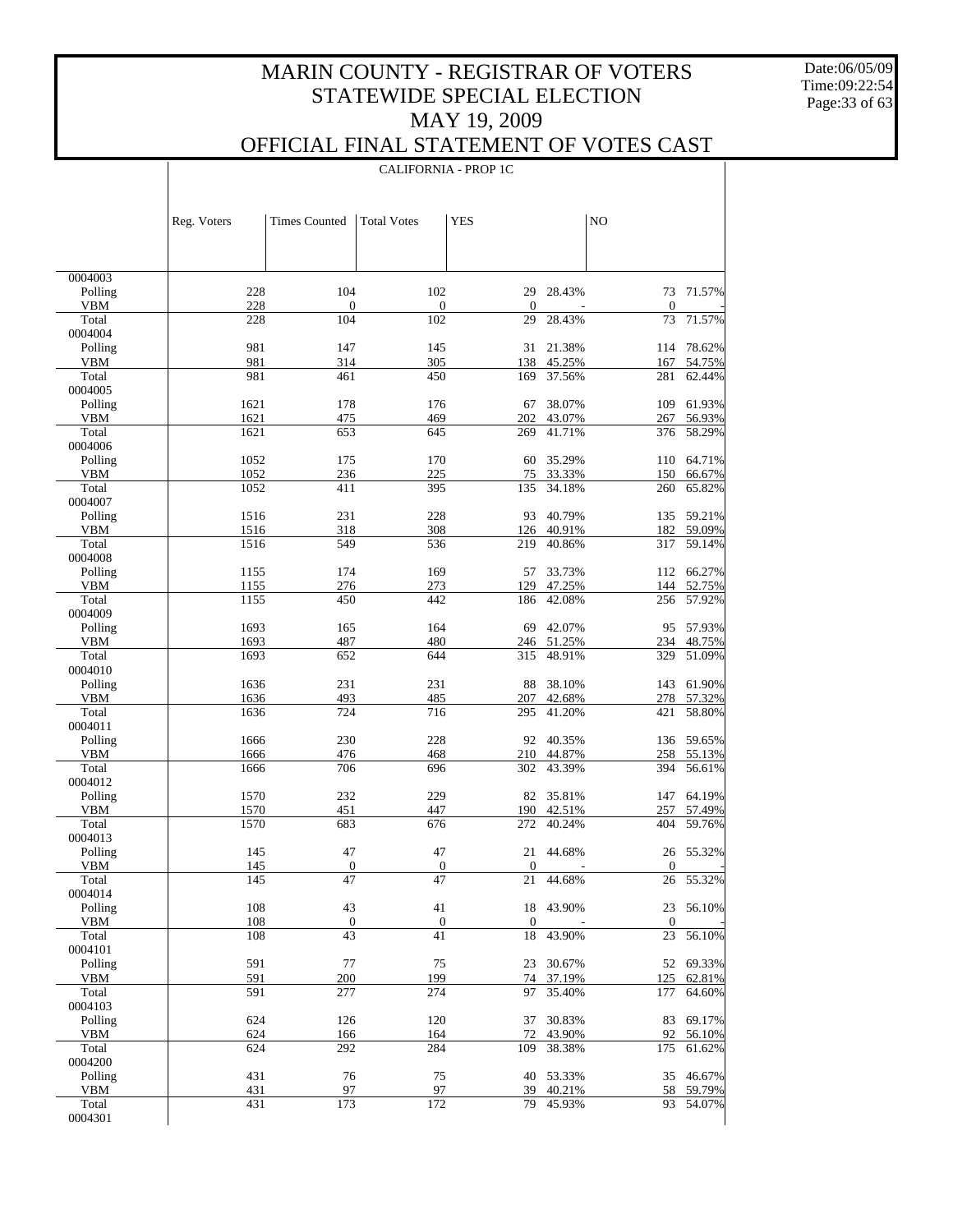Date:06/05/09 Time:09:22:55 Page:34 of 63

 $\mathbf{I}$ 

|                     |              |                      | <b>CALIFORNIA - PROP 1C</b> |            |                  |            |                  |
|---------------------|--------------|----------------------|-----------------------------|------------|------------------|------------|------------------|
|                     |              |                      |                             |            |                  |            |                  |
|                     | Reg. Voters  | <b>Times Counted</b> | <b>Total Votes</b>          | <b>YES</b> |                  | NO         |                  |
|                     |              |                      |                             |            |                  |            |                  |
| Polling             | 323          | 46                   | 44                          | 16         | 36.36%           | 28         | 63.64%           |
| VBM                 | 323          | 63                   | 63                          | 32         | 50.79%           | 31         | 49.21%           |
| Total<br>0004302    | 323          | 109                  | 107                         | 48         | 44.86%           | 59         | 55.14%           |
| Polling             | 583          | 75                   | 74                          | 25         | 33.78%           | 49         | 66.22%           |
| <b>VBM</b>          | 583          | 143                  | 139                         | 50         | 35.97%           | 89         | 64.03%           |
| Total               | 583          | 218                  | 213                         | 75         | 35.21%           | 138        | 64.79%           |
| 0004305<br>Polling  | 487          | 58                   | 56                          | 16         | 28.57%           | 40         | 71.43%           |
| VBM                 | 487          | 138                  | 134                         |            | 58 43.28%        | 76         | 56.72%           |
| Total               | 487          | 196                  | 190                         | 74         | 38.95%           | 116        | 61.05%           |
| 0004501             |              |                      |                             |            |                  |            |                  |
| Polling<br>VBM      | 940<br>940   | 124<br>300           | 123<br>297                  | 39<br>122  | 31.71%<br>41.08% | 84<br>175  | 68.29%<br>58.92% |
| Total               | 940          | 424                  | 420                         | 161        | 38.33%           | 259        | 61.67%           |
| 0004502             |              |                      |                             |            |                  |            |                  |
| Polling             | 904          | 143                  | 142                         | 55         | 38.73%           | 87         | 61.27%           |
| <b>VBM</b><br>Total | 904<br>904   | 313<br>456           | 309<br>451                  | 99<br>154  | 32.04%<br>34.15% | 210<br>297 | 67.96%<br>65.85% |
| 0004503             |              |                      |                             |            |                  |            |                  |
| Polling             | 672          | 107                  | 106                         | 42         | 39.62%           | 64         | 60.38%           |
| <b>VBM</b>          | 672          | 229                  | 227                         | 85         | 37.44%           | 142        | 62.56%           |
| Total<br>0004707    | 672          | 336                  | 333                         | 127        | 38.14%           | 206        | 61.86%           |
| Polling             | 1006         | 130                  | 126                         | 50         | 39.68%           | 76         | 60.32%           |
| VBM                 | 1006         | 308                  | 302                         | 124        | 41.06%           | 178        | 58.94%           |
| Total<br>0004800    | 1006         | 438                  | 428                         | 174        | 40.65%           | 254        | 59.35%           |
| Polling             | 486          | 53                   | 53                          | 15         | 28.30%           | 38         | 71.70%           |
| VBM<br>Total        | 486<br>486   | 177<br>230           | 175<br>228                  | 65<br>80   | 37.14%<br>35.09% | 110<br>148 | 62.86%<br>64.91% |
| 0004806             |              |                      |                             |            |                  |            |                  |
| Polling             | 436          | 27                   | 26                          |            | 14 53.85%        |            | 12 46.15%        |
| VBM<br>Total        | 436<br>436   | 65<br>92             | 62<br>88                    | 29<br>43   | 46.77%<br>48.86% | 33<br>45   | 53.23%<br>51.14% |
| 0005001             |              |                      |                             |            |                  |            |                  |
| Polling             | 1706         | 186                  | 185                         |            | 52 28.11%        | 133        | 71.89%           |
| <b>VBM</b>          | 1706         | 508                  | 498                         |            | 212 42.57%       | 286        | 57.43%           |
| Total<br>0005002    | 1706         | 694                  | 683                         | 264        | 38.65%           | 419        | 61.35%           |
| Polling             | 986          | 132                  | 130                         |            | 35 26.92%        | 95         | 73.08%           |
| VBM                 | 986          | 306                  | 304                         |            | 113 37.17%       |            | 191 62.83%       |
| Total<br>0005003    | 986          | 438                  | 434                         | 148        | 34.10%           | 286        | 65.90%           |
| Polling             | 1524         | 187                  | 186                         | 65         | 34.95%           | 121        | 65.05%           |
| VBM                 | 1524         | 451                  | 444                         | 165        | 37.16%           | 279        | 62.84%           |
| Total               | 1524         | 638                  | 630                         | 230        | 36.51%           | 400        | 63.49%           |
| 0005004<br>Polling  | 1590         | 171                  |                             | 42         |                  |            | 75.44%           |
| VBM                 | 1590         | 542                  | 171<br>533                  | 210        | 24.56%<br>39.40% | 129<br>323 | 60.60%           |
| Total               | 1590         | 713                  | 704                         | 252        | 35.80%           | 452        | 64.20%           |
| 0005005             |              |                      |                             |            |                  |            |                  |
| Polling<br>VBM      | 1695<br>1695 | 210<br>588           | 207<br>584                  | 68<br>248  | 32.85%<br>42.47% | 139<br>336 | 67.15%<br>57.53% |
| Total               | 1695         | 798                  | 791                         | 316        | 39.95%           | 475        | 60.05%           |
| 0005006             |              |                      |                             |            |                  |            |                  |
| Polling             | 1754         | 171                  | 169                         | 51         | 30.18%           | 118        | 69.82%           |
| VBM<br>Total        | 1754<br>1754 | 600<br>771           | 590<br>759                  | 239<br>290 | 40.51%<br>38.21% | 351<br>469 | 59.49%<br>61.79% |
| 0005007             |              |                      |                             |            |                  |            |                  |
| Polling             | 1816         | 171                  | 171                         | 51         | 29.82%           | 120        | 70.18%           |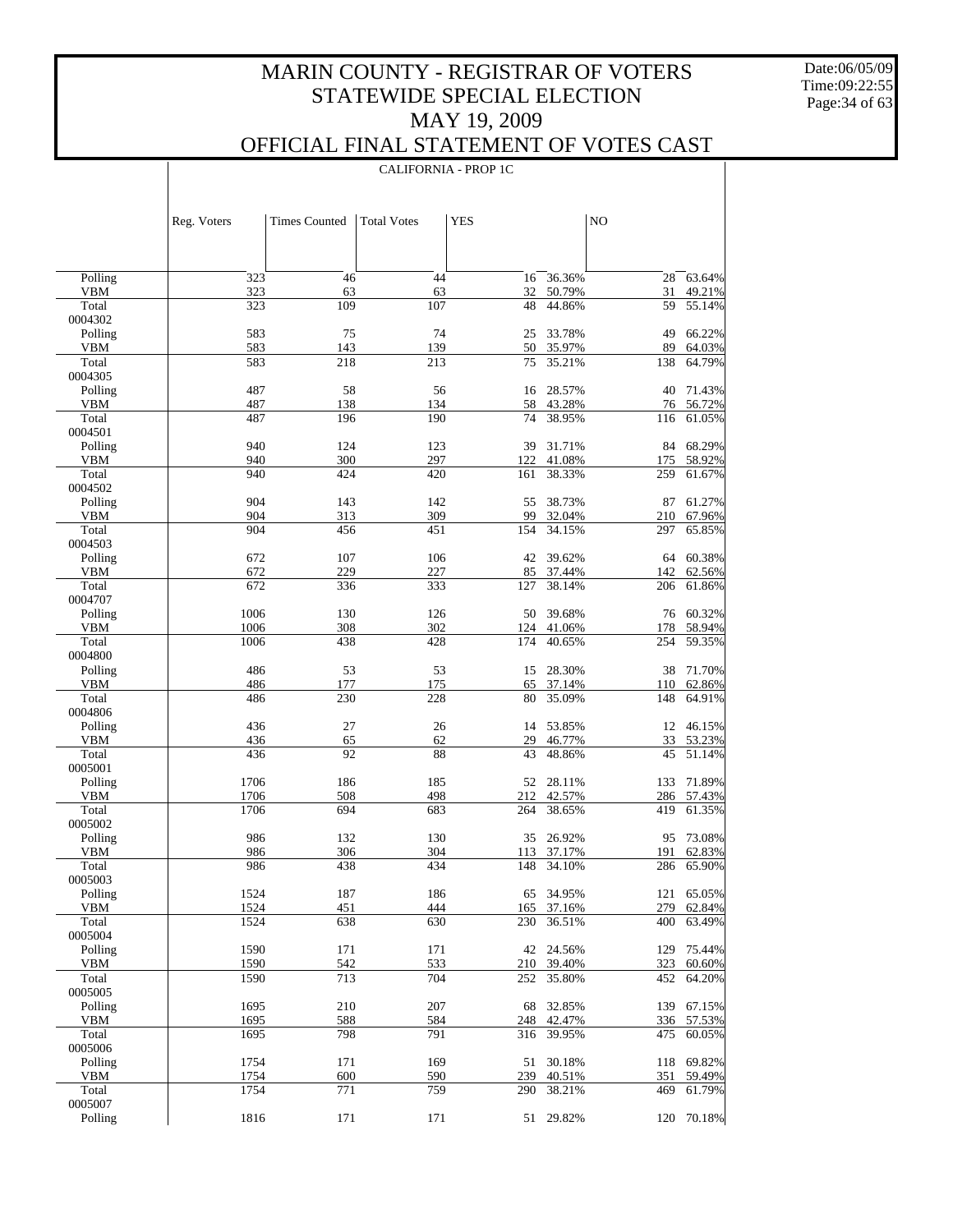Date:06/05/09 Time:09:22:55 Page:35 of 63

 $\overline{\phantom{a}}$ 

### OFFICIAL FINAL STATEMENT OF VOTES CAST

CALIFORNIA - PROP 1C

|                       | Reg. Voters  | <b>Times Counted</b> | <b>Total Votes</b> | <b>YES</b> |                      | NO         |                      |
|-----------------------|--------------|----------------------|--------------------|------------|----------------------|------------|----------------------|
|                       |              |                      |                    |            |                      |            |                      |
|                       |              |                      |                    |            |                      |            |                      |
| <b>VBM</b>            | 1816         | 603                  | 596                | 259        | 43.46%               | 337        | 56.54%               |
| Total                 | 1816         | 774                  | 767                | 310        | 40.42%               | 457        | 59.58%               |
| 0005008               |              |                      |                    |            |                      |            |                      |
| Polling<br><b>VBM</b> | 1724<br>1724 | 185<br>591           | 182<br>578         | 69<br>231  | 37.91%<br>39.97%     | 113<br>347 | 62.09%<br>60.03%     |
| Total                 | 1724         | 776                  | 760                | 300        | 39.47%               | 460        | 60.53%               |
| 0005009               |              |                      |                    |            |                      |            |                      |
| Polling               | 1742         | 283                  | 279                | 87         | 31.18%               |            | 192 68.82%           |
| <b>VBM</b>            | 1742         | 609                  | 603                | 214        | 35.49%               | 389        | 64.51%               |
| Total                 | 1742         | 892                  | 882                | 301        | 34.13%               | 581        | 65.87%               |
| 0005010<br>Polling    | 1455         | 137                  | 133                | 46         | 34.59%               | 87         | 65.41%               |
| <b>VBM</b>            | 1455         | 429                  | 419                | 183        | 43.68%               | 236        | 56.32%               |
| Total                 | 1455         | 566                  | 552                | 229        | 41.49%               | 323        | 58.51%               |
| 0005011               |              |                      |                    |            |                      |            |                      |
| Polling               | 1073         | 168                  | 164                | 43         | 26.22%               | 121        | 73.78%               |
| <b>VBM</b>            | 1073         | 353                  | 349                | 117        | 33.52%               | 232        | 66.48%               |
| Total<br>0005012      | 1073         | 521                  | 513                | 160        | 31.19%               | 353        | 68.81%               |
| Polling               | 1363         | 199                  | 198                |            | 54 27.27%            |            | 144 72.73%           |
| <b>VBM</b>            | 1363         | 439                  | 434                | 154        | 35.48%               | 280        | 64.52%               |
| Total                 | 1363         | 638                  | 632                | 208        | 32.91%               | 424        | 67.09%               |
| 0005101               |              |                      |                    |            |                      |            |                      |
| Polling               | 690          | 119                  | 118                | 30         | 25.42%               | 88         | 74.58%               |
| <b>VBM</b><br>Total   | 690<br>690   | 241<br>360           | 236<br>354         | 80<br>110  | 33.90%<br>31.07%     | 156<br>244 | 66.10%<br>68.93%     |
| 0005103               |              |                      |                    |            |                      |            |                      |
| Polling               | 1009         | 131                  | 127                | 48         | 37.80%               | 79         | 62.20%               |
| <b>VBM</b>            | 1009         | 381                  | 376                | 133        | 35.37%               | 243        | 64.63%               |
| Total                 | 1009         | 512                  | 503                | 181        | 35.98%               | 322        | 64.02%               |
| 0005202               |              |                      |                    |            |                      |            |                      |
| Polling<br><b>VBM</b> | 527<br>527   | 65<br>142            | 65<br>140          | 27<br>72   | 41.54%<br>51.43%     | 38<br>68   | 58.46%<br>48.57%     |
| Total                 | 527          | 207                  | 205                | 99         | 48.29%               | 106        | 51.71%               |
| 0005205               |              |                      |                    |            |                      |            |                      |
| Polling               | 966          | 170                  | 170                | 64         | 37.65%               |            | 106 62.35%           |
| <b>VBM</b>            | 966          | 320                  | 316                | 116        | 36.71%               | 200        | 63.29%               |
| Total                 | 966          | 490                  | 486                | 180        | 37.04%               | 306        | 62.96%               |
| 0005208<br>Polling    | 896          | 112                  | 111                | 25         | 22.52%               | 86         | 77.48%               |
| <b>VBM</b>            | 896          | 319                  | 318                | 98         | 30.82%               | 220        | 69.18%               |
| Total                 | 896          | 431                  | 429                | 123        | 28.67%               | 306        | 71.33%               |
| 0005209               |              |                      |                    |            |                      |            |                      |
| Polling               | 895          | 115                  | 115                |            | 43 37.39%            |            | 72 62.61%            |
| VBM                   | 895          | 285                  | 279                |            | 110 39.43%           | 169        | 60.57%               |
| Total<br>0005212      | 895          | 400                  | 394                | 153        | 38.83%               | 241        | 61.17%               |
| Polling               | 487          | 81                   | 80                 | 31         | 38.75%               | 49         | 61.25%               |
| VBM                   | 487          | 194                  | 187                | 88         | 47.06%               | 99         | 52.94%               |
| Total                 | 487          | 275                  | 267                | 119        | 44.57%               | 148        | 55.43%               |
| 0005216               |              |                      |                    |            |                      |            |                      |
| Polling               | 659          | 58                   | 58                 | 19         | 32.76%               | 39         | 67.24%               |
| VBM<br>Total          | 659<br>659   | 174<br>232           | 170<br>228         | 79<br>98   | 46.47%<br>42.98%     | 91<br>130  | 53.53%<br>57.02%     |
| 0005218               |              |                      |                    |            |                      |            |                      |
| Polling               | 969          | 141                  | 140                | 54         | 38.57%               | 86         | 61.43%               |
| VBM                   | 969          | 365                  | 363                | 128        | 35.26%               | 235        | 64.74%               |
| Total                 | 969          | 506                  | 503                | 182        | 36.18%               | 321        | 63.82%               |
| 0005221               |              |                      |                    |            |                      |            |                      |
| Polling<br><b>VBM</b> | 923<br>923   | 121<br>324           | 119<br>320         | 49         | 41.18%<br>132 41.25% | 70         | 58.82%<br>188 58.75% |
|                       |              |                      |                    |            |                      |            |                      |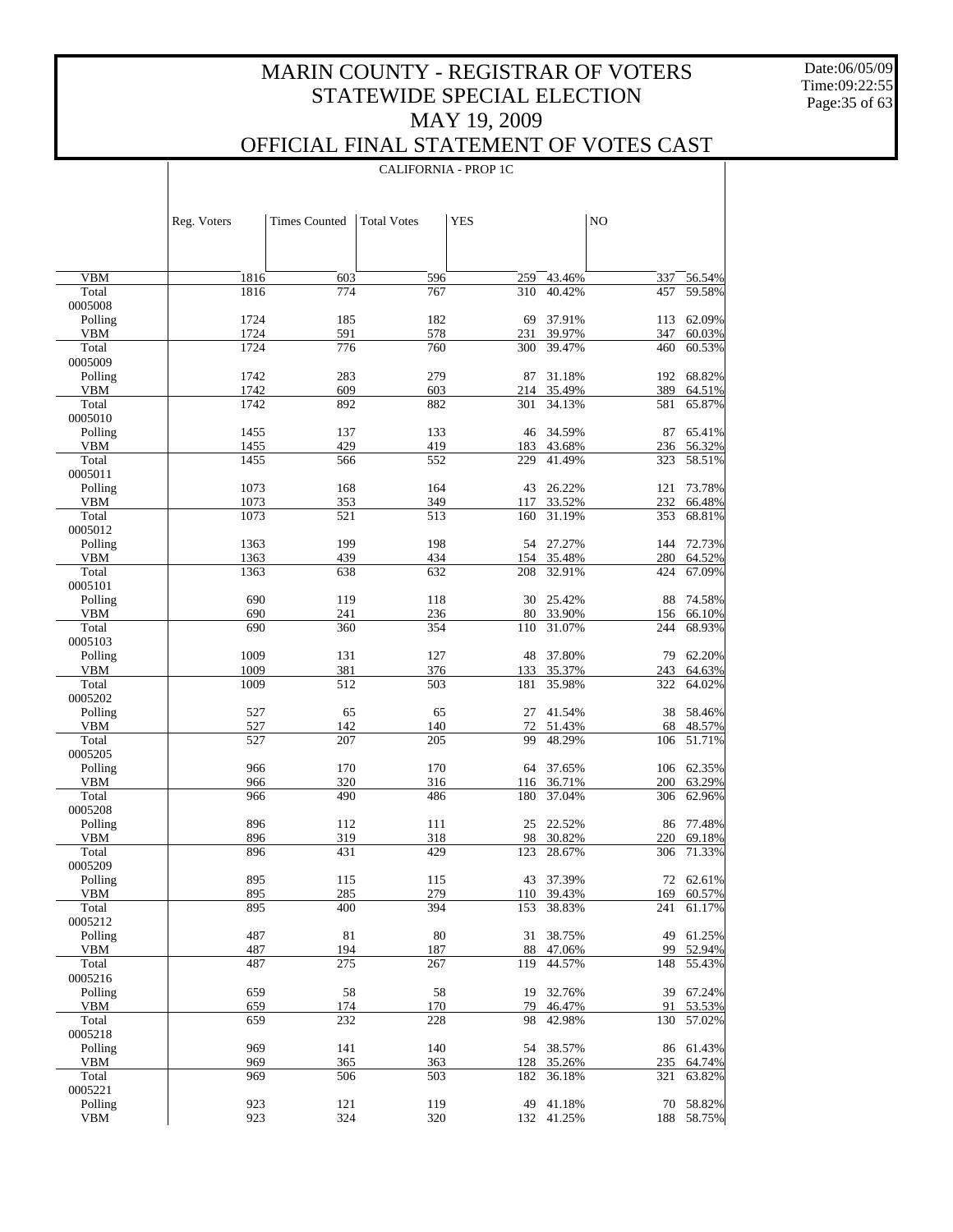Date:06/05/09 Time:09:22:55 Page:36 of 63

 $\mathbf{I}$ 

### OFFICIAL FINAL STATEMENT OF VOTES CAST

|            |             | <b>CALIFORNIA - PROP 1C</b> |                    |            |        |                |        |  |  |  |
|------------|-------------|-----------------------------|--------------------|------------|--------|----------------|--------|--|--|--|
|            | Reg. Voters | <b>Times Counted</b>        | <b>Total Votes</b> | <b>YES</b> |        | N <sub>O</sub> |        |  |  |  |
| Total      | 923         | 445                         | 439                | 181        | 41.23% | 258            | 58.77% |  |  |  |
| 0005222    |             |                             |                    |            |        |                |        |  |  |  |
| Polling    | 1096        | 155                         | 155                | 61         | 39.35% | 94             | 60.65% |  |  |  |
| <b>VBM</b> | 1096        | 353                         | 345                | 145        | 42.03% | 200            | 57.97% |  |  |  |
| Total      | 1096        | 508                         | 500                | 206        | 41.20% | 294            | 58.80% |  |  |  |
| 0005225    |             |                             |                    |            |        |                |        |  |  |  |
| Polling    | 638         | 87                          | 86                 | 21         | 24.42% | 65             | 75.58% |  |  |  |
| <b>VBM</b> | 638         | 265                         | 263                | 101        | 38.40% | 162            | 61.60% |  |  |  |
| Total      | 638         | 352                         | 349                | 122        | 34.96% | 227            | 65.04% |  |  |  |
| 0005226    |             |                             |                    |            |        |                |        |  |  |  |
| Polling    | 1086        | 120                         | 120                | 45         | 37.50% | 75             | 62.50% |  |  |  |
| <b>VBM</b> | 1086        | 297                         | 290                | 148        | 51.03% | 142            | 48.97% |  |  |  |
| Total      | 1086        | 417                         | 410                | 193        | 47.07% | 217            | 52.93% |  |  |  |
| 0005300    |             |                             |                    |            |        |                |        |  |  |  |
| Polling    | 459         | 66                          | 65                 | 21         | 32.31% | 44             | 67.69% |  |  |  |
| <b>VBM</b> | 459         | 147                         | 143                | 43         | 30.07% | 100            | 69.93% |  |  |  |
| Total      | 459         | 213                         | 208                | 64         | 30.77% | 144            | 69.23% |  |  |  |
| Total      |             |                             |                    |            |        |                |        |  |  |  |
| Polling    | 150653      | 18865                       | 18612              | 6776       | 36.41% | 11836          | 63.59% |  |  |  |
| <b>VBM</b> | 150653      | 45075                       | 44349              | 18269      | 41.19% | 26080          | 58.81% |  |  |  |
| Total      | 150653      | 63940                       | 62961              | 25045      | 39.78% | 37916          | 60.22% |  |  |  |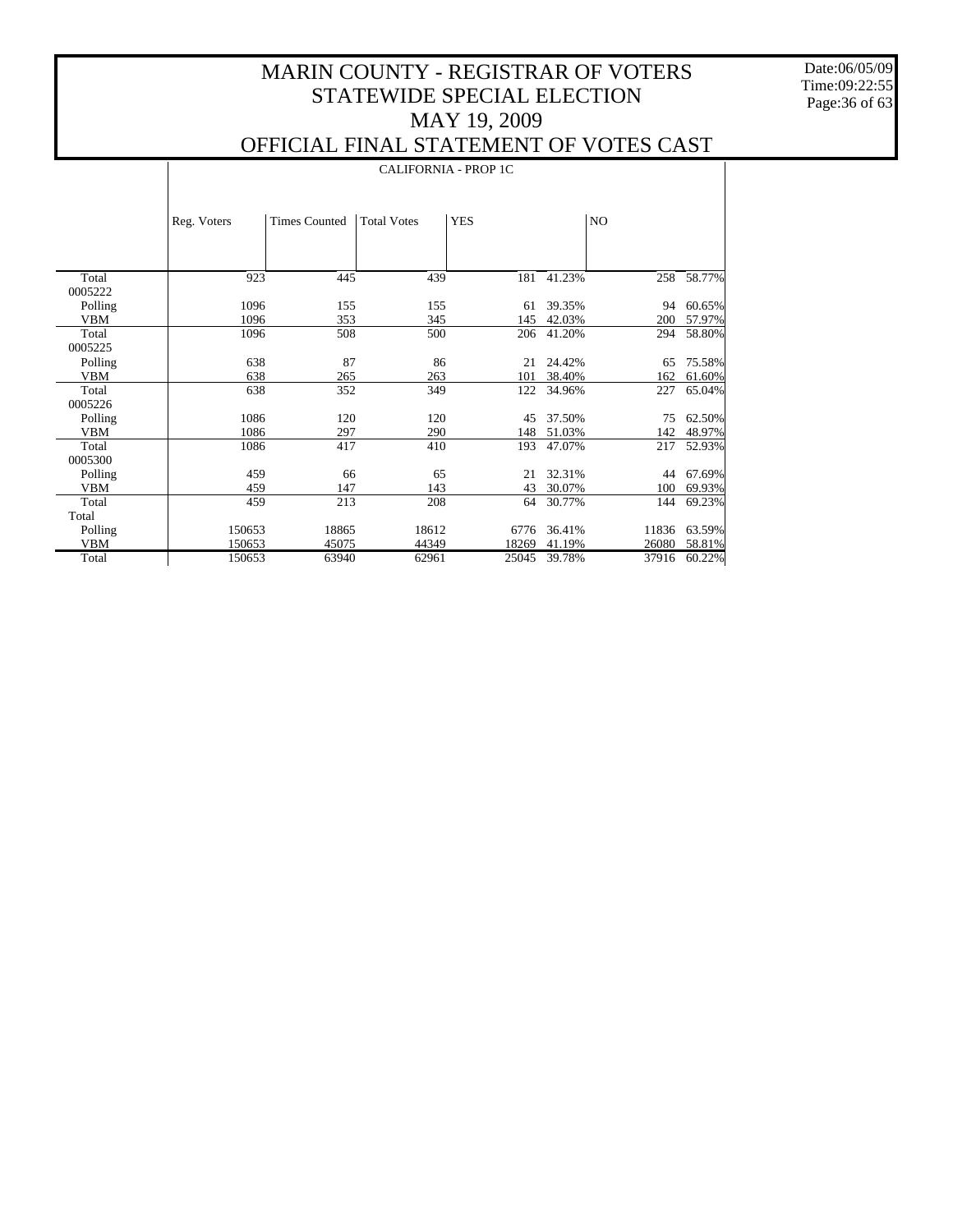Date:06/05/09 Time:09:22:55 Page:37 of 63

 $\mathbf{I}$ 

### OFFICIAL FINAL STATEMENT OF VOTES CAST

| <b>Times Counted</b><br><b>Total Votes</b><br><b>YES</b><br>NO<br>Reg. Voters<br>Jurisdiction Wide<br>0001001<br>Polling<br>1207<br>65.15%<br>132<br>132<br>34.85%<br>46<br>86<br>1207<br>320<br>312<br>122<br>39.10%<br>190<br>60.90%<br>VBM<br>Total<br>1207<br>452<br>444<br>37.84%<br>276<br>62.16%<br>168<br>0001002<br>Polling<br>1966<br>298<br>289<br>36.68%<br>63.32%<br>106<br>183<br>1966<br>604<br>596<br>41.61%<br>58.39%<br>VBM<br>248<br>348<br>Total<br>1966<br>902<br>885<br>40.00%<br>531<br>60.00%<br>354<br>0001003<br>Polling<br>944<br>128<br>127<br>39.37%<br>60.63%<br>50<br>77<br>944<br>312<br>304<br>39.47%<br>184<br>60.53%<br>VBM<br>120<br>Total<br>944<br>440<br>431<br>39.44%<br>261<br>170<br>60.56%<br>0001004<br>Polling<br>1551<br>132<br>65.65%<br>131<br>45<br>34.35%<br>86<br><b>VBM</b><br>1551<br>370<br>157<br>43.61%<br>203<br>56.39%<br>360<br>Total<br>1551<br>502<br>491<br>41.14%<br>289<br>58.86%<br>202<br>0001005<br>1424<br>Polling<br>191<br>189<br>34.92%<br>65.08%<br>123<br>66<br><b>VBM</b><br>1424<br>478<br>42.95%<br>468<br>201<br>267<br>57.05%<br>1424<br>Total<br>669<br>657<br>40.64%<br>390<br>59.36%<br>267<br>0001006<br>1502<br>Polling<br>230<br>226<br>35.40%<br>80<br>64.60%<br>146<br><b>VBM</b><br>1502<br>493<br>486<br>34.77%<br>65.23%<br>169<br>317<br>Total<br>1502<br>723<br>712<br>249<br>34.97%<br>463<br>65.03%<br>0001007<br>Polling<br>926<br>110<br>106<br>42.45%<br>57.55%<br>45<br>61<br><b>VBM</b><br>926<br>374<br>365<br>36.16%<br>233<br>63.84%<br>132<br>Total<br>926<br>484<br>471<br>37.58%<br>294<br>62.42%<br>177<br>0001008<br>73<br>Polling<br>1042<br>73<br>28.77%<br>71.23%<br>21<br>52<br><b>VBM</b><br>1042<br>251<br>127<br>51.63%<br>119<br>48.37%<br>246<br>Total<br>1042<br>324<br>319<br>148<br>46.39%<br>171<br>53.61%<br>0001009<br>Polling<br>1450<br>133<br>128<br>29.69%<br>70.31%<br>38<br>90<br><b>VBM</b><br>1450<br>431<br>421<br>51.54%<br>48.46%<br>217<br>204<br>Total<br>1450<br>564<br>549<br>46.45%<br>53.55%<br>255<br>294<br>0001010<br>Polling<br>1916<br>278<br>274<br>35.77%<br>64.23%<br>98<br>176<br>1916<br>652<br>37.58%<br>62.42%<br>VBM<br>665<br>245<br>407<br>Total<br>1916<br>943<br>926<br>343<br>37.04%<br>583<br>62.96%<br>0001011<br>1084<br>108<br>37.14%<br>66 62.86%<br>Polling<br>105<br>39<br>1084<br>329<br><b>VBM</b><br>324<br>45.37%<br>177<br>54.63%<br>147<br>Total<br>1084<br>429<br>56.64%<br>437<br>186<br>43.36%<br>243<br>0001012<br>1176<br>132<br>130<br>42 32.31%<br>88<br>67.69%<br>Polling<br>1176<br>48.86%<br>224<br>51.14%<br>VBM<br>447<br>438<br>214<br>1176<br>579<br>Total<br>568<br>256<br>45.07%<br>312<br>54.93%<br>0001013<br>1034<br>70.94%<br>Polling<br>119<br>117<br>29.06%<br>34<br>83<br>1034<br>293<br>290<br>39.31%<br>VBM<br>114<br>176<br>60.69%<br>1034<br>407<br>Total<br>412<br>148<br>36.36%<br>259<br>63.64%<br>0001014<br>70.00%<br>941<br>103<br>100<br>30.00%<br>Polling<br>30<br>70<br>941<br>309<br>304<br>39.14%<br>60.86%<br>VBM<br>119<br>185<br>941<br>404<br>Total<br>412<br>149<br>36.88%<br>255<br>63.12%<br>0001015<br>967<br>136<br>29.41%<br>70.59%<br>Polling<br>136<br>40<br>96<br>320<br>315<br>34.60%<br>VBM<br>967<br>109<br>206<br>65.40% |       |     |     |     | <b>CALIFORNIA - PROP 1D</b> |        |     |        |
|----------------------------------------------------------------------------------------------------------------------------------------------------------------------------------------------------------------------------------------------------------------------------------------------------------------------------------------------------------------------------------------------------------------------------------------------------------------------------------------------------------------------------------------------------------------------------------------------------------------------------------------------------------------------------------------------------------------------------------------------------------------------------------------------------------------------------------------------------------------------------------------------------------------------------------------------------------------------------------------------------------------------------------------------------------------------------------------------------------------------------------------------------------------------------------------------------------------------------------------------------------------------------------------------------------------------------------------------------------------------------------------------------------------------------------------------------------------------------------------------------------------------------------------------------------------------------------------------------------------------------------------------------------------------------------------------------------------------------------------------------------------------------------------------------------------------------------------------------------------------------------------------------------------------------------------------------------------------------------------------------------------------------------------------------------------------------------------------------------------------------------------------------------------------------------------------------------------------------------------------------------------------------------------------------------------------------------------------------------------------------------------------------------------------------------------------------------------------------------------------------------------------------------------------------------------------------------------------------------------------------------------------------------------------------------------------------------------------------------------------------------------------------------------------------------------------------------------------------------------------------------------------------------------------------------------------------------------------------------------------------------------------------------------------------------------------------------------------------------------------------------------------------------------------------------------------------------------------------------------------------------|-------|-----|-----|-----|-----------------------------|--------|-----|--------|
|                                                                                                                                                                                                                                                                                                                                                                                                                                                                                                                                                                                                                                                                                                                                                                                                                                                                                                                                                                                                                                                                                                                                                                                                                                                                                                                                                                                                                                                                                                                                                                                                                                                                                                                                                                                                                                                                                                                                                                                                                                                                                                                                                                                                                                                                                                                                                                                                                                                                                                                                                                                                                                                                                                                                                                                                                                                                                                                                                                                                                                                                                                                                                                                                                                                          |       |     |     |     |                             |        |     |        |
|                                                                                                                                                                                                                                                                                                                                                                                                                                                                                                                                                                                                                                                                                                                                                                                                                                                                                                                                                                                                                                                                                                                                                                                                                                                                                                                                                                                                                                                                                                                                                                                                                                                                                                                                                                                                                                                                                                                                                                                                                                                                                                                                                                                                                                                                                                                                                                                                                                                                                                                                                                                                                                                                                                                                                                                                                                                                                                                                                                                                                                                                                                                                                                                                                                                          |       |     |     |     |                             |        |     |        |
|                                                                                                                                                                                                                                                                                                                                                                                                                                                                                                                                                                                                                                                                                                                                                                                                                                                                                                                                                                                                                                                                                                                                                                                                                                                                                                                                                                                                                                                                                                                                                                                                                                                                                                                                                                                                                                                                                                                                                                                                                                                                                                                                                                                                                                                                                                                                                                                                                                                                                                                                                                                                                                                                                                                                                                                                                                                                                                                                                                                                                                                                                                                                                                                                                                                          |       |     |     |     |                             |        |     |        |
|                                                                                                                                                                                                                                                                                                                                                                                                                                                                                                                                                                                                                                                                                                                                                                                                                                                                                                                                                                                                                                                                                                                                                                                                                                                                                                                                                                                                                                                                                                                                                                                                                                                                                                                                                                                                                                                                                                                                                                                                                                                                                                                                                                                                                                                                                                                                                                                                                                                                                                                                                                                                                                                                                                                                                                                                                                                                                                                                                                                                                                                                                                                                                                                                                                                          |       |     |     |     |                             |        |     |        |
|                                                                                                                                                                                                                                                                                                                                                                                                                                                                                                                                                                                                                                                                                                                                                                                                                                                                                                                                                                                                                                                                                                                                                                                                                                                                                                                                                                                                                                                                                                                                                                                                                                                                                                                                                                                                                                                                                                                                                                                                                                                                                                                                                                                                                                                                                                                                                                                                                                                                                                                                                                                                                                                                                                                                                                                                                                                                                                                                                                                                                                                                                                                                                                                                                                                          |       |     |     |     |                             |        |     |        |
|                                                                                                                                                                                                                                                                                                                                                                                                                                                                                                                                                                                                                                                                                                                                                                                                                                                                                                                                                                                                                                                                                                                                                                                                                                                                                                                                                                                                                                                                                                                                                                                                                                                                                                                                                                                                                                                                                                                                                                                                                                                                                                                                                                                                                                                                                                                                                                                                                                                                                                                                                                                                                                                                                                                                                                                                                                                                                                                                                                                                                                                                                                                                                                                                                                                          |       |     |     |     |                             |        |     |        |
|                                                                                                                                                                                                                                                                                                                                                                                                                                                                                                                                                                                                                                                                                                                                                                                                                                                                                                                                                                                                                                                                                                                                                                                                                                                                                                                                                                                                                                                                                                                                                                                                                                                                                                                                                                                                                                                                                                                                                                                                                                                                                                                                                                                                                                                                                                                                                                                                                                                                                                                                                                                                                                                                                                                                                                                                                                                                                                                                                                                                                                                                                                                                                                                                                                                          |       |     |     |     |                             |        |     |        |
|                                                                                                                                                                                                                                                                                                                                                                                                                                                                                                                                                                                                                                                                                                                                                                                                                                                                                                                                                                                                                                                                                                                                                                                                                                                                                                                                                                                                                                                                                                                                                                                                                                                                                                                                                                                                                                                                                                                                                                                                                                                                                                                                                                                                                                                                                                                                                                                                                                                                                                                                                                                                                                                                                                                                                                                                                                                                                                                                                                                                                                                                                                                                                                                                                                                          |       |     |     |     |                             |        |     |        |
|                                                                                                                                                                                                                                                                                                                                                                                                                                                                                                                                                                                                                                                                                                                                                                                                                                                                                                                                                                                                                                                                                                                                                                                                                                                                                                                                                                                                                                                                                                                                                                                                                                                                                                                                                                                                                                                                                                                                                                                                                                                                                                                                                                                                                                                                                                                                                                                                                                                                                                                                                                                                                                                                                                                                                                                                                                                                                                                                                                                                                                                                                                                                                                                                                                                          |       |     |     |     |                             |        |     |        |
|                                                                                                                                                                                                                                                                                                                                                                                                                                                                                                                                                                                                                                                                                                                                                                                                                                                                                                                                                                                                                                                                                                                                                                                                                                                                                                                                                                                                                                                                                                                                                                                                                                                                                                                                                                                                                                                                                                                                                                                                                                                                                                                                                                                                                                                                                                                                                                                                                                                                                                                                                                                                                                                                                                                                                                                                                                                                                                                                                                                                                                                                                                                                                                                                                                                          |       |     |     |     |                             |        |     |        |
|                                                                                                                                                                                                                                                                                                                                                                                                                                                                                                                                                                                                                                                                                                                                                                                                                                                                                                                                                                                                                                                                                                                                                                                                                                                                                                                                                                                                                                                                                                                                                                                                                                                                                                                                                                                                                                                                                                                                                                                                                                                                                                                                                                                                                                                                                                                                                                                                                                                                                                                                                                                                                                                                                                                                                                                                                                                                                                                                                                                                                                                                                                                                                                                                                                                          |       |     |     |     |                             |        |     |        |
|                                                                                                                                                                                                                                                                                                                                                                                                                                                                                                                                                                                                                                                                                                                                                                                                                                                                                                                                                                                                                                                                                                                                                                                                                                                                                                                                                                                                                                                                                                                                                                                                                                                                                                                                                                                                                                                                                                                                                                                                                                                                                                                                                                                                                                                                                                                                                                                                                                                                                                                                                                                                                                                                                                                                                                                                                                                                                                                                                                                                                                                                                                                                                                                                                                                          |       |     |     |     |                             |        |     |        |
|                                                                                                                                                                                                                                                                                                                                                                                                                                                                                                                                                                                                                                                                                                                                                                                                                                                                                                                                                                                                                                                                                                                                                                                                                                                                                                                                                                                                                                                                                                                                                                                                                                                                                                                                                                                                                                                                                                                                                                                                                                                                                                                                                                                                                                                                                                                                                                                                                                                                                                                                                                                                                                                                                                                                                                                                                                                                                                                                                                                                                                                                                                                                                                                                                                                          |       |     |     |     |                             |        |     |        |
|                                                                                                                                                                                                                                                                                                                                                                                                                                                                                                                                                                                                                                                                                                                                                                                                                                                                                                                                                                                                                                                                                                                                                                                                                                                                                                                                                                                                                                                                                                                                                                                                                                                                                                                                                                                                                                                                                                                                                                                                                                                                                                                                                                                                                                                                                                                                                                                                                                                                                                                                                                                                                                                                                                                                                                                                                                                                                                                                                                                                                                                                                                                                                                                                                                                          |       |     |     |     |                             |        |     |        |
|                                                                                                                                                                                                                                                                                                                                                                                                                                                                                                                                                                                                                                                                                                                                                                                                                                                                                                                                                                                                                                                                                                                                                                                                                                                                                                                                                                                                                                                                                                                                                                                                                                                                                                                                                                                                                                                                                                                                                                                                                                                                                                                                                                                                                                                                                                                                                                                                                                                                                                                                                                                                                                                                                                                                                                                                                                                                                                                                                                                                                                                                                                                                                                                                                                                          |       |     |     |     |                             |        |     |        |
|                                                                                                                                                                                                                                                                                                                                                                                                                                                                                                                                                                                                                                                                                                                                                                                                                                                                                                                                                                                                                                                                                                                                                                                                                                                                                                                                                                                                                                                                                                                                                                                                                                                                                                                                                                                                                                                                                                                                                                                                                                                                                                                                                                                                                                                                                                                                                                                                                                                                                                                                                                                                                                                                                                                                                                                                                                                                                                                                                                                                                                                                                                                                                                                                                                                          |       |     |     |     |                             |        |     |        |
|                                                                                                                                                                                                                                                                                                                                                                                                                                                                                                                                                                                                                                                                                                                                                                                                                                                                                                                                                                                                                                                                                                                                                                                                                                                                                                                                                                                                                                                                                                                                                                                                                                                                                                                                                                                                                                                                                                                                                                                                                                                                                                                                                                                                                                                                                                                                                                                                                                                                                                                                                                                                                                                                                                                                                                                                                                                                                                                                                                                                                                                                                                                                                                                                                                                          |       |     |     |     |                             |        |     |        |
|                                                                                                                                                                                                                                                                                                                                                                                                                                                                                                                                                                                                                                                                                                                                                                                                                                                                                                                                                                                                                                                                                                                                                                                                                                                                                                                                                                                                                                                                                                                                                                                                                                                                                                                                                                                                                                                                                                                                                                                                                                                                                                                                                                                                                                                                                                                                                                                                                                                                                                                                                                                                                                                                                                                                                                                                                                                                                                                                                                                                                                                                                                                                                                                                                                                          |       |     |     |     |                             |        |     |        |
|                                                                                                                                                                                                                                                                                                                                                                                                                                                                                                                                                                                                                                                                                                                                                                                                                                                                                                                                                                                                                                                                                                                                                                                                                                                                                                                                                                                                                                                                                                                                                                                                                                                                                                                                                                                                                                                                                                                                                                                                                                                                                                                                                                                                                                                                                                                                                                                                                                                                                                                                                                                                                                                                                                                                                                                                                                                                                                                                                                                                                                                                                                                                                                                                                                                          |       |     |     |     |                             |        |     |        |
|                                                                                                                                                                                                                                                                                                                                                                                                                                                                                                                                                                                                                                                                                                                                                                                                                                                                                                                                                                                                                                                                                                                                                                                                                                                                                                                                                                                                                                                                                                                                                                                                                                                                                                                                                                                                                                                                                                                                                                                                                                                                                                                                                                                                                                                                                                                                                                                                                                                                                                                                                                                                                                                                                                                                                                                                                                                                                                                                                                                                                                                                                                                                                                                                                                                          |       |     |     |     |                             |        |     |        |
|                                                                                                                                                                                                                                                                                                                                                                                                                                                                                                                                                                                                                                                                                                                                                                                                                                                                                                                                                                                                                                                                                                                                                                                                                                                                                                                                                                                                                                                                                                                                                                                                                                                                                                                                                                                                                                                                                                                                                                                                                                                                                                                                                                                                                                                                                                                                                                                                                                                                                                                                                                                                                                                                                                                                                                                                                                                                                                                                                                                                                                                                                                                                                                                                                                                          |       |     |     |     |                             |        |     |        |
|                                                                                                                                                                                                                                                                                                                                                                                                                                                                                                                                                                                                                                                                                                                                                                                                                                                                                                                                                                                                                                                                                                                                                                                                                                                                                                                                                                                                                                                                                                                                                                                                                                                                                                                                                                                                                                                                                                                                                                                                                                                                                                                                                                                                                                                                                                                                                                                                                                                                                                                                                                                                                                                                                                                                                                                                                                                                                                                                                                                                                                                                                                                                                                                                                                                          |       |     |     |     |                             |        |     |        |
|                                                                                                                                                                                                                                                                                                                                                                                                                                                                                                                                                                                                                                                                                                                                                                                                                                                                                                                                                                                                                                                                                                                                                                                                                                                                                                                                                                                                                                                                                                                                                                                                                                                                                                                                                                                                                                                                                                                                                                                                                                                                                                                                                                                                                                                                                                                                                                                                                                                                                                                                                                                                                                                                                                                                                                                                                                                                                                                                                                                                                                                                                                                                                                                                                                                          |       |     |     |     |                             |        |     |        |
|                                                                                                                                                                                                                                                                                                                                                                                                                                                                                                                                                                                                                                                                                                                                                                                                                                                                                                                                                                                                                                                                                                                                                                                                                                                                                                                                                                                                                                                                                                                                                                                                                                                                                                                                                                                                                                                                                                                                                                                                                                                                                                                                                                                                                                                                                                                                                                                                                                                                                                                                                                                                                                                                                                                                                                                                                                                                                                                                                                                                                                                                                                                                                                                                                                                          |       |     |     |     |                             |        |     |        |
|                                                                                                                                                                                                                                                                                                                                                                                                                                                                                                                                                                                                                                                                                                                                                                                                                                                                                                                                                                                                                                                                                                                                                                                                                                                                                                                                                                                                                                                                                                                                                                                                                                                                                                                                                                                                                                                                                                                                                                                                                                                                                                                                                                                                                                                                                                                                                                                                                                                                                                                                                                                                                                                                                                                                                                                                                                                                                                                                                                                                                                                                                                                                                                                                                                                          |       |     |     |     |                             |        |     |        |
|                                                                                                                                                                                                                                                                                                                                                                                                                                                                                                                                                                                                                                                                                                                                                                                                                                                                                                                                                                                                                                                                                                                                                                                                                                                                                                                                                                                                                                                                                                                                                                                                                                                                                                                                                                                                                                                                                                                                                                                                                                                                                                                                                                                                                                                                                                                                                                                                                                                                                                                                                                                                                                                                                                                                                                                                                                                                                                                                                                                                                                                                                                                                                                                                                                                          |       |     |     |     |                             |        |     |        |
|                                                                                                                                                                                                                                                                                                                                                                                                                                                                                                                                                                                                                                                                                                                                                                                                                                                                                                                                                                                                                                                                                                                                                                                                                                                                                                                                                                                                                                                                                                                                                                                                                                                                                                                                                                                                                                                                                                                                                                                                                                                                                                                                                                                                                                                                                                                                                                                                                                                                                                                                                                                                                                                                                                                                                                                                                                                                                                                                                                                                                                                                                                                                                                                                                                                          |       |     |     |     |                             |        |     |        |
|                                                                                                                                                                                                                                                                                                                                                                                                                                                                                                                                                                                                                                                                                                                                                                                                                                                                                                                                                                                                                                                                                                                                                                                                                                                                                                                                                                                                                                                                                                                                                                                                                                                                                                                                                                                                                                                                                                                                                                                                                                                                                                                                                                                                                                                                                                                                                                                                                                                                                                                                                                                                                                                                                                                                                                                                                                                                                                                                                                                                                                                                                                                                                                                                                                                          |       |     |     |     |                             |        |     |        |
|                                                                                                                                                                                                                                                                                                                                                                                                                                                                                                                                                                                                                                                                                                                                                                                                                                                                                                                                                                                                                                                                                                                                                                                                                                                                                                                                                                                                                                                                                                                                                                                                                                                                                                                                                                                                                                                                                                                                                                                                                                                                                                                                                                                                                                                                                                                                                                                                                                                                                                                                                                                                                                                                                                                                                                                                                                                                                                                                                                                                                                                                                                                                                                                                                                                          |       |     |     |     |                             |        |     |        |
|                                                                                                                                                                                                                                                                                                                                                                                                                                                                                                                                                                                                                                                                                                                                                                                                                                                                                                                                                                                                                                                                                                                                                                                                                                                                                                                                                                                                                                                                                                                                                                                                                                                                                                                                                                                                                                                                                                                                                                                                                                                                                                                                                                                                                                                                                                                                                                                                                                                                                                                                                                                                                                                                                                                                                                                                                                                                                                                                                                                                                                                                                                                                                                                                                                                          |       |     |     |     |                             |        |     |        |
|                                                                                                                                                                                                                                                                                                                                                                                                                                                                                                                                                                                                                                                                                                                                                                                                                                                                                                                                                                                                                                                                                                                                                                                                                                                                                                                                                                                                                                                                                                                                                                                                                                                                                                                                                                                                                                                                                                                                                                                                                                                                                                                                                                                                                                                                                                                                                                                                                                                                                                                                                                                                                                                                                                                                                                                                                                                                                                                                                                                                                                                                                                                                                                                                                                                          |       |     |     |     |                             |        |     |        |
|                                                                                                                                                                                                                                                                                                                                                                                                                                                                                                                                                                                                                                                                                                                                                                                                                                                                                                                                                                                                                                                                                                                                                                                                                                                                                                                                                                                                                                                                                                                                                                                                                                                                                                                                                                                                                                                                                                                                                                                                                                                                                                                                                                                                                                                                                                                                                                                                                                                                                                                                                                                                                                                                                                                                                                                                                                                                                                                                                                                                                                                                                                                                                                                                                                                          |       |     |     |     |                             |        |     |        |
|                                                                                                                                                                                                                                                                                                                                                                                                                                                                                                                                                                                                                                                                                                                                                                                                                                                                                                                                                                                                                                                                                                                                                                                                                                                                                                                                                                                                                                                                                                                                                                                                                                                                                                                                                                                                                                                                                                                                                                                                                                                                                                                                                                                                                                                                                                                                                                                                                                                                                                                                                                                                                                                                                                                                                                                                                                                                                                                                                                                                                                                                                                                                                                                                                                                          |       |     |     |     |                             |        |     |        |
|                                                                                                                                                                                                                                                                                                                                                                                                                                                                                                                                                                                                                                                                                                                                                                                                                                                                                                                                                                                                                                                                                                                                                                                                                                                                                                                                                                                                                                                                                                                                                                                                                                                                                                                                                                                                                                                                                                                                                                                                                                                                                                                                                                                                                                                                                                                                                                                                                                                                                                                                                                                                                                                                                                                                                                                                                                                                                                                                                                                                                                                                                                                                                                                                                                                          |       |     |     |     |                             |        |     |        |
|                                                                                                                                                                                                                                                                                                                                                                                                                                                                                                                                                                                                                                                                                                                                                                                                                                                                                                                                                                                                                                                                                                                                                                                                                                                                                                                                                                                                                                                                                                                                                                                                                                                                                                                                                                                                                                                                                                                                                                                                                                                                                                                                                                                                                                                                                                                                                                                                                                                                                                                                                                                                                                                                                                                                                                                                                                                                                                                                                                                                                                                                                                                                                                                                                                                          |       |     |     |     |                             |        |     |        |
|                                                                                                                                                                                                                                                                                                                                                                                                                                                                                                                                                                                                                                                                                                                                                                                                                                                                                                                                                                                                                                                                                                                                                                                                                                                                                                                                                                                                                                                                                                                                                                                                                                                                                                                                                                                                                                                                                                                                                                                                                                                                                                                                                                                                                                                                                                                                                                                                                                                                                                                                                                                                                                                                                                                                                                                                                                                                                                                                                                                                                                                                                                                                                                                                                                                          |       |     |     |     |                             |        |     |        |
|                                                                                                                                                                                                                                                                                                                                                                                                                                                                                                                                                                                                                                                                                                                                                                                                                                                                                                                                                                                                                                                                                                                                                                                                                                                                                                                                                                                                                                                                                                                                                                                                                                                                                                                                                                                                                                                                                                                                                                                                                                                                                                                                                                                                                                                                                                                                                                                                                                                                                                                                                                                                                                                                                                                                                                                                                                                                                                                                                                                                                                                                                                                                                                                                                                                          |       |     |     |     |                             |        |     |        |
|                                                                                                                                                                                                                                                                                                                                                                                                                                                                                                                                                                                                                                                                                                                                                                                                                                                                                                                                                                                                                                                                                                                                                                                                                                                                                                                                                                                                                                                                                                                                                                                                                                                                                                                                                                                                                                                                                                                                                                                                                                                                                                                                                                                                                                                                                                                                                                                                                                                                                                                                                                                                                                                                                                                                                                                                                                                                                                                                                                                                                                                                                                                                                                                                                                                          |       |     |     |     |                             |        |     |        |
|                                                                                                                                                                                                                                                                                                                                                                                                                                                                                                                                                                                                                                                                                                                                                                                                                                                                                                                                                                                                                                                                                                                                                                                                                                                                                                                                                                                                                                                                                                                                                                                                                                                                                                                                                                                                                                                                                                                                                                                                                                                                                                                                                                                                                                                                                                                                                                                                                                                                                                                                                                                                                                                                                                                                                                                                                                                                                                                                                                                                                                                                                                                                                                                                                                                          |       |     |     |     |                             |        |     |        |
|                                                                                                                                                                                                                                                                                                                                                                                                                                                                                                                                                                                                                                                                                                                                                                                                                                                                                                                                                                                                                                                                                                                                                                                                                                                                                                                                                                                                                                                                                                                                                                                                                                                                                                                                                                                                                                                                                                                                                                                                                                                                                                                                                                                                                                                                                                                                                                                                                                                                                                                                                                                                                                                                                                                                                                                                                                                                                                                                                                                                                                                                                                                                                                                                                                                          |       |     |     |     |                             |        |     |        |
|                                                                                                                                                                                                                                                                                                                                                                                                                                                                                                                                                                                                                                                                                                                                                                                                                                                                                                                                                                                                                                                                                                                                                                                                                                                                                                                                                                                                                                                                                                                                                                                                                                                                                                                                                                                                                                                                                                                                                                                                                                                                                                                                                                                                                                                                                                                                                                                                                                                                                                                                                                                                                                                                                                                                                                                                                                                                                                                                                                                                                                                                                                                                                                                                                                                          |       |     |     |     |                             |        |     |        |
|                                                                                                                                                                                                                                                                                                                                                                                                                                                                                                                                                                                                                                                                                                                                                                                                                                                                                                                                                                                                                                                                                                                                                                                                                                                                                                                                                                                                                                                                                                                                                                                                                                                                                                                                                                                                                                                                                                                                                                                                                                                                                                                                                                                                                                                                                                                                                                                                                                                                                                                                                                                                                                                                                                                                                                                                                                                                                                                                                                                                                                                                                                                                                                                                                                                          |       |     |     |     |                             |        |     |        |
|                                                                                                                                                                                                                                                                                                                                                                                                                                                                                                                                                                                                                                                                                                                                                                                                                                                                                                                                                                                                                                                                                                                                                                                                                                                                                                                                                                                                                                                                                                                                                                                                                                                                                                                                                                                                                                                                                                                                                                                                                                                                                                                                                                                                                                                                                                                                                                                                                                                                                                                                                                                                                                                                                                                                                                                                                                                                                                                                                                                                                                                                                                                                                                                                                                                          |       |     |     |     |                             |        |     |        |
|                                                                                                                                                                                                                                                                                                                                                                                                                                                                                                                                                                                                                                                                                                                                                                                                                                                                                                                                                                                                                                                                                                                                                                                                                                                                                                                                                                                                                                                                                                                                                                                                                                                                                                                                                                                                                                                                                                                                                                                                                                                                                                                                                                                                                                                                                                                                                                                                                                                                                                                                                                                                                                                                                                                                                                                                                                                                                                                                                                                                                                                                                                                                                                                                                                                          |       |     |     |     |                             |        |     |        |
|                                                                                                                                                                                                                                                                                                                                                                                                                                                                                                                                                                                                                                                                                                                                                                                                                                                                                                                                                                                                                                                                                                                                                                                                                                                                                                                                                                                                                                                                                                                                                                                                                                                                                                                                                                                                                                                                                                                                                                                                                                                                                                                                                                                                                                                                                                                                                                                                                                                                                                                                                                                                                                                                                                                                                                                                                                                                                                                                                                                                                                                                                                                                                                                                                                                          |       |     |     |     |                             |        |     |        |
|                                                                                                                                                                                                                                                                                                                                                                                                                                                                                                                                                                                                                                                                                                                                                                                                                                                                                                                                                                                                                                                                                                                                                                                                                                                                                                                                                                                                                                                                                                                                                                                                                                                                                                                                                                                                                                                                                                                                                                                                                                                                                                                                                                                                                                                                                                                                                                                                                                                                                                                                                                                                                                                                                                                                                                                                                                                                                                                                                                                                                                                                                                                                                                                                                                                          |       |     |     |     |                             |        |     |        |
|                                                                                                                                                                                                                                                                                                                                                                                                                                                                                                                                                                                                                                                                                                                                                                                                                                                                                                                                                                                                                                                                                                                                                                                                                                                                                                                                                                                                                                                                                                                                                                                                                                                                                                                                                                                                                                                                                                                                                                                                                                                                                                                                                                                                                                                                                                                                                                                                                                                                                                                                                                                                                                                                                                                                                                                                                                                                                                                                                                                                                                                                                                                                                                                                                                                          |       |     |     |     |                             |        |     |        |
|                                                                                                                                                                                                                                                                                                                                                                                                                                                                                                                                                                                                                                                                                                                                                                                                                                                                                                                                                                                                                                                                                                                                                                                                                                                                                                                                                                                                                                                                                                                                                                                                                                                                                                                                                                                                                                                                                                                                                                                                                                                                                                                                                                                                                                                                                                                                                                                                                                                                                                                                                                                                                                                                                                                                                                                                                                                                                                                                                                                                                                                                                                                                                                                                                                                          |       |     |     |     |                             |        |     |        |
|                                                                                                                                                                                                                                                                                                                                                                                                                                                                                                                                                                                                                                                                                                                                                                                                                                                                                                                                                                                                                                                                                                                                                                                                                                                                                                                                                                                                                                                                                                                                                                                                                                                                                                                                                                                                                                                                                                                                                                                                                                                                                                                                                                                                                                                                                                                                                                                                                                                                                                                                                                                                                                                                                                                                                                                                                                                                                                                                                                                                                                                                                                                                                                                                                                                          |       |     |     |     |                             |        |     |        |
|                                                                                                                                                                                                                                                                                                                                                                                                                                                                                                                                                                                                                                                                                                                                                                                                                                                                                                                                                                                                                                                                                                                                                                                                                                                                                                                                                                                                                                                                                                                                                                                                                                                                                                                                                                                                                                                                                                                                                                                                                                                                                                                                                                                                                                                                                                                                                                                                                                                                                                                                                                                                                                                                                                                                                                                                                                                                                                                                                                                                                                                                                                                                                                                                                                                          |       |     |     |     |                             |        |     |        |
|                                                                                                                                                                                                                                                                                                                                                                                                                                                                                                                                                                                                                                                                                                                                                                                                                                                                                                                                                                                                                                                                                                                                                                                                                                                                                                                                                                                                                                                                                                                                                                                                                                                                                                                                                                                                                                                                                                                                                                                                                                                                                                                                                                                                                                                                                                                                                                                                                                                                                                                                                                                                                                                                                                                                                                                                                                                                                                                                                                                                                                                                                                                                                                                                                                                          |       |     |     |     |                             |        |     |        |
|                                                                                                                                                                                                                                                                                                                                                                                                                                                                                                                                                                                                                                                                                                                                                                                                                                                                                                                                                                                                                                                                                                                                                                                                                                                                                                                                                                                                                                                                                                                                                                                                                                                                                                                                                                                                                                                                                                                                                                                                                                                                                                                                                                                                                                                                                                                                                                                                                                                                                                                                                                                                                                                                                                                                                                                                                                                                                                                                                                                                                                                                                                                                                                                                                                                          |       |     |     |     |                             |        |     |        |
|                                                                                                                                                                                                                                                                                                                                                                                                                                                                                                                                                                                                                                                                                                                                                                                                                                                                                                                                                                                                                                                                                                                                                                                                                                                                                                                                                                                                                                                                                                                                                                                                                                                                                                                                                                                                                                                                                                                                                                                                                                                                                                                                                                                                                                                                                                                                                                                                                                                                                                                                                                                                                                                                                                                                                                                                                                                                                                                                                                                                                                                                                                                                                                                                                                                          |       |     |     |     |                             |        |     |        |
|                                                                                                                                                                                                                                                                                                                                                                                                                                                                                                                                                                                                                                                                                                                                                                                                                                                                                                                                                                                                                                                                                                                                                                                                                                                                                                                                                                                                                                                                                                                                                                                                                                                                                                                                                                                                                                                                                                                                                                                                                                                                                                                                                                                                                                                                                                                                                                                                                                                                                                                                                                                                                                                                                                                                                                                                                                                                                                                                                                                                                                                                                                                                                                                                                                                          |       |     |     |     |                             |        |     |        |
|                                                                                                                                                                                                                                                                                                                                                                                                                                                                                                                                                                                                                                                                                                                                                                                                                                                                                                                                                                                                                                                                                                                                                                                                                                                                                                                                                                                                                                                                                                                                                                                                                                                                                                                                                                                                                                                                                                                                                                                                                                                                                                                                                                                                                                                                                                                                                                                                                                                                                                                                                                                                                                                                                                                                                                                                                                                                                                                                                                                                                                                                                                                                                                                                                                                          | Total | 967 | 456 | 451 | 149                         | 33.04% | 302 | 66.96% |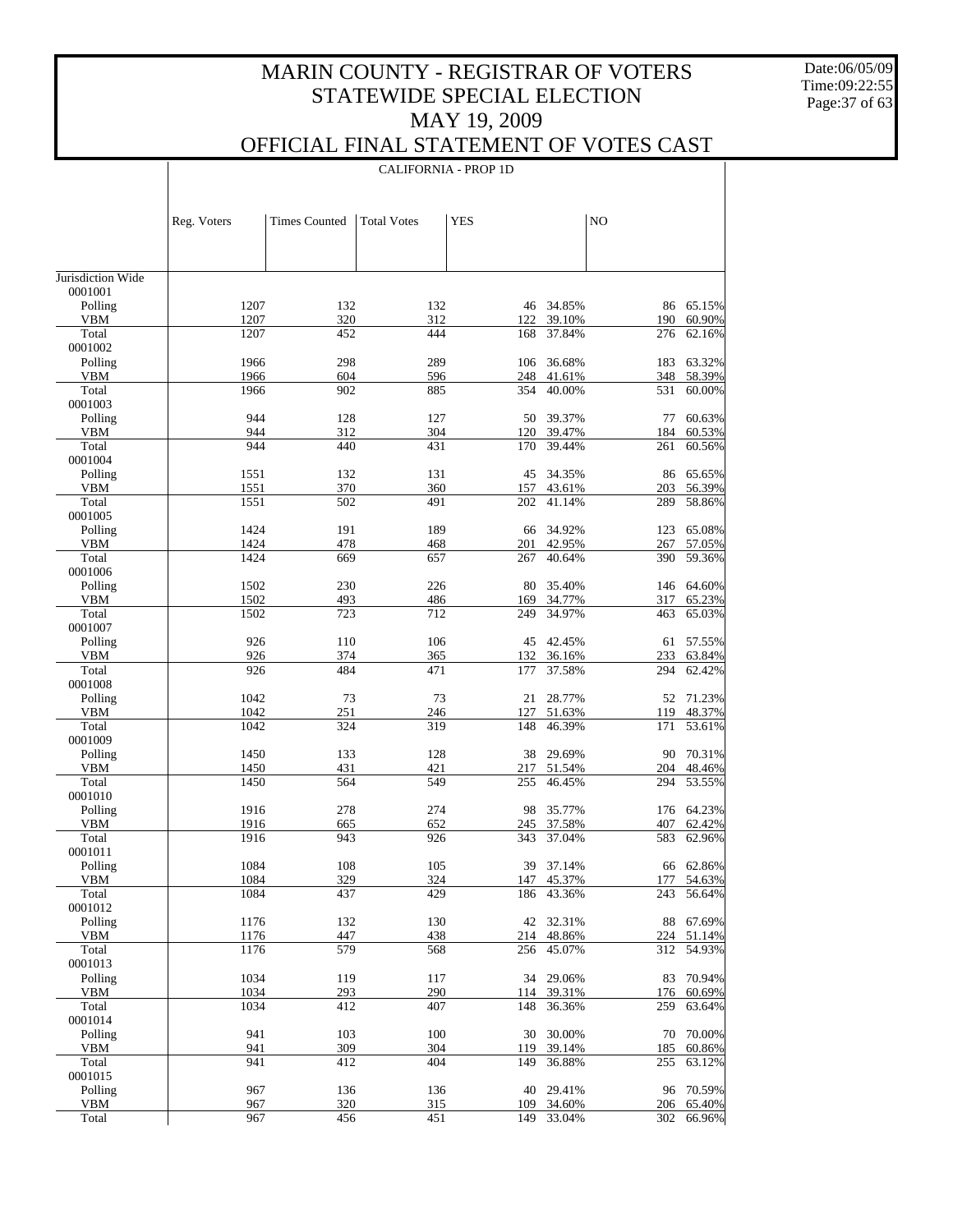Date:06/05/09 Time:09:22:55 Page:38 of 63

 $\mathbf{I}$ 

### OFFICIAL FINAL STATEMENT OF VOTES CAST

|                       |              |                      | <b>CALIFORNIA - PROP 1D</b> |            |                  |            |                      |
|-----------------------|--------------|----------------------|-----------------------------|------------|------------------|------------|----------------------|
|                       |              |                      |                             |            |                  |            |                      |
|                       |              |                      |                             |            |                  |            |                      |
|                       | Reg. Voters  | <b>Times Counted</b> | <b>Total Votes</b>          | <b>YES</b> |                  | NO         |                      |
|                       |              |                      |                             |            |                  |            |                      |
|                       |              |                      |                             |            |                  |            |                      |
| 0001016               |              |                      |                             |            |                  |            |                      |
| Polling               | 1792         | 227                  | 226                         | 55         | 24.34%           | 171        | 75.66%               |
| <b>VBM</b>            | 1792         | 645                  | 634                         | 262        | 41.32%           | 372        | 58.68%               |
| Total<br>0001017      | 1792         | 872                  | 860                         | 317        | 36.86%           | 543        | 63.14%               |
| Polling               | 2702         | 416                  | 414                         | 129        | 31.16%           | 285        | 68.84%               |
| <b>VBM</b>            | 2702         | 1032                 | 1016                        | 399        | 39.27%           | 617        | 60.73%               |
| Total                 | 2702         | 1448                 | 1430                        | 528        | 36.92%           | 902        | 63.08%               |
| 0001018<br>Polling    | 1667         | 213                  | 210                         | 74         | 35.24%           |            | 136 64.76%           |
| <b>VBM</b>            | 1667         | 512                  | 503                         | 198        | 39.36%           | 305        | 60.64%               |
| Total                 | 1667         | 725                  | 713                         | 272        | 38.15%           | 441        | 61.85%               |
| 0001019               |              |                      |                             |            |                  |            |                      |
| Polling               | 819          | 113                  | 111                         | 39         | 35.14%           | 72         | 64.86%               |
| <b>VBM</b><br>Total   | 819<br>819   | 200<br>313           | 197<br>308                  | 81<br>120  | 41.12%<br>38.96% | 116<br>188 | 58.88%<br>61.04%     |
| 0001020               |              |                      |                             |            |                  |            |                      |
| Polling               | 2081         | 271                  | 265                         | 74         | 27.92%           | 191        | 72.08%               |
| <b>VBM</b>            | 2081         | 624                  | 616                         | 231        | 37.50%           | 385        | 62.50%               |
| Total                 | 2081         | 895                  | 881                         | 305        | 34.62%           | 576        | 65.38%               |
| 0001021               |              |                      |                             |            |                  |            | 66.55%               |
| Polling<br><b>VBM</b> | 2146<br>2146 | 298<br>760           | 296<br>743                  | 99<br>303  | 33.45%<br>40.78% | 197<br>440 | 59.22%               |
| Total                 | 2146         | 1058                 | 1039                        | 402        | 38.69%           | 637        | 61.31%               |
| 0001110               |              |                      |                             |            |                  |            |                      |
| Polling               | 419          | 72                   | 72                          | 27         | 37.50%           |            | 45 62.50%            |
| <b>VBM</b>            | 419          | 214                  | 209                         | 104        | 49.76%           | 105        | 50.24%               |
| Total<br>0002001      | 419          | 286                  | 281                         | 131        | 46.62%           | 150        | 53.38%               |
| Polling               | 1445         | 127                  | 123                         | 44         | 35.77%           | 79         | 64.23%               |
| <b>VBM</b>            | 1445         | 537                  | 522                         | 245        | 46.93%           | 277        | 53.07%               |
| Total                 | 1445         | 664                  | 645                         | 289        | 44.81%           | 356        | 55.19%               |
| 0002002               |              |                      |                             |            |                  |            |                      |
| Polling<br><b>VBM</b> | 1579<br>1579 | 144<br>491           | 141<br>470                  | 37<br>218  | 26.24%<br>46.38% | 252        | 104 73.76%<br>53.62% |
| Total                 | 1579         | 635                  | 611                         | 255        | 41.73%           | 356        | 58.27%               |
| 0002003               |              |                      |                             |            |                  |            |                      |
| Polling               | 1361         | 168                  | 167                         | 63         | 37.72%           | 104        | 62.28%               |
| <b>VBM</b>            | 1361         | 462                  | 451                         | 172        | 38.14%           | 279        | 61.86%               |
| Total<br>0002004      | 1361         | 630                  | 618                         | 235        | 38.03%           | 383        | 61.97%               |
| Polling               | 1437         | 141                  | 141                         |            | 59 41.84%        |            | 82 58.16%            |
| <b>VBM</b>            | 1437         | 444                  | 437                         |            | 203 46.45%       |            | 234 53.55%           |
| Total                 | 1437         | 585                  | 578                         | 262        | 45.33%           | 316        | 54.67%               |
| 0002005               |              |                      |                             |            |                  |            |                      |
| Polling<br><b>VBM</b> | 1223<br>1223 | 174<br>341           | 169<br>339                  | 60<br>159  | 35.50%<br>46.90% | 109<br>180 | 64.50%<br>53.10%     |
| Total                 | 1223         | 515                  | 508                         | 219        | 43.11%           | 289        | 56.89%               |
| 0002006               |              |                      |                             |            |                  |            |                      |
| Polling               | 1161         | 175                  | 173                         | 68         | 39.31%           | 105        | 60.69%               |
| <b>VBM</b>            | 1161         | 368                  | 361                         | 174        | 48.20%           | 187        | 51.80%               |
| Total<br>0002007      | 1161         | 543                  | 534                         | 242        | 45.32%           | 292        | 54.68%               |
| Polling               | 799          | 93                   | 91                          | 28         | 30.77%           | 63         | 69.23%               |
| <b>VBM</b>            | 799          | 269                  | 264                         | 116        | 43.94%           | 148        | 56.06%               |
| Total                 | 799          | 362                  | 355                         | 144        | 40.56%           | 211        | 59.44%               |
| 0002008               |              |                      |                             |            |                  |            |                      |
| Polling               | 1567         | 216                  | 212                         | 87         | 41.04%           |            | 125 58.96%           |
| <b>VBM</b><br>Total   | 1567<br>1567 | 409<br>625           | 392<br>604                  | 176<br>263 | 44.90%<br>43.54% | 216<br>341 | 55.10%<br>56.46%     |
| 0002009               |              |                      |                             |            |                  |            |                      |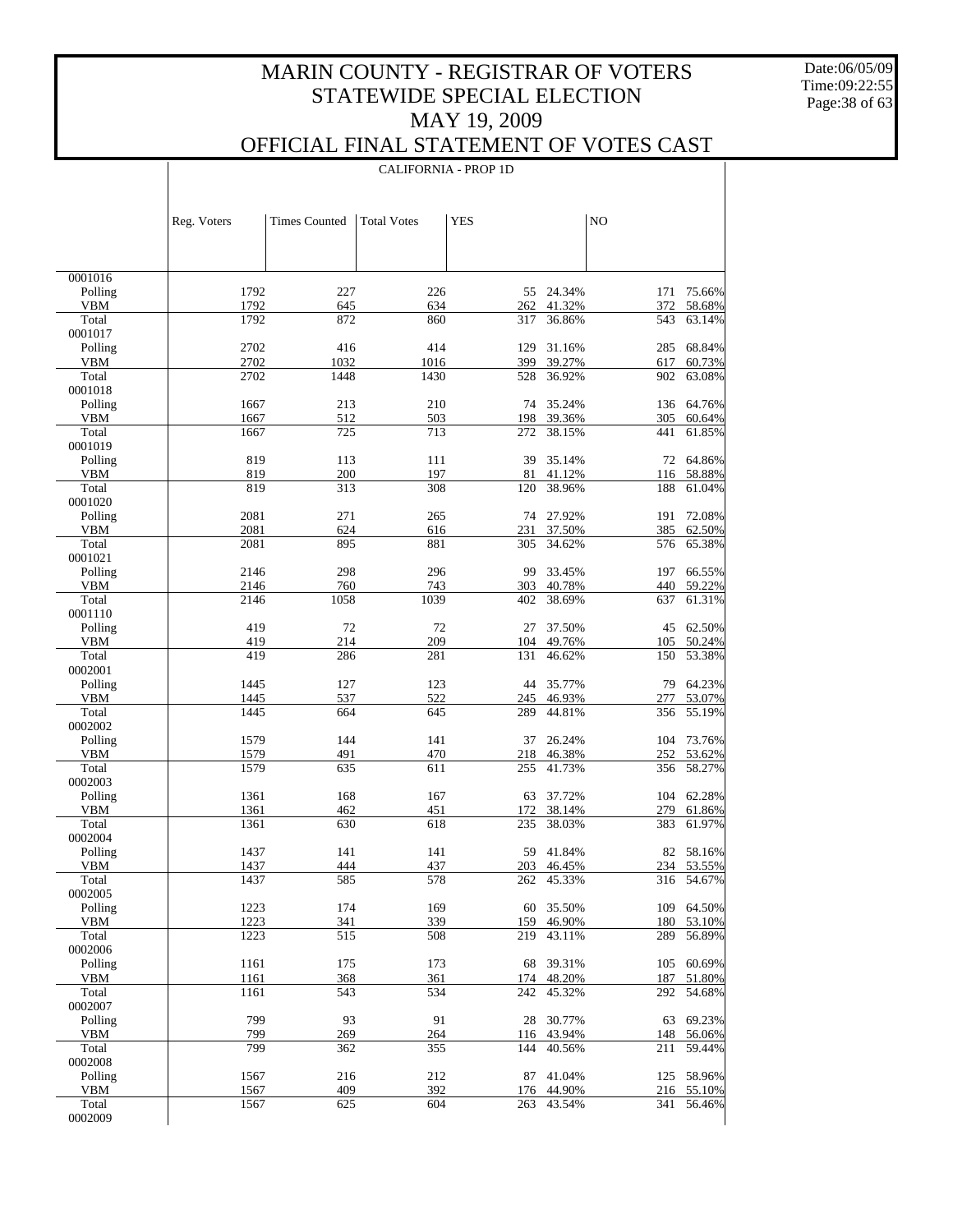Date:06/05/09 Time:09:22:55 Page:39 of 63

 $\overline{\phantom{a}}$ 

### OFFICIAL FINAL STATEMENT OF VOTES CAST

CALIFORNIA - PROP 1D

 $\overline{\phantom{a}}$ 

|                     | Reg. Voters  | <b>Times Counted</b>   | <b>Total Votes</b>     | <b>YES</b>       |                  | N <sub>O</sub>     |                  |
|---------------------|--------------|------------------------|------------------------|------------------|------------------|--------------------|------------------|
|                     |              |                        |                        |                  |                  |                    |                  |
| Polling             | 1877         | 248                    | 245                    | 90               | 36.73%           | 155                | 63.27%           |
| VBM<br>Total        | 1877<br>1877 | 453<br>701             | 437<br>682             | 194<br>284       | 44.39%           | 243<br>398         | 55.61%           |
| 0002010             |              |                        |                        |                  | 41.64%           |                    | 58.36%           |
| Polling             | 1588         | 170                    | 167                    | 52               | 31.14%           | 115                | 68.86%           |
| <b>VBM</b>          | 1588         | 426                    | 416                    | 164              | 39.42%           | 252                | 60.58%           |
| Total               | 1588         | 596                    | 583                    | 216              | 37.05%           | 367                | 62.95%           |
| 0002011<br>Polling  | 1880         | 208                    | 202                    | 65               | 32.18%           | 137                | 67.82%           |
| <b>VBM</b>          | 1880         | 465                    | 453                    | 192              | 42.38%           | 261                | 57.62%           |
| Total               | 1880         | 673                    | 655                    | 257              | 39.24%           | 398                | 60.76%           |
| 0002012             |              |                        |                        |                  |                  |                    |                  |
| Polling             | 1423         | 150                    | 146                    | 51               | 34.93%           | 95                 | 65.07%           |
| <b>VBM</b><br>Total | 1423<br>1423 | 412<br>562             | 405<br>551             | 161<br>212       | 39.75%<br>38.48% | 244<br>339         | 60.25%<br>61.52% |
| 0002013             |              |                        |                        |                  |                  |                    |                  |
| Polling             | 1693         | 263                    | 259                    | 76               | 29.34%           | 183                | 70.66%           |
| <b>VBM</b>          | 1693         | 414                    | 408                    | 155              | 37.99%           | 253                | 62.01%           |
| Total               | 1693         | 677                    | 667                    | 231              | 34.63%           | 436                | 65.37%           |
| 0002014<br>Polling  | 1460         | 197                    | 197                    | 65               | 32.99%           | 132                | 67.01%           |
| <b>VBM</b>          | 1460         | 385                    | 371                    | 156              | 42.05%           | 215                | 57.95%           |
| Total               | 1460         | 582                    | 568                    | 221              | 38.91%           | 347                | 61.09%           |
| 0002015             |              |                        |                        |                  |                  |                    |                  |
| Polling             | 1669         | 194                    | 192                    | 82               | 42.71%           | 110                | 57.29%           |
| <b>VBM</b><br>Total | 1669<br>1669 | 503<br>697             | 492<br>684             | 211<br>293       | 42.89%<br>42.84% | 281<br>391         | 57.11%<br>57.16% |
| 0002016             |              |                        |                        |                  |                  |                    |                  |
| Polling             | 1007         | 89                     | 87                     | 31               | 35.63%           | 56                 | 64.37%           |
| <b>VBM</b>          | 1007         | 372                    | 363                    | 169              | 46.56%           | 194                | 53.44%           |
| Total               | 1007         | 461                    | 450                    | 200              | 44.44%           | 250                | 55.56%           |
| 0002017<br>Polling  | 1037         | 121                    | 117                    | 38               | 32.48%           | 79                 | 67.52%           |
| <b>VBM</b>          | 1037         | 283                    | 280                    | 126              | 45.00%           | 154                | 55.00%           |
| Total               | 1037         | 404                    | 397                    | 164              | 41.31%           | 233                | 58.69%           |
| 0002018             |              |                        |                        |                  |                  |                    |                  |
| Polling             | 1432         | 151                    | 145                    | 52               | 35.86%           | 93                 | 64.14%           |
| <b>VBM</b><br>Total | 1432<br>1432 | 500<br>651             | 488<br>633             | 183<br>235       | 37.50%<br>37.12% | 305<br>398         | 62.50%<br>62.88% |
| 0002019             |              |                        |                        |                  |                  |                    |                  |
| Polling             | 1682         | 233                    | 227                    | 60               | 26.43%           | 167                | 73.57%           |
| <b>VBM</b>          | 1682         | 475                    | 472                    | 191              | 40.47%           | 281                | 59.53%           |
| Total<br>0002020    | 1682         | 708                    | 699                    | 251              | 35.91%           | 448                | 64.09%           |
| Polling             | 142          | 54                     | 53                     |                  | 23 43.40%        | 30                 | 56.60%           |
| <b>VBM</b>          | 142          | $\boldsymbol{0}$       | $\boldsymbol{0}$       | $\boldsymbol{0}$ |                  | $\mathbf{0}$       |                  |
| Total               | 142          | 54                     | 53                     | 23               | 43.40%           | 30                 | 56.60%           |
| 0002021             |              |                        |                        |                  |                  |                    |                  |
| Polling             | 150<br>150   | 60                     | 60                     | $\boldsymbol{0}$ | 15 25.00%        | 45<br>$\mathbf{0}$ | 75.00%           |
| VBM<br>Total        | 150          | $\boldsymbol{0}$<br>60 | $\boldsymbol{0}$<br>60 | 15               | 25.00%           | 45                 | 75.00%           |
| 0002022             |              |                        |                        |                  |                  |                    |                  |
| Polling             | 259          | 93                     | 91                     |                  | 43 47.25%        | 48                 | 52.75%           |
| VBM                 | 259          | $\boldsymbol{0}$       | $\boldsymbol{0}$       | $\boldsymbol{0}$ |                  | $\mathbf{0}$       |                  |
| Total<br>0002023    | 259          | 93                     | 91                     | 43               | 47.25%           | 48                 | 52.75%           |
| Polling             | 1534         | 169                    | 169                    | 61               | 36.09%           |                    | 108 63.91%       |
| VBM                 | 1534         | 359                    | 354                    | 144              | 40.68%           | 210                | 59.32%           |
| Total               | 1534         | 528                    | 523                    | 205              | 39.20%           | 318                | 60.80%           |
| 0002024             |              |                        |                        |                  |                  |                    |                  |
| Polling             | 1862         | 228                    | 227                    |                  | 78 34.36%        |                    | 149 65.64%       |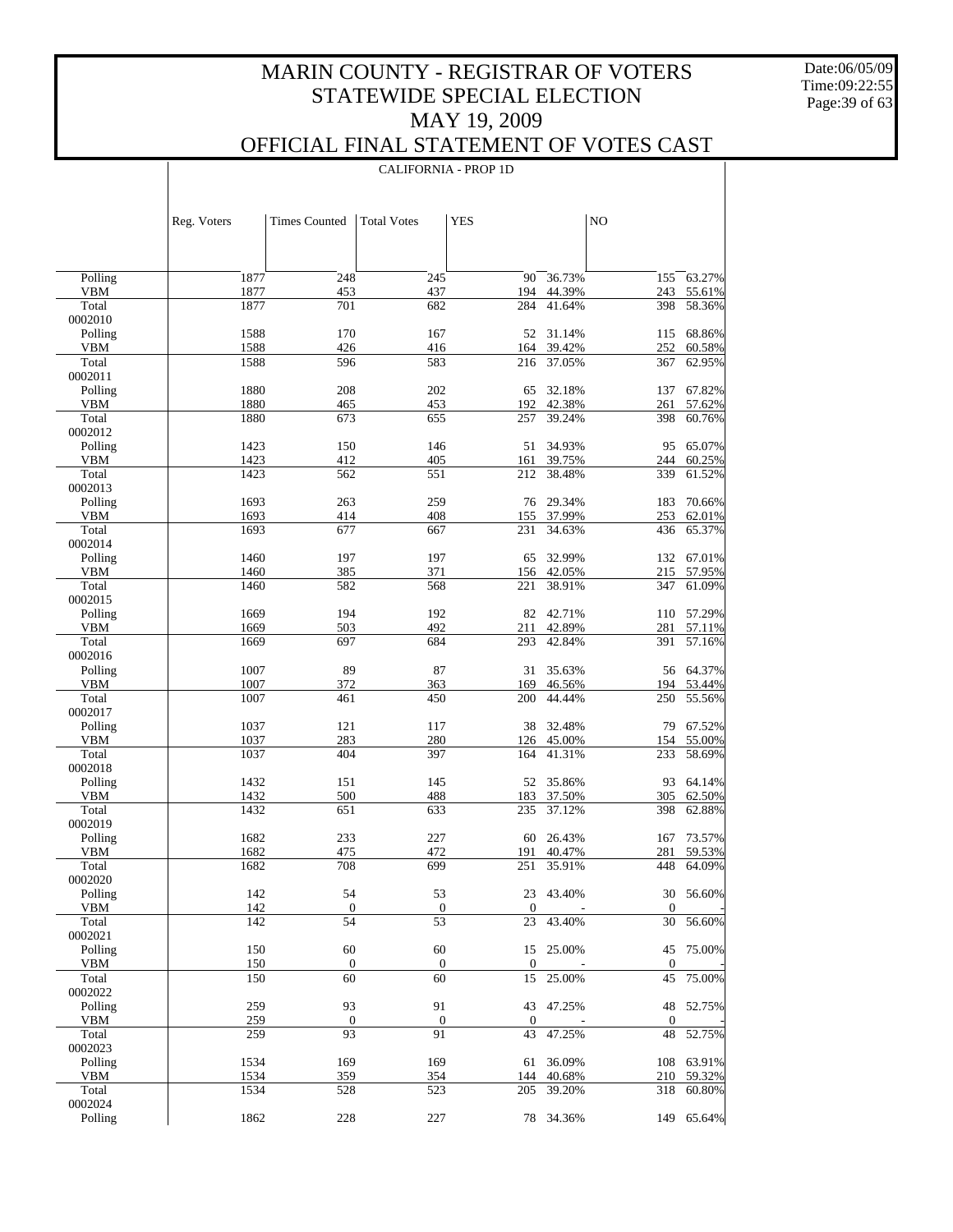Date:06/05/09 Time:09:22:55 Page:40 of 63

 $\overline{\phantom{a}}$ 

### OFFICIAL FINAL STATEMENT OF VOTES CAST

|                       | Reg. Voters  | <b>Times Counted</b> | <b>Total Votes</b> | <b>YES</b> |                      | NO         |                          |
|-----------------------|--------------|----------------------|--------------------|------------|----------------------|------------|--------------------------|
|                       |              |                      |                    |            |                      |            |                          |
|                       |              |                      |                    |            |                      |            |                          |
| <b>VBM</b>            | 1862         | 526                  | 515                | 217        | 42.14%               | 298        | 57.86%                   |
| Total                 | 1862         | 754                  | 742                | 295        | 39.76%               | 447        | 60.24%                   |
| 0002303               | 899          |                      |                    |            |                      |            |                          |
| Polling<br><b>VBM</b> | 899          | 123<br>181           | 120<br>178         | 40<br>62   | 33.33%<br>34.83%     | 80<br>116  | 66.67%<br>65.17%         |
| Total                 | 899          | 304                  | 298                | 102        | 34.23%               | 196        | 65.77%                   |
| 0002304               |              |                      |                    |            |                      |            |                          |
| Polling               | 973          | 155                  | 153                | 51         | 33.33%               | 102        | 66.67%                   |
| <b>VBM</b><br>Total   | 973<br>973   | 255<br>410           | 245<br>398         | 78<br>129  | 31.84%<br>32.41%     | 167<br>269 | 68.16%                   |
| 0002907               |              |                      |                    |            |                      |            | 67.59%                   |
| Polling               | 704          | 65                   | 64                 | 23         | 35.94%               | 41         | 64.06%                   |
| <b>VBM</b>            | 704          | 123                  | 117                | 59         | 50.43%               | 58         | 49.57%                   |
| Total                 | 704          | 188                  | 181                | 82         | 45.30%               | 99         | 54.70%                   |
| 0003001<br>Polling    | 998          | 94                   | 93                 |            | 32 34.41%            | 61         | 65.59%                   |
| <b>VBM</b>            | 998          | 282                  | 279                | 124        | 44.44%               | 155        | 55.56%                   |
| Total                 | 998          | 376                  | 372                | 156        | 41.94%               | 216        | 58.06%                   |
| 0003002               |              |                      |                    |            |                      |            |                          |
| Polling               | 1795         | 183                  | 179                | 53         | 29.61%               | 126        | 70.39%                   |
| <b>VBM</b><br>Total   | 1795<br>1795 | 512<br>695           | 505<br>684         | 223        | 44.16%<br>40.35%     | 282<br>408 | 55.84%<br>59.65%         |
| 0003003               |              |                      |                    | 276        |                      |            |                          |
| Polling               | 1641         | 146                  | 140                | 53         | 37.86%               | 87         | 62.14%                   |
| <b>VBM</b>            | 1641         | 527                  | 514                | 213        | 41.44%               | 301        | 58.56%                   |
| Total                 | 1641         | 673                  | 654                | 266        | 40.67%               | 388        | 59.33%                   |
| 0003004               |              |                      |                    |            |                      |            |                          |
| Polling<br><b>VBM</b> | 2185<br>2185 | 215<br>700           | 211<br>686         | 75<br>315  | 35.55%<br>45.92%     | 371        | 136 64.45%<br>54.08%     |
| Total                 | 2185         | 915                  | 897                | 390        | 43.48%               | 507        | 56.52%                   |
| 0003005               |              |                      |                    |            |                      |            |                          |
| Polling               | 1538         | 143                  | 141                | 45         | 31.91%               | 96         | 68.09%                   |
| <b>VBM</b><br>Total   | 1538<br>1538 | 467<br>610           | 458<br>599         | 201        | 43.89%<br>41.07%     | 257        | 56.11%                   |
| 0003006               |              |                      |                    | 246        |                      | 353        | 58.93%                   |
| Polling               | 1009         | 127                  | 125                | 41         | 32.80%               | 84         | 67.20%                   |
| <b>VBM</b>            | 1009         | 260                  | 258                | 111        | 43.02%               | 147        | 56.98%                   |
| Total                 | 1009         | 387                  | 383                | 152        | 39.69%               | 231        | 60.31%                   |
| 0003007<br>Polling    | 2000         | 255                  | 252                |            | 92 36.51%            |            | 63.49%                   |
| <b>VBM</b>            | 2000         | 576                  | 574                | 264        | 45.99%               | 160<br>310 | 54.01%                   |
| Total                 | 2000         | 831                  | 826                | 356        | 43.10%               | 470        | 56.90%                   |
| 0003008               |              |                      |                    |            |                      |            |                          |
| Polling               | 1870         | 258                  | 251                |            | 98 39.04%            |            | 153 60.96%               |
| VBM<br>Total          | 1870<br>1870 | 492<br>750           | 482<br>733         | 308        | 210 43.57%<br>42.02% |            | 272 56.43%<br>425 57.98% |
| 0003009               |              |                      |                    |            |                      |            |                          |
| Polling               | 1553         | 144                  | 143                | 39         | 27.27%               | 104        | 72.73%                   |
| VBM                   | 1553         | 517                  | 509                |            | 254 49.90%           | 255        | 50.10%                   |
| Total                 | 1553         | 661                  | 652                | 293        | 44.94%               | 359        | 55.06%                   |
| 0003010<br>Polling    | 1464         | 141                  | 140                | 43         | 30.71%               | 97         | 69.29%                   |
| VBM                   | 1464         | 402                  | 392                | 191        | 48.72%               | 201        | 51.28%                   |
| Total                 | 1464         | 543                  | 532                | 234        | 43.98%               | 298        | 56.02%                   |
| 0003011               |              |                      |                    |            |                      |            |                          |
| Polling               | 2298         | 249                  | 246                | 86         | 34.96%               | 160        | 65.04%                   |
| VBM<br>Total          | 2298<br>2298 | 752<br>1001          | 735<br>981         | 450        | 364 49.52%<br>45.87% | 371<br>531 | 50.48%<br>54.13%         |
| 0003012               |              |                      |                    |            |                      |            |                          |
| Polling               | 1108         | 92                   | 90                 | 21         | 23.33%               | 69         | 76.67%                   |
| <b>VBM</b>            | 1108         | 352                  | 343                |            | 148 43.15%           | 195        | 56.85%                   |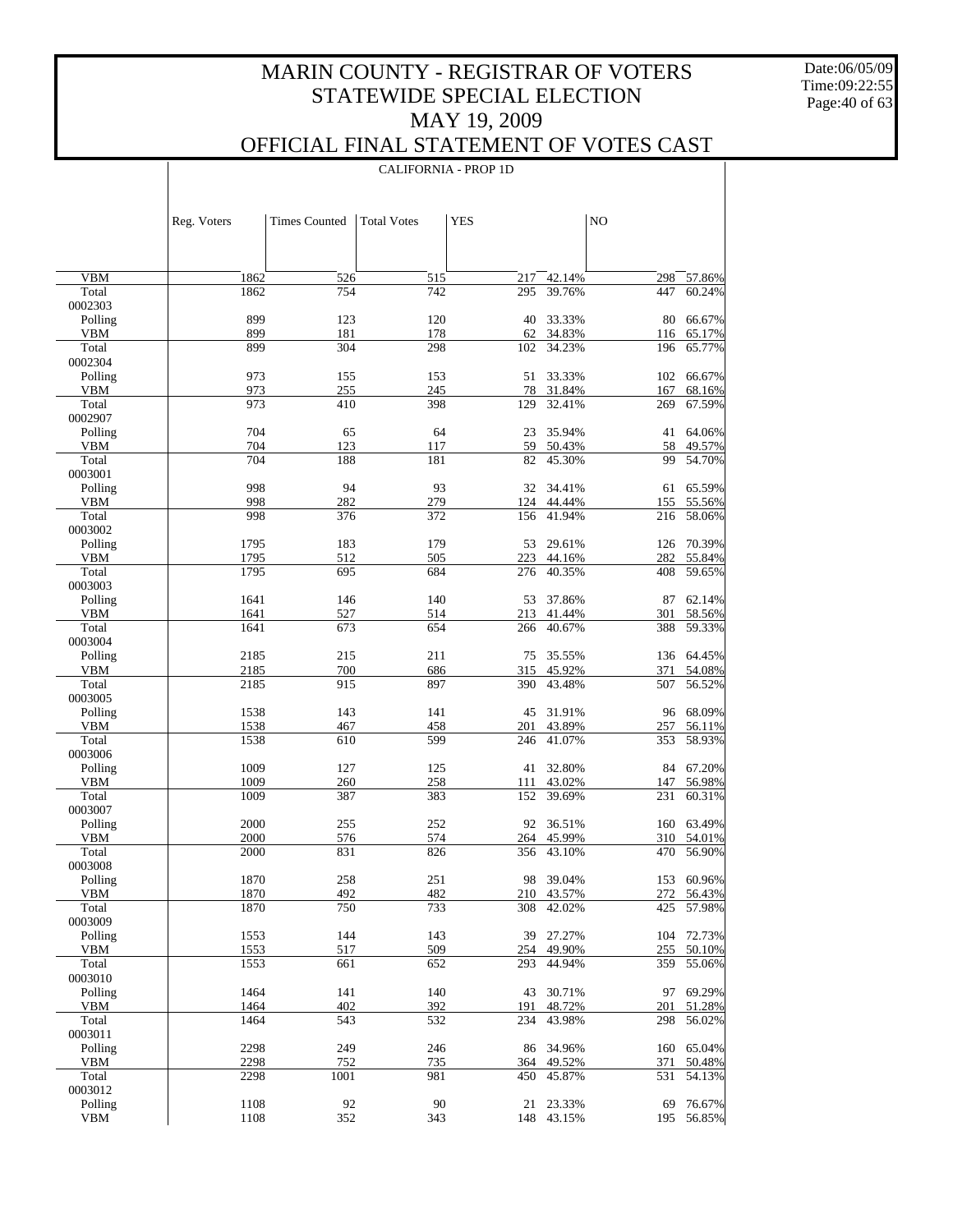Date:06/05/09 Time:09:22:55 Page:41 of 63

### OFFICIAL FINAL STATEMENT OF VOTES CAST

|                       | Reg. Voters  | <b>Times Counted</b>   | <b>Total Votes</b>     | <b>YES</b>             |                  | NO                     |                  |
|-----------------------|--------------|------------------------|------------------------|------------------------|------------------|------------------------|------------------|
|                       |              |                        |                        |                        |                  |                        |                  |
| Total                 | 1108         | 444                    | 433                    | 169                    | 39.03%           | 264                    | 60.97%           |
| 0003013<br>Polling    | 1547         | 175                    | 172                    | 60                     | 34.88%           | 112                    | 65.12%           |
| VBM                   | 1547         | 552                    | 545                    | 250                    | 45.87%           | 295                    | 54.13%           |
| Total                 | 1547         | 727                    | 717                    | 310                    | 43.24%           | 407                    | 56.76%           |
| 0003014               |              |                        |                        |                        |                  |                        |                  |
| Polling               | 1688         | 251                    | 243                    | 108                    | 44.44%           | 135                    | 55.56%           |
| <b>VBM</b>            | 1688         | 446                    | 437                    | 196                    | 44.85%           | 241                    | 55.15%           |
| Total<br>0003015      | 1688         | 697                    | 680                    | 304                    | 44.71%           | 376                    | 55.29%           |
| Polling               | 1761         | 186                    | 184                    | 71                     | 38.59%           | 113                    | 61.41%           |
| <b>VBM</b>            | 1761         | 484                    | 480                    | 198                    | 41.25%           | 282                    | 58.75%           |
| Total                 | 1761         | 670                    | 664                    | 269                    | 40.51%           | 395                    | 59.49%           |
| 0003016               |              |                        |                        |                        |                  |                        |                  |
| Polling               | 1687         | 237                    | 235                    | 97                     | 41.28%           | 138                    | 58.72%           |
| <b>VBM</b><br>Total   | 1687<br>1687 | 431<br>668             | 428<br>663             | 196<br>293             | 45.79%<br>44.19% | 232<br>370             | 54.21%<br>55.81% |
| 0003017               |              |                        |                        |                        |                  |                        |                  |
| Polling               | 1342         | 99                     | 94                     | 36                     | 38.30%           | 58                     | 61.70%           |
| <b>VBM</b>            | 1342         | 261                    | 257                    | 139                    | 54.09%           | 118                    | 45.91%           |
| Total                 | 1342         | 360                    | 351                    | 175                    | 49.86%           | 176                    | 50.14%           |
| 0003018               |              |                        |                        |                        |                  |                        |                  |
| Polling               | 1190         | 146                    | 146                    | 54                     | 36.99%           | 92                     | 63.01%           |
| <b>VBM</b><br>Total   | 1190<br>1190 | 315<br>461             | 311<br>457             | 153<br>207             | 49.20%<br>45.30% | 158<br>250             | 50.80%<br>54.70% |
| 0003019               |              |                        |                        |                        |                  |                        |                  |
| Polling               | 948          | 101                    | 99                     | 34                     | 34.34%           | 65                     | 65.66%           |
| <b>VBM</b>            | 948          | 271                    | 266                    | 105                    | 39.47%           | 161                    | 60.53%           |
| Total                 | 948          | 372                    | 365                    | 139                    | 38.08%           | 226                    | 61.92%           |
| 0003020               |              |                        |                        |                        |                  |                        |                  |
| Polling<br><b>VBM</b> | 227<br>227   | 73<br>$\boldsymbol{0}$ | 71<br>$\boldsymbol{0}$ | 35<br>$\boldsymbol{0}$ | 49.30%           | 36<br>$\boldsymbol{0}$ | 50.70%           |
| Total                 | 227          | 73                     | 71                     | 35                     | 49.30%           | 36                     | 50.70%           |
| 0003105               |              |                        |                        |                        |                  |                        |                  |
| Polling               | 845          | 82                     | 81                     | 32                     | 39.51%           | 49                     | 60.49%           |
| <b>VBM</b>            | 845          | 219                    | 217                    | 108                    | 49.77%           | 109                    | 50.23%           |
| Total                 | 845          | 301                    | 298                    | 140                    | 46.98%           | 158                    | 53.02%           |
| 0003204<br>Polling    | 1001         | 112                    | 111                    | 37                     | 33.33%           | 74                     | 66.67%           |
| <b>VBM</b>            | 1001         | 254                    | 247                    | 106                    | 42.91%           | 141                    | 57.09%           |
| Total                 | 1001         | 366                    | 358                    | 143                    | 39.94%           | 215                    | 60.06%           |
| 0003302               |              |                        |                        |                        |                  |                        |                  |
| Polling               | 995          | 88                     | 87                     | 26                     | 29.89%           | 61                     | 70.11%           |
| VВM                   | 995          | 347                    | 341                    | 147                    | 43.11%           | 194                    | <u>56.89%</u>    |
| Total                 | 995          | 435                    | 428                    | 173                    | 40.42%           | 255                    | 59.58%           |
| 0003600<br>Polling    | 870          | 73                     | 72                     | 29                     | 40.28%           | 43                     | 59.72%           |
| <b>VBM</b>            | 870          | 201                    | 198                    | 88                     | 44.44%           | 110                    | 55.56%           |
| Total                 | 870          | 274                    | 270                    | 117                    | 43.33%           | 153                    | 56.67%           |
| 0003705               |              |                        |                        |                        |                  |                        |                  |
| Polling               | 466          | 77                     | 76                     | 22                     | 28.95%           | 54                     | 71.05%           |
| <b>VBM</b>            | 466          | 92                     | 91                     | 35                     | 38.46%           | 56                     | 61.54%           |
| Total<br>0004001      | 466          | 169                    | 167                    | 57                     | 34.13%           | 110                    | 65.87%           |
| Polling               | 1261         | 189                    | 189                    | 38                     | 20.11%           | 151                    | 79.89%           |
| <b>VBM</b>            | 1261         | 376                    | 364                    | 115                    | 31.59%           | 249                    | 68.41%           |
| Total                 | 1261         | 565                    | 553                    | 153                    | 27.67%           | 400                    | 72.33%           |
| 0004002               |              |                        |                        |                        |                  |                        |                  |
| Polling               | 185          | 67                     | 67                     | 26                     | 38.81%           | 41                     | 61.19%           |
| <b>VBM</b>            | 185          | $\boldsymbol{0}$       | $\boldsymbol{0}$       | $\boldsymbol{0}$       |                  | $\boldsymbol{0}$       |                  |
| Total                 | 185          | 67                     | 67                     | 26                     | 38.81%           | 41                     | 61.19%           |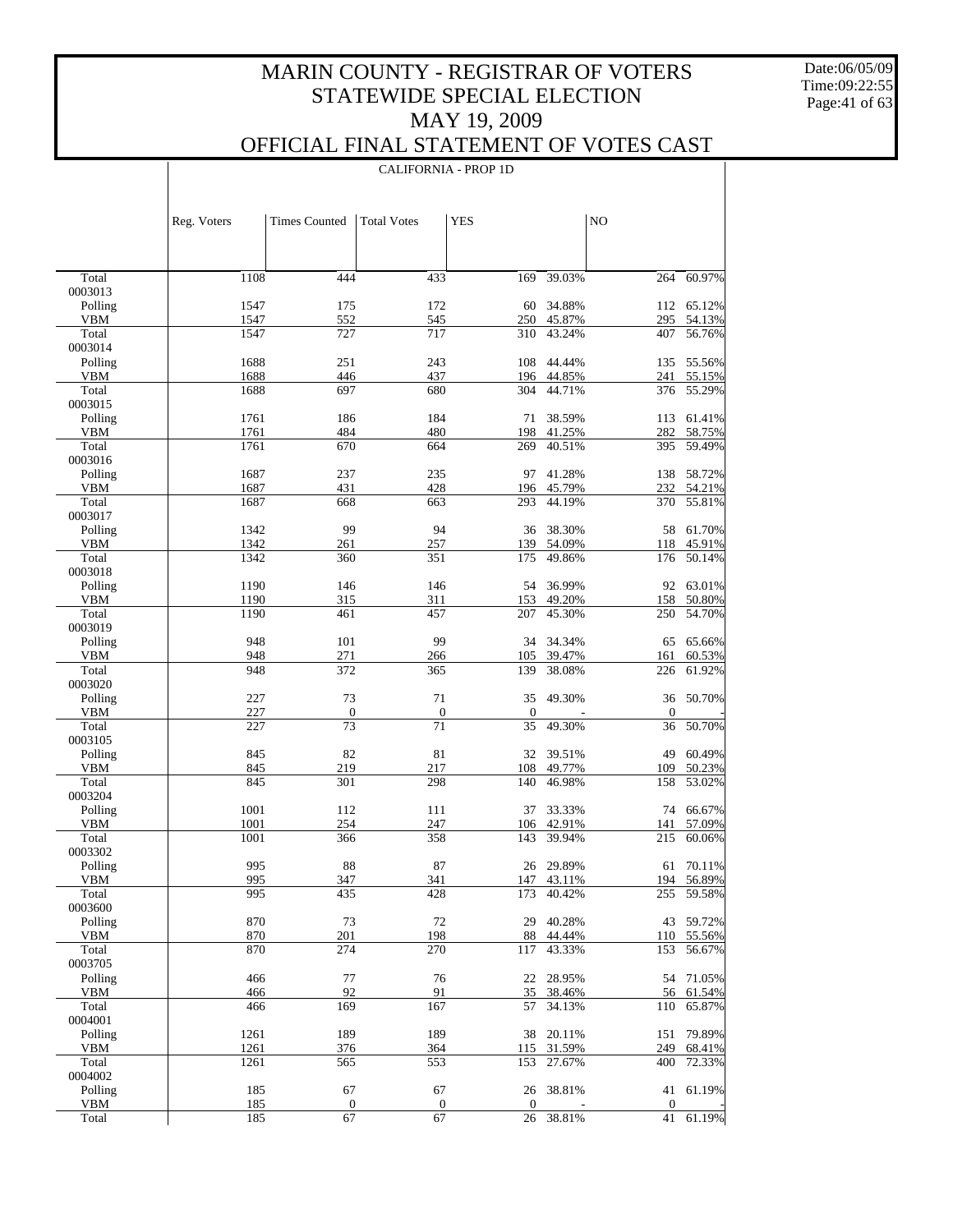Date:06/05/09 Time:09:22:56 Page:42 of 63

 $\mathbf{I}$ 

### OFFICIAL FINAL STATEMENT OF VOTES CAST

|                       |             |                      | <b>CALIFORNIA - PROP 1D</b> |                    |                  |                    |                     |
|-----------------------|-------------|----------------------|-----------------------------|--------------------|------------------|--------------------|---------------------|
|                       |             |                      |                             |                    |                  |                    |                     |
|                       |             |                      |                             |                    |                  |                    |                     |
|                       | Reg. Voters | <b>Times Counted</b> | <b>Total Votes</b>          | <b>YES</b>         |                  | NO                 |                     |
|                       |             |                      |                             |                    |                  |                    |                     |
| 0004003               |             |                      |                             |                    |                  |                    |                     |
| Polling               | 228         | 104                  | 102                         | 26                 | 25.49%           | 76                 | 74.51%              |
| <b>VBM</b><br>Total   | 228<br>228  | $\mathbf{0}$<br>104  | 0<br>102                    | $\mathbf{0}$<br>26 | 25.49%           | $\mathbf{0}$<br>76 | 74.51%              |
| 0004004               |             |                      |                             |                    |                  |                    |                     |
| Polling               | 981         | 147                  | 146                         | 28                 | 19.18%           | 118                | 80.82%              |
| <b>VBM</b><br>Total   | 981<br>981  | 314<br>461           | 301<br>447                  | 143<br>171         | 47.51%<br>38.26% | 158<br>276         | 52.49%<br>61.74%    |
| 0004005               |             |                      |                             |                    |                  |                    |                     |
| Polling               | 1621        | 178                  | 177                         | 61                 | 34.46%           |                    | 116 65.54%          |
| <b>VBM</b>            | 1621        | 475                  | 467                         | 226                | 48.39%           | 241                | 51.61%              |
| Total<br>0004006      | 1621        | 653                  | 644                         | 287                | 44.57%           | 357                | 55.43%              |
| Polling               | 1052        | 175                  | 171                         | 57                 | 33.33%           |                    | 114 66.67%          |
| <b>VBM</b>            | 1052        | 236                  | 225                         | 81                 | 36.00%           | 144                | 64.00%              |
| Total<br>0004007      | 1052        | 411                  | 396                         | 138                | 34.85%           | 258                | 65.15%              |
| Polling               | 1516        | 231                  | 226                         | 72                 | 31.86%           | 154                | 68.14%              |
| <b>VBM</b>            | 1516        | 318                  | 311                         | 123                | 39.55%           | 188                | 60.45%              |
| Total<br>0004008      | 1516        | 549                  | 537                         | 195                | 36.31%           | 342                | 63.69%              |
| Polling               | 1155        | 174                  | 169                         | 51                 | 30.18%           | 118                | 69.82%              |
| <b>VBM</b>            | 1155        | 276                  | 272                         | 126                | 46.32%           | 146                | 53.68%              |
| Total<br>0004009      | 1155        | 450                  | 441                         | 177                | 40.14%           | 264                | 59.86%              |
| Polling               | 1693        | 165                  | 164                         | 65                 | 39.63%           | 99                 | 60.37%              |
| <b>VBM</b>            | 1693        | 487                  | 482                         | 224                | 46.47%           | 258                | 53.53%              |
| Total                 | 1693        | 652                  | 646                         | 289                | 44.74%           | 357                | 55.26%              |
| 0004010<br>Polling    | 1636        | 231                  | 230                         | 89                 | 38.70%           |                    | 141 61.30%          |
| <b>VBM</b>            | 1636        | 493                  | 483                         | 223                | 46.17%           | 260                | 53.83%              |
| Total                 | 1636        | 724                  | 713                         | 312                | 43.76%           | 401                | 56.24%              |
| 0004011<br>Polling    | 1666        | 230                  | 226                         | 84                 | 37.17%           |                    | 142 62.83%          |
| <b>VBM</b>            | 1666        | 476                  | 461                         | 209                | 45.34%           | 252                | 54.66%              |
| Total                 | 1666        | 706                  | 687                         | 293                | 42.65%           | 394                | 57.35%              |
| 0004012<br>Polling    | 1570        | 232                  | 228                         | 85                 | 37.28%           | 143                | 62.72%              |
| <b>VBM</b>            | 1570        | 451                  | 444                         | 196                | 44.14%           | 248                | 55.86%              |
| Total                 | 1570        | 683                  | 672                         | 281                | 41.82%           | 391                | 58.18%              |
| 0004013<br>Polling    | 145         | 47                   | 47                          | 22                 | 46.81%           |                    | 25 53.19%           |
| <b>VBM</b>            | 145         | $\overline{0}$       | $\overline{0}$              | $\boldsymbol{0}$   |                  | $\mathbf{0}$       |                     |
| Total                 | 145         | $\overline{47}$      | $\overline{47}$             | 22                 | 46.81%           | $25\,$             | 53.19%              |
| 0004014<br>Polling    | 108         | 43                   | 39                          | 12                 | 30.77%           |                    | 27 69.23%           |
| <b>VBM</b>            | 108         | $\boldsymbol{0}$     | $\boldsymbol{0}$            | $\boldsymbol{0}$   |                  | $\boldsymbol{0}$   |                     |
| Total                 | 108         | 43                   | 39                          | 12                 | 30.77%           | 27                 | 69.23%              |
| 0004101               |             |                      |                             |                    |                  |                    |                     |
| Polling<br><b>VBM</b> | 591<br>591  | 77<br>200            | 74<br>199                   | 23<br>79           | 31.08%<br>39.70% | 120                | 51 68.92%<br>60.30% |
| Total                 | 591         | 277                  | 273                         | 102                | 37.36%           | 171                | 62.64%              |
| 0004103               |             |                      |                             |                    |                  |                    |                     |
| Polling<br>VBM        | 624<br>624  | 126<br>166           | 124<br>165                  | 32<br>68           | 25.81%<br>41.21% | 97                 | 92 74.19%<br>58.79% |
| Total                 | 624         | 292                  | 289                         | 100                | 34.60%           | 189                | 65.40%              |
| 0004200               |             |                      |                             |                    |                  |                    |                     |
| Polling<br><b>VBM</b> | 431<br>431  | 76<br>97             | 75<br>94                    | 35<br>39           | 46.67%<br>41.49% | 55                 | 40 53.33%<br>58.51% |
| Total                 | 431         | 173                  | 169                         | 74                 | 43.79%           | 95                 | 56.21%              |
| 0004301               |             |                      |                             |                    |                  |                    |                     |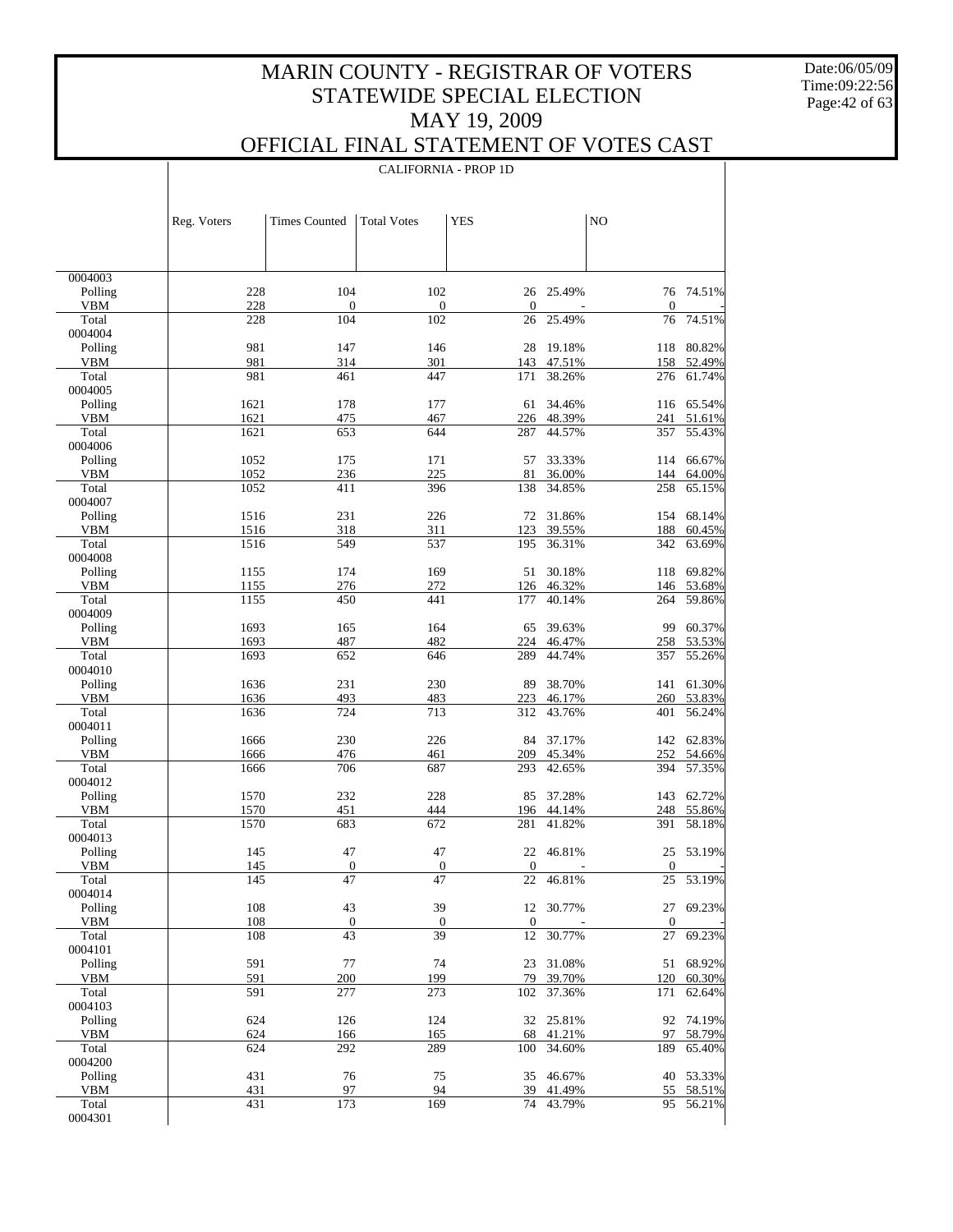Date:06/05/09 Time:09:22:56 Page:43 of 63

 $\mathbf{I}$ 

|                       |              |                      | <b>CALIFORNIA - PROP 1D</b> |            |                      |            |                      |
|-----------------------|--------------|----------------------|-----------------------------|------------|----------------------|------------|----------------------|
|                       |              |                      |                             |            |                      |            |                      |
|                       | Reg. Voters  | <b>Times Counted</b> | <b>Total Votes</b>          | <b>YES</b> |                      | NO         |                      |
|                       |              |                      |                             |            |                      |            |                      |
| Polling               | 323          | 46                   | 45                          | 15         | 33.33%               | 30         | 66.67%               |
| <b>VBM</b>            | 323          | 63                   | 63                          | 31         | 49.21%               | 32         | 50.79%               |
| Total<br>0004302      | 323          | 109                  | 108                         | 46         | 42.59%               | 62         | 57.41%               |
| Polling               | 583          | 75                   | 73                          | 25         | 34.25%               | 48         | 65.75%               |
| <b>VBM</b>            | 583          | 143                  | 142                         | 58         | 40.85%               | 84         | 59.15%               |
| Total<br>0004305      | 583          | 218                  | 215                         | 83         | 38.60%               | 132        | 61.40%               |
| Polling               | 487          | 58                   | 56                          | 15         | 26.79%               | 41         | 73.21%               |
| <b>VBM</b>            | 487          | 138                  | 135                         | 63         | 46.67%               | 72         | 53.33%               |
| Total<br>0004501      | 487          | 196                  | 191                         | 78         | 40.84%               | 113        | 59.16%               |
| Polling               | 940          | 124                  | 122                         | 31         | 25.41%               | 91         | 74.59%               |
| <b>VBM</b>            | 940          | 300                  | 295                         | 103        | 34.92%               | 192        | 65.08%               |
| Total                 | 940          | 424                  | 417                         | 134        | 32.13%               | 283        | 67.87%               |
| 0004502<br>Polling    | 904          | 143                  | 142                         | 50         | 35.21%               | 92         | 64.79%               |
| <b>VBM</b>            | 904          | 313                  | 308                         | 115        | 37.34%               | 193        | 62.66%               |
| Total                 | 904          | 456                  | 450                         | 165        | 36.67%               | 285        | 63.33%               |
| 0004503<br>Polling    | 672          | 107                  | 106                         | 31         | 29.25%               | 75         | 70.75%               |
| <b>VBM</b>            | 672          | 229                  | 224                         | 79         | 35.27%               | 145        | 64.73%               |
| Total                 | 672          | 336                  | 330                         | 110        | 33.33%               | 220        | 66.67%               |
| 0004707               |              |                      |                             |            |                      |            |                      |
| Polling<br><b>VBM</b> | 1006<br>1006 | 130<br>308           | 128<br>299                  | 64<br>137  | 50.00%<br>45.82%     | 64<br>162  | 50.00%<br>54.18%     |
| Total                 | 1006         | 438                  | 427                         | 201        | 47.07%               | 226        | 52.93%               |
| 0004800               |              |                      |                             |            |                      |            |                      |
| Polling<br><b>VBM</b> | 486<br>486   | 53<br>177            | 53<br>175                   | 20<br>73   | 37.74%<br>41.71%     | 33<br>102  | 62.26%<br>58.29%     |
| Total                 | 486          | 230                  | 228                         | 93         | 40.79%               | 135        | 59.21%               |
| 0004806               |              |                      |                             |            |                      |            |                      |
| Polling<br><b>VBM</b> | 436<br>436   | 27<br>65             | 27<br>62                    | 7<br>28    | 25.93%<br>45.16%     | 20<br>34   | 74.07%<br>54.84%     |
| Total                 | 436          | 92                   | 89                          | 35         | 39.33%               | 54         | 60.67%               |
| 0005001               |              |                      |                             |            |                      |            |                      |
| Polling<br><b>VBM</b> | 1706<br>1706 | 186<br>508           | 185<br>497                  | 51<br>209  | 27.57%<br>42.05%     | 134<br>288 | 72.43%<br>57.95%     |
| Total                 | 1706         | 694                  | 682                         | 260        | 38.12%               | 422        | 61.88%               |
| 0005002               |              |                      |                             |            |                      |            |                      |
| Polling               | 986          | 132                  | 129                         |            | 36 27.91%            | 93         | 72.09%<br>192 63.16% |
| VBM<br>Total          | 986<br>986   | 306<br>438           | 304<br>433                  | 148        | 112 36.84%<br>34.18% | 285        | 65.82%               |
| 0005003               |              |                      |                             |            |                      |            |                      |
| Polling               | 1524         | 187                  | 183                         | 48         | 26.23%               | 135        | 73.77%               |
| VBM<br>Total          | 1524<br>1524 | 451<br>638           | 443<br>626                  | 175<br>223 | 39.50%<br>35.62%     | 268<br>403 | 60.50%<br>64.38%     |
| 0005004               |              |                      |                             |            |                      |            |                      |
| Polling               | 1590         | 171                  | 169                         | 43         | 25.44%               | 126        | 74.56%               |
| <b>VBM</b><br>Total   | 1590<br>1590 | 542<br>713           | 530<br>699                  | 197<br>240 | 37.17%<br>34.33%     | 333<br>459 | 62.83%<br>65.67%     |
| 0005005               |              |                      |                             |            |                      |            |                      |
| Polling               | 1695         | 210                  | 208                         | 67         | 32.21%               | 141        | 67.79%               |
| <b>VBM</b><br>Total   | 1695<br>1695 | 588<br>798           | 575<br>783                  | 228        | 39.65%<br>37.68%     | 347<br>488 | 60.35%               |
| 0005006               |              |                      |                             | 295        |                      |            | 62.32%               |
| Polling               | 1754         | 171                  | 170                         | 58         | 34.12%               | 112        | 65.88%               |
| <b>VBM</b><br>Total   | 1754<br>1754 | 600<br>771           | 590<br>760                  | 240        | 40.68%               | 350        | 59.32%               |
| 0005007               |              |                      |                             | 298        | 39.21%               | 462        | 60.79%               |
| Polling               | 1816         | 171                  | 171                         | 47         | 27.49%               | 124        | 72.51%               |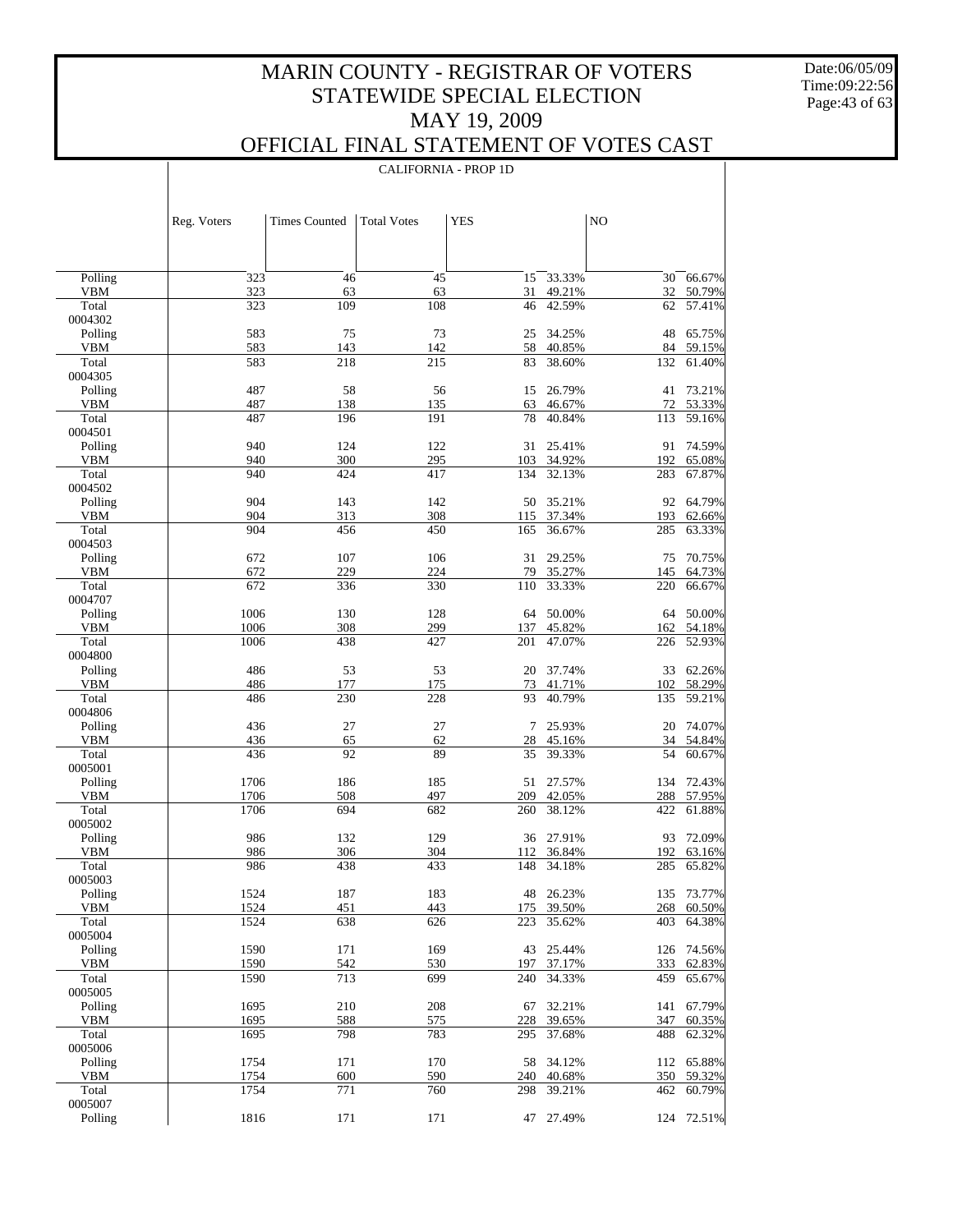Date:06/05/09 Time:09:22:56 Page:44 of 63

 $\overline{\phantom{a}}$ 

### OFFICIAL FINAL STATEMENT OF VOTES CAST

|                       | Reg. Voters  | <b>Times Counted</b> | <b>Total Votes</b> | <b>YES</b> |                        | NO         |                         |
|-----------------------|--------------|----------------------|--------------------|------------|------------------------|------------|-------------------------|
|                       |              |                      |                    |            |                        |            |                         |
| <b>VBM</b>            | 1816         | 603                  | 590                | 244        | 41.36%                 |            | 346 58.64%              |
| Total                 | 1816         | 774                  | 761                | 291        | 38.24%                 | 470        | 61.76%                  |
| 0005008               |              |                      |                    |            |                        |            |                         |
| Polling               | 1724         | 185                  | 178                | 63         | 35.39%                 |            | 115 64.61%              |
| <b>VBM</b>            | 1724         | 591<br>776           | 572                | 247        | 43.18%                 | 325        | 56.82%                  |
| Total<br>0005009      | 1724         |                      | 750                | 310        | 41.33%                 | 440        | 58.67%                  |
| Polling               | 1742         | 283                  | 278                | 69         | 24.82%                 | 209        | 75.18%                  |
| <b>VBM</b>            | 1742         | 609                  | 601                | 238        | 39.60%                 | 363        | 60.40%                  |
| Total                 | 1742         | 892                  | 879                | 307        | 34.93%                 | 572        | 65.07%                  |
| 0005010               |              |                      |                    |            |                        |            |                         |
| Polling<br><b>VBM</b> | 1455<br>1455 | 137<br>429           | 133<br>420         | 198        | 34 25.56%<br>47.14%    | 99<br>222  | 74.44%<br>52.86%        |
| Total                 | 1455         | 566                  | 553                | 232        | 41.95%                 | 321        | 58.05%                  |
| 0005011               |              |                      |                    |            |                        |            |                         |
| Polling               | 1073         | 168                  | 166                | 39         | 23.49%                 | 127        | 76.51%                  |
| <b>VBM</b>            | 1073         | 353                  | 347                | 128        | 36.89%                 | 219        | 63.11%                  |
| Total<br>0005012      | 1073         | 521                  | 513                | 167        | 32.55%                 | 346        | 67.45%                  |
| Polling               | 1363         | 199                  | 197                |            | 54 27.41%              | 143        | 72.59%                  |
| <b>VBM</b>            | 1363         | 439                  | 431                | 162        | 37.59%                 | 269        | 62.41%                  |
| Total                 | 1363         | 638                  | 628                | 216        | 34.39%                 | 412        | 65.61%                  |
| 0005101               |              |                      |                    |            |                        |            |                         |
| Polling               | 690          | 119                  | 117                |            | 32 27.35%              | 85         | 72.65%                  |
| <b>VBM</b><br>Total   | 690<br>690   | 241<br>360           | 235<br>352         | 87<br>119  | 37.02%<br>33.81%       | 148<br>233 | 62.98%<br>66.19%        |
| 0005103               |              |                      |                    |            |                        |            |                         |
| Polling               | 1009         | 131                  | 128                | 40         | 31.25%                 | 88         | 68.75%                  |
| <b>VBM</b>            | 1009         | 381                  | 369                | 121        | 32.79%                 | 248        | 67.21%                  |
| Total                 | 1009         | 512                  | 497                | 161        | 32.39%                 | 336        | 67.61%                  |
| 0005202               | 527          | 65                   | 64                 | 21         | 32.81%                 |            | 67.19%                  |
| Polling<br><b>VBM</b> | 527          | 142                  | 136                | 61         | 44.85%                 | 43<br>75   | 55.15%                  |
| Total                 | 527          | 207                  | 200                | 82         | 41.00%                 | 118        | 59.00%                  |
| 0005205               |              |                      |                    |            |                        |            |                         |
| Polling               | 966          | 170                  | 170                | 60         | 35.29%                 |            | 110 64.71%              |
| <b>VBM</b>            | 966          | 320                  | 317                | 101        | 31.86%                 |            | 216 68.14%              |
| Total<br>0005208      | 966          | 490                  | 487                | 161        | 33.06%                 | 326        | 66.94%                  |
| Polling               | 896          | 112                  | 110                |            | 24 21.82%              |            | 86 78.18%               |
| <b>VBM</b>            | 896          | 319                  | 318                | 102        | 32.08%                 |            | 216 67.92%              |
| Total                 | 896          | 431                  | 428                | 126        | 29.44%                 | 302        | 70.56%                  |
| 0005209               |              |                      |                    |            |                        |            |                         |
| Polling<br>VBM        | 895          | 115<br>285           | 113<br>274         |            | 34 30.09%<br>93 33.94% |            | 79 69.91%<br>181 66.06% |
| Total                 | 895<br>895   | 400                  | 387                | 127        | 32.82%                 | 260        | 67.18%                  |
| 0005212               |              |                      |                    |            |                        |            |                         |
| Polling               | 487          | 81                   | 79                 |            | 26 32.91%              |            | 53 67.09%               |
| VBM                   | 487          | 194                  | 186                | 84         | 45.16%                 | 102        | 54.84%                  |
| Total<br>0005216      | 487          | 275                  | 265                | 110        | 41.51%                 |            | 155 58.49%              |
| Polling               | 659          | 58                   | 58                 | 20         | 34.48%                 |            | 38 65.52%               |
| VBM                   | 659          | 174                  | 169                | 66         | 39.05%                 | 103        | 60.95%                  |
| Total                 | 659          | 232                  | 227                | 86         | 37.89%                 | 141        | 62.11%                  |
| 0005218               |              |                      |                    |            |                        |            |                         |
| Polling               | 969          | 141                  | 137                |            | 62 45.26%              |            | 75 54.74%               |
| <b>VBM</b><br>Total   | 969<br>969   | 365<br>506           | 358<br>495         | 142<br>204 | 39.66%<br>41.21%       | 291        | 216 60.34%<br>58.79%    |
| 0005221               |              |                      |                    |            |                        |            |                         |
| Polling               | 923          | 121                  | 120                |            | 46 38.33%              |            | 74 61.67%               |
| <b>VBM</b>            | 923          | 324                  | 318                |            | 116 36.48%             |            | 202 63.52%              |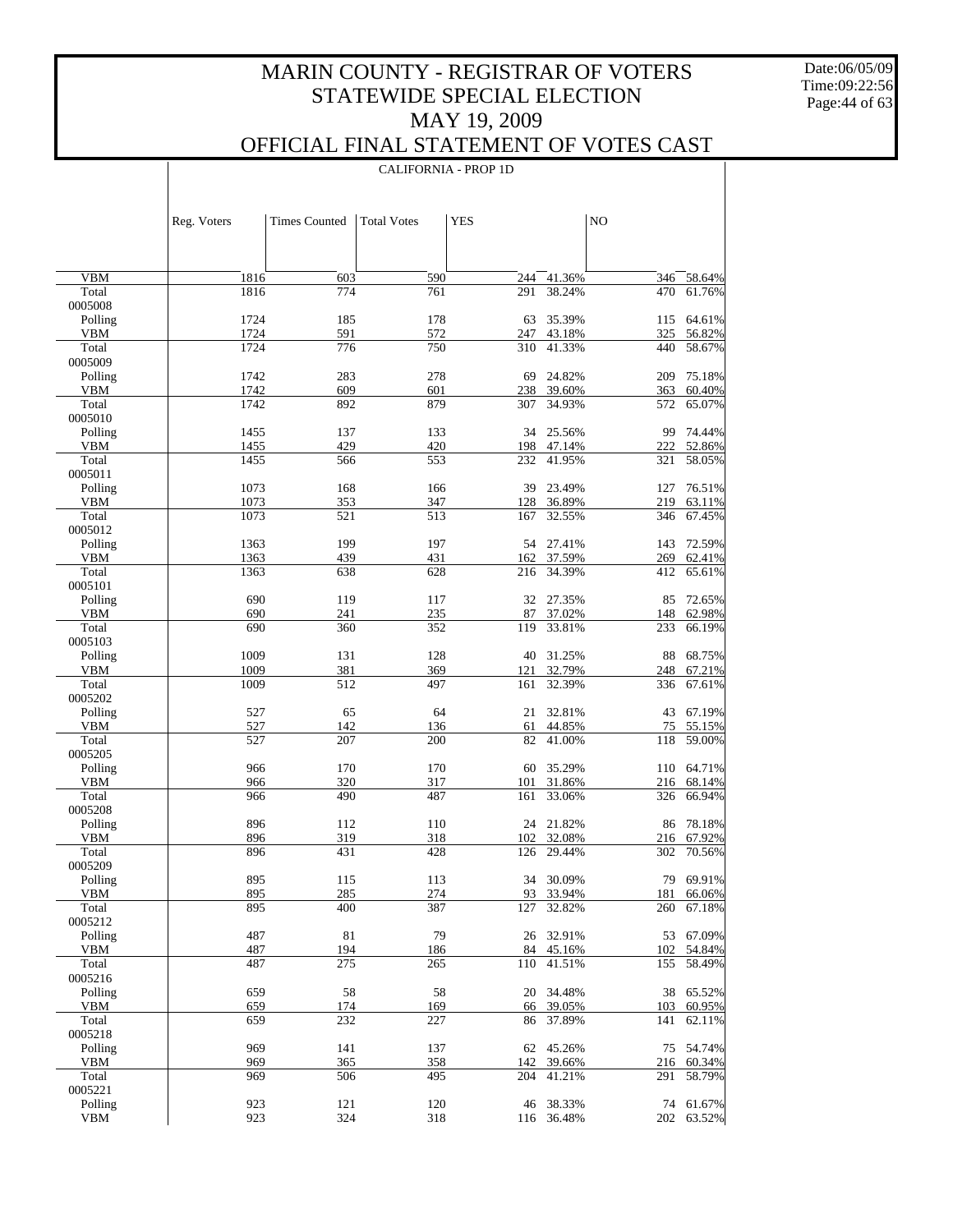Date:06/05/09 Time:09:22:56 Page:45 of 63

 $\perp$ 

### OFFICIAL FINAL STATEMENT OF VOTES CAST

|            |             | <b>CALIFORNIA - PROP 1D</b> |                    |            |        |       |        |  |  |
|------------|-------------|-----------------------------|--------------------|------------|--------|-------|--------|--|--|
|            | Reg. Voters | <b>Times Counted</b>        | <b>Total Votes</b> | <b>YES</b> |        | NO    |        |  |  |
|            |             |                             |                    |            |        |       |        |  |  |
| Total      | 923         | 445                         | 438                | 162        | 36.99% | 276   | 63.01% |  |  |
| 0005222    |             |                             |                    |            |        |       |        |  |  |
| Polling    | 1096        | 155                         | 154                | 51         | 33.12% | 103   | 66.88% |  |  |
| <b>VBM</b> | 1096        | 353                         | 348                | 146        | 41.95% | 202   | 58.05% |  |  |
| Total      | 1096        | 508                         | 502                | 197        | 39.24% | 305   | 60.76% |  |  |
| 0005225    |             |                             |                    |            |        |       |        |  |  |
| Polling    | 638         | 87                          | 87                 | 19         | 21.84% | 68    | 78.16% |  |  |
| <b>VBM</b> | 638         | 265                         | 265                | 111        | 41.89% | 154   | 58.11% |  |  |
| Total      | 638         | 352                         | 352                | 130        | 36.93% | 222   | 63.07% |  |  |
| 0005226    |             |                             |                    |            |        |       |        |  |  |
| Polling    | 1086        | 120                         | 120                | 45         | 37.50% | 75    | 62.50% |  |  |
| <b>VBM</b> | 1086        | 297                         | 293                | 132        | 45.05% | 161   | 54.95% |  |  |
| Total      | 1086        | 417                         | 413                | 177        | 42.86% | 236   | 57.14% |  |  |
| 0005300    |             |                             |                    |            |        |       |        |  |  |
| Polling    | 459         | 66                          | 66                 | 21         | 31.82% | 45    | 68.18% |  |  |
| <b>VBM</b> | 459         | 147                         | 140                | 42         | 30.00% | 98    | 70.00% |  |  |
| Total      | 459         | 213                         | 206                | 63         | 30.58% | 143   | 69.42% |  |  |
| Total      |             |                             |                    |            |        |       |        |  |  |
| Polling    | 150653      | 18865                       | 18573              | 6212       | 33.45% | 12361 | 66.55% |  |  |
| <b>VBM</b> | 150653      | 45075                       | 44179              | 18604      | 42.11% | 25575 | 57.89% |  |  |
| Total      | 150653      | 63940                       | 62752              | 24816      | 39.55% | 37936 | 60.45% |  |  |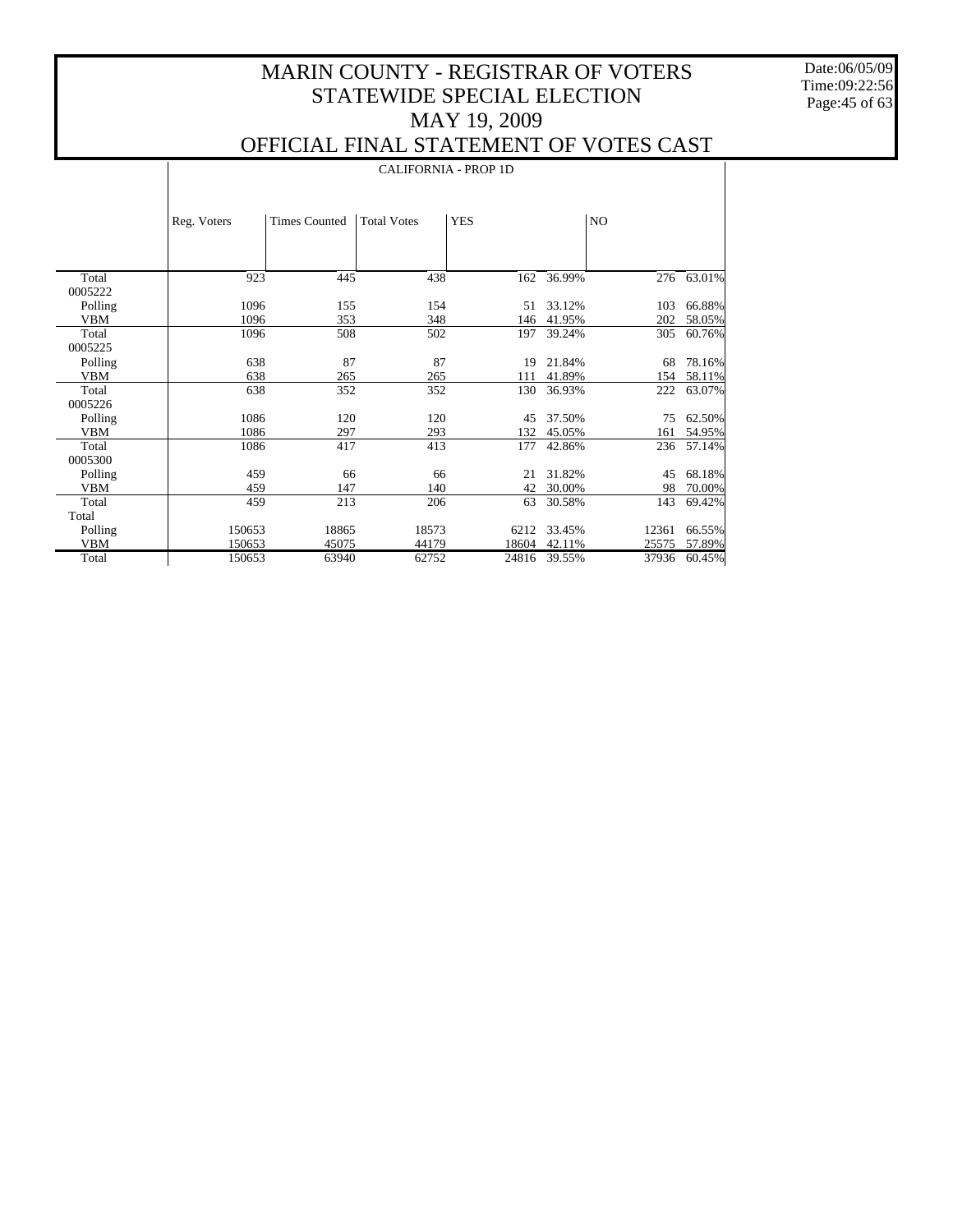Date:06/05/09 Time:09:22:56 Page:46 of 63

 $\top$ 

## OFFICIAL FINAL STATEMENT OF VOTES CAST

|                              |              |                      |                    | <b>CALIFORNIA - PROP 1E</b> |                  |            |                  |
|------------------------------|--------------|----------------------|--------------------|-----------------------------|------------------|------------|------------------|
|                              |              |                      |                    |                             |                  |            |                  |
|                              | Reg. Voters  | <b>Times Counted</b> | <b>Total Votes</b> | <b>YES</b>                  |                  | NO         |                  |
|                              |              |                      |                    |                             |                  |            |                  |
| Jurisdiction Wide<br>0001001 |              |                      |                    |                             |                  |            |                  |
| Polling                      | 1207         | 132                  | 132                | 48                          | 36.36%           | 84         | 63.64%           |
| <b>VBM</b>                   | 1207         | 320                  | 310                | 127                         | 40.97%           | 183        | 59.03%           |
| Total<br>0001002             | 1207         | 452                  | 442                | 175                         | 39.59%           | 267        | 60.41%           |
| Polling                      | 1966         | 298                  | 287                | 108                         | 37.63%           | 179        | 62.37%           |
| <b>VBM</b>                   | 1966         | 604                  | 593                | 255                         | 43.00%           | 338        | 57.00%           |
| Total<br>0001003             | 1966         | 902                  | 880                | 363                         | 41.25%           | 517        | 58.75%           |
| Polling                      | 944          | 128                  | 127                | 43                          | 33.86%           | 84         | 66.14%           |
| <b>VBM</b>                   | 944          | 312                  | 303                | 127                         | 41.91%           | 176        | 58.09%           |
| Total                        | 944          | 440                  | 430                | 170                         | 39.53%           | 260        | 60.47%           |
| 0001004<br>Polling           | 1551         | 132                  | 131                | 47                          | 35.88%           | 84         | 64.12%           |
| <b>VBM</b>                   | 1551         | 370                  | 361                | 157                         | 43.49%           | 204        | 56.51%           |
| Total                        | 1551         | 502                  | 492                | 204                         | 41.46%           | 288        | 58.54%           |
| 0001005                      |              |                      |                    |                             |                  |            |                  |
| Polling<br><b>VBM</b>        | 1424<br>1424 | 191<br>478           | 189<br>469         | 63<br>192                   | 33.33%<br>40.94% | 126<br>277 | 66.67%<br>59.06% |
| Total                        | 1424         | 669                  | 658                | 255                         | 38.75%           | 403        | 61.25%           |
| 0001006                      |              |                      |                    |                             |                  |            |                  |
| Polling                      | 1502         | 230                  | 226                | 79                          | 34.96%           | 147        | 65.04%           |
| <b>VBM</b>                   | 1502         | 493                  | 487                | 179                         | 36.76%           | 308        | 63.24%           |
| Total<br>0001007             | 1502         | 723                  | 713                | 258                         | 36.19%           | 455        | 63.81%           |
| Polling                      | 926          | 110                  | 108                | 41                          | 37.96%           | 67         | 62.04%           |
| <b>VBM</b>                   | 926          | 374                  | 364                | 127                         | 34.89%           | 237        | 65.11%           |
| Total                        | 926          | 484                  | 472                | 168                         | 35.59%           | 304        | 64.41%           |
| 0001008<br>Polling           | 1042         | 73                   | 73                 | 18                          | 24.66%           | 55         | 75.34%           |
| <b>VBM</b>                   | 1042         | 251                  | 243                | 117                         | 48.15%           | 126        | 51.85%           |
| Total                        | 1042         | 324                  | 316                | 135                         | 42.72%           | 181        | 57.28%           |
| 0001009                      |              |                      |                    |                             |                  |            |                  |
| Polling<br><b>VBM</b>        | 1450<br>1450 | 133                  | 131<br>417         | 34                          | 25.95%<br>47.48% | 97<br>219  | 74.05%<br>52.52% |
| Total                        | 1450         | 431<br>564           | 548                | 198<br>232                  | 42.34%           | 316        | 57.66%           |
| 0001010                      |              |                      |                    |                             |                  |            |                  |
| Polling                      | 1916         | 278                  | 275                | 98                          | 35.64%           | 177        | 64.36%           |
| <b>VBM</b>                   | 1916         | 665                  | 648                | 236                         | 36.42%           | 412        | 63.58%           |
| Total<br>0001011             | 1916         | 943                  | 923                | 334                         | 36.19%           | 589        | 63.81%           |
| Polling                      | 1084         | 108                  | 106                | 37                          | 34.91%           | 69         | 65.09%           |
| <b>VBM</b>                   | 1084         | 329                  | 323                | 152                         | 47.06%           | 171        | 52.94%           |
| Total                        | 1084         | 437                  | 429                | 189                         | 44.06%           | 240        | 55.94%           |
| 0001012                      | 1176         | 132                  | 129                |                             | 27.91%           |            | 72.09%           |
| Polling<br><b>VBM</b>        | 1176         | 447                  | 436                | 36<br>209                   | 47.94%           | 93<br>227  | 52.06%           |
| Total                        | 1176         | 579                  | 565                | 245                         | 43.36%           | 320        | 56.64%           |
| 0001013                      |              |                      |                    |                             |                  |            |                  |
| Polling                      | 1034         | 119                  | 119                | 38                          | 31.93%           | 81         | 68.07%           |
| <b>VBM</b><br>Total          | 1034<br>1034 | 293<br>412           | 288<br>407         | 112<br>150                  | 38.89%<br>36.86% | 176<br>257 | 61.11%<br>63.14% |
| 0001014                      |              |                      |                    |                             |                  |            |                  |
| Polling                      | 941          | 103                  | 100                | 29                          | 29.00%           | 71         | 71.00%           |
| <b>VBM</b>                   | 941          | 309                  | 303                | 125                         | 41.25%           | 178        | 58.75%           |
| Total                        | 941          | 412                  | 403                | 154                         | 38.21%           | 249        | 61.79%           |
| 0001015<br>Polling           | 967          | 136                  | 136                | 40                          | 29.41%           | 96         | 70.59%           |
| <b>VBM</b>                   | 967          | 320                  | 315                | 111                         | 35.24%           | 204        | 64.76%           |
| Total                        | 967          | 456                  | 451                | 151                         | 33.48%           | 300        | 66.52%           |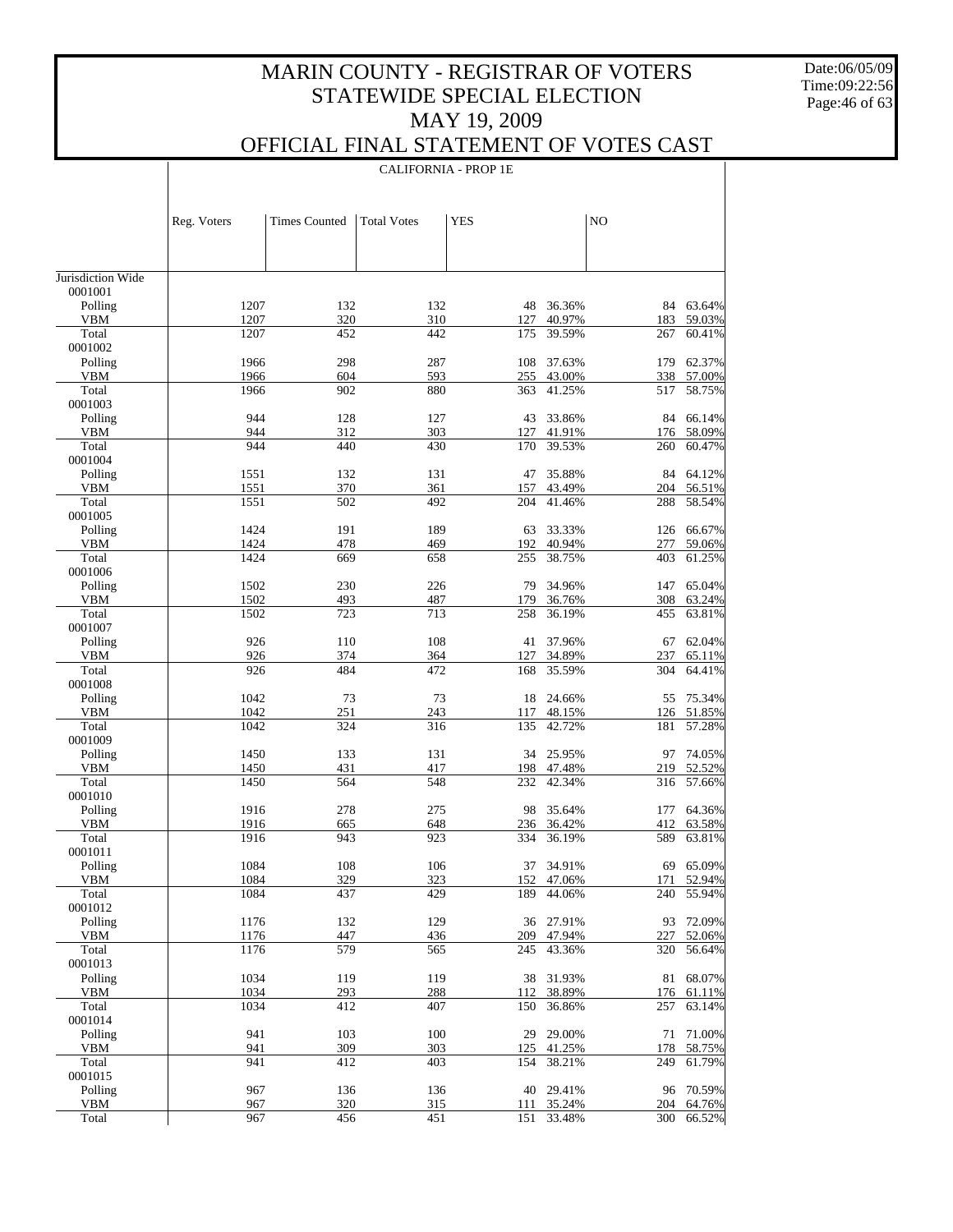Date:06/05/09 Time:09:22:56 Page:47 of 63

 $\mathbf{I}$ 

### OFFICIAL FINAL STATEMENT OF VOTES CAST

|                    |              |                      |                    | <b>CALIFORNIA - PROP 1E</b> |                         |            |                         |
|--------------------|--------------|----------------------|--------------------|-----------------------------|-------------------------|------------|-------------------------|
|                    |              |                      |                    |                             |                         |            |                         |
|                    |              |                      |                    |                             |                         |            |                         |
|                    | Reg. Voters  | <b>Times Counted</b> | <b>Total Votes</b> | <b>YES</b>                  |                         | NO         |                         |
|                    |              |                      |                    |                             |                         |            |                         |
|                    |              |                      |                    |                             |                         |            |                         |
| 0001016            |              |                      |                    |                             |                         |            |                         |
| Polling<br>VBM     | 1792<br>1792 | 227<br>645           | 224<br>629         |                             | 52 23.21%<br>40.54%     | 374        | 172 76.79%<br>59.46%    |
| Total              | 1792         | 872                  | 853                | 255<br>307                  | 35.99%                  | 546        | 64.01%                  |
| 0001017            |              |                      |                    |                             |                         |            |                         |
| Polling            | 2702         | 416                  | 414                | 126                         | 30.43%                  | 288        | 69.57%                  |
| VBM<br>Total       | 2702<br>2702 | 1032<br>1448         | 1013<br>1427       | 410<br>536                  | 40.47%<br>37.56%        | 603<br>891 | 59.53%<br>62.44%        |
| 0001018            |              |                      |                    |                             |                         |            |                         |
| Polling            | 1667         | 213                  | 208                | 78                          | 37.50%                  | 130        | 62.50%                  |
| VBM<br>Total       | 1667<br>1667 | 512<br>725           | 503<br>711         | 197<br>275                  | 39.17%<br>38.68%        | 306<br>436 | 60.83%<br>61.32%        |
| 0001019            |              |                      |                    |                             |                         |            |                         |
| Polling            | 819          | 113                  | 111                | 38                          | 34.23%                  | 73         | 65.77%                  |
| VBM                | 819          | 200                  | 196                | 75                          | 38.27%                  | 121        | 61.73%                  |
| Total<br>0001020   | 819          | 313                  | 307                | 113                         | 36.81%                  | 194        | 63.19%                  |
| Polling            | 2081         | 271                  | 264                |                             | 72 27.27%               | 192        | 72.73%                  |
| VBM                | 2081         | 624                  | 613                | 225                         | 36.70%                  | 388        | 63.30%                  |
| Total<br>0001021   | 2081         | 895                  | 877                | 297                         | 33.87%                  | 580        | 66.13%                  |
| Polling            | 2146         | 298                  | 296                | 100                         | 33.78%                  |            | 196 66.22%              |
| VBM                | 2146         | 760                  | 737                | 303                         | 41.11%                  | 434        | 58.89%                  |
| Total              | 2146         | 1058                 | 1033               | 403                         | 39.01%                  | 630        | 60.99%                  |
| 0001110<br>Polling | 419          | 72                   | 72                 | 26                          | 36.11%                  | 46         | 63.89%                  |
| VBM                | 419          | 214                  | 210                | 111                         | 52.86%                  | 99         | 47.14%                  |
| Total              | 419          | 286                  | 282                | 137                         | 48.58%                  | 145        | 51.42%                  |
| 0002001<br>Polling | 1445         | 127                  | 125                | 46                          | 36.80%                  | 79         | 63.20%                  |
| VBM                | 1445         | 537                  | 514                | 235                         | 45.72%                  | 279        | 54.28%                  |
| Total              | 1445         | 664                  | 639                | 281                         | 43.97%                  | 358        | 56.03%                  |
| 0002002<br>Polling | 1579         | 144                  | 142                | 33                          | 23.24%                  | 109        | 76.76%                  |
| VBM                | 1579         | 491                  | 468                | 209                         | 44.66%                  | 259        | 55.34%                  |
| Total              | 1579         | 635                  | 610                | 242                         | 39.67%                  | 368        | 60.33%                  |
| 0002003            |              |                      |                    |                             |                         |            |                         |
| Polling<br>VBM     | 1361<br>1361 | 168<br>462           | 167<br>449         | 59<br>168                   | 35.33%<br>37.42%        | 108<br>281 | 64.67%<br>62.58%        |
| Total              | 1361         | 630                  | 616                | 227                         | 36.85%                  | 389        | 63.15%                  |
| 0002004            |              |                      |                    |                             |                         |            |                         |
| Polling<br>VBM     | 1437<br>1437 | 141<br>444           | 141<br>432         |                             | 56 39.72%<br>196 45.37% |            | 85 60.28%<br>236 54.63% |
| Total              | 1437         | 585                  | 573                | 252                         | 43.98%                  | 321        | 56.02%                  |
| 0002005            |              |                      |                    |                             |                         |            |                         |
| Polling            | 1223         | 174                  | 170                | 58                          | 34.12%                  |            | 112 65.88%              |
| VBM<br>Total       | 1223<br>1223 | 341<br>515           | 339<br>509         | 173<br>231                  | 51.03%<br>45.38%        | 166<br>278 | 48.97%<br>54.62%        |
| 0002006            |              |                      |                    |                             |                         |            |                         |
| Polling            | 1161         | 175                  | 173                | 73                          | 42.20%                  |            | 100 57.80%              |
| VBM<br>Total       | 1161<br>1161 | 368<br>543           | 358<br>531         | 174<br>247                  | 48.60%<br>46.52%        | 184<br>284 | 51.40%<br>53.48%        |
| 0002007            |              |                      |                    |                             |                         |            |                         |
| Polling            | 799          | 93                   | 90                 | 27                          | 30.00%                  | 63         | 70.00%                  |
| <b>VBM</b>         | 799          | 269                  | 264                | 107                         | 40.53%                  | 157        | 59.47%                  |
| Total<br>0002008   | 799          | 362                  | 354                | 134                         | 37.85%                  | 220        | 62.15%                  |
| Polling            | 1567         | 216                  | 211                | 86                          | 40.76%                  |            | 125 59.24%              |
| VBM                | 1567         | 409                  | 393                | 174                         | 44.27%                  | 219        | 55.73%                  |
| Total<br>0002009   | 1567         | 625                  | 604                | 260                         | 43.05%                  | 344        | 56.95%                  |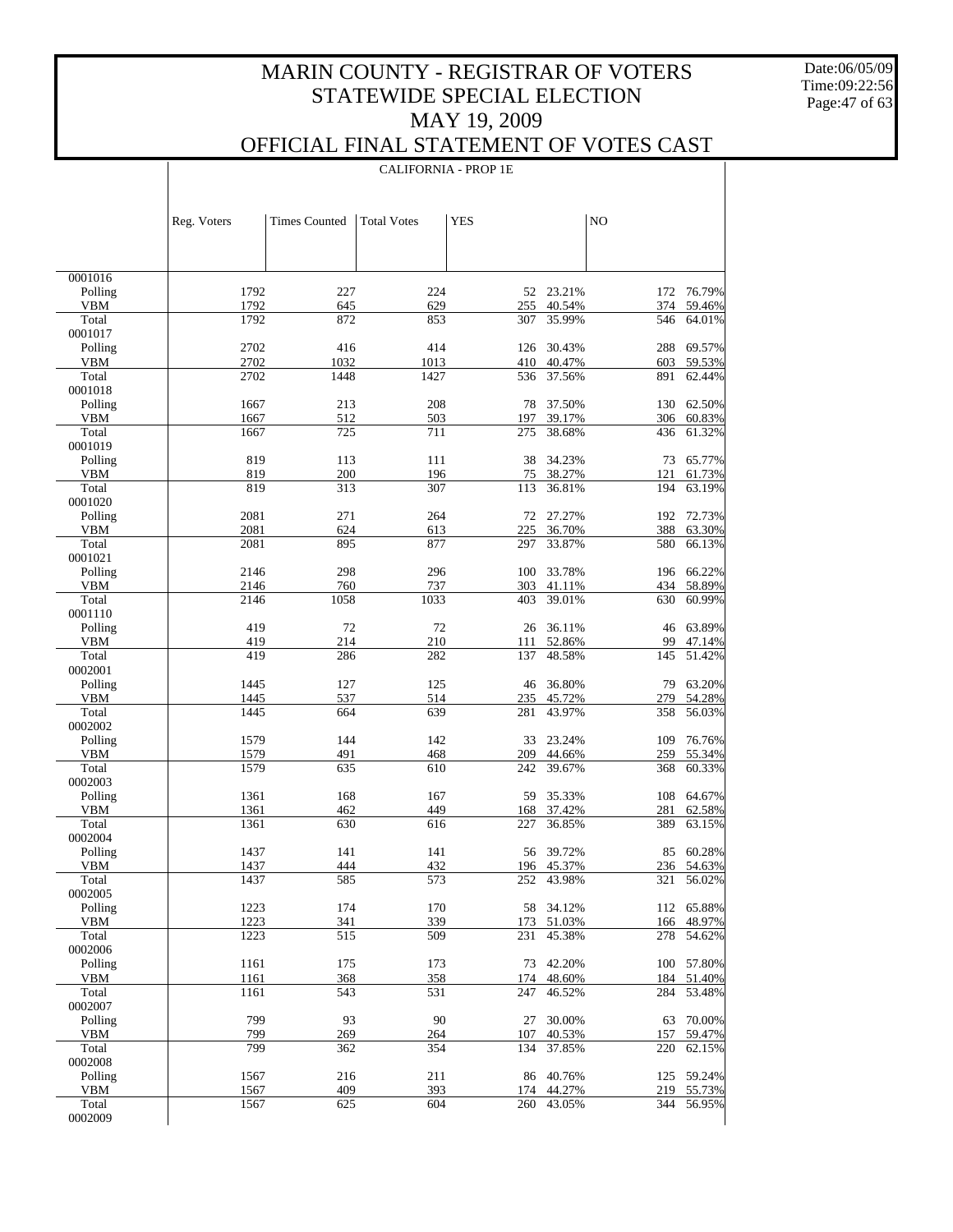CALIFORNIA - PROP 1E

Date:06/05/09 Time:09:22:56 Page:48 of 63

 $\overline{\phantom{a}}$ 

|                       | Reg. Voters  | <b>Times Counted</b> | <b>Total Votes</b> | <b>YES</b>       |                  | N <sub>O</sub>         |                  |
|-----------------------|--------------|----------------------|--------------------|------------------|------------------|------------------------|------------------|
|                       |              |                      |                    |                  |                  |                        |                  |
| Polling               | 1877         | 248                  | 245                | 86               | 35.10%           | 159                    | 64.90%           |
| <b>VBM</b>            | 1877         | 453                  | 437                | 196              | 44.85%           | 241                    | 55.15%           |
| Total                 | 1877         | 701                  | 682                | 282              | 41.35%           | 400                    | 58.65%           |
| 0002010<br>Polling    | 1588         | 170                  | 168                | 50               | 29.76%           |                        | 70.24%           |
| <b>VBM</b>            | 1588         | 426                  | 414                | 160              | 38.65%           | 118<br>254             | 61.35%           |
| Total                 | 1588         | 596                  | 582                | 210              | 36.08%           | 372                    | 63.92%           |
| 0002011               |              |                      |                    |                  |                  |                        |                  |
| Polling               | 1880         | 208                  | 203                | 66               | 32.51%           | 137                    | 67.49%           |
| <b>VBM</b>            | 1880         | 465                  | 451                | 193              | 42.79%           | 258                    | 57.21%           |
| Total                 | 1880         | 673                  | 654                | 259              | 39.60%           | 395                    | 60.40%           |
| 0002012               |              |                      |                    |                  |                  |                        |                  |
| Polling               | 1423         | 150                  | 144                | 46               | 31.94%           | 98                     | 68.06%           |
| <b>VBM</b><br>Total   | 1423<br>1423 | 412                  | 404                | 141              | 34.90%<br>34.12% | 263                    | 65.10%<br>65.88% |
| 0002013               |              | 562                  | 548                | 187              |                  | 361                    |                  |
| Polling               | 1693         | 263                  | 259                | 69               | 26.64%           | 190                    | 73.36%           |
| <b>VBM</b>            | 1693         | 414                  | 408                | 146              | 35.78%           | 262                    | 64.22%           |
| Total                 | 1693         | 677                  | 667                | 215              | 32.23%           | 452                    | 67.77%           |
| 0002014               |              |                      |                    |                  |                  |                        |                  |
| Polling               | 1460         | 197                  | 195                | 49               | 25.13%           | 146                    | 74.87%           |
| <b>VBM</b>            | 1460         | 385                  | 375                | 161              | 42.93%           | 214                    | 57.07%           |
| Total                 | 1460         | 582                  | 570                | 210              | 36.84%           | 360                    | 63.16%           |
| 0002015               |              |                      |                    |                  |                  |                        |                  |
| Polling               | 1669         | 194                  | 190                | 84               | 44.21%           | 106                    | 55.79%           |
| <b>VBM</b>            | 1669         | 503                  | 490                | 223              | 45.51%           | 267                    | 54.49%           |
| Total<br>0002016      | 1669         | 697                  | 680                | 307              | 45.15%           | 373                    | 54.85%           |
| Polling               | 1007         | 89                   | 87                 | 30               | 34.48%           | 57                     | 65.52%           |
| <b>VBM</b>            | 1007         | 372                  | 367                | 169              | 46.05%           | 198                    | 53.95%           |
| Total                 | 1007         | 461                  | 454                | 199              | 43.83%           | 255                    | 56.17%           |
| 0002017               |              |                      |                    |                  |                  |                        |                  |
| Polling               | 1037         | 121                  | 117                | 41               | 35.04%           | 76                     | 64.96%           |
| <b>VBM</b>            | 1037         | 283                  | 281                | 109              | 38.79%           | 172                    | 61.21%           |
| Total                 | 1037         | 404                  | 398                | 150              | 37.69%           | 248                    | 62.31%           |
| 0002018               |              |                      |                    |                  |                  |                        |                  |
| Polling<br><b>VBM</b> | 1432<br>1432 | 151<br>500           | 146<br>488         | 50<br>180        | 34.25%<br>36.89% | 96<br>308              | 65.75%<br>63.11% |
| Total                 | 1432         | 651                  | 634                | 230              | 36.28%           | 404                    | 63.72%           |
| 0002019               |              |                      |                    |                  |                  |                        |                  |
| Polling               | 1682         | 233                  | 229                | 63               | 27.51%           | 166                    | 72.49%           |
| VBM                   | 1682         | 475                  | 469                | 181              | 38.59%           | 288                    | 61.41%           |
| Total                 | 1682         | 708                  | 698                | 244              | 34.96%           | 454                    | 65.04%           |
| 0002020               |              |                      |                    |                  |                  |                        |                  |
| Polling               | 142          | 54                   | 52                 |                  | 18 34.62%        |                        | 34 65.38%        |
| <b>VBM</b>            | 142          | 0                    | $\boldsymbol{0}$   | $\mathbf{0}$     |                  | $\mathbf{0}$           |                  |
| Total                 | 142          | 54                   | $\overline{52}$    | 18               | 34.62%           | 34                     | 65.38%           |
| 0002021               | 150          | 60                   | 60                 |                  | 14 23.33%        |                        | 76.67%           |
| Polling<br><b>VBM</b> | 150          | $\boldsymbol{0}$     | $\boldsymbol{0}$   | $\boldsymbol{0}$ |                  | 46<br>$\boldsymbol{0}$ |                  |
| Total                 | 150          | 60                   | 60                 | 14               | 23.33%           | 46                     | 76.67%           |
| 0002022               |              |                      |                    |                  |                  |                        |                  |
| Polling               | 259          | 93                   | 90                 | 43               | 47.78%           | 47                     | 52.22%           |
| <b>VBM</b>            | 259          | $\boldsymbol{0}$     | $\boldsymbol{0}$   | $\mathbf{0}$     |                  | $\boldsymbol{0}$       |                  |
| Total                 | 259          | 93                   | 90                 | 43               | 47.78%           | 47                     | 52.22%           |
| 0002023               |              |                      |                    |                  |                  |                        |                  |
| Polling               | 1534         | 169                  | 169                | 62               | 36.69%           |                        | 107 63.31%       |
| <b>VBM</b>            | 1534         | 359                  | 354                | 151              | 42.66%           | 203                    | 57.34%           |
| Total<br>0002024      | 1534         | 528                  | 523                | 213              | 40.73%           |                        | 310 59.27%       |
| Polling               | 1862         | 228                  | 228                |                  | 78 34.21%        |                        | 150 65.79%       |
|                       |              |                      |                    |                  |                  |                        |                  |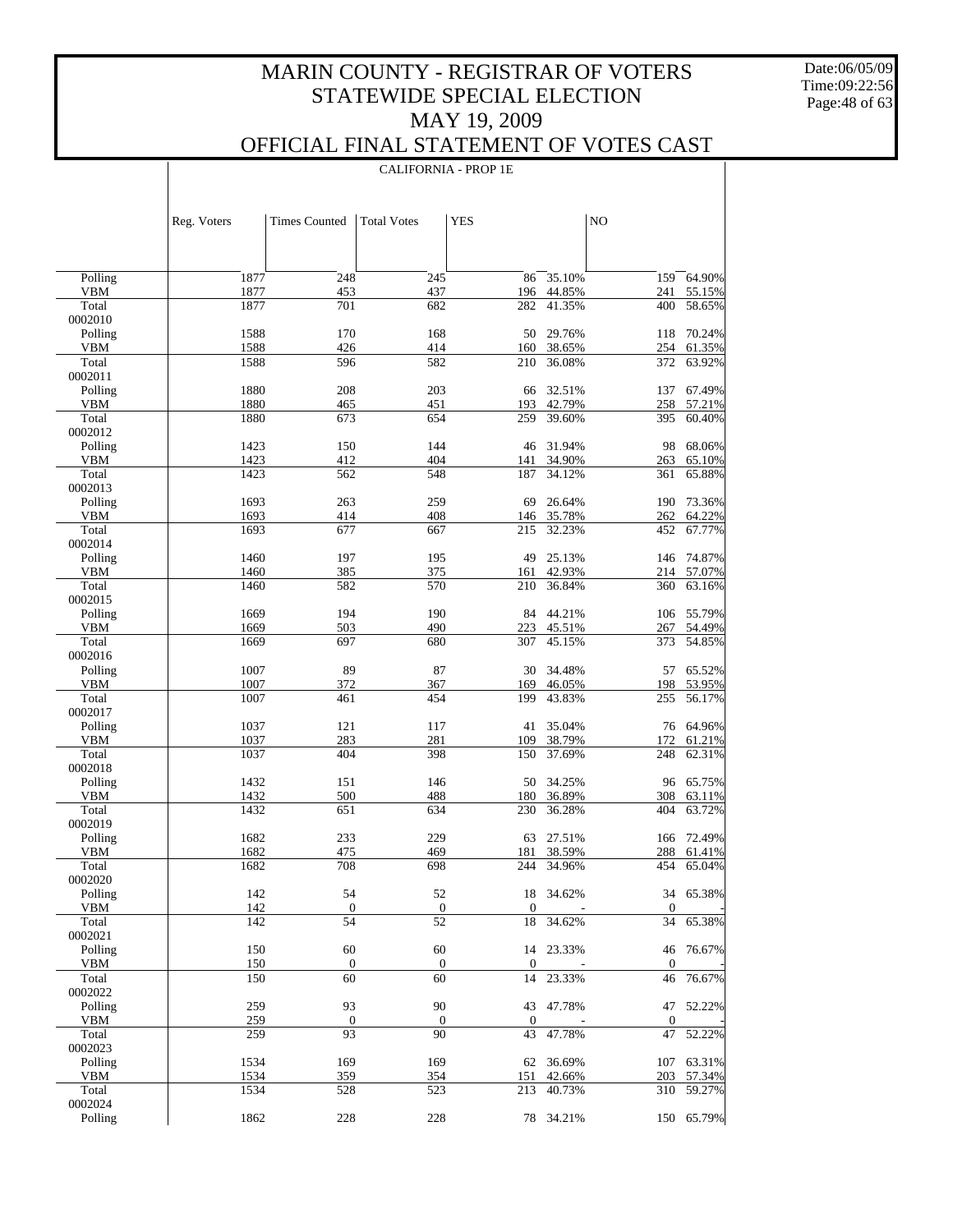Date:06/05/09 Time:09:22:56 Page:49 of 63

 $\overline{\phantom{a}}$ 

### OFFICIAL FINAL STATEMENT OF VOTES CAST

CALIFORNIA - PROP 1E

|                       | Reg. Voters  | <b>Times Counted</b> | <b>Total Votes</b> | <b>YES</b> |                     | NO         |                  |
|-----------------------|--------------|----------------------|--------------------|------------|---------------------|------------|------------------|
|                       |              |                      |                    |            |                     |            |                  |
| <b>VBM</b>            | 1862         | 526                  | 517                | 218        | $\frac{1}{42.17\%}$ | 299        | 57.83%           |
| Total                 | 1862         | 754                  | 745                | 296        | 39.73%              | 449        | 60.27%           |
| 0002303               |              |                      |                    |            |                     |            |                  |
| Polling<br><b>VBM</b> | 899<br>899   | 123<br>181           | 119<br>180         | 36<br>69   | 30.25%<br>38.33%    | 83<br>111  | 69.75%<br>61.67% |
| Total                 | 899          | 304                  | 299                | 105        | 35.12%              | 194        | 64.88%           |
| 0002304               |              |                      |                    |            |                     |            |                  |
| Polling               | 973          | 155                  | 151                | 49         | 32.45%              |            | 102 67.55%       |
| <b>VBM</b>            | 973          | 255                  | 249                | 82         | 32.93%              | 167        | 67.07%           |
| Total<br>0002907      | 973          | 410                  | 400                | 131        | 32.75%              | 269        | 67.25%           |
| Polling               | 704          | 65                   | 65                 | 18         | 27.69%              | 47         | 72.31%           |
| <b>VBM</b>            | 704          | 123                  | 117                | 54         | 46.15%              | 63         | 53.85%           |
| Total                 | 704          | 188                  | 182                | 72         | 39.56%              | 110        | 60.44%           |
| 0003001               |              |                      |                    |            |                     |            |                  |
| Polling<br><b>VBM</b> | 998<br>998   | 94                   | 93                 | 30         | 32.26%              | 63         | 67.74%           |
| Total                 | 998          | 282<br>376           | 278<br>371         | 132<br>162 | 47.48%<br>43.67%    | 146<br>209 | 52.52%<br>56.33% |
| 0003002               |              |                      |                    |            |                     |            |                  |
| Polling               | 1795         | 183                  | 175                | 51         | 29.14%              | 124        | 70.86%           |
| <b>VBM</b>            | 1795         | 512                  | 504                | 215        | 42.66%              | 289        | 57.34%           |
| Total                 | 1795         | 695                  | 679                | 266        | 39.18%              | 413        | 60.82%           |
| 0003003               | 1641         |                      |                    |            | 36.88%              |            |                  |
| Polling<br><b>VBM</b> | 1641         | 146<br>527           | 141<br>514         | 52<br>213  | 41.44%              | 89<br>301  | 63.12%<br>58.56% |
| Total                 | 1641         | 673                  | 655                | 265        | 40.46%              | 390        | 59.54%           |
| 0003004               |              |                      |                    |            |                     |            |                  |
| Polling               | 2185         | 215                  | 212                |            | 74 34.91%           | 138        | 65.09%           |
| <b>VBM</b>            | 2185         | 700                  | 682                | 324        | 47.51%              | 358        | 52.49%           |
| Total<br>0003005      | 2185         | 915                  | 894                | 398        | 44.52%              | 496        | 55.48%           |
| Polling               | 1538         | 143                  | 142                | 48         | 33.80%              | 94         | 66.20%           |
| <b>VBM</b>            | 1538         | 467                  | 457                | 199        | 43.54%              | 258        | 56.46%           |
| Total                 | 1538         | 610                  | 599                | 247        | 41.24%              | 352        | 58.76%           |
| 0003006               |              |                      |                    |            |                     |            |                  |
| Polling               | 1009         | 127                  | 123                | 44         | 35.77%              | 79         | 64.23%           |
| <b>VBM</b><br>Total   | 1009<br>1009 | 260<br>387           | 256<br>379         | 117<br>161 | 45.70%<br>42.48%    | 139<br>218 | 54.30%<br>57.52% |
| 0003007               |              |                      |                    |            |                     |            |                  |
| Polling               | 2000         | 255                  | 254                | 85         | 33.46%              | 169        | 66.54%           |
| <b>VBM</b>            | 2000         | 576                  | 572                | 270        | 47.20%              | 302        | 52.80%           |
| Total                 | 2000         | 831                  | 826                | 355        | 42.98%              | 471        | 57.02%           |
| 0003008               | 1870         | 258                  | 252                | 96         | 38.10%              | 156        |                  |
| Polling<br>VBM        | 1870         | 492                  | 486                | 192        | 39.51%              | 294        | 61.90%<br>60.49% |
| Total                 | 1870         | 750                  | 738                | 288        | 39.02%              | 450        | 60.98%           |
| 0003009               |              |                      |                    |            |                     |            |                  |
| Polling               | 1553         | 144                  | 143                | 41         | 28.67%              | 102        | 71.33%           |
| <b>VBM</b>            | 1553         | 517                  | 507                | 256        | 50.49%              | 251        | 49.51%           |
| Total<br>0003010      | 1553         | 661                  | 650                | 297        | 45.69%              | 353        | 54.31%           |
| Polling               | 1464         | 141                  | 140                | 50         | 35.71%              | 90         | 64.29%           |
| <b>VBM</b>            | 1464         | 402                  | 390                | 169        | 43.33%              | 221        | 56.67%           |
| Total                 | 1464         | 543                  | 530                | 219        | 41.32%              | 311        | 58.68%           |
| 0003011               |              |                      |                    |            |                     |            |                  |
| Polling               | 2298<br>2298 | 249<br>752           | 246                | 74         | 30.08%              | 172        | 69.92%           |
| <b>VBM</b><br>Total   | 2298         | 1001                 | 735<br>981         | 358<br>432 | 48.71%<br>44.04%    | 377<br>549 | 51.29%<br>55.96% |
| 0003012               |              |                      |                    |            |                     |            |                  |
| Polling               | 1108         | 92                   | 90                 | 20         | 22.22%              | 70         | 77.78%           |
| <b>VBM</b>            | 1108         | 352                  | 346                |            | 152 43.93%          | 194        | 56.07%           |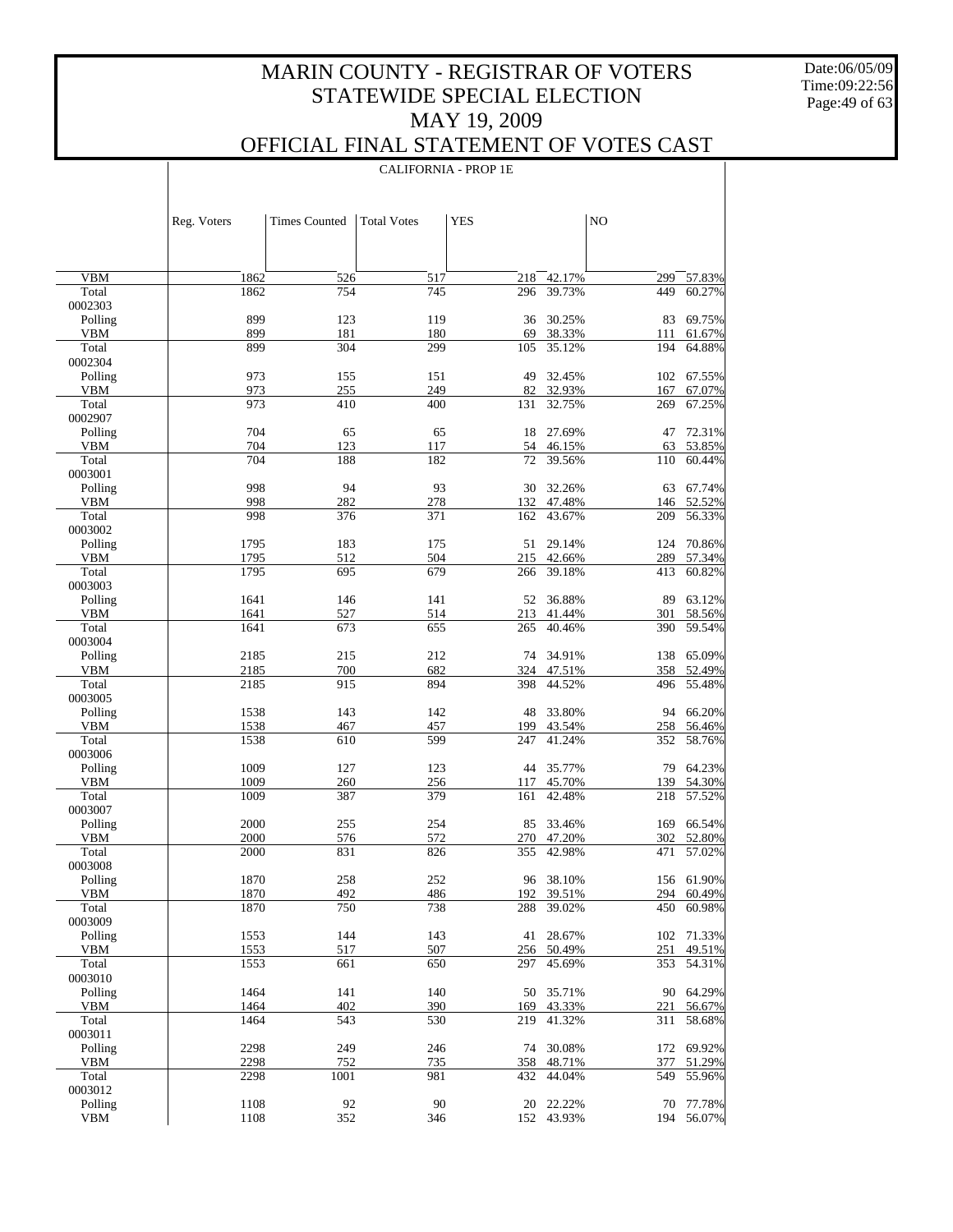Date:06/05/09 Time:09:22:56 Page:50 of 63

#### OFFICIAL FINAL STATEMENT OF VOTES CAST CALIFORNIA - PROP 1E

|                     | Reg. Voters  | <b>Times Counted</b> | <b>Total Votes</b> | <b>YES</b>       |                  | NO               |                  |
|---------------------|--------------|----------------------|--------------------|------------------|------------------|------------------|------------------|
|                     |              |                      |                    |                  |                  |                  |                  |
| Total               | 1108         | 444                  | 436                | 172              | 39.45%           | 264              | 60.55%           |
| 0003013             |              |                      |                    |                  |                  |                  |                  |
| Polling             | 1547         | 175                  | 171                | 56               | 32.75%           | 115              | 67.25%           |
| <b>VBM</b>          | 1547         | 552                  | 542                |                  | 256 47.23%       |                  | 286 52.77%       |
| Total<br>0003014    | 1547         | 727                  | 713                | 312              | 43.76%           | 401              | 56.24%           |
| Polling             | 1688         | 251                  | 244                | 103              | 42.21%           | 141              | 57.79%           |
| <b>VBM</b>          | 1688         | 446                  | 437                |                  | 200 45.77%       | 237              | 54.23%           |
| Total               | 1688         | 697                  | 681                | 303              | 44.49%           | 378              | 55.51%           |
| 0003015             |              |                      |                    |                  |                  |                  |                  |
| Polling             | 1761         | 186                  | 184                | 66               | 35.87%           |                  | 118 64.13%       |
| VBM                 | 1761         | 484                  | 480                | 198              | 41.25%           | 282              | 58.75%           |
| Total               | 1761         | 670                  | 664                | 264              | 39.76%           | 400              | 60.24%           |
| 0003016             |              |                      |                    |                  |                  |                  |                  |
| Polling             | 1687         | 237                  | 236                | 96               | 40.68%           | 140              | 59.32%           |
| VBM                 | 1687         | 431                  | 425                |                  | 185 43.53%       | 240              | 56.47%           |
| Total               | 1687         | 668                  | 661                | 281              | 42.51%           | 380              | 57.49%           |
| 0003017             |              |                      |                    |                  |                  |                  |                  |
| Polling             | 1342         | 99                   | 95                 | 38               | 40.00%           | 57               | 60.00%           |
| VBM<br>Total        | 1342<br>1342 | 261<br>360           | 255<br>350         | 124<br>162       | 48.63%<br>46.29% | 131<br>188       | 51.37%<br>53.71% |
| 0003018             |              |                      |                    |                  |                  |                  |                  |
| Polling             | 1190         | 146                  | 145                | 55               | 37.93%           | 90               | 62.07%           |
| VBM                 | 1190         | 315                  | 309                | 147              | 47.57%           |                  | 162 52.43%       |
| Total               | 1190         | 461                  | 454                | 202              | 44.49%           | 252              | 55.51%           |
| 0003019             |              |                      |                    |                  |                  |                  |                  |
| Polling             | 948          | 101                  | 98                 | 34               | 34.69%           |                  | 64 65.31%        |
| VBM                 | 948          | 271                  | 267                | 106              | 39.70%           | 161              | 60.30%           |
| Total               | 948          | 372                  | 365                | 140              | 38.36%           | 225              | 61.64%           |
| 0003020             |              |                      |                    |                  |                  |                  |                  |
| Polling             | 227          | 73                   | 70                 | 29               | 41.43%           | 41               | 58.57%           |
| VBM                 | 227          | $\boldsymbol{0}$     | $\boldsymbol{0}$   | $\boldsymbol{0}$ |                  | $\boldsymbol{0}$ |                  |
| Total               | 227          | 73                   | 70                 | 29               | 41.43%           | 41               | 58.57%           |
| 0003105             | 845          | 82                   | 81                 |                  | 44.44%           |                  | 55.56%           |
| Polling<br>VBM      | 845          | 219                  | 215                | 36<br>105        | 48.84%           | 45<br>110        | 51.16%           |
| Total               | 845          | 301                  | 296                | 141              | 47.64%           | 155              | 52.36%           |
| 0003204             |              |                      |                    |                  |                  |                  |                  |
| Polling             | 1001         | 112                  | 110                | 35               | 31.82%           | 75               | 68.18%           |
| <b>VBM</b>          | 1001         | 254                  | 247                | 102              | 41.30%           | 145              | 58.70%           |
| Total               | 1001         | 366                  | 357                | 137              | 38.38%           | 220              | 61.62%           |
| 0003302             |              |                      |                    |                  |                  |                  |                  |
| Polling             | 995          | 88                   | 86                 |                  | 30 34.88%        |                  | 56 65.12%        |
| VBM                 | 995          | 347                  | 340                |                  | 151 44.41%       |                  | 189 55.59%       |
| Total               | 995          | 435                  | 426                | 181              | 42.49%           | 245              | 57.51%           |
| 0003600             |              |                      |                    |                  |                  |                  |                  |
| Polling             | 870          | 73                   | 72                 | 28               | 38.89%           | 44               | 61.11%           |
| <b>VBM</b><br>Total | 870<br>870   | 201<br>274           | 197<br>269         | 98<br>126        | 49.75%<br>46.84% | 99<br>143        | 50.25%<br>53.16% |
| 0003705             |              |                      |                    |                  |                  |                  |                  |
| Polling             | 466          | 77                   | 76                 | 24               | 31.58%           | 52               | 68.42%           |
| <b>VBM</b>          | 466          | 92                   | 91                 | 38               | 41.76%           | 53               | 58.24%           |
| Total               | 466          | 169                  | 167                | 62               | 37.13%           | 105              | 62.87%           |
| 0004001             |              |                      |                    |                  |                  |                  |                  |
| Polling             | 1261         | 189                  | 186                | 45               | 24.19%           | 141              | 75.81%           |
| <b>VBM</b>          | 1261         | 376                  | 366                | 119              | 32.51%           | 247              | 67.49%           |
| Total               | 1261         | 565                  | 552                | 164              | 29.71%           | 388              | 70.29%           |
| 0004002             |              |                      |                    |                  |                  |                  |                  |
| Polling             | 185          | 67                   | 67                 | 29               | 43.28%           | 38               | 56.72%           |
| <b>VBM</b>          | 185          | $\boldsymbol{0}$     | $\boldsymbol{0}$   | $\mathbf{0}$     |                  | $\mathbf{0}$     |                  |
| Total               | 185          | 67                   | 67                 | 29               | 43.28%           | 38               | 56.72%           |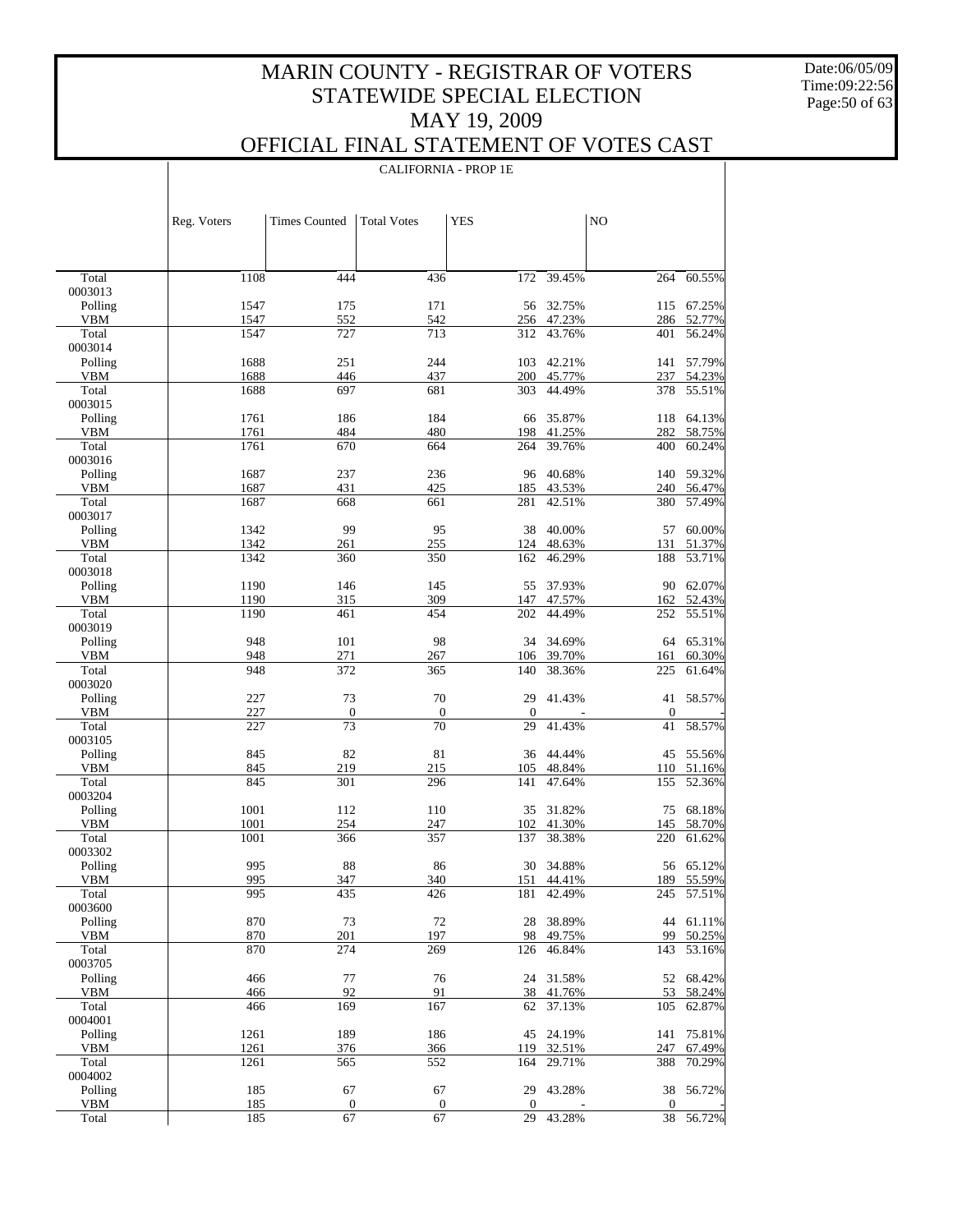Date:06/05/09 Time:09:22:57 Page:51 of 63

 $\perp$ 

### OFFICIAL FINAL STATEMENT OF VOTES CAST

|                    |              |                        |                        | <b>CALIFORNIA - PROP 1E</b> |                     |                        |                      |
|--------------------|--------------|------------------------|------------------------|-----------------------------|---------------------|------------------------|----------------------|
|                    |              |                        |                        |                             |                     |                        |                      |
|                    |              |                        |                        |                             |                     |                        |                      |
|                    | Reg. Voters  | <b>Times Counted</b>   | <b>Total Votes</b>     | <b>YES</b>                  |                     | N <sub>O</sub>         |                      |
|                    |              |                        |                        |                             |                     |                        |                      |
|                    |              |                        |                        |                             |                     |                        |                      |
| 0004003            |              |                        |                        |                             |                     |                        |                      |
| Polling            | 228          | 104                    | 102                    | 24                          | 23.53%              | 78                     | 76.47%               |
| VBM                | 228          | $\mathbf{0}$           | $\overline{0}$         | 0                           |                     | $\mathbf{0}$           |                      |
| Total<br>0004004   | 228          | 104                    | 102                    | 24                          | 23.53%              | 78                     | 76.47%               |
| Polling            | 981          | 147                    | 144                    | 28                          | 19.44%              |                        | 116 80.56%           |
| VBM                | 981          | 314                    | 304                    | 131                         | 43.09%              | 173                    | 56.91%               |
| Total              | 981          | 461                    | 448                    | 159                         | 35.49%              | 289                    | 64.51%               |
| 0004005<br>Polling | 1621         | 178                    | 175                    | 56                          | 32.00%              | 119                    | 68.00%               |
| VBM                | 1621         | 475                    | 466                    | 227                         | 48.71%              | 239                    | 51.29%               |
| Total              | 1621         | 653                    | 641                    | 283                         | 44.15%              | 358                    | 55.85%               |
| 0004006            |              |                        |                        |                             |                     |                        |                      |
| Polling            | 1052         | 175                    | 170                    | 47                          | 27.65%              | 123                    | 72.35%               |
| VBM<br>Total       | 1052<br>1052 | 236<br>411             | 230<br>400             | 74<br>121                   | 32.17%<br>30.25%    | 156<br>279             | 67.83%<br>69.75%     |
| 0004007            |              |                        |                        |                             |                     |                        |                      |
| Polling            | 1516         | 231                    | 228                    | 73                          | 32.02%              | 155                    | 67.98%               |
| VBM                | 1516         | 318                    | 310                    | 123                         | 39.68%              | 187                    | 60.32%               |
| Total<br>0004008   | 1516         | 549                    | 538                    | 196                         | 36.43%              | 342                    | 63.57%               |
| Polling            | 1155         | 174                    | 171                    | 49                          | 28.65%              |                        | 122 71.35%           |
| VBM                | 1155         | 276                    | 272                    | 120                         | 44.12%              | 152                    | 55.88%               |
| Total              | 1155         | 450                    | 443                    | 169                         | 38.15%              | 274                    | 61.85%               |
| 0004009            |              |                        |                        |                             |                     |                        |                      |
| Polling<br>VBM     | 1693<br>1693 | 165<br>487             | 164<br>480             | 59<br>218                   | 35.98%<br>45.42%    | 262                    | 105 64.02%<br>54.58% |
| Total              | 1693         | 652                    | 644                    | 277                         | 43.01%              | 367                    | 56.99%               |
| 0004010            |              |                        |                        |                             |                     |                        |                      |
| Polling            | 1636         | 231                    | 229                    | 85                          | 37.12%              |                        | 144 62.88%           |
| VBM<br>Total       | 1636<br>1636 | 493<br>724             | 479<br>708             | 211<br>296                  | 44.05%<br>41.81%    | 268<br>412             | 55.95%<br>58.19%     |
| 0004011            |              |                        |                        |                             |                     |                        |                      |
| Polling            | 1666         | 230                    | 228                    | 83                          | 36.40%              |                        | 145 63.60%           |
| VBM                | 1666         | 476                    | 457                    | 213                         | 46.61%              | 244                    | 53.39%               |
| Total<br>0004012   | 1666         | 706                    | 685                    | 296                         | 43.21%              | 389                    | 56.79%               |
| Polling            | 1570         | 232                    | 228                    | 78                          | 34.21%              | 150                    | 65.79%               |
| <b>VBM</b>         | 1570         | 451                    | 442                    | 187                         | 42.31%              | 255                    | 57.69%               |
| Total              | 1570         | 683                    | 670                    | 265                         | 39.55%              | 405                    | 60.45%               |
| 0004013            |              |                        |                        |                             |                     |                        |                      |
| Polling<br>VBM     | 145<br>145   | 47<br>$\boldsymbol{0}$ | 47<br>$\boldsymbol{0}$ | $\boldsymbol{0}$            | 26 55.32%           | 21<br>$\boldsymbol{0}$ | 44.68%               |
| Total              | 145          | $\overline{47}$        | $\overline{47}$        | 26                          | 55.32%              | 21                     | 44.68%               |
| 0004014            |              |                        |                        |                             |                     |                        |                      |
| Polling            | 108          | 43                     | 38                     |                             | 12 31.58%           |                        | 26 68.42%            |
| VBM                | 108          | $\boldsymbol{0}$       | $\boldsymbol{0}$       | $\boldsymbol{0}$            |                     | $\boldsymbol{0}$       |                      |
| Total<br>0004101   | 108          | 43                     | 38                     | $12\,$                      | 31.58%              | 26                     | 68.42%               |
| Polling            | 591          | 77                     | 73                     |                             | 20 27.40%           | 53                     | 72.60%               |
| VBM                | 591          | 200                    | 198                    | 80                          | 40.40%              | 118                    | 59.60%               |
| Total              | 591          | 277                    | 271                    | 100                         | 36.90%              | 171                    | 63.10%               |
| 0004103            | 624          |                        |                        |                             |                     |                        | 75.81%               |
| Polling<br>VBM     | 624          | 126<br>166             | 124<br>165             | 70                          | 30 24.19%<br>42.42% | 94<br>95               | 57.58%               |
| Total              | 624          | 292                    | 289                    | 100                         | 34.60%              | 189                    | 65.40%               |
| 0004200            |              |                        |                        |                             |                     |                        |                      |
| Polling            | 431          | 76                     | 74                     |                             | 35 47.30%           |                        | 39 52.70%            |
| VBM<br>Total       | 431<br>431   | 97<br>173              | 94<br>168              | 35<br>70                    | 37.23%<br>41.67%    | 59<br>98               | 62.77%<br>58.33%     |
| 0004301            |              |                        |                        |                             |                     |                        |                      |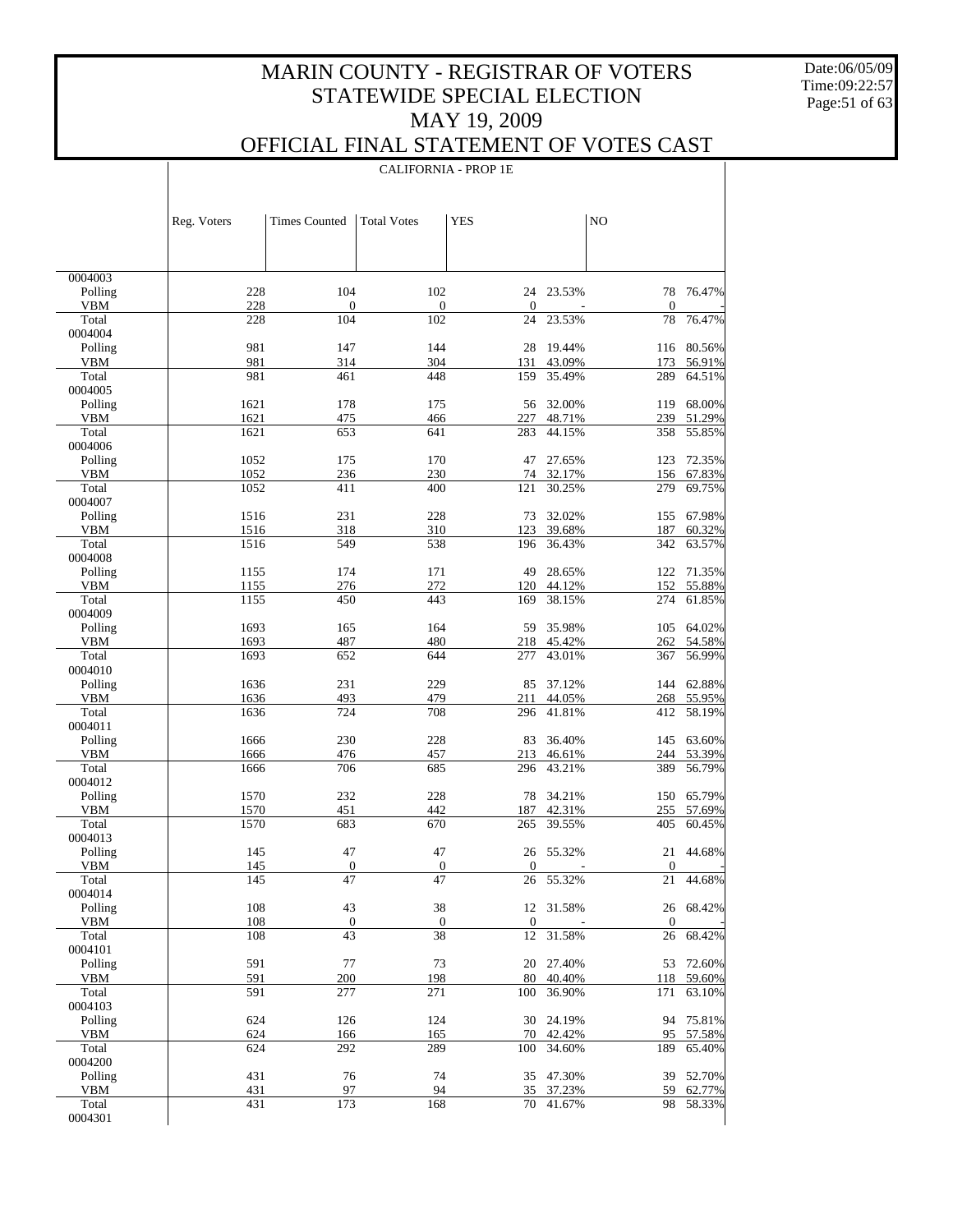Date:06/05/09 Time:09:22:57 Page:52 of 63

 $\mathbf{I}$ 

|                       | <b>CALIFORNIA - PROP 1E</b> |                      |                    |            |                  |            |                  |  |
|-----------------------|-----------------------------|----------------------|--------------------|------------|------------------|------------|------------------|--|
|                       |                             |                      |                    |            |                  |            |                  |  |
|                       | Reg. Voters                 | <b>Times Counted</b> | <b>Total Votes</b> | <b>YES</b> |                  | NO         |                  |  |
|                       |                             |                      |                    |            |                  |            |                  |  |
| Polling               | 323                         | 46                   | 44                 | 15         | 34.09%           | 29         | 65.91%           |  |
| <b>VBM</b>            | 323                         | 63                   | 62                 | 29         | 46.77%           | 33         | 53.23%           |  |
| Total<br>0004302      | 323                         | 109                  | 106                | 44         | 41.51%           | 62         | 58.49%           |  |
| Polling               | 583                         | 75                   | 73                 | 21         | 28.77%           | 52         | 71.23%           |  |
| <b>VBM</b>            | 583                         | 143                  | 142                | 61         | 42.96%           | 81         | 57.04%           |  |
| Total                 | 583                         | 218                  | 215                | 82         | 38.14%           | 133        | 61.86%           |  |
| 0004305<br>Polling    | 487                         | 58                   | 57                 | 14         | 24.56%           | 43         | 75.44%           |  |
| <b>VBM</b>            | 487                         | 138                  | 137                | 54         | 39.42%           | 83         | 60.58%           |  |
| Total                 | 487                         | 196                  | 194                | 68         | 35.05%           | 126        | 64.95%           |  |
| 0004501<br>Polling    | 940                         | 124                  | 120                | 31         | 25.83%           | 89         | 74.17%           |  |
| <b>VBM</b>            | 940                         | 300                  | 294                | 111        | 37.76%           | 183        | 62.24%           |  |
| Total                 | 940                         | 424                  | 414                | 142        | 34.30%           | 272        | 65.70%           |  |
| 0004502               | 904                         |                      |                    |            | 40.43%           |            |                  |  |
| Polling<br><b>VBM</b> | 904                         | 143<br>313           | 141<br>307         | 57<br>123  | 40.07%           | 84<br>184  | 59.57%<br>59.93% |  |
| Total                 | 904                         | 456                  | 448                | 180        | 40.18%           | 268        | 59.82%           |  |
| 0004503               |                             |                      |                    |            |                  |            |                  |  |
| Polling<br><b>VBM</b> | 672<br>672                  | 107<br>229           | 105<br>224         | 26<br>79   | 24.76%<br>35.27% | 79<br>145  | 75.24%<br>64.73% |  |
| Total                 | 672                         | 336                  | 329                | 105        | 31.91%           | 224        | 68.09%           |  |
| 0004707               |                             |                      |                    |            |                  |            |                  |  |
| Polling               | 1006                        | 130                  | 127                | 59         | 46.46%           | 68         | 53.54%           |  |
| <b>VBM</b><br>Total   | 1006<br>1006                | 308<br>438           | 296<br>423         | 134<br>193 | 45.27%<br>45.63% | 162<br>230 | 54.73%<br>54.37% |  |
| 0004800               |                             |                      |                    |            |                  |            |                  |  |
| Polling               | 486                         | 53                   | 53                 | 19         | 35.85%           | 34         | 64.15%           |  |
| <b>VBM</b><br>Total   | 486<br>486                  | 177<br>230           | 174<br>227         | 77<br>96   | 44.25%<br>42.29% | 97<br>131  | 55.75%<br>57.71% |  |
| 0004806               |                             |                      |                    |            |                  |            |                  |  |
| Polling               | 436                         | 27                   | 27                 | 8          | 29.63%           | 19         | 70.37%           |  |
| <b>VBM</b><br>Total   | 436<br>436                  | 65<br>92             | 62<br>89           | 27         | 43.55%<br>39.33% | 35         | 56.45%           |  |
| 0005001               |                             |                      |                    | 35         |                  | 54         | 60.67%           |  |
| Polling               | 1706                        | 186                  | 185                | 48         | 25.95%           | 137        | 74.05%           |  |
| <b>VBM</b>            | 1706                        | 508                  | 497                | 211        | 42.45%           | 286        | 57.55%           |  |
| Total<br>0005002      | 1706                        | 694                  | 682                | 259        | 37.98%           | 423        | 62.02%           |  |
| Polling               | 986                         | 132                  | 128                |            | 31 24.22%        | 97         | 75.78%           |  |
| VBM                   | 986                         | 306                  | 302                |            | 111 36.75%       |            | 191 63.25%       |  |
| Total<br>0005003      | 986                         | 438                  | 430                | 142        | 33.02%           | 288        | 66.98%           |  |
| Polling               | 1524                        | 187                  | 182                | 42         | 23.08%           | 140        | 76.92%           |  |
| VBM                   | 1524                        | 451                  | 439                | 152        | 34.62%           | 287        | 65.38%           |  |
| Total                 | 1524                        | 638                  | 621                | 194        | 31.24%           | 427        | 68.76%           |  |
| 0005004<br>Polling    | 1590                        | 171                  | 168                | 44         | 26.19%           | 124        | 73.81%           |  |
| VBM                   | 1590                        | 542                  | 531                | 201        | 37.85%           | 330        | 62.15%           |  |
| Total                 | 1590                        | 713                  | 699                | 245        | 35.05%           | 454        | 64.95%           |  |
| 0005005<br>Polling    | 1695                        | 210                  | 207                | 71         | 34.30%           | 136        | 65.70%           |  |
| VBM                   | 1695                        | 588                  | 572                | 240        | 41.96%           | 332        | 58.04%           |  |
| Total                 | 1695                        | 798                  | 779                | 311        | 39.92%           | 468        | 60.08%           |  |
| 0005006               |                             |                      |                    |            |                  |            |                  |  |
| Polling<br>VBM        | 1754<br>1754                | 171<br>600           | 167<br>591         | 62<br>239  | 37.13%<br>40.44% | 105<br>352 | 62.87%<br>59.56% |  |
| Total                 | 1754                        | 771                  | 758                | 301        | 39.71%           | 457        | 60.29%           |  |
| 0005007               |                             |                      |                    |            |                  |            |                  |  |
| Polling               | 1816                        | 171                  | 171                |            | 43 25.15%        | 128        | 74.85%           |  |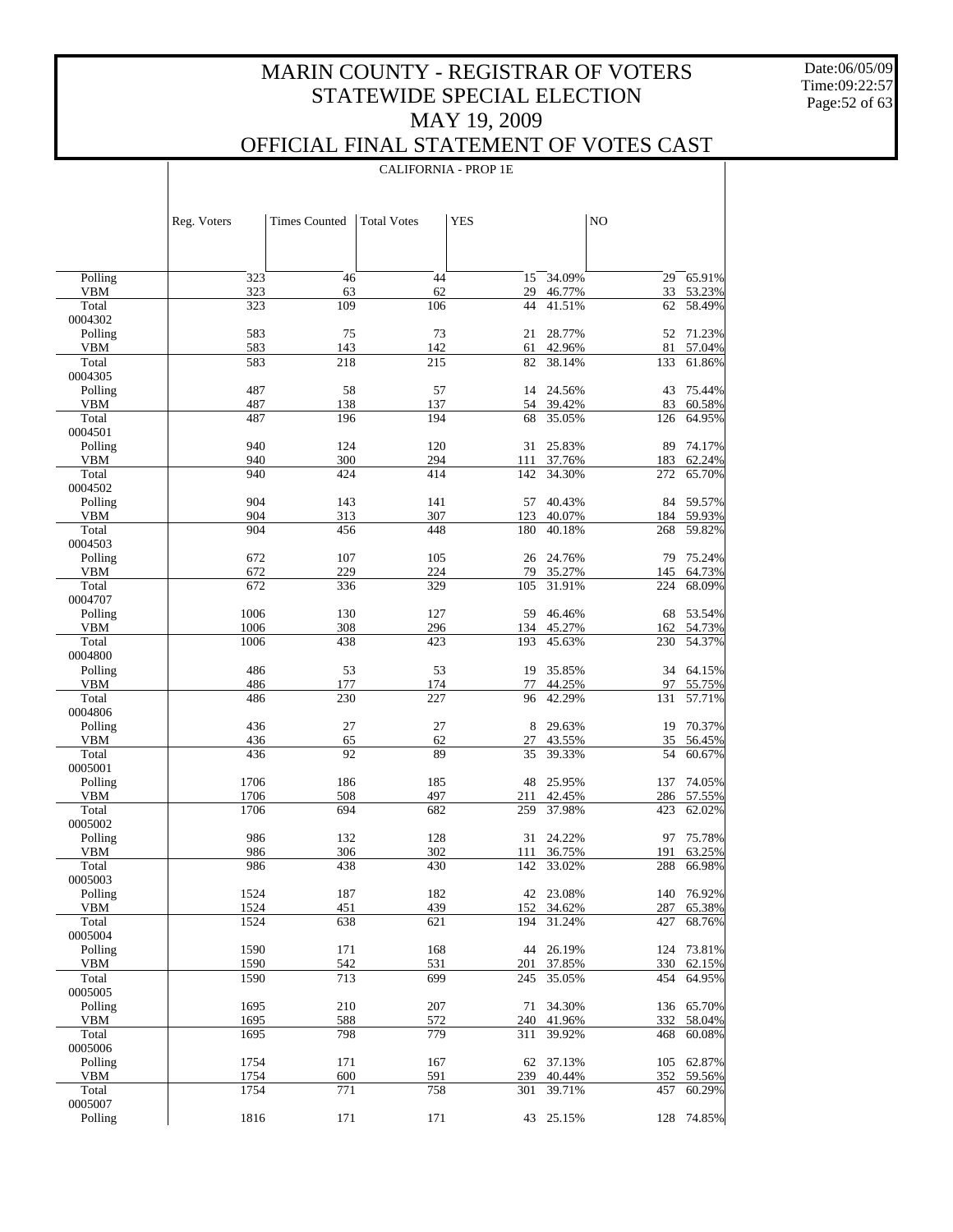Date:06/05/09 Time:09:22:57 Page:53 of 63

 $\overline{\phantom{a}}$ 

### OFFICIAL FINAL STATEMENT OF VOTES CAST

CALIFORNIA - PROP 1E

|                     | Reg. Voters  | <b>Times Counted</b> | <b>Total Votes</b> | <b>YES</b> |                  | NO         |                  |
|---------------------|--------------|----------------------|--------------------|------------|------------------|------------|------------------|
|                     |              |                      |                    |            |                  |            |                  |
| <b>VBM</b>          | 1816         | 603                  | 589                | 238        | 40.41%           | 351        | 59.59%           |
| Total               | 1816         | 774                  | 760                | 281        | 36.97%           | 479        | 63.03%           |
| 0005008             |              |                      |                    |            |                  |            |                  |
| Polling             | 1724         | 185                  | 182                | 66         | 36.26%           |            | 116 63.74%       |
| <b>VBM</b>          | 1724         | 591                  | 574                | 246        | 42.86%           | 328        | 57.14%           |
| Total<br>0005009    | 1724         | 776                  | 756                | 312        | 41.27%           | 444        | 58.73%           |
| Polling             | 1742         | 283                  | 277                | 72         | 25.99%           | 205        | 74.01%           |
| <b>VBM</b>          | 1742         | 609                  | 597                | 215        | 36.01%           | 382        | 63.99%           |
| Total               | 1742         | 892                  | 874                | 287        | 32.84%           | 587        | 67.16%           |
| 0005010             |              |                      |                    |            |                  |            |                  |
| Polling             | 1455         | 137                  | 133                | 29         | 21.80%           | 104        | 78.20%           |
| <b>VBM</b>          | 1455         | 429                  | 416                | 184        | 44.23%           | 232        | 55.77%           |
| Total               | 1455         | 566                  | 549                | 213        | 38.80%           | 336        | 61.20%           |
| 0005011             |              |                      |                    |            |                  |            |                  |
| Polling             | 1073         | 168                  | 167                | 43         | 25.75%           |            | 124 74.25%       |
| <b>VBM</b><br>Total | 1073<br>1073 | 353<br>521           | 346<br>513         | 123<br>166 | 35.55%<br>32.36% | 223<br>347 | 64.45%<br>67.64% |
| 0005012             |              |                      |                    |            |                  |            |                  |
| Polling             | 1363         | 199                  | 198                | 51         | 25.76%           | 147        | 74.24%           |
| <b>VBM</b>          | 1363         | 439                  | 431                | 164        | 38.05%           | 267        | 61.95%           |
| Total               | 1363         | 638                  | 629                | 215        | 34.18%           | 414        | 65.82%           |
| 0005101             |              |                      |                    |            |                  |            |                  |
| Polling             | 690          | 119                  | 117                | 33         | 28.21%           | 84         | 71.79%           |
| <b>VBM</b>          | 690          | 241                  | 236                | 87         | 36.86%           | 149        | 63.14%           |
| Total               | 690          | 360                  | 353                | 120        | 33.99%           | 233        | 66.01%           |
| 0005103<br>Polling  | 1009         | 131                  | 125                | 39         | 31.20%           |            | 68.80%           |
| <b>VBM</b>          | 1009         | 381                  | 372                | 134        | 36.02%           | 86<br>238  | 63.98%           |
| Total               | 1009         | 512                  | 497                | 173        | 34.81%           | 324        | 65.19%           |
| 0005202             |              |                      |                    |            |                  |            |                  |
| Polling             | 527          | 65                   | 64                 | 24         | 37.50%           | 40         | 62.50%           |
| <b>VBM</b>          | 527          | 142                  | 136                | 62         | 45.59%           | 74         | 54.41%           |
| Total               | 527          | 207                  | 200                | 86         | 43.00%           | 114        | 57.00%           |
| 0005205             |              |                      |                    |            |                  |            |                  |
| Polling             | 966          | 170                  | 168                | 51         | 30.36%           | 117        | 69.64%           |
| <b>VBM</b><br>Total | 966<br>966   | 320<br>490           | 314<br>482         | 114<br>165 | 36.31%<br>34.23% | 200<br>317 | 63.69%<br>65.77% |
| 0005208             |              |                      |                    |            |                  |            |                  |
| Polling             | 896          | 112                  | 111                | 25         | 22.52%           | 86         | 77.48%           |
| <b>VBM</b>          | 896          | 319                  | 316                | 101        | 31.96%           | 215        | 68.04%           |
| Total               | 896          | 431                  | 427                | 126        | 29.51%           | 301        | 70.49%           |
| 0005209             |              |                      |                    |            |                  |            |                  |
| Polling             | 895          | 115                  | 113                | 37         | 32.74%           | 76         | 67.26%           |
| VBM                 | 895          | 285                  | 279                | 109        | 39.07%           |            | 170 60.93%       |
| Total<br>0005212    | 895          | 400                  | 392                | 146        | 37.24%           | 246        | 62.76%           |
| Polling             | 487          | 81                   | 79                 | 20         | 25.32%           | 59         | 74.68%           |
| <b>VBM</b>          | 487          | 194                  | 189                | 86         | 45.50%           | 103        | 54.50%           |
| Total               | 487          | 275                  | 268                | 106        | 39.55%           | 162        | 60.45%           |
| 0005216             |              |                      |                    |            |                  |            |                  |
| Polling             | 659          | 58                   | 58                 | 23         | 39.66%           | 35         | 60.34%           |
| <b>VBM</b>          | 659          | 174                  | 171                | 69         | 40.35%           | 102        | 59.65%           |
| Total               | 659          | 232                  | 229                | 92         | 40.17%           | 137        | 59.83%           |
| 0005218             |              |                      |                    |            |                  |            |                  |
| Polling             | 969<br>969   | 141                  | 137                | 58<br>144  | 42.34%           | 79<br>213  | 57.66%           |
| <b>VBM</b><br>Total | 969          | 365<br>506           | 357<br>494         | 202        | 40.34%<br>40.89% | 292        | 59.66%<br>59.11% |
| 0005221             |              |                      |                    |            |                  |            |                  |
| Polling             | 923          | 121                  | 120                | 45         | 37.50%           | 75         | 62.50%           |
| <b>VBM</b>          | 923          | 324                  | 317                |            | 119 37.54%       |            | 198 62.46%       |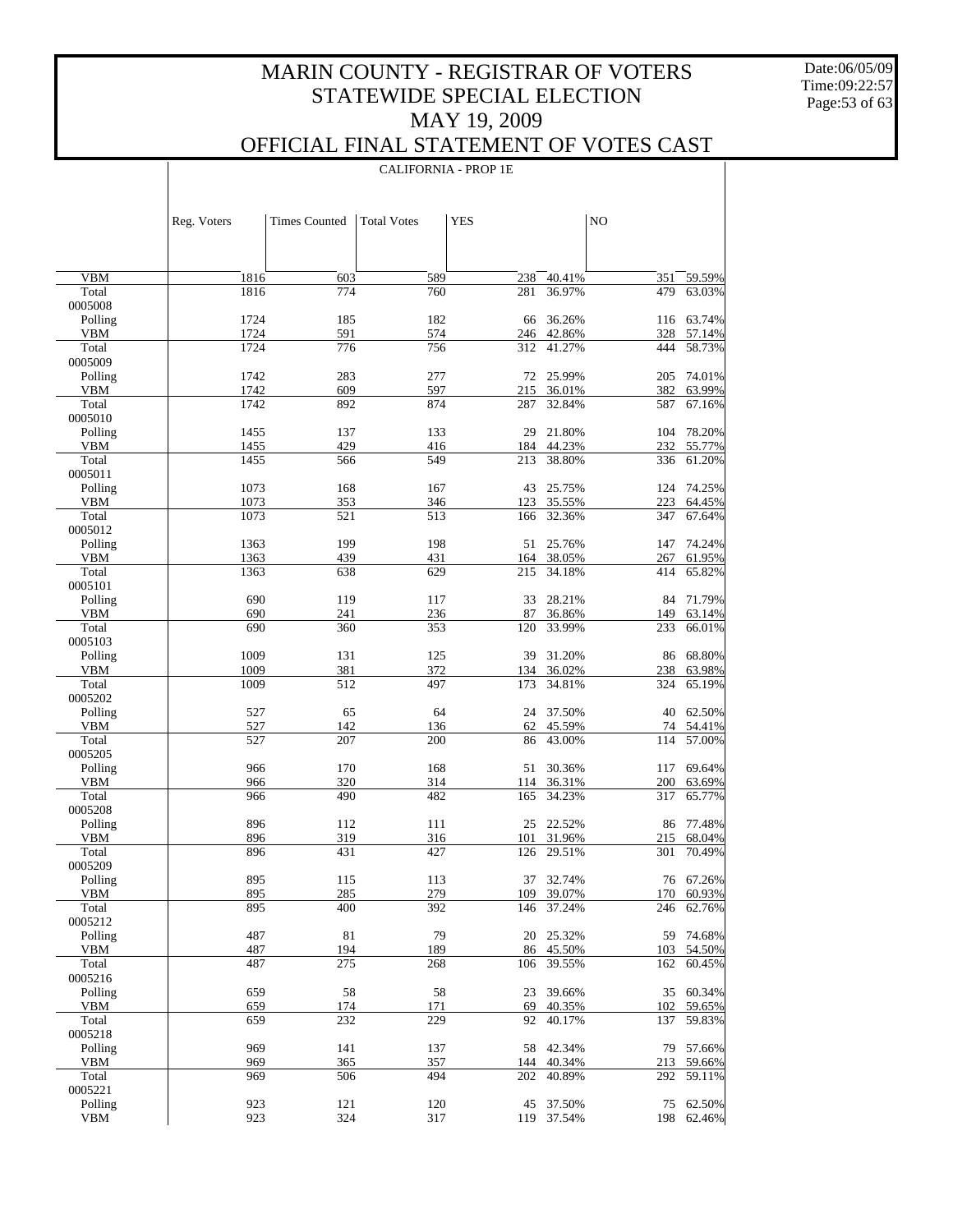Date:06/05/09 Time:09:22:57 Page:54 of 63

 $\mathbf{I}$ 

#### OFFICIAL FINAL STATEMENT OF VOTES CAST

|            |             | <b>CALIFORNIA - PROP 1E</b> |                    |            |        |       |        |  |  |  |  |
|------------|-------------|-----------------------------|--------------------|------------|--------|-------|--------|--|--|--|--|
|            | Reg. Voters | <b>Times Counted</b>        | <b>Total Votes</b> | <b>YES</b> |        | NO.   |        |  |  |  |  |
| Total      | 923         | 445                         | 437                | 164        | 37.53% | 273   | 62.47% |  |  |  |  |
| 0005222    |             |                             |                    |            |        |       |        |  |  |  |  |
| Polling    | 1096        | 155                         | 154                | 56         | 36.36% | 98    | 63.64% |  |  |  |  |
| <b>VBM</b> | 1096        | 353                         | 346                | 149        | 43.06% | 197   | 56.94% |  |  |  |  |
| Total      | 1096        | 508                         | 500                | 205        | 41.00% | 295   | 59.00% |  |  |  |  |
| 0005225    |             |                             |                    |            |        |       |        |  |  |  |  |
| Polling    | 638         | 87                          | 87                 | 16         | 18.39% | 71    | 81.61% |  |  |  |  |
| <b>VBM</b> | 638         | 265                         | 263                | 110        | 41.83% | 153   | 58.17% |  |  |  |  |
| Total      | 638         | 352                         | 350                | 126        | 36.00% | 224   | 64.00% |  |  |  |  |
| 0005226    |             |                             |                    |            |        |       |        |  |  |  |  |
| Polling    | 1086        | 120                         | 119                | 40         | 33.61% | 79    | 66.39% |  |  |  |  |
| <b>VBM</b> | 1086        | 297                         | 293                | 125        | 42.66% | 168   | 57.34% |  |  |  |  |
| Total      | 1086        | 417                         | 412                | 165        | 40.05% | 247   | 59.95% |  |  |  |  |
| 0005300    |             |                             |                    |            |        |       |        |  |  |  |  |
| Polling    | 459         | 66                          | 66                 | 17         | 25.76% | 49    | 74.24% |  |  |  |  |
| <b>VBM</b> | 459         | 147                         | 141                | 37         | 26.24% | 104   | 73.76% |  |  |  |  |
| Total      | 459         | 213                         | 207                | 54         | 26.09% | 153   | 73.91% |  |  |  |  |
| Total      |             |                             |                    |            |        |       |        |  |  |  |  |
| Polling    | 150653      | 18865                       | 18551              | 6051       | 32.62% | 12500 | 67.38% |  |  |  |  |
| VBM        | 150653      | 45075                       | 44087              | 18449      | 41.85% | 25638 | 58.15% |  |  |  |  |
| Total      | 150653      | 63940                       | 62638              | 24500      | 39.11% | 38138 | 60.89% |  |  |  |  |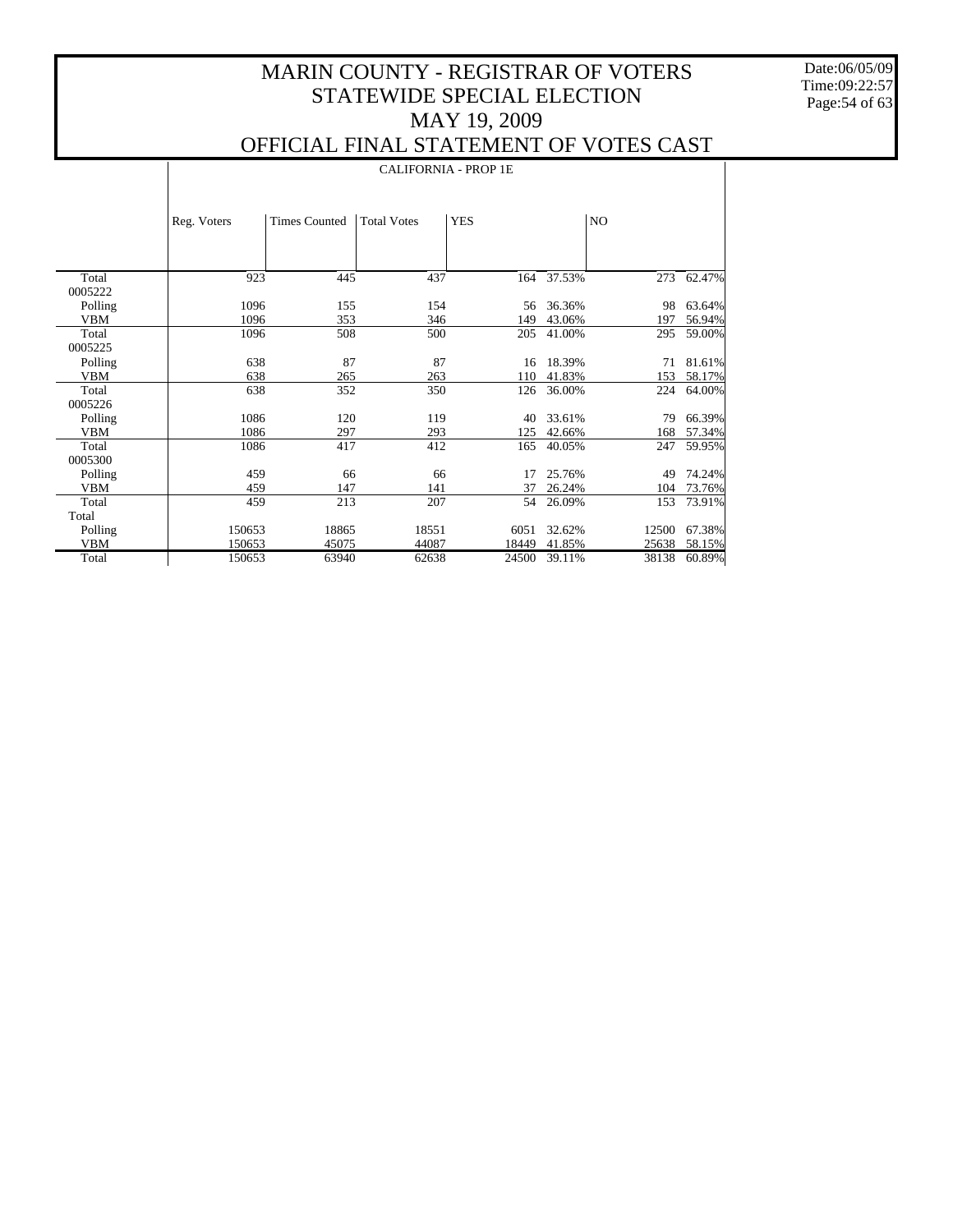Date:06/05/09 Time:09:22:57 Page:55 of 63

 $\top$ 

## OFFICIAL FINAL STATEMENT OF VOTES CAST

|                       |              |                      |                    | <b>CALIFORNIA - PROP 1F</b> |                  |            |                  |
|-----------------------|--------------|----------------------|--------------------|-----------------------------|------------------|------------|------------------|
|                       |              |                      |                    |                             |                  |            |                  |
|                       | Reg. Voters  | <b>Times Counted</b> | <b>Total Votes</b> | <b>YES</b>                  |                  | NO         |                  |
|                       |              |                      |                    |                             |                  |            |                  |
| Jurisdiction Wide     |              |                      |                    |                             |                  |            |                  |
| 0001001               |              |                      |                    |                             |                  |            |                  |
| Polling               | 1207         | 132                  | 130                | 97                          | 74.62%           | 33         | 25.38%           |
| <b>VBM</b><br>Total   | 1207<br>1207 | 320<br>452           | 314<br>444         | 252<br>349                  | 80.25%<br>78.60% | 62<br>95   | 19.75%<br>21.40% |
| 0001002               |              |                      |                    |                             |                  |            |                  |
| Polling               | 1966<br>1966 | 298<br>604           | 293                | 236                         | 80.55%           | 57         | 19.45%           |
| <b>VBM</b><br>Total   | 1966         | 902                  | 600<br>893         | 474<br>710                  | 79.00%<br>79.51% | 126<br>183 | 21.00%<br>20.49% |
| 0001003               |              |                      |                    |                             |                  |            |                  |
| Polling               | 944          | 128                  | 128                | 97                          | 75.78%           | 31         | 24.22%           |
| <b>VBM</b><br>Total   | 944<br>944   | 312<br>440           | 307<br>435         | 243<br>340                  | 79.15%<br>78.16% | 64<br>95   | 20.85%<br>21.84% |
| 0001004               |              |                      |                    |                             |                  |            |                  |
| Polling               | 1551         | 132                  | 128                | 101                         | 78.91%           | 27         | 21.09%           |
| <b>VBM</b><br>Total   | 1551<br>1551 | 370<br>502           | 367<br>495         | 319<br>420                  | 86.92%<br>84.85% | 48<br>75   | 13.08%<br>15.15% |
| 0001005               |              |                      |                    |                             |                  |            |                  |
| Polling               | 1424         | 191                  | 190                | 151                         | 79.47%           | 39         | 20.53%           |
| <b>VBM</b><br>Total   | 1424<br>1424 | 478<br>669           | 476<br>666         | 384<br>535                  | 80.67%<br>80.33% | 92<br>131  | 19.33%<br>19.67% |
| 0001006               |              |                      |                    |                             |                  |            |                  |
| Polling               | 1502         | 230                  | 227                | 185                         | 81.50%           | 42         | 18.50%           |
| <b>VBM</b>            | 1502         | 493                  | 485                | 380                         | 78.35%           | 105        | 21.65%           |
| Total<br>0001007      | 1502         | 723                  | 712                | 565                         | 79.35%           | 147        | 20.65%           |
| Polling               | 926          | 110                  | 107                | 88                          | 82.24%           | 19         | 17.76%           |
| <b>VBM</b>            | 926          | 374                  | 369                | 293                         | 79.40%           | 76         | 20.60%           |
| Total<br>0001008      | 926          | 484                  | 476                | 381                         | 80.04%           | 95         | 19.96%           |
| Polling               | 1042         | 73                   | 73                 | 55                          | 75.34%           | 18         | 24.66%           |
| <b>VBM</b>            | 1042         | 251                  | 247                | 204                         | 82.59%           | 43         | 17.41%           |
| Total<br>0001009      | 1042         | 324                  | 320                | 259                         | 80.94%           | 61         | 19.06%           |
| Polling               | 1450         | 133                  | 131                | 100                         | 76.34%           | 31         | 23.66%           |
| <b>VBM</b>            | 1450         | 431                  | 425                | 347                         | 81.65%           | 78         | 18.35%           |
| Total                 | 1450         | 564                  | 556                | 447                         | 80.40%           | 109        | 19.60%           |
| 0001010<br>Polling    | 1916         | 278                  | 275                | 208                         | 75.64%           | 67         | 24.36%           |
| <b>VBM</b>            | 1916         | 665                  | 660                | 524                         | 79.39%           | 136        | 20.61%           |
| Total                 | 1916         | 943                  | 935                | 732                         | 78.29%           | 203        | 21.71%           |
| 0001011<br>Polling    | 1084         | 108                  | 107                | 77                          | 71.96%           | 30         | 28.04%           |
| <b>VBM</b>            | 1084         | 329                  | 327                | 263                         | 80.43%           | 64         | 19.57%           |
| Total                 | 1084         | 437                  | 434                | 340                         | 78.34%           | 94         | 21.66%           |
| 0001012<br>Polling    | 1176         | 132                  | 130                | 101                         | 77.69%           | 29         | 22.31%           |
| <b>VBM</b>            | 1176         | 447                  | 440                | 367                         | 83.41%           | 73         | 16.59%           |
| Total                 | 1176         | 579                  | 570                | 468                         | 82.11%           | 102        | 17.89%           |
| 0001013               |              |                      |                    |                             |                  |            |                  |
| Polling<br><b>VBM</b> | 1034<br>1034 | 119<br>293           | 119<br>290         | 88<br>226                   | 73.95%<br>77.93% | 31<br>64   | 26.05%<br>22.07% |
| Total                 | 1034         | 412                  | 409                | 314                         | 76.77%           | 95         | 23.23%           |
| 0001014               |              |                      |                    |                             |                  |            |                  |
| Polling<br><b>VBM</b> | 941<br>941   | 103<br>309           | 100<br>307         | 74<br>236                   | 74.00%<br>76.87% | 26<br>71   | 26.00%<br>23.13% |
| Total                 | 941          | 412                  | 407                | 310                         | 76.17%           | 97         | 23.83%           |
| 0001015               |              |                      |                    |                             |                  |            |                  |
| Polling<br><b>VBM</b> | 967          | 136<br>320           | 136                | 101                         | 74.26%           | 35         | 25.74%           |
| Total                 | 967<br>967   | 456                  | 316<br>452         | 258<br>359                  | 81.65%<br>79.42% | 58<br>93   | 18.35%<br>20.58% |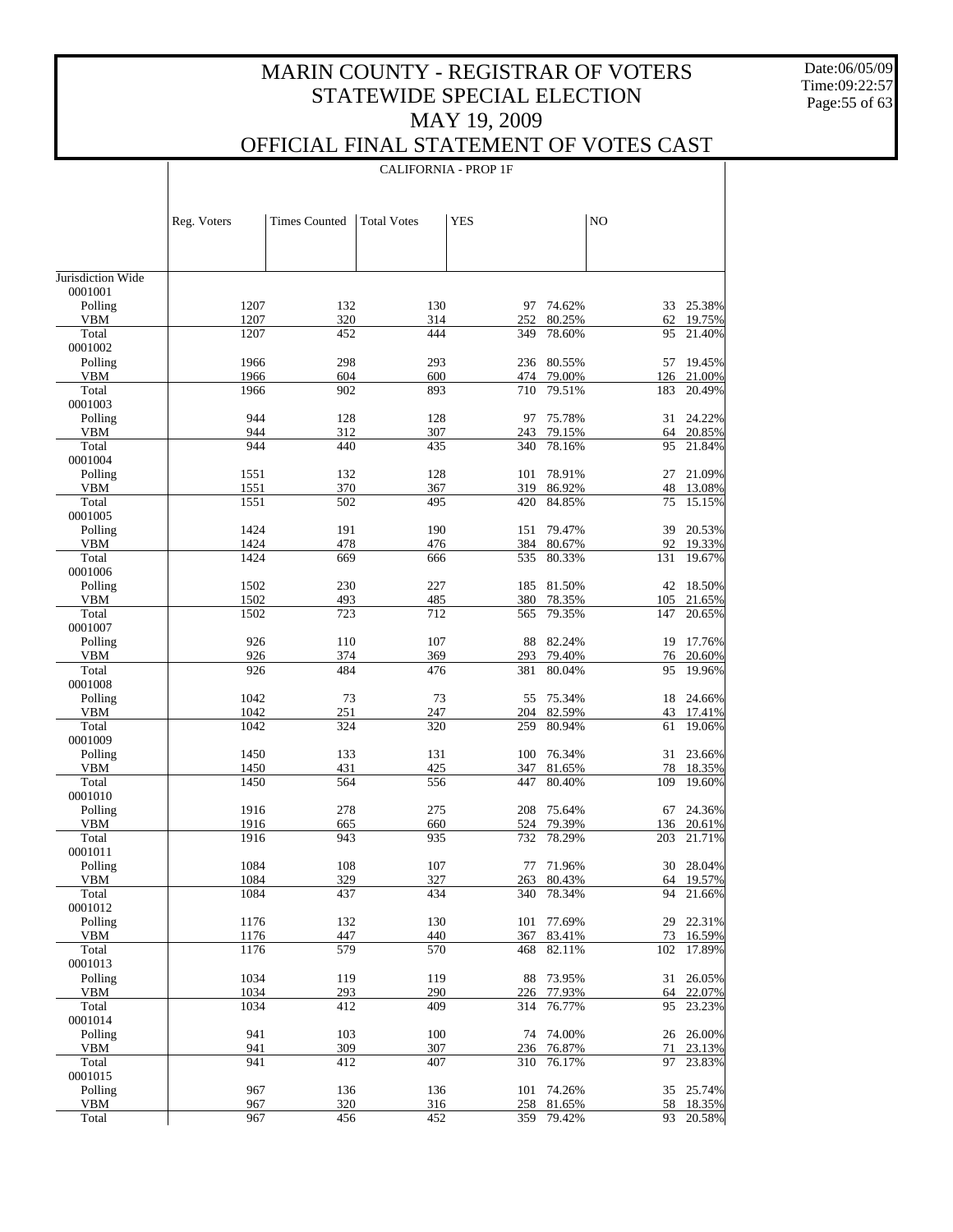Date:06/05/09 Time:09:22:57 Page:56 of 63

 $\top$ 

#### OFFICIAL FINAL STATEMENT OF VOTES CAST

|                    |              |                      | <b>CALIFORNIA - PROP 1F</b> |            |                      |                |                  |
|--------------------|--------------|----------------------|-----------------------------|------------|----------------------|----------------|------------------|
|                    | Reg. Voters  | <b>Times Counted</b> | <b>Total Votes</b>          | <b>YES</b> |                      | N <sub>O</sub> |                  |
|                    |              |                      |                             |            |                      |                |                  |
| 0001016<br>Polling | 1792         | 227                  | 226                         | 179        | 79.20%               | 47             | 20.80%           |
| VBM                | 1792         | 645                  | 637                         | 520        | 81.63%               | 117            | 18.37%           |
| Total              | 1792         | 872                  | 863                         | 699        | 81.00%               | 164            | 19.00%           |
| 0001017            |              |                      |                             |            |                      |                |                  |
| Polling            | 2702         | 416                  | 414                         | 325        | 78.50%               | 89             | 21.50%           |
| VBM                | 2702         | 1032                 | 1025                        | 834        | 81.37%               | 191            | 18.63%           |
| Total<br>0001018   | 2702         | 1448                 | 1439                        | 1159       | 80.54%               | 280            | 19.46%           |
| Polling            | 1667         | 213                  | 211                         | 170        | 80.57%               | 41             | 19.43%           |
| VBM                | 1667         | 512                  | 506                         | 420        | 83.00%               |                | 86 17.00%        |
| Total              | 1667         | 725                  | 717                         | 590        | 82.29%               | 127            | 17.71%           |
| 0001019            |              |                      |                             |            |                      |                |                  |
| Polling            | 819          | 113                  | 113                         | 90         | 79.65%               | 23             | 20.35%           |
| VBM                | 819          | 200                  | 199                         | 165        | 82.91%               | 34             | 17.09%           |
| Total              | 819          | 313                  | 312                         | 255        | 81.73%               | 57             | 18.27%           |
| 0001020            |              |                      |                             |            |                      |                |                  |
| Polling            | 2081         | 271                  | 267                         | 196        | 73.41%               | 71             | 26.59%           |
| VBM<br>Total       | 2081<br>2081 | 624<br>895           | 620<br>887                  | 510<br>706 | 82.26%<br>79.59%     | 110<br>181     | 17.74%<br>20.41% |
| 0001021            |              |                      |                             |            |                      |                |                  |
| Polling            | 2146         | 298                  | 296                         | 229        | 77.36%               | 67             | 22.64%           |
| VBM                | 2146         | 760                  | 750                         | 585        | 78.00%               | 165            | 22.00%           |
| Total              | 2146         | 1058                 | 1046                        | 814        | 77.82%               | 232            | 22.18%           |
| 0001110            |              |                      |                             |            |                      |                |                  |
| Polling            | 419          | 72                   | 69                          | 52         | 75.36%               | 17             | 24.64%           |
| VBM                | 419          | 214                  | 211                         | 190        | 90.05%               | 21             | 9.95%            |
| Total              | 419          | 286                  | 280                         | 242        | 86.43%               | 38             | 13.57%           |
| 0002001            |              |                      |                             |            |                      |                |                  |
| Polling            | 1445         | 127                  | 124                         | 95         | 76.61%               | 29             | 23.39%           |
| VBM<br>Total       | 1445<br>1445 | 537<br>664           | 529<br>653                  | 491        | 396 74.86%<br>75.19% | 133<br>162     | 25.14%<br>24.81% |
| 0002002            |              |                      |                             |            |                      |                |                  |
| Polling            | 1579         | 144                  | 142                         | 115        | 80.99%               | 27             | 19.01%           |
| VBM                | 1579         | 491                  | 481                         | 408        | 84.82%               | 73             | 15.18%           |
| Total              | 1579         | 635                  | 623                         | 523        | 83.95%               | 100            | 16.05%           |
| 0002003            |              |                      |                             |            |                      |                |                  |
| Polling            | 1361         | 168                  | 167                         | 139        | 83.23%               | 28             | 16.77%           |
| VBM                | 1361         | 462                  | 459                         | 393        | 85.62%               | 66             | 14.38%           |
| Total              | 1361         | 630                  | 626                         | 532        | 84.98%               | 94             | 15.02%           |
| 0002004            | 1437         |                      |                             |            | 112 79.43%           |                |                  |
| Polling<br>VBM     | 1437         | 141<br>444           | 141<br>439                  |            | 82.69%               | 29             | 20.57%           |
| Total              | 1437         | 585                  | 580                         | 363<br>475 | 81.90%               | 76<br>105      | 17.31%<br>18.10% |
| 0002005            |              |                      |                             |            |                      |                |                  |
| Polling            | 1223         | 174                  | 174                         | 133        | 76.44%               | 41             | 23.56%           |
| VBM                | 1223         | 341                  | 334                         | 276        | 82.63%               | 58             | 17.37%           |
| Total              | 1223         | 515                  | 508                         | 409        | 80.51%               | 99             | 19.49%           |
| 0002006            |              |                      |                             |            |                      |                |                  |
| Polling            | 1161         | 175                  | 174                         | 131        | 75.29%               | 43             | 24.71%           |
| VBM                | 1161         | 368                  | 365                         | 303        | 83.01%               | 62             | 16.99%           |
| Total<br>0002007   | 1161         | 543                  | 539                         | 434        | 80.52%               | 105            | 19.48%           |
| Polling            | 799          | 93                   | 91                          | 65         | 71.43%               | 26             | 28.57%           |
| VBM                | 799          | 269                  | 266                         | 217        | 81.58%               | 49             | 18.42%           |
| Total              | 799          | 362                  | 357                         | 282        | 78.99%               | 75             | 21.01%           |
| 0002008            |              |                      |                             |            |                      |                |                  |
| Polling            | 1567         | 216                  | 214                         | 163        | 76.17%               | 51             | 23.83%           |
| VBM                | 1567         | 409                  | 400                         | 312        | 78.00%               | 88             | 22.00%           |
| Total              | 1567         | 625                  | 614                         | 475        | 77.36%               | 139            | 22.64%           |
| 0002009            |              |                      |                             |            |                      |                |                  |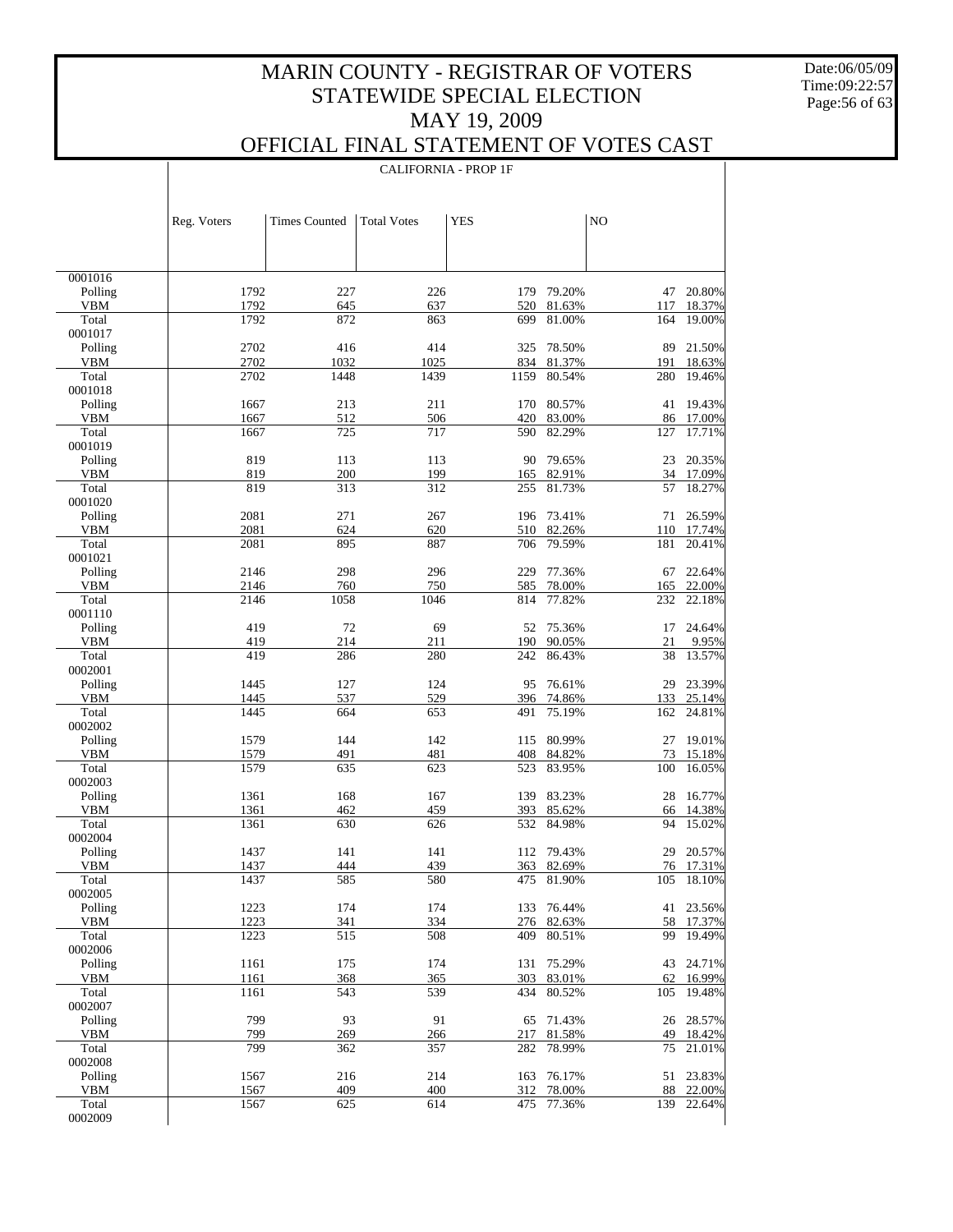Date:06/05/09 Time:09:22:58 Page:57 of 63

 $\overline{\phantom{a}}$ 

### OFFICIAL FINAL STATEMENT OF VOTES CAST

CALIFORNIA - PROP 1F

|                       | Reg. Voters  | <b>Times Counted</b> | <b>Total Votes</b> | <b>YES</b>       |                  | NO           |                  |
|-----------------------|--------------|----------------------|--------------------|------------------|------------------|--------------|------------------|
|                       |              |                      |                    |                  |                  |              |                  |
| Polling               | 1877         | 248                  | 248                | 179              | 72.18%           | 69           | 27.82%           |
| <b>VBM</b>            | 1877         | 453                  | 442                | 345              | 78.05%           | 97           | 21.95%           |
| Total                 | 1877         | 701                  | 690                | 524              | 75.94%           | 166          | 24.06%           |
| 0002010<br>Polling    | 1588         | 170                  | 168                | 136              | 80.95%           | 32           | 19.05%           |
| <b>VBM</b>            | 1588         | 426                  | 423                | 342              | 80.85%           | 81           | 19.15%           |
| Total                 | 1588         | 596                  | 591                | 478              | 80.88%           | 113          | 19.12%           |
| 0002011               |              |                      |                    |                  |                  |              |                  |
| Polling               | 1880         | 208                  | 203                | 156              | 76.85%           | 47           | 23.15%           |
| <b>VBM</b>            | 1880         | 465                  | 458                | 385              | 84.06%           | 73           | 15.94%           |
| Total                 | 1880         | 673                  | 661                | 541              | 81.85%           | 120          | 18.15%           |
| 0002012               |              |                      |                    |                  |                  |              |                  |
| Polling<br><b>VBM</b> | 1423<br>1423 | 150<br>412           | 146<br>409         | 114<br>327       | 78.08%<br>79.95% | 32<br>82     | 21.92%<br>20.05% |
| Total                 | 1423         | 562                  | 555                | 441              | 79.46%           | 114          | 20.54%           |
| 0002013               |              |                      |                    |                  |                  |              |                  |
| Polling               | 1693         | 263                  | 257                | 176              | 68.48%           | 81           | 31.52%           |
| <b>VBM</b>            | 1693         | 414                  | 406                | 332              | 81.77%           | 74           | 18.23%           |
| Total                 | 1693         | 677                  | 663                | 508              | 76.62%           | 155          | 23.38%           |
| 0002014               |              |                      |                    |                  |                  |              |                  |
| Polling               | 1460         | 197                  | 193                | 142              | 73.58%           | 51           | 26.42%           |
| <b>VBM</b>            | 1460         | 385                  | 379                | 310              | 81.79%           | 69           | 18.21%           |
| Total<br>0002015      | 1460         | 582                  | 572                | 452              | 79.02%           | 120          | 20.98%           |
| Polling               | 1669         | 194                  | 191                | 150              | 78.53%           | 41           | 21.47%           |
| <b>VBM</b>            | 1669         | 503                  | 496                | 399              | 80.44%           | 97           | 19.56%           |
| Total                 | 1669         | 697                  | 687                | 549              | 79.91%           | 138          | 20.09%           |
| 0002016               |              |                      |                    |                  |                  |              |                  |
| Polling               | 1007         | 89                   | 87                 | 63               | 72.41%           | 24           | 27.59%           |
| <b>VBM</b>            | 1007         | 372                  | 370                | 277              | 74.86%           | 93           | 25.14%           |
| Total                 | 1007         | 461                  | 457                | 340              | 74.40%           | 117          | 25.60%           |
| 0002017               |              |                      |                    |                  |                  |              |                  |
| Polling<br><b>VBM</b> | 1037<br>1037 | 121<br>283           | 120<br>283         | 93<br>229        | 77.50%<br>80.92% | 27<br>54     | 22.50%<br>19.08% |
| Total                 | 1037         | 404                  | 403                | 322              | 79.90%           | 81           | 20.10%           |
| 0002018               |              |                      |                    |                  |                  |              |                  |
| Polling               | 1432         | 151                  | 147                | 120              | 81.63%           | 27           | 18.37%           |
| <b>VBM</b>            | 1432         | 500                  | 492                | 400              | 81.30%           | 92           | 18.70%           |
| Total                 | 1432         | 651                  | 639                | 520              | 81.38%           | 119          | 18.62%           |
| 0002019               |              |                      |                    |                  |                  |              |                  |
| Polling               | 1682         | 233                  | 230                | 183              | 79.57%           | 47           | 20.43%           |
| VBM<br>Total          | 1682<br>1682 | 475<br>708           | 474<br>704         | 391<br>574       | 82.49%<br>81.53% | 83<br>130    | 17.51%<br>18.47% |
| 0002020               |              |                      |                    |                  |                  |              |                  |
| Polling               | 142          | 54                   | 54                 |                  | 41 75.93%        |              | 13 24.07%        |
| <b>VBM</b>            | 142          | $\boldsymbol{0}$     | $\mathbf{0}$       | $\mathbf{0}$     |                  | $\mathbf{0}$ |                  |
| Total                 | 142          | 54                   | 54                 | 41               | 75.93%           | 13           | 24.07%           |
| 0002021               |              |                      |                    |                  |                  |              |                  |
| Polling               | 150          | 60                   | 60                 |                  | 44 73.33%        | 16           | 26.67%           |
| <b>VBM</b>            | 150          | $\mathbf{0}$         | $\mathbf{0}$       | $\mathbf{0}$     |                  | $\mathbf{0}$ |                  |
| Total<br>0002022      | 150          | 60                   | 60                 | 44               | 73.33%           | 16           | 26.67%           |
| Polling               | 259          | 93                   | 93                 | 77               | 82.80%           | 16           | 17.20%           |
| <b>VBM</b>            | 259          | $\boldsymbol{0}$     | $\boldsymbol{0}$   | $\boldsymbol{0}$ |                  | $\mathbf{0}$ |                  |
| Total                 | 259          | 93                   | 93                 | 77               | 82.80%           | 16           | 17.20%           |
| 0002023               |              |                      |                    |                  |                  |              |                  |
| Polling               | 1534         | 169                  | 168                | 127              | 75.60%           |              | 41 24.40%        |
| <b>VBM</b>            | 1534         | 359                  | 355                | 286              | 80.56%           | 69           | 19.44%           |
| Total                 | 1534         | 528                  | 523                | 413              | 78.97%           | 110          | 21.03%           |
| 0002024               |              |                      |                    |                  |                  |              |                  |
| Polling               | 1862         | 228                  | 228                |                  | 166 72.81%       |              | 62 27.19%        |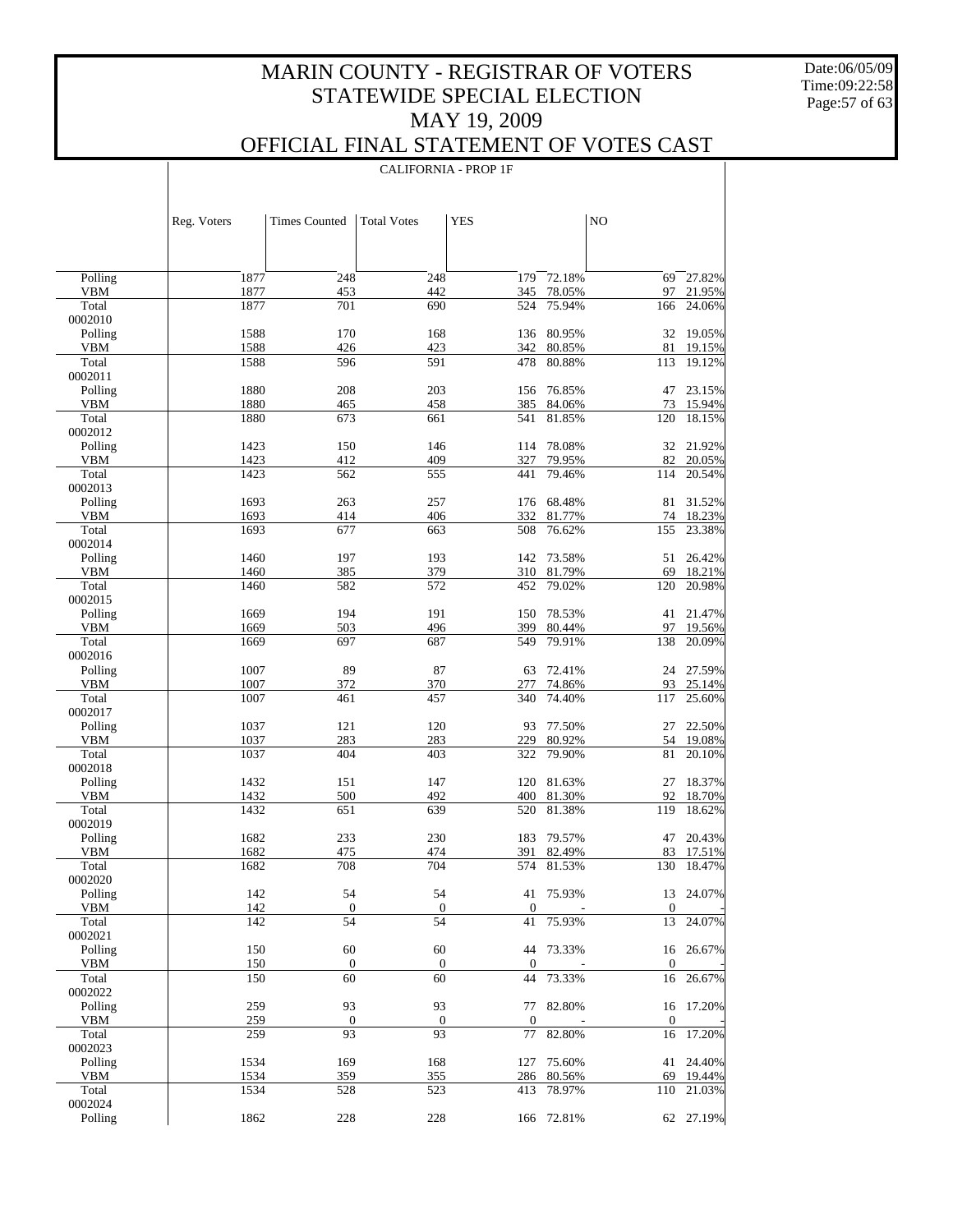Date:06/05/09 Time:09:22:58 Page:58 of 63

 $\overline{\phantom{a}}$ 

### OFFICIAL FINAL STATEMENT OF VOTES CAST

CALIFORNIA - PROP 1F

|                       | Reg. Voters  | <b>Times Counted</b> | <b>Total Votes</b> | <b>YES</b> |                      | NO        |                  |
|-----------------------|--------------|----------------------|--------------------|------------|----------------------|-----------|------------------|
|                       |              |                      |                    |            |                      |           |                  |
| <b>VBM</b>            | 1862         | 526                  | 521                | 423        | 81.19%               | 98        | 18.81%           |
| Total                 | 1862         | 754                  | 749                | 589        | 78.64%               | 160       | 21.36%           |
| 0002303               |              |                      |                    |            |                      |           |                  |
| Polling               | 899          | 123                  | 121                |            | 86 71.07%            | 35        | 28.93%           |
| <b>VBM</b>            | 899          | 181                  | 181                | 151        | 83.43%               |           | 30 16.57%        |
| Total                 | 899          | 304                  | 302                | 237        | 78.48%               | 65        | 21.52%           |
| 0002304<br>Polling    | 973          | 155                  | 154                |            | 116 75.32%           | 38        | 24.68%           |
| <b>VBM</b>            | 973          | 255                  | 253                |            | 188 74.31%           | 65        | 25.69%           |
| Total                 | 973          | 410                  | 407                | 304        | 74.69%               | 103       | 25.31%           |
| 0002907               |              |                      |                    |            |                      |           |                  |
| Polling               | 704          | 65                   | 64                 | 47         | 73.44%               | 17        | 26.56%           |
| <b>VBM</b>            | 704          | 123                  | 120                | 102        | 85.00%               | 18        | 15.00%           |
| Total                 | 704          | 188                  | 184                | 149        | 80.98%               | 35        | 19.02%           |
| 0003001               | 998          | 94                   | 94                 |            |                      |           |                  |
| Polling<br><b>VBM</b> | 998          | 282                  | 279                | 77         | 81.91%<br>236 84.59% | 17<br>43  | 18.09%<br>15.41% |
| Total                 | 998          | 376                  | 373                | 313        | 83.91%               | 60        | 16.09%           |
| 0003002               |              |                      |                    |            |                      |           |                  |
| Polling               | 1795         | 183                  | 179                | 133        | 74.30%               | 46        | 25.70%           |
| <b>VBM</b>            | 1795         | 512                  | 510                |            | 429 84.12%           | 81        | 15.88%           |
| Total                 | 1795         | 695                  | 689                | 562        | 81.57%               | 127       | 18.43%           |
| 0003003               |              |                      |                    |            |                      |           |                  |
| Polling               | 1641         | 146                  | 146                | 107        | 73.29%               | 39        | 26.71%           |
| <b>VBM</b><br>Total   | 1641<br>1641 | 527<br>673           | 521<br>667         | 432<br>539 | 82.92%<br>80.81%     | 89<br>128 | 17.08%<br>19.19% |
| 0003004               |              |                      |                    |            |                      |           |                  |
| Polling               | 2185         | 215                  | 212                | 167        | 78.77%               |           | 45 21.23%        |
| <b>VBM</b>            | 2185         | 700                  | 695                | 561        | 80.72%               |           | 134 19.28%       |
| Total                 | 2185         | 915                  | 907                | 728        | 80.26%               | 179       | 19.74%           |
| 0003005               |              |                      |                    |            |                      |           |                  |
| Polling               | 1538         | 143                  | 143                | 97         | 67.83%               | 46        | 32.17%           |
| <b>VBM</b><br>Total   | 1538<br>1538 | 467<br>610           | 458<br>601         | 360<br>457 | 78.60%<br>76.04%     | 98<br>144 | 21.40%<br>23.96% |
| 0003006               |              |                      |                    |            |                      |           |                  |
| Polling               | 1009         | 127                  | 126                | 88         | 69.84%               | 38        | 30.16%           |
| <b>VBM</b>            | 1009         | 260                  | 259                | 219        | 84.56%               | 40        | 15.44%           |
| Total                 | 1009         | 387                  | 385                | 307        | 79.74%               | 78        | 20.26%           |
| 0003007               |              |                      |                    |            |                      |           |                  |
| Polling               | 2000         | 255                  | 255                | 203        | 79.61%               |           | 52 20.39%        |
| <b>VBM</b>            | 2000         | 576                  | 573                | 491        | 85.69%               | 82        | 14.31%           |
| Total<br>0003008      | 2000         | 831                  | 828                | 694        | 83.82%               | 134       | 16.18%           |
| Polling               | 1870         | 258                  | 257                |            | 198 77.04%           |           | 59 22.96%        |
| VBM                   | 1870         | 492                  | 481                | 379        | 78.79%               |           | 102 21.21%       |
| Total                 | 1870         | 750                  | 738                | 577        | 78.18%               | 161       | 21.82%           |
| 0003009               |              |                      |                    |            |                      |           |                  |
| Polling               | 1553         | 144                  | 143                | 110        | 76.92%               | 33        | 23.08%           |
| VBM                   | 1553         | 517                  | 509                |            | 420 82.51%           | 89        | 17.49%           |
| Total                 | 1553         | 661                  | 652                | 530        | 81.29%               | 122       | 18.71%           |
| 0003010<br>Polling    | 1464         | 141                  | 140                | 105        | 75.00%               | 35        | 25.00%           |
| VBM                   | 1464         | 402                  | 398                |            | 346 86.93%           | 52        | 13.07%           |
| Total                 | 1464         | 543                  | 538                | 451        | 83.83%               | 87        | 16.17%           |
| 0003011               |              |                      |                    |            |                      |           |                  |
| Polling               | 2298         | 249                  | 245                | 198        | 80.82%               | 47        | 19.18%           |
| VBM                   | 2298         | 752                  | 748                |            | 646 86.36%           | 102       | 13.64%           |
| Total                 | 2298         | 1001                 | 993                | 844        | 84.99%               | 149       | 15.01%           |
| 0003012<br>Polling    | 1108         | 92                   |                    |            |                      |           | 25.56%           |
| <b>VBM</b>            | 1108         | 352                  | 90<br>347          | 67         | 74.44%<br>281 80.98% | 23        | 66 19.02%        |
|                       |              |                      |                    |            |                      |           |                  |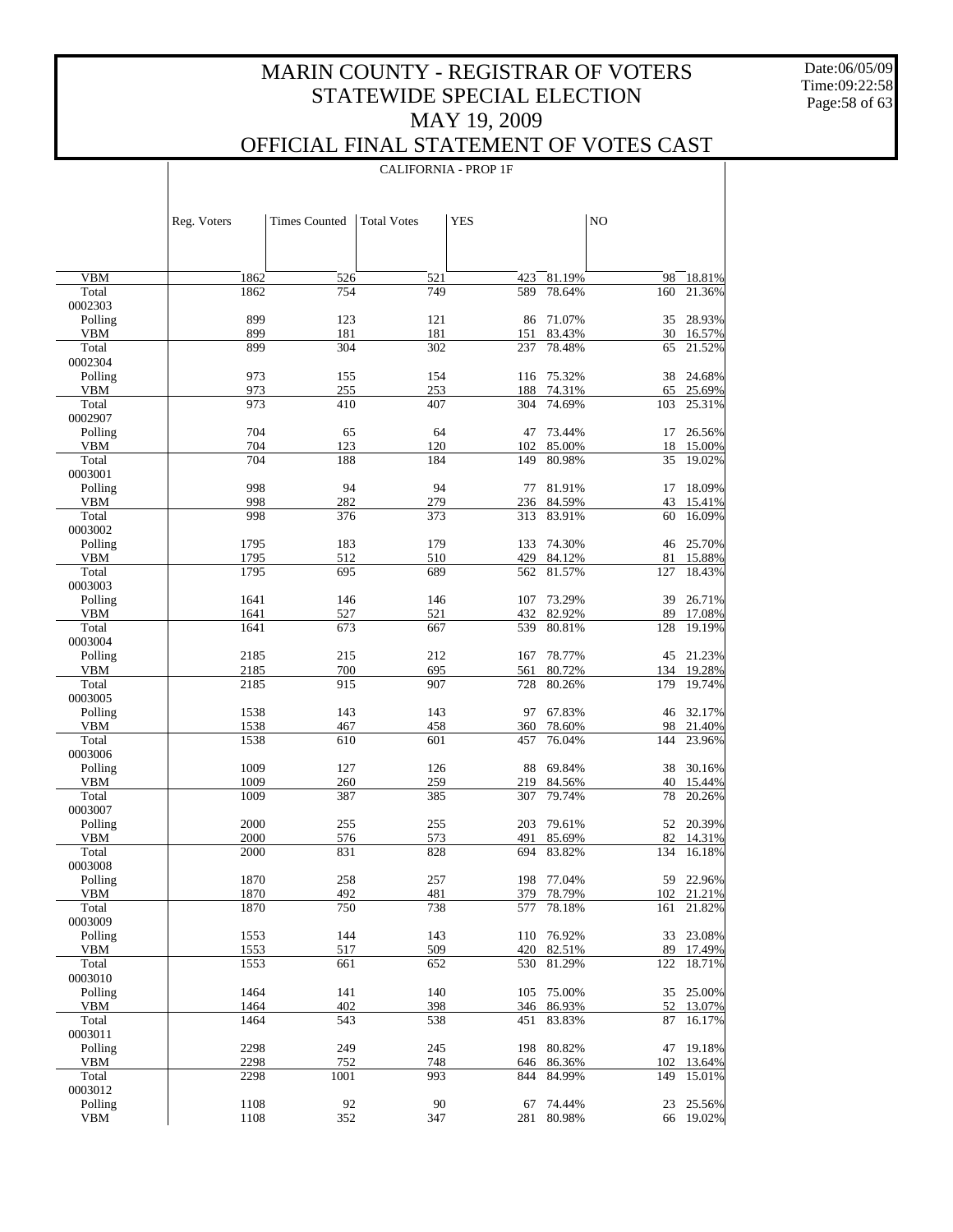Date:06/05/09 Time:09:22:58 Page:59 of 63

### OFFICIAL FINAL STATEMENT OF VOTES CAST

|                | Reg. Voters  | <b>Times Counted</b> | <b>Total Votes</b> | <b>YES</b>       |                  |                  | NO           |                     |
|----------------|--------------|----------------------|--------------------|------------------|------------------|------------------|--------------|---------------------|
|                |              |                      |                    |                  |                  |                  |              |                     |
| Total          | 1108         | 444                  |                    | 437              | 348              | 79.63%           | 89           | 20.37%              |
| 0003013        |              |                      |                    |                  |                  |                  |              |                     |
| Polling        | 1547         | 175                  |                    | 173              | 137              | 79.19%           | 36           | 20.81%              |
| VBM            | 1547         | 552                  |                    | 548              | 439              | 80.11%           | 109          | 19.89%              |
| Total          | 1547         | 727                  |                    | 721              | 576              | 79.89%           | 145          | 20.11%              |
| 0003014        |              |                      |                    |                  |                  |                  |              |                     |
| Polling        | 1688         | 251                  |                    | 245              | 196              | 80.00%           | 49           | 20.00%              |
| VBM            | 1688         | 446                  |                    | 440              | 368              | 83.64%           | 72           | 16.36%              |
| Total          | 1688         | 697                  |                    | 685              | 564              | 82.34%           | 121          | 17.66%              |
| 0003015        |              |                      |                    |                  |                  |                  |              |                     |
| Polling        | 1761         | 186                  |                    | 184              | 142              | 77.17%           | 42           | 22.83%              |
| VBM            | 1761         | 484                  |                    | 481              | 393              | 81.70%           | 88           | 18.30%              |
| Total          | 1761         | 670                  |                    | 665              | 535              | 80.45%           | 130          | 19.55%              |
| 0003016        |              |                      |                    |                  |                  |                  |              |                     |
| Polling        | 1687         | 237                  |                    | 234              | 181              | 77.35%           | 53           | 22.65%              |
| VBM            | 1687         | 431                  |                    | 427              | 365              | 85.48%           | 62           | 14.52%              |
| Total          | 1687         | 668                  |                    | 661              | 546              | 82.60%           | 115          | 17.40%              |
| 0003017        |              |                      |                    |                  |                  |                  |              |                     |
| Polling        | 1342         | 99                   |                    | 96               | 72               | 75.00%           | 24           | 25.00%              |
| VBM<br>Total   | 1342<br>1342 | 261                  |                    | 257              | 211              | 82.10%<br>80.17% |              | 46 17.90%<br>19.83% |
| 0003018        |              | 360                  |                    | 353              | 283              |                  | 70           |                     |
| Polling        | 1190         | 146                  |                    | 144              | 117              | 81.25%           | 27           | 18.75%              |
| VBM            | 1190         | 315                  |                    | 310              |                  | 266 85.81%       | 44           | 14.19%              |
| Total          | 1190         | 461                  |                    | 454              | 383              | 84.36%           | 71           | 15.64%              |
| 0003019        |              |                      |                    |                  |                  |                  |              |                     |
| Polling        | 948          | 101                  |                    | 100              | 80               | 80.00%           | 20           | 20.00%              |
| VBM            | 948          | 271                  |                    | 268              | 214              | 79.85%           | 54           | 20.15%              |
| Total          | 948          | 372                  |                    | 368              | 294              | 79.89%           | 74           | 20.11%              |
| 0003020        |              |                      |                    |                  |                  |                  |              |                     |
| Polling        | 227          | 73                   |                    | 72               | 57               | 79.17%           | 15           | 20.83%              |
| VBM            | 227          | $\boldsymbol{0}$     |                    | $\boldsymbol{0}$ | $\boldsymbol{0}$ |                  | $\mathbf{0}$ |                     |
| Total          | 227          | 73                   |                    | 72               | 57               | 79.17%           | 15           | 20.83%              |
| 0003105        |              |                      |                    |                  |                  |                  |              |                     |
| Polling        | 845          | 82                   |                    | 82               | 60               | 73.17%           | 22           | 26.83%              |
| VBM            | 845          | 219                  |                    | 218              | 185              | 84.86%           | 33           | 15.14%              |
| Total          | 845          | 301                  |                    | 300              | 245              | 81.67%           | 55           | 18.33%              |
| 0003204        |              |                      |                    |                  |                  |                  |              |                     |
| Polling        | 1001         | 112                  |                    | 111              | 87               | 78.38%           | 24           | 21.62%              |
| <b>VBM</b>     | 1001         | 254                  |                    | 250              | 195              | 78.00%           | 55           | 22.00%              |
| Total          | 1001         | 366                  |                    | 361              | 282              | 78.12%           | 79           | 21.88%              |
| 0003302        |              |                      |                    |                  |                  |                  |              |                     |
| Polling        | 995          | 88                   |                    | 87               |                  | 71 81.61%        | 16           | 18.39%              |
| <b>VBM</b>     | 995          | 347                  |                    | 341              |                  | 286 83.87%       |              | 55 16.13%           |
| Total          | 995          | 435                  |                    | 428              | 357              | 83.41%           | 71           | 16.59%              |
| 0003600        |              |                      |                    |                  |                  |                  |              |                     |
| Polling        | 870          | 73                   |                    | 71               | 55               | 77.46%           | 16           | 22.54%              |
| VBM            | 870          | 201                  |                    | 200              | 159              | 79.50%           | 41           | 20.50%              |
| Total          | 870          | 274                  |                    | 271              | 214              | 78.97%           | 57           | 21.03%              |
| 0003705        |              |                      |                    |                  |                  |                  |              |                     |
| Polling        | 466          | 77                   |                    | 77               | 58               | 75.32%           | 19           | 24.68%              |
| VBM            | 466          | 92                   |                    | 92               | 67               | 72.83%           | 25           | 27.17%              |
| Total          | 466          | 169                  |                    | 169              | 125              | 73.96%           | 44           | 26.04%              |
| 0004001        | 1261         | 189                  |                    |                  |                  | 76.22%           |              | 23.78%              |
| Polling<br>VBM | 1261         | 376                  |                    | 185<br>372       | 141<br>281       | 75.54%           | 44<br>91     | 24.46%              |
| Total          | 1261         | 565                  |                    | 557              | 422              | 75.76%           | 135          | 24.24%              |
| 0004002        |              |                      |                    |                  |                  |                  |              |                     |
| Polling        | 185          | 67                   |                    | 66               | 52               | 78.79%           | 14           | 21.21%              |
| VBM            | 185          | $\boldsymbol{0}$     |                    | 0                | $\boldsymbol{0}$ |                  | $\mathbf{0}$ |                     |
| Total          | 185          | 67                   |                    | 66               | 52               | 78.79%           | 14           | 21.21%              |
|                |              |                      |                    |                  |                  |                  |              |                     |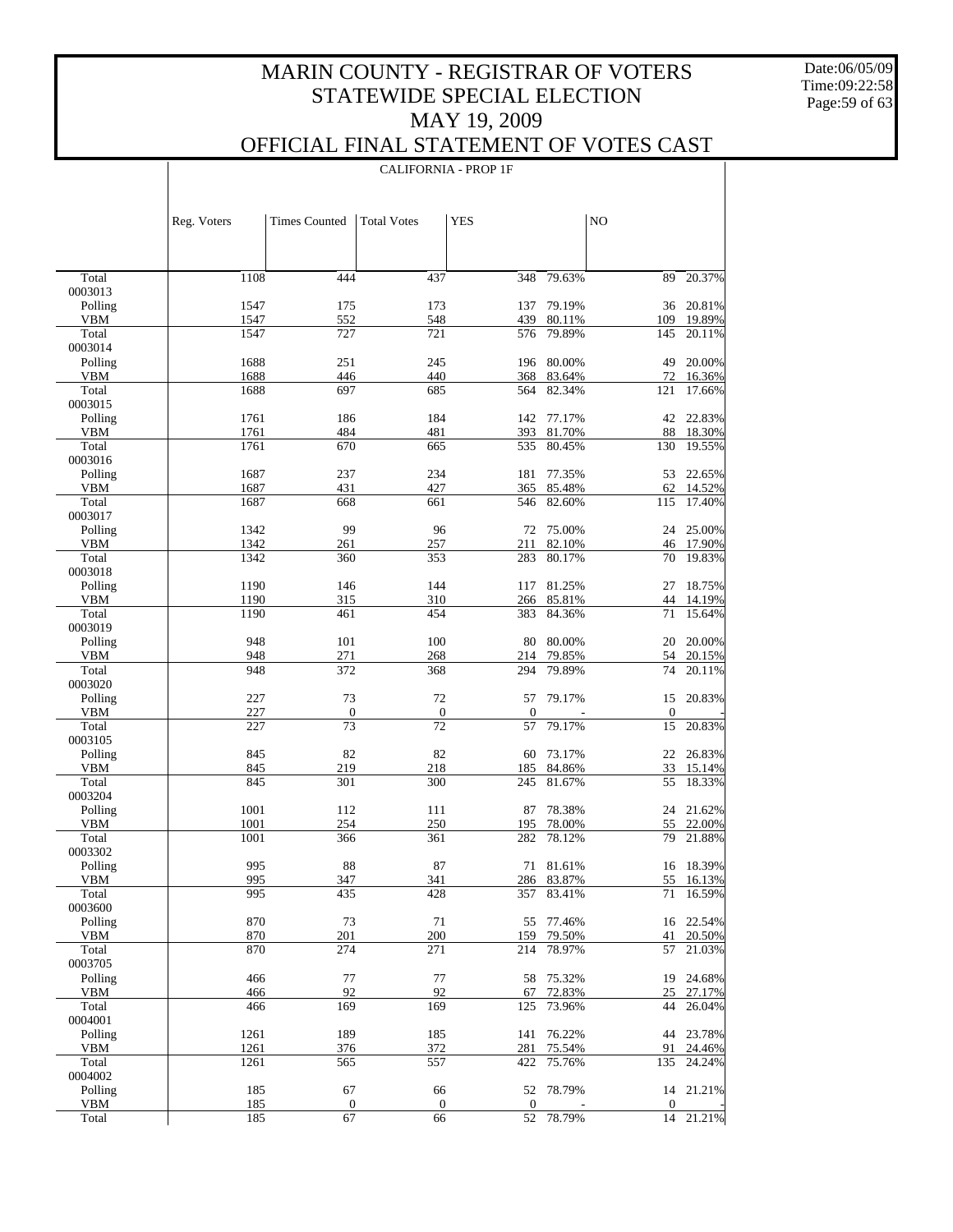Date:06/05/09 Time:09:22:58 Page:60 of 63

 $\perp$ 

## OFFICIAL FINAL STATEMENT OF VOTES CAST

|                       |              |                         |                         | <b>CALIFORNIA - PROP 1F</b> |                  |                  |                     |
|-----------------------|--------------|-------------------------|-------------------------|-----------------------------|------------------|------------------|---------------------|
|                       |              |                         |                         |                             |                  |                  |                     |
|                       |              |                         |                         |                             |                  |                  |                     |
|                       | Reg. Voters  | <b>Times Counted</b>    | <b>Total Votes</b>      | <b>YES</b>                  |                  | NO               |                     |
|                       |              |                         |                         |                             |                  |                  |                     |
|                       |              |                         |                         |                             |                  |                  |                     |
| 0004003               |              |                         |                         |                             |                  |                  |                     |
| Polling               | 228          | 104                     | 103                     | 78                          | 75.73%           | 25               | 24.27%              |
| VBM<br>Total          | 228          | $\boldsymbol{0}$<br>104 | $\boldsymbol{0}$<br>103 | 0                           |                  | $\mathbf{0}$     |                     |
| 0004004               | 228          |                         |                         | 78                          | 75.73%           | 25               | 24.27%              |
| Polling               | 981          | 147                     | 147                     | 115                         | 78.23%           |                  | 32 21.77%           |
| <b>VBM</b>            | 981          | 314                     | 312                     | 269                         | 86.22%           | 43               | 13.78%              |
| Total<br>0004005      | 981          | 461                     | 459                     | 384                         | 83.66%           | 75               | 16.34%              |
| Polling               | 1621         | 178                     | 177                     | 135                         | 76.27%           |                  | 42 23.73%           |
| <b>VBM</b>            | 1621         | 475                     | 471                     | 377                         | 80.04%           |                  | 94 19.96%           |
| Total                 | 1621         | 653                     | 648                     | 512                         | 79.01%           | 136              | 20.99%              |
| 0004006               |              |                         |                         |                             |                  |                  |                     |
| Polling<br>VBM        | 1052<br>1052 | 175<br>236              | 173<br>231              | 137<br>177                  | 79.19%<br>76.62% | 36<br>54         | 20.81%<br>23.38%    |
| Total                 | 1052         | 411                     | $40\overline{4}$        | 314                         | 77.72%           | 90               | 22.28%              |
| 0004007               |              |                         |                         |                             |                  |                  |                     |
| Polling               | 1516         | 231                     | 229                     | 175                         | 76.42%           |                  | 54 23.58%           |
| <b>VBM</b><br>Total   | 1516<br>1516 | 318<br>549              | 314<br>543              | 254<br>429                  | 80.89%<br>79.01% | 60<br>114        | 19.11%<br>20.99%    |
| 0004008               |              |                         |                         |                             |                  |                  |                     |
| Polling               | 1155         | 174                     | 171                     | 127                         | 74.27%           | 44               | 25.73%              |
| <b>VBM</b>            | 1155         | 276                     | 275                     | 228                         | 82.91%           | 47               | 17.09%              |
| Total<br>0004009      | 1155         | 450                     | 446                     | 355                         | 79.60%           | 91               | 20.40%              |
| Polling               | 1693         | 165                     | 163                     | 107                         | 65.64%           | 56               | 34.36%              |
| <b>VBM</b>            | 1693         | 487                     | 485                     | 388                         | 80.00%           | 97               | 20.00%              |
| Total                 | 1693         | 652                     | 648                     | 495                         | 76.39%           | 153              | 23.61%              |
| 0004010<br>Polling    | 1636         | 231                     | 230                     | 190                         | 82.61%           | 40               | 17.39%              |
| <b>VBM</b>            | 1636         | 493                     | 487                     | 395                         | 81.11%           | 92               | 18.89%              |
| Total                 | 1636         | 724                     | 717                     | 585                         | 81.59%           | 132              | 18.41%              |
| 0004011               |              |                         |                         |                             |                  |                  |                     |
| Polling<br><b>VBM</b> | 1666<br>1666 | 230<br>476              | 227<br>470              | 176<br>378                  | 77.53%<br>80.43% | 92               | 51 22.47%           |
| Total                 | 1666         | 706                     | 697                     | 554                         | 79.48%           | 143              | 19.57%<br>20.52%    |
| 0004012               |              |                         |                         |                             |                  |                  |                     |
| Polling               | 1570         | 232                     | 229                     | 174                         | 75.98%           | 55               | 24.02%              |
| <b>VBM</b><br>Total   | 1570<br>1570 | 451<br>683              | 449<br>678              | 364<br>538                  | 81.07%<br>79.35% | 85<br>140        | 18.93%<br>20.65%    |
| 0004013               |              |                         |                         |                             |                  |                  |                     |
| Polling               | 145          | 47                      | 47                      |                             | 35 74.47%        |                  | 12 25.53%           |
| VBM                   | 145          | $\boldsymbol{0}$        | $\boldsymbol{0}$        | $\boldsymbol{0}$            |                  | $\boldsymbol{0}$ |                     |
| Total                 | 145          | 47                      | 47                      | 35                          | 74.47%           | 12               | 25.53%              |
| 0004014<br>Polling    | 108          | 43                      | 41                      | 28                          | 68.29%           |                  | 13 31.71%           |
| VBM                   | 108          | $\boldsymbol{0}$        | $\boldsymbol{0}$        | $\boldsymbol{0}$            |                  | $\boldsymbol{0}$ |                     |
| Total                 | 108          | 43                      | 41                      | 28                          | 68.29%           | 13               | 31.71%              |
| 0004101               |              |                         |                         |                             |                  |                  |                     |
| Polling<br>VBM        | 591<br>591   | 77<br>200               | 74<br>200               | 61<br>176                   | 82.43%<br>88.00% | 24               | 13 17.57%<br>12.00% |
| Total                 | 591          | 277                     | 274                     | 237                         | 86.50%           | 37               | 13.50%              |
| 0004103               |              |                         |                         |                             |                  |                  |                     |
| Polling               | 624          | 126                     | 124                     | 80                          | 64.52%           |                  | 44 35.48%           |
| VBM<br>Total          | 624<br>624   | 166<br>292              | 165<br>289              | 137<br>217                  | 83.03%<br>75.09% | 28<br>72         | 16.97%<br>24.91%    |
| 0004200               |              |                         |                         |                             |                  |                  |                     |
| Polling               | 431          | 76                      | 75                      | 60                          | 80.00%           |                  | 15 20.00%           |
| VBM                   | 431          | 97                      | 97                      | 72                          | 74.23%           | 25               | 25.77%              |
| Total<br>0004301      | 431          | 173                     | 172                     | 132                         | 76.74%           | 40               | 23.26%              |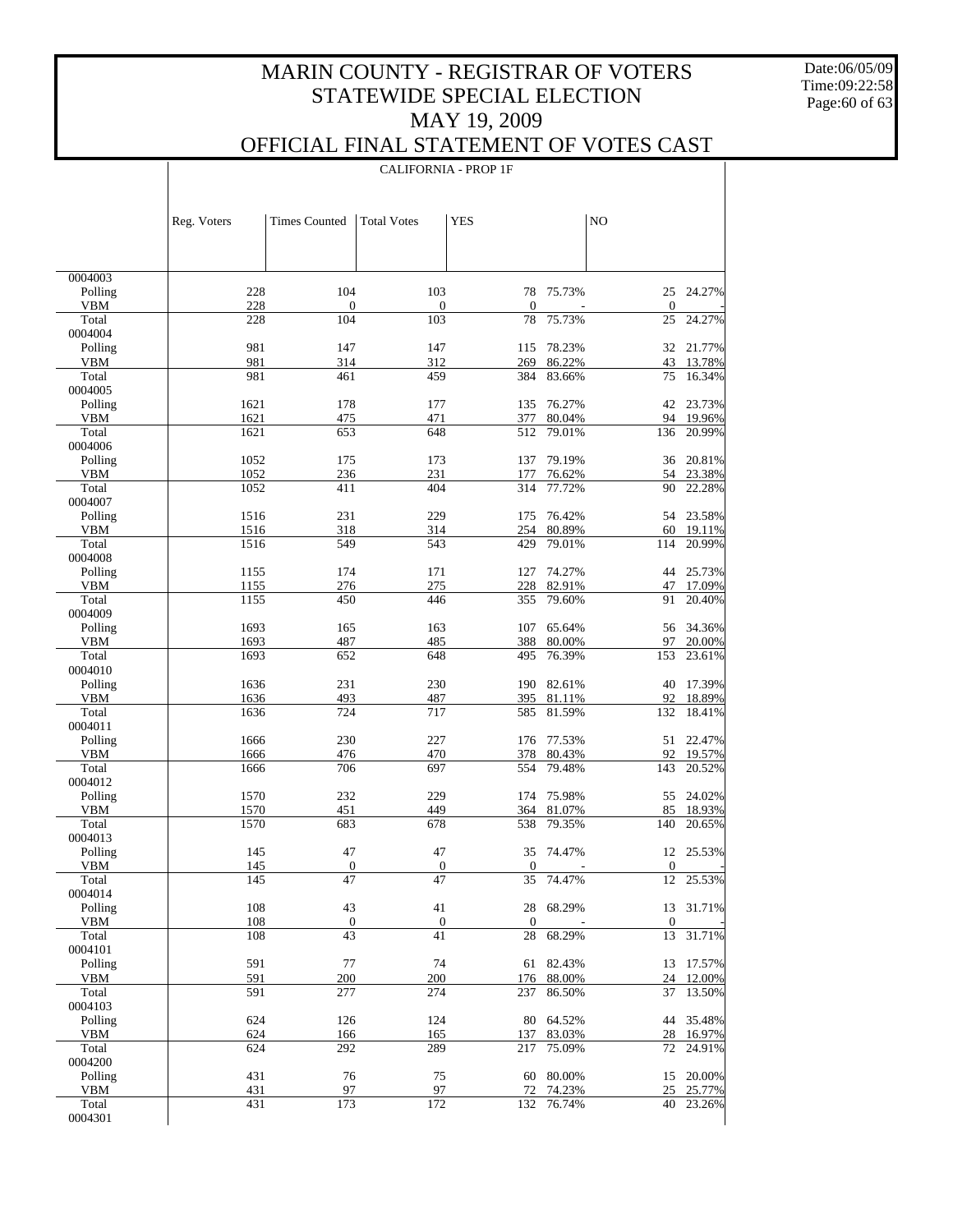Date:06/05/09 Time:09:22:58 Page:61 of 63

 $\mathbf{I}$ 

|                       | <b>CALIFORNIA - PROP 1F</b> |                      |                    |            |                          |            |                     |  |
|-----------------------|-----------------------------|----------------------|--------------------|------------|--------------------------|------------|---------------------|--|
|                       |                             |                      |                    |            |                          |            |                     |  |
|                       |                             |                      |                    |            |                          |            |                     |  |
|                       | Reg. Voters                 | <b>Times Counted</b> | <b>Total Votes</b> | <b>YES</b> |                          | NO         |                     |  |
|                       |                             |                      |                    |            |                          |            |                     |  |
| Polling               | 323                         | 46                   | 46                 | 28         | 60.87%                   | 18         | $\frac{1}{39.13\%}$ |  |
| <b>VBM</b>            | 323                         | 63                   | 63                 | 51         | 80.95%                   | 12         | 19.05%              |  |
| Total                 | 323                         | 109                  | 109                | 79         | 72.48%                   | $30\,$     | 27.52%              |  |
| 0004302               | 583                         | 75                   | 74                 |            | 52 70.27%                | 22         | 29.73%              |  |
| Polling<br><b>VBM</b> | 583                         | 143                  | 142                | 117        | 82.39%                   |            | 25 17.61%           |  |
| Total                 | 583                         | 218                  | 216                | 169        | 78.24%                   | 47         | 21.76%              |  |
| 0004305               |                             |                      |                    |            |                          |            |                     |  |
| Polling               | 487<br>487                  | 58<br>138            | 57<br>132          | 41<br>121  | 71.93%<br>91.67%         | 16         | 28.07%              |  |
| VBM<br>Total          | 487                         | 196                  | 189                | 162        | 85.71%                   | 11<br>27   | 8.33%<br>14.29%     |  |
| 0004501               |                             |                      |                    |            |                          |            |                     |  |
| Polling               | 940                         | 124                  | 122                | 98         | 80.33%                   | 24         | 19.67%              |  |
| <b>VBM</b>            | 940                         | 300                  | 298                |            | 258 86.58%               | 40         | 13.42%              |  |
| Total<br>0004502      | 940                         | 424                  | 420                | 356        | 84.76%                   | 64         | 15.24%              |  |
| Polling               | 904                         | 143                  | 142                | 111        | 78.17%                   | 31         | 21.83%              |  |
| <b>VBM</b>            | 904                         | 313                  | 310                | 254        | 81.94%                   |            | 56 18.06%           |  |
| Total                 | 904                         | 456                  | 452                | 365        | 80.75%                   | 87         | 19.25%              |  |
| 0004503<br>Polling    | 672                         | 107                  | 106                | 94         | 88.68%                   |            | 12 11.32%           |  |
| <b>VBM</b>            | 672                         | 229                  | 228                | 189        | 82.89%                   | 39         | 17.11%              |  |
| Total                 | 672                         | 336                  | 334                | 283        | 84.73%                   | 51         | 15.27%              |  |
| 0004707               |                             |                      |                    |            |                          |            |                     |  |
| Polling               | 1006                        | 130                  | 125                | 98         | 78.40%                   | 27         | 21.60%              |  |
| <b>VBM</b><br>Total   | 1006<br>1006                | 308<br>438           | 305<br>430         | 260<br>358 | 85.25%<br>83.26%         | 72         | 45 14.75%<br>16.74% |  |
| 0004800               |                             |                      |                    |            |                          |            |                     |  |
| Polling               | 486                         | 53                   | 53                 | 41         | 77.36%                   |            | 12 22.64%           |  |
| <b>VBM</b>            | 486                         | 177                  | 177                | 157        | 88.70%                   | 20         | 11.30%              |  |
| Total<br>0004806      | 486                         | 230                  | 230                | 198        | 86.09%                   | 32         | 13.91%              |  |
| Polling               | 436                         | 27                   | 27                 | 22         | 81.48%                   | 5          | 18.52%              |  |
| VBM                   | 436                         | 65                   | 65                 | 57         | 87.69%                   | 8          | 12.31%              |  |
| Total                 | 436                         | 92                   | 92                 | 79         | 85.87%                   | 13         | 14.13%              |  |
| 0005001<br>Polling    | 1706                        | 186                  | 183                |            | 132 72.13%               | 51         | 27.87%              |  |
| <b>VBM</b>            | 1706                        | 508                  | 498                |            | 400 80.32%               | 98         | 19.68%              |  |
| Total                 | 1706                        | 694                  | 681                | 532        | 78.12%                   | 149        | 21.88%              |  |
| 0005002               |                             |                      |                    |            |                          |            |                     |  |
| Polling<br>VBM        | 986<br>986                  | 132<br>306           | 129<br>305         |            | 100 77.52%<br>250 81.97% | 29         | 22.48%<br>55 18.03% |  |
| Total                 | 986                         | 438                  | 434                | 350        | 80.65%                   | 84         | 19.35%              |  |
| 0005003               |                             |                      |                    |            |                          |            |                     |  |
| Polling               | 1524                        | 187                  | 184                | 139        | 75.54%                   | 45         | 24.46%              |  |
| VBM                   | 1524                        | 451                  | 446                | 359        | 80.49%                   | 87         | 19.51%              |  |
| Total<br>0005004      | 1524                        | 638                  | 630                | 498        | 79.05%                   | 132        | 20.95%              |  |
| Polling               | 1590                        | 171                  | 171                | 131        | 76.61%                   | 40         | 23.39%              |  |
| VBM                   | 1590                        | 542                  | 538                | 437        | 81.23%                   | 101        | 18.77%              |  |
| Total                 | 1590                        | 713                  | 709                | 568        | 80.11%                   | 141        | 19.89%              |  |
| 0005005<br>Polling    | 1695                        | 210                  | 210                | 157        | 74.76%                   | 53         | 25.24%              |  |
| VBM                   | 1695                        | 588                  | 585                | 489        | 83.59%                   | 96         | 16.41%              |  |
| Total                 | 1695                        | 798                  | 795                | 646        | 81.26%                   | 149        | 18.74%              |  |
| 0005006               |                             |                      |                    |            |                          |            |                     |  |
| Polling               | 1754<br>1754                | 171<br>600           | 169<br>595         | 126        | 74.56%<br>81.18%         | 43         | 25.44%              |  |
| VBM<br>Total          | 1754                        | 771                  | 764                | 483<br>609 | 79.71%                   | 112<br>155 | 18.82%<br>20.29%    |  |
| 0005007               |                             |                      |                    |            |                          |            |                     |  |
| Polling               | 1816                        | 171                  | 171                |            | 114 66.67%               | 57         | 33.33%              |  |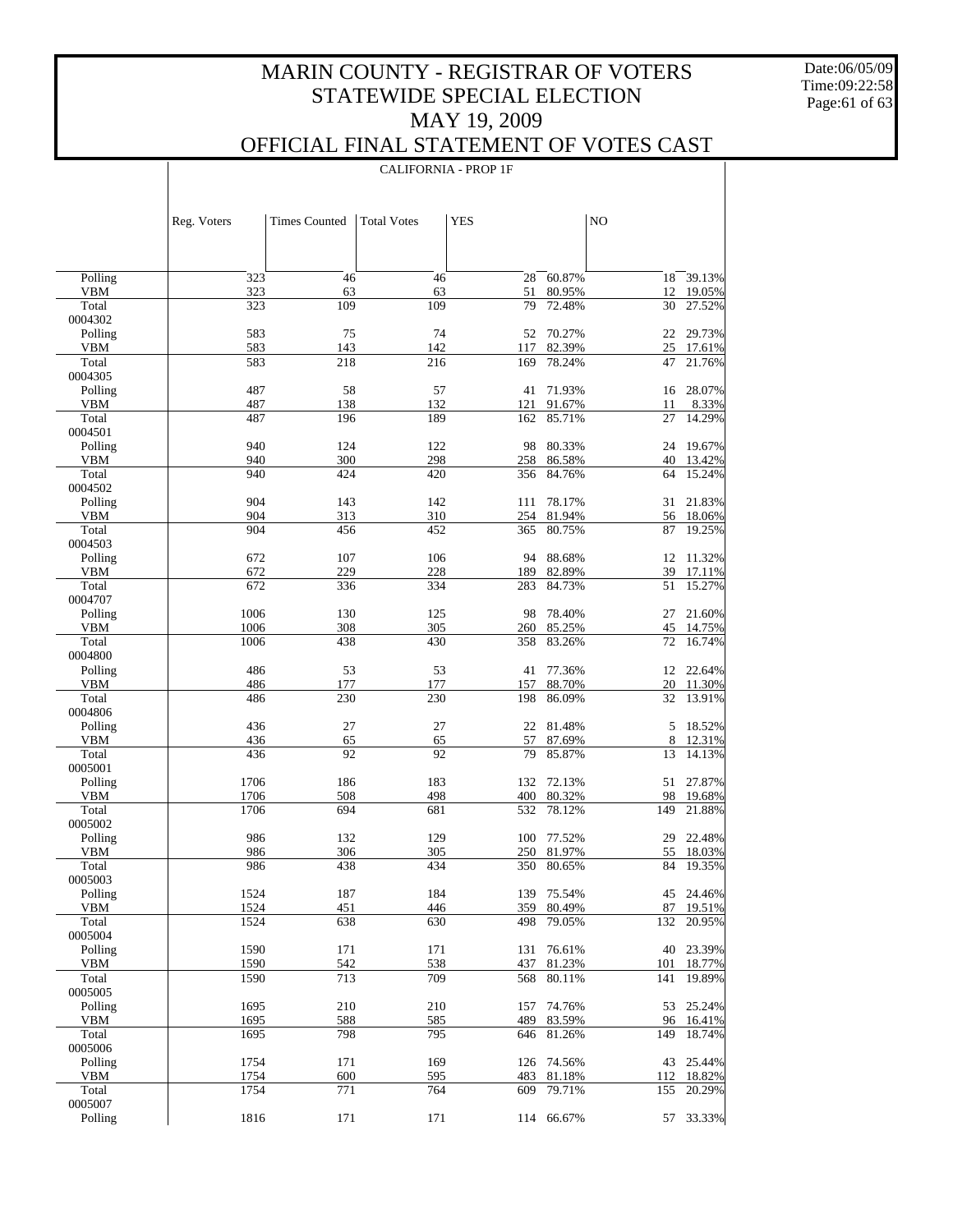Date:06/05/09 Time:09:22:58 Page:62 of 63

 $\overline{\phantom{a}}$ 

### OFFICIAL FINAL STATEMENT OF VOTES CAST

|                     | Reg. Voters  | <b>Times Counted</b> | <b>Total Votes</b> | <b>YES</b> |                      | NO         |                  |
|---------------------|--------------|----------------------|--------------------|------------|----------------------|------------|------------------|
|                     |              |                      |                    |            |                      |            |                  |
|                     |              |                      |                    |            |                      |            |                  |
| <b>VBM</b>          | 1816         | 603                  | 598                | 510        | 85.28%<br>81.14%     | 88         | 14.72%           |
| Total<br>0005008    | 1816         | 774                  | 769                | 624        |                      | 145        | 18.86%           |
| Polling             | 1724         | 185                  | 182                | 135        | 74.18%               | 47         | 25.82%           |
| <b>VBM</b>          | 1724         | 591                  | 582                |            | 472 81.10%           |            | 110 18.90%       |
| Total               | 1724         | 776                  | 764                | 607        | 79.45%               | 157        | 20.55%           |
| 0005009             |              |                      |                    |            |                      |            |                  |
| Polling             | 1742         | 283                  | 279                | 223        | 79.93%               | 56         | 20.07%           |
| <b>VBM</b><br>Total | 1742<br>1742 | 609<br>892           | 602<br>881         | 703        | 480 79.73%<br>79.80% | 122<br>178 | 20.27%<br>20.20% |
| 0005010             |              |                      |                    |            |                      |            |                  |
| Polling             | 1455         | 137                  | 136                | 115        | 84.56%               | 21         | 15.44%           |
| <b>VBM</b>          | 1455         | 429                  | 421                |            | 362 85.99%           | 59         | 14.01%           |
| Total               | 1455         | 566                  | 557                | 477        | 85.64%               | 80         | 14.36%           |
| 0005011             |              |                      |                    |            |                      |            |                  |
| Polling             | 1073         | 168                  | 167                | 132        | 79.04%               | 35         | 20.96%           |
| <b>VBM</b><br>Total | 1073<br>1073 | 353<br>521           | 350<br>517         | 420        | 288 82.29%<br>81.24% | 62<br>97   | 17.71%<br>18.76% |
| 0005012             |              |                      |                    |            |                      |            |                  |
| Polling             | 1363         | 199                  | 199                | 157        | 78.89%               |            | 42 21.11%        |
| <b>VBM</b>          | 1363         | 439                  | 438                |            | 358 81.74%           | 80         | 18.26%           |
| Total               | 1363         | 638                  | 637                | 515        | 80.85%               | 122        | 19.15%           |
| 0005101             |              |                      |                    |            |                      |            |                  |
| Polling             | 690          | 119                  | 118                | 88         | 74.58%               | 30         | 25.42%           |
| <b>VBM</b>          | 690          | 241                  | 236                | 192        | 81.36%               |            | 44 18.64%        |
| Total<br>0005103    | 690          | 360                  | 354                | 280        | 79.10%               | 74         | 20.90%           |
| Polling             | 1009         | 131                  | 130                |            | 110 84.62%           | 20         | 15.38%           |
| <b>VBM</b>          | 1009         | 381                  | 376                |            | 306 81.38%           | 70         | 18.62%           |
| Total               | 1009         | 512                  | 506                | 416        | 82.21%               | 90         | 17.79%           |
| 0005202             |              |                      |                    |            |                      |            |                  |
| Polling             | 527          | 65                   | 65                 | 55         | 84.62%               | 10         | 15.38%           |
| <b>VBM</b><br>Total | 527<br>527   | 142                  | 141                | 122        | 86.52%<br>85.92%     | 19         | 13.48%<br>14.08% |
| 0005205             |              | 207                  | 206                | 177        |                      | 29         |                  |
| Polling             | 966          | 170                  | 170                |            | 136 80.00%           | 34         | 20.00%           |
| <b>VBM</b>          | 966          | 320                  | 318                | 272        | 85.53%               | 46         | 14.47%           |
| Total               | 966          | 490                  | 488                | 408        | 83.61%               | 80         | 16.39%           |
| 0005208             |              |                      |                    |            |                      |            |                  |
| Polling             | 896          | 112                  | 111                | 65         | 58.56%               | 46         | 41.44%           |
| <b>VBM</b><br>Total | 896          | 319<br>431           | 316                | 252        | 79.75%<br>74.24%     | 64         | 20.25%<br>25.76% |
| 0005209             | 896          |                      | 427                | 317        |                      | 110        |                  |
| Polling             | 895          | 115                  | 114                |            | 82 71.93%            |            | 32 28.07%        |
| VBM                 | 895          | 285                  | 282                |            | 233 82.62%           |            | 49 17.38%        |
| Total               | 895          | 400                  | 396                | 315        | 79.55%               | 81         | 20.45%           |
| 0005212             |              |                      |                    |            |                      |            |                  |
| Polling             | 487          | 81                   | 80                 | 57         | 71.25%               | 23         | 28.75%           |
| VBM<br>Total        | 487<br>487   | 194                  | 192                | 161        | 83.85%               | 31<br>54   | 16.15%           |
| 0005216             |              | 275                  | 272                | 218        | 80.15%               |            | 19.85%           |
| Polling             | 659          | 58                   | 58                 | 47         | 81.03%               | 11         | 18.97%           |
| VBM                 | 659          | 174                  | 174                | 147        | 84.48%               | 27         | 15.52%           |
| Total               | 659          | 232                  | 232                | 194        | 83.62%               | 38         | 16.38%           |
| 0005218             |              |                      |                    |            |                      |            |                  |
| Polling             | 969          | 141                  | 141                | 110        | 78.01%               | 31         | 21.99%           |
| VBM<br>Total        | 969<br>969   | 365<br>506           | 363<br>504         | 305<br>415 | 84.02%<br>82.34%     | 58<br>89   | 15.98%<br>17.66% |
| 0005221             |              |                      |                    |            |                      |            |                  |
| Polling             | 923          | 121                  | 121                | 95         | 78.51%               | 26         | 21.49%           |
| <b>VBM</b>          | 923          | 324                  | 320                |            | 276 86.25%           |            | 44 13.75%        |